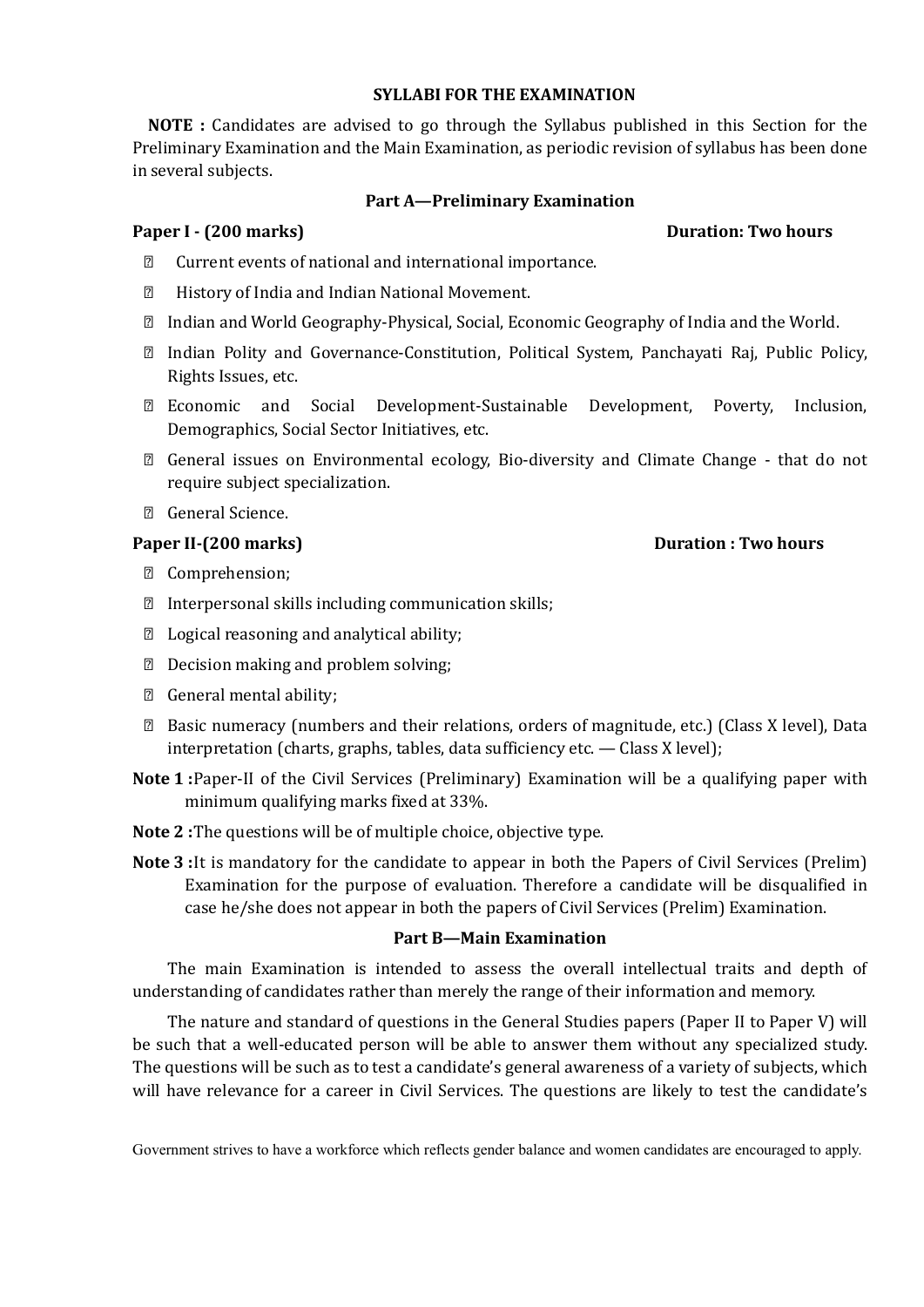basic understanding of all relevant issues, and ability to analyze, and take a view on conflicting socio-economic goals, objectives and demands. The candidates must give relevant, meaningful and succinct answers.

The scope of the syllabus for optional subject papers (Paper VI and Paper VII) for the examination is broadly of the honours degree 1evel i.e. a level higher than the bachelors' degree and lower than the masters' degree. In the case of Engineering, Medical Science and law, the level corresponds to the bachelors' degree.

Syllabi of the papers included in the scheme of Civil Services (Main) Examination are given as follows :—

# **QUALIFYING PAPERS ON INDIAN LANGUAGES AND ENGLISH**

The aim of the paper is to test the candidates' ability to read and understand serious discursive prose, and to express his ideas clearly and correctly, in English and Indian language concerned.

The pattern of questions would be broadly as follows :

- (i) Comprehension of given passages.
- (ii) Précis Writing.
- (iii) Usage and Vocabulary.
- (iv) Short Essays.

#### **Indian Languages:—**

- (i) comprehension of given passages.
- (ii) Précis Writing.
- (iii) Usage and Vocabulary.
- (iv) Short Essays.
- (v) Translation from English to the Indian Language and vice-versa.

**Note 1:** The papers on Indian Languages and English will be of Matriculation or equivalent standard and will be of qualifying nature only. The marks obtained in these papers will not be counted for ranking.

**Note 2:** The candidates will have to answer the English and Indian Languages papers in English and the respective Indian language (except where translation is involved).

#### **PAPER-I**

**Essay:** Candidates may be required to write essays on multiple topics. They will be expected to keep closely to the subject of the essay to arrange their ideas in orderly fashion, and to write concisely. Credit will be given for effective and exact expression.

#### **PAPER-II**

**General Studies-I : Indian Heritage and Culture, History and Geography of the World and Society.**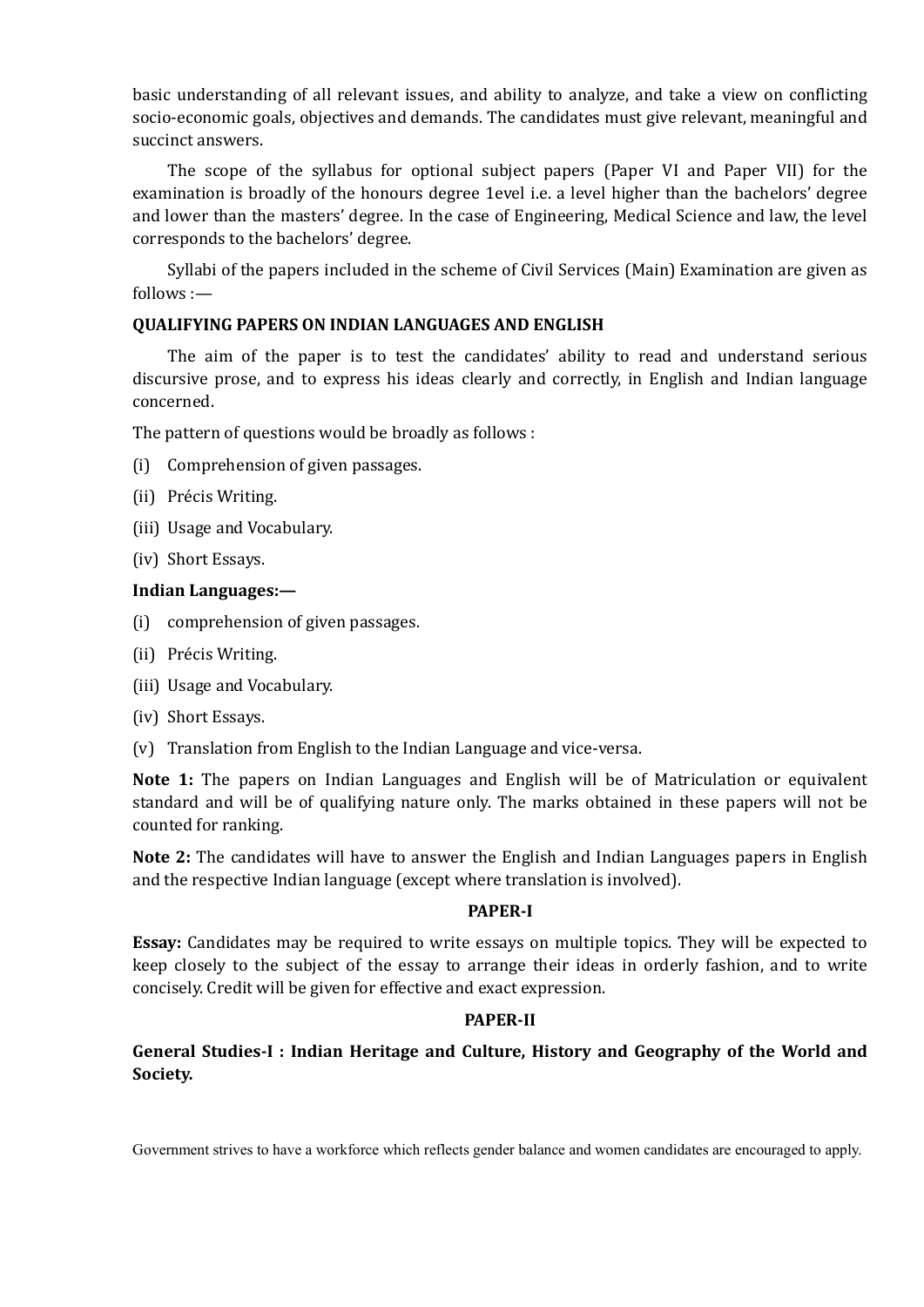- Indian culture will cover the salient aspects of Art Forms, literature and Architecture from ancient to modern times.
- Modern Indian history from about the middle of the eighteenth century until the presentsignificant events, personalities, issues.
- $\mathbb{Z}$  The Freedom Struggle its various stages and important contributors/contributions from different parts of the country.
- Post-independence consolidation and reorganization within the country.
- History of the world will include events from 18th century such as industrial revolution, world wars, redrawal of national boundaries, colonization, decolonization, political philosophies like communism, capitalism, socialism etc.— their forms and effect on the society.
- Salient features of Indian Society, Diversity of India.
- Role of women and women's organization, population and associated issues, poverty and developmental issues, urbanization, their problems and their remedies.
- Effects of globalization on Indian society.
- Social empowerment, communalism, regionalism & secularism.
- Salient features of world's physical geography.
- Distribution of key natural resources across the world (including South Asia and the Indian sub-continent); factors responsible for the location of primary, secondary, and tertiary sector industries in various parts of the world (including India).
- Important Geophysical phenomena such as earthquakes, Tsunami, Volcanic activity, cyclone etc., geographical features and their location-changes in critical geographical features (including water-bodies and ice-caps) and in flora and fauna and the effects of such changes.

## **PAPER-III**

# **General Studies- II: Governance, Constitution, Polity, Social Justice and International relations.**

- $\mathbb D$  Indian Constitution—historical underpinnings, evolution, features, amendments, significant provisions and basic structure.
- $\mathbb D$  Functions and responsibilities of the Union and the States, issues and challenges pertaining to the federal structure, devolution of powers and finances up to local levels and challenges therein.
- Separation of powers between various organs dispute redressal mechanisms and institutions.
- $\mathbb D$  Comparison of the Indian constitutional scheme with that of other countries.
- Parliament and State legislatures—structure, functioning, conduct of business, powers & privileges and issues arising out of these.
- Structure, organization and functioning of the Executive and the Judiciary—Ministries and Departments of the Government; pressure groups and formal/informal associations and their role in the Polity.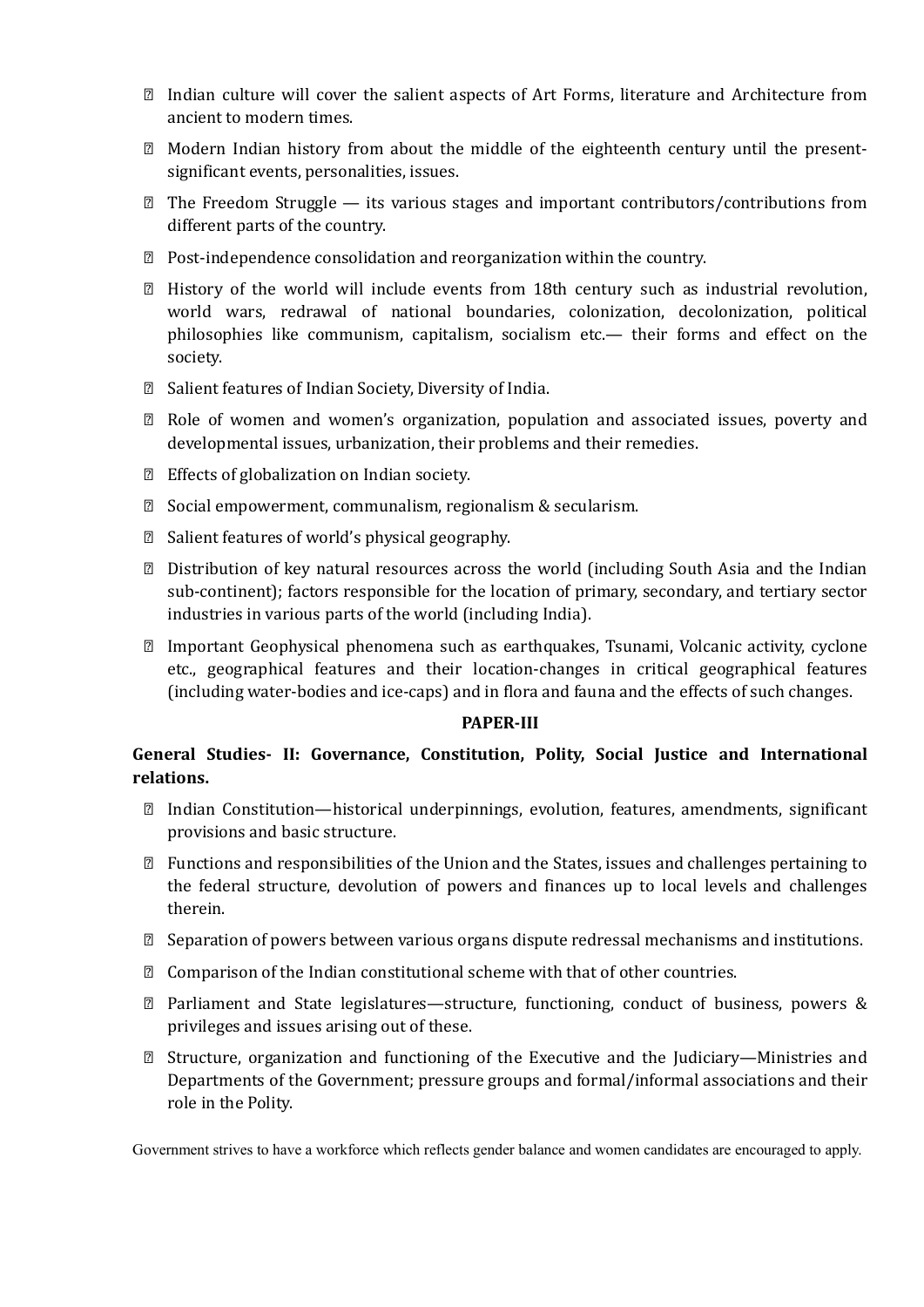- Salient features of the Representation of People's Act.
- Appointment to various Constitutional posts, powers, functions and responsibilities of various Constitutional Bodies.
- Statutory, regulatory and various quasi-judicial bodies.
- Government policies and interventions for development in various sectors and issues arising out of their design and implementation.
- Development processes and the development industry —the role of NGOs, SHGs, various groups and associations, donors, charities, institutional and other stakeholders.
- Welfare schemes for vulnerable sections of the population by the Centre and States and the performance of these schemes; mechanisms, laws, institutions and Bodies constituted for the protection and betterment of these vulnerable sections.
- Issues relating to development and management of Social Sector/Services relating to Health, Education, Human Resources.
- Issues relating to poverty and hunger.
- Important aspects of governance, transparency and accountability, e-governanceapplications, models, successes, limitations, and potential; citizens charters, transparency & accountability and institutional and other measures.
- Role of civil services in a democracy.
- India and its neighborhood- relations.
- Bilateral, regional and global groupings and agreements involving India and/or affecting India's interests.
- Effect of policies and politics of developed and developing countries on India's interests, Indian diaspora.
- $\mathbb D$  Important International institutions, agencies and fora- their structure, mandate.

#### **PAPER-IV**

# **General Studies-III: Technology, Economic Development, Bio diversity, Environment, Security and Disaster Management**

- Indian Economy and issues relating to planning, mobilization, of resources, growth, development and employment.
- Inclusive growth and issues arising from it.
- Government Budgeting.
- Major crops-cropping patterns in various parts of the country, different types of irrigation and irrigation systems storage, transport and marketing of agricultural produce and issues and related constraints; e-technology in the aid of farmers.
- Issues related to direct and indirect farm subsidies and minimum support prices; Public Distribution System- objectives, functioning, limitations, revamping; issues of buffer stocks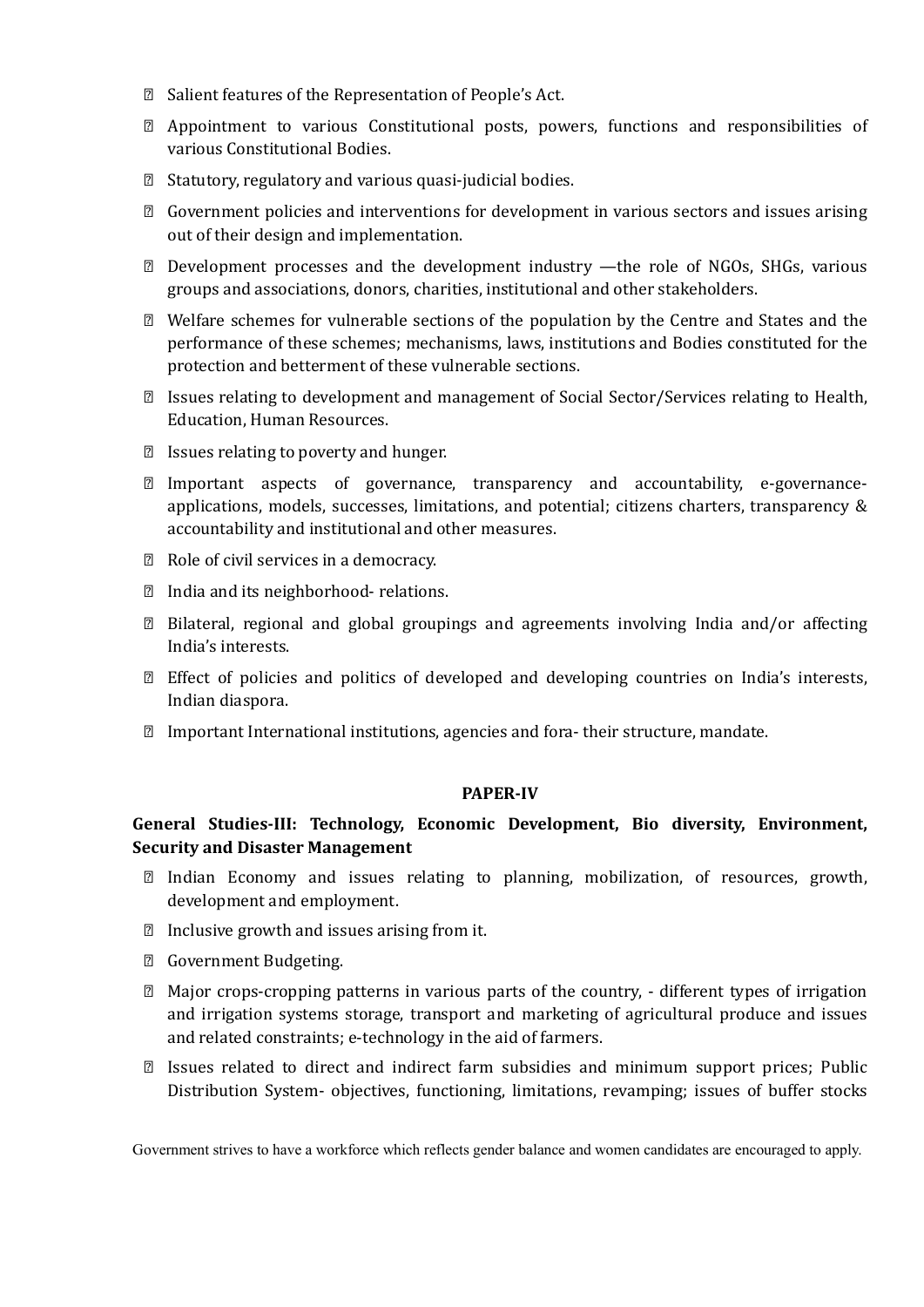and food security; Technology missions; economics of animal-rearing.

- Food processing and related industries in India- scope' and significance, location, upstream and downstream requirements, supply chain management.
- Land reforms in India.
- Effects of liberalization on the economy, changes in industrial policy and their effects on industrial growth.
- Infrastructure: Energy, Ports, Roads, Airports, Railways etc.
- Investment models.
- $\boxtimes$  Science and Technology- developments and their applications and effects in everyday life.
- Achievements of Indians in science & technology; indigenization of technology and developing new technology.
- Awareness in the fields of IT, Space, Computers, robotics, nano-technology, bio-technology and issues relating to intellectual property rights.
- Conservation, environmental pollution and degradation, environmental impact assessment.
- Disaster and disaster management.
- Linkages between development and spread of extremism.
- Role of external state and non-state actors in creating challenges to internal security.
- Challenges to internal security through communication networks, role of media and social networking sites in internal security challenges, basics of cyber security; money-laundering and its prevention.
- $\mathbb D$  Security challenges and their management in border areas linkages of organized crime with terrorism.
- Various Security forces and agencies and their mandate.

#### **PAPER-V**

#### **General Studies- IV: Ethics, Integrity and Aptitude**

This paper will include questions to test the candidates' attitude and approach to issues relating to integrity, probity in public life and his problem solving approach to various issues and conflicts faced by him in dealing with society. Questions may utilise the case study approach to determine these aspects. The following broad areas will be covered :

- Ethics and Human Interface: Essence, determinants and consequences of Ethics in-human actions; dimensions of ethics; ethics - in private and public relationships. Human Values lessons from the lives and teachings of great leaders, reformers and administrators; role of family society and educational institutions in inculcating values.
- Attitude: content, structure, function; its influence and relation with thought and behaviour; moral and political attitudes; social influence and persuasion.
- $\mathbb D$  Aptitude and foundational values for Civil Service, integrity, impartiality and non-partisanship, objectivity, dedication to public service, empathy, tolerance and compassion towards the weaker-sections.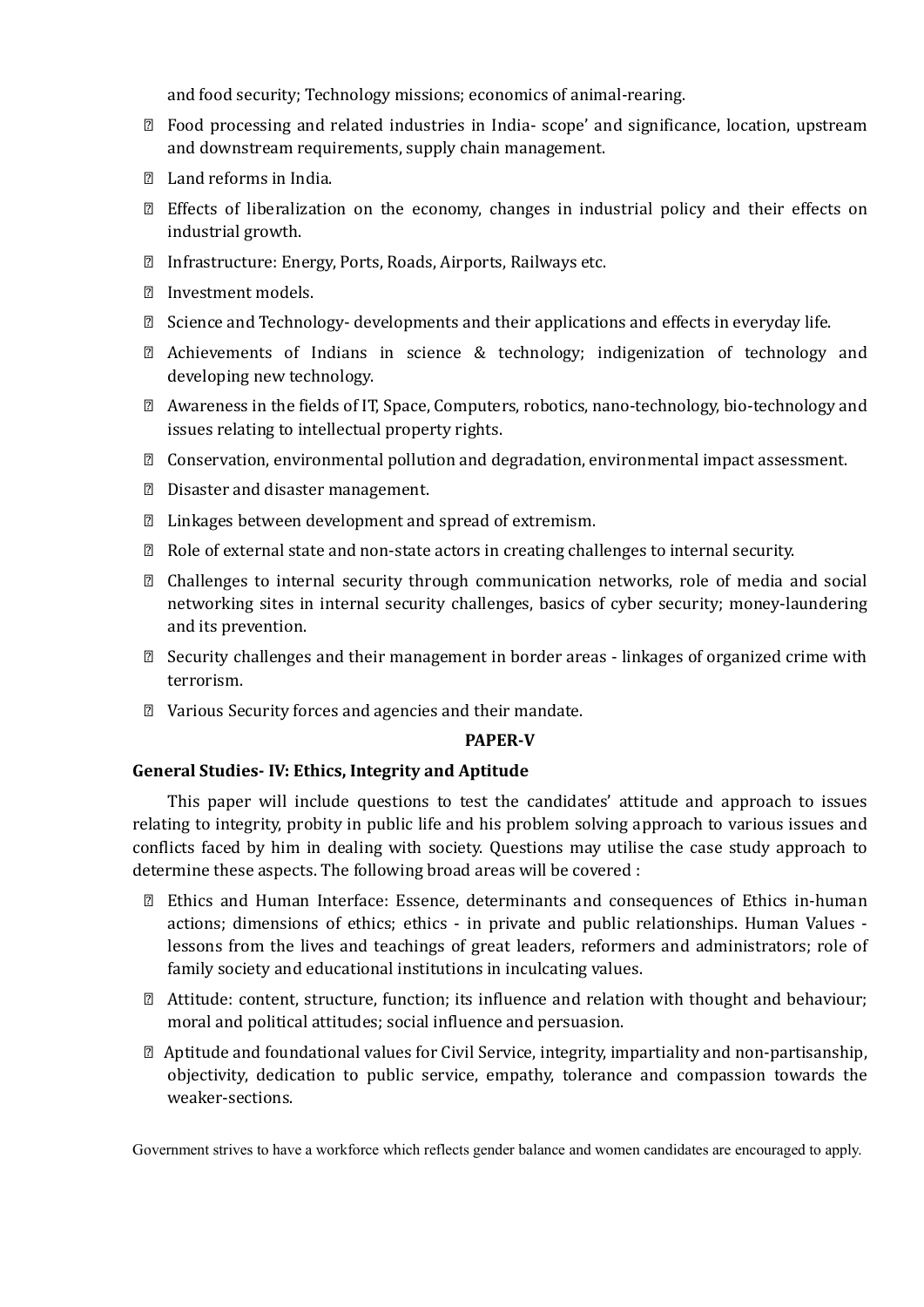- Emotional intelligence-concepts, and their utilities and application in administration and governance.
- Contributions of moral thinkers and philosophers from India and world.
- Public/Civil service values and Ethics in Public administration: Status and problems; ethical concerns and dilemmas in government and private institutions; laws, rules, regulations and conscience as sources of ethical guidance; accountability and ethical governance; strengthening of ethical and moral values in governance; ethical issues in international relations and funding; corporate governance.
- Probity in Governance: Concept of public service; Philosophical basis of governance and probity; Information sharing and transparency in government, Right to Information, Codes of Ethics, Codes of Conduct, Citizen's Charters, Work culture, Quality of service delivery, Utilization of public funds, challenges of corruption.
- **Z** Case Studies on above issues.

#### **PAPER-VI & PAPER VII**

#### **Optional Subject Papers I & II**

Candidate may choose any optional subject from amongst the List of Optional Subjects given in Para 2.

#### **AGRICULTURE**

#### **PAPER-I**

Ecology and its relevance to man, natural resources, their sustainable management and conservation. Physical and social environment as factors of crop distribution and production. Agro ecology; cropping pattern as indicators of environments. Environmental pollution and associated hazards to crops, animals and humans. Climate change—International conventions and global initiatives. Green house effect and global warming. Advance tools for ecosystem analysis—Remote Sensing (RS) and Geographic Information Systems (GIS).

Cropping patterns in different agro-climatic zones of the country. Impact of high-yielding and short-duration varieties on shifts in cropping patterns. Concepts of various cropping, and farming systems. Organic and Precision farming. Package of practices for production of important cereals, pulses, oil seeds, fibres, sugar, commercial and fodder crops.

Important features, and scope of various types of forestry plantations such as social forestry, agro-forestry, and natural forests : Propagation of forest plants. Forest products. Agro-forestry and value addition. Conservation of forest flora and fauna.

Weeds, their characteristics, dissemination and association with various crops; their multiplications; cultural, biological, and chemical control of weeds.

Soil—physical, chemical and biological properties. Processes and factors of soil formation. Soils of India. Mineral and organic constituents of soils and their role in maintaining soil productivity. Essential plant nutrients and other beneficial elements in soils and plants. Principles of soil fertility, soil testing and fertiliser recommendations, integrated nutrient management Biofertilizers. Losses of nitrogen in soil, nitrogen-use efficiency in submerged rice soils, nitrogen fixation in soils. Efficient phosphoruse and potassium use. Problem soils and their reclamation.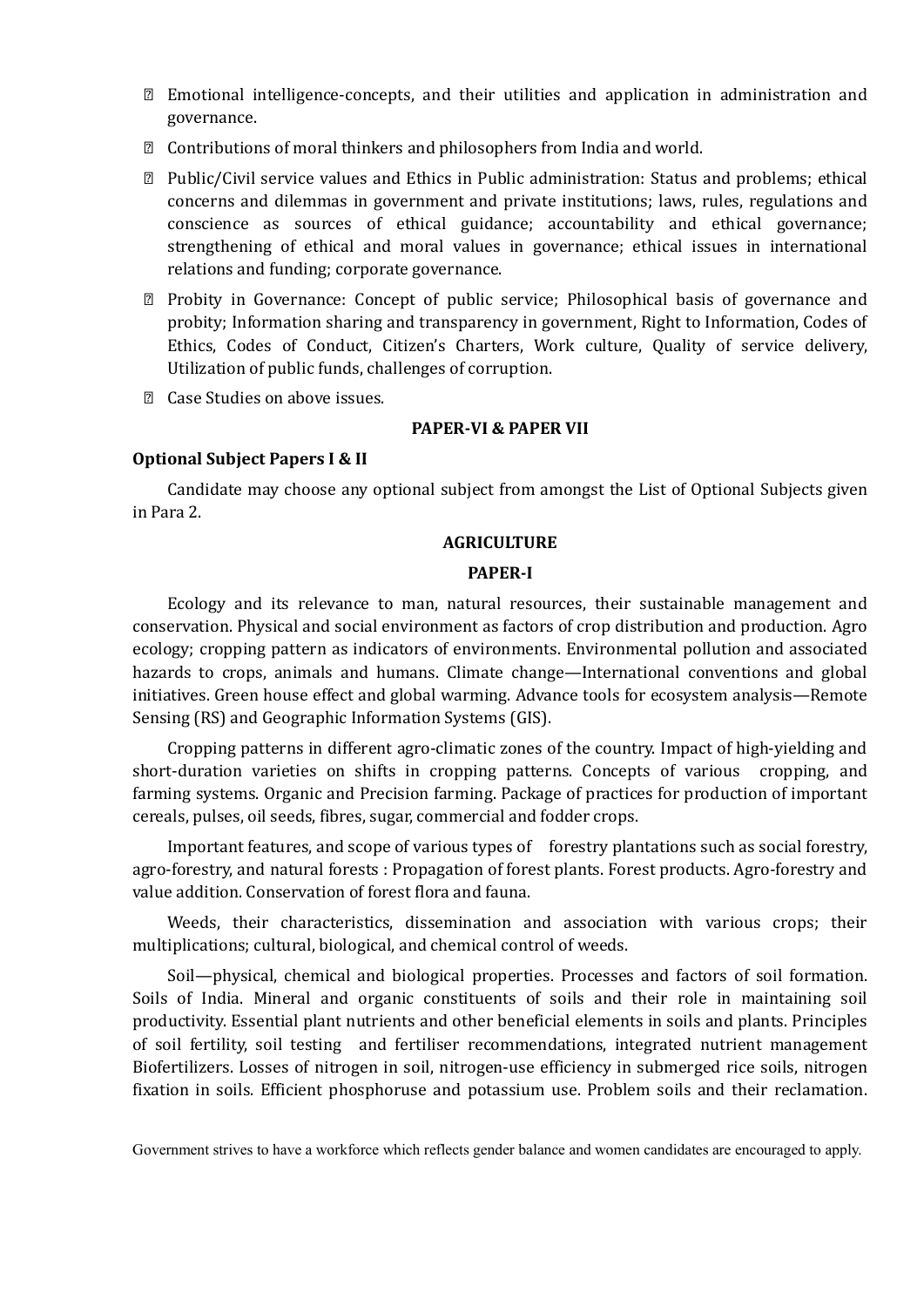Soil factors affecting green house gas emission.

Soil conservation, integrated watershed management. Soil erosion and its management. Dry land agriculture and its problems. Technology for stabilising agriculture production in rainfed areas.

Water-use efficiency in relation to crop production, criteria for scheduling irrigations, ways and means of reducing run-off losses of irrigation water. Rainwater harvesting. Drip and sprinkler irrigation. Drainage of water-logged soils, quality of irrigation water, effect of industrial effluents on soil and water pollution. Irrigation projects in India.

Farm management, scope, importance and characteristics, farm planning. Optimum resource use and budgeting. Economics of different types of farming systems. Marketing management strategies for development, market intelligence. Price fluctuations and their cost; role of co-operatives in agricultural economy; types and systems of farming and factors affecting them. Agricultural price policy. Crop Insurance.

Agricultural extension, its importance and role, methods of evaluation of extension programmes, socio-economic survey and status of big, small and marginal farmers and landless agricultural labourers; Training programmes for extension workers. Role of Krishi Vigyan Kendra's (KVK) in dissemination of Agricultural technologies. Non-Government Organisation (NGO) and self-help group approach for rural development.

#### **PAPER-II**

Cell structure, function and cell cycle. Synthesis, structure and function of genetic material. Laws of heredity. Chromosome structure, chromosomal aberrations, linkage and cross-over, and their significance in recombination breeding. Polyploidy, euploids and aneuploids. Mutation—and their role in crop improvement. Heritability, sterility and incompatibility, classification and their application in crop improvement. Cytoplasmic inheritance, sex-linked, sex-influenced and sex-limited characters.

History of plant breeding. Modes of reproduction, selfing and crossing techniques. Origin, evolution and domestication of crop plants, center of origin, law of homologous series, crop genetic resources—conservation and utilization. Application of principles of plant breeding, improvement of crop plants. Molecular markers and their application in plant improvement. Pure-line selection, pedigree, mass and recurrent selections, combining ability, its significance in plant breeding. Heterosis and its exploitation. Somatic hybridization. Breeding for disease and pest resistance. Role of interspecific and intergeneric hybridization. Role of genetic engineering and biotechnology in crop improvement Gernetically modified crop plants.

Seed production and processing technologies. Seed certification, Seed testing and storage. DNA finger printing and seed registration. Role of public and private sectors in seed production, and marketing. Intellectual Property Rights (IPR) issues, WTO issues and its impact on Agriculture.

Principles of Plant Physiology with reference to plant nutrition, absorption, translocation and metabolism of nutrients. Soil-water-plant relationship.

Enzymes and plant pigments; photosynthesis—modern concepts and factors affecting the process, aerobic and anaerobic respiration; C3, C4 and CAM mechanisms. Carbohydrate, protein and fat metabolism. Growth and development; photoperiodism and vernalization. Plant growth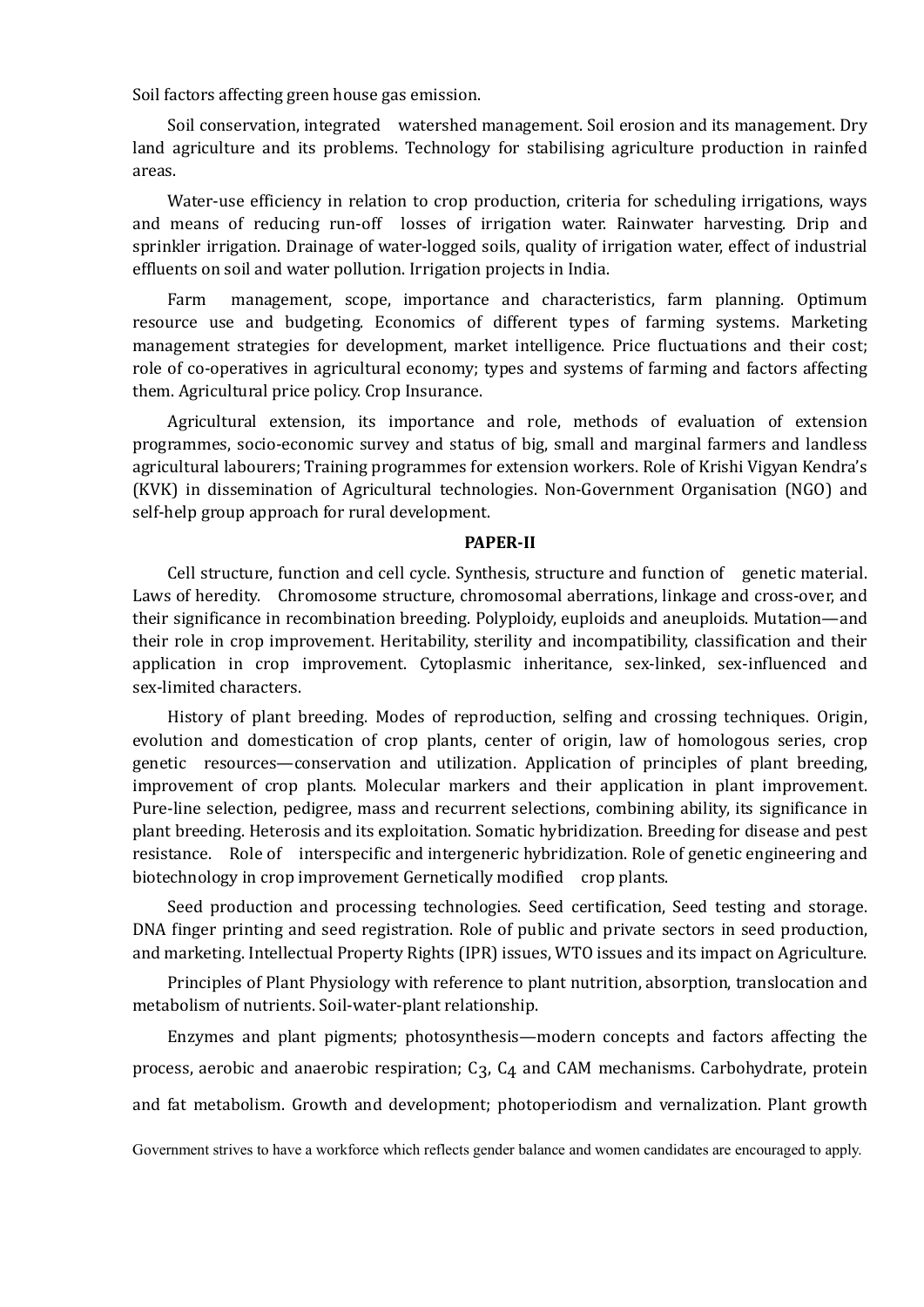substances and their role in crop production. Physiology of seed development and germination; dormancy. Stress physiology—draught, salt and water stress.

Major fruits, plantation crops, vegetables, spices and flower crops. Package practices of major horticultural crops. Protected cultivation and high tech horticulture. Post-harvest technology and value addition of fruits and vegetables. Landscaping and commercial floriculture. Medicinal and aromatic plants. Role of fruits and vegetables in human nutrition.

Diagnosis of pests and diseases of field crops, vegetables, orchard and plantation crops and their economic importance. Classification of pests and diseases and their management. Intergrated pest and diseases management. Storage pests and their management. Biological control of pests and diseases. Epidemiology and forecasting of major crop pests and diseases. Plant quarantine measures. Pesticides, their formulation and modes of action.

Food production and consumption trends in India. Food security and growing population—vision 2020. Reasons for grain surplus. National and International food policies. Production, procurement, distribution constraints. Availability of foodgtrains, per capita expenditure on food. Trends in poverty, Public Distribution System and Below Poverty Line population, Targeted Public Distribution System (PDS), policy implementation in context to globalization. Processing constraints. Relation of food production to National Dietary Guidelines and food consumption pattern. Food based dietary approaches to eliminate hunger. Nutrient deficiency—Micro nutrient deficiency : Protein Energy Malnutrition or Protein Calorie Malnutrition (PEM or PCM), Micro nutrient deficiency and HRD in context of work capacity of women and children. Food grain productivity and food security.

## **ANIMAL HUSBANDRY AND VETERINARY SCIENCE**

#### **PAPER-I**

#### **1. Animal Nutrition :**

- 1.1 Partitioning of food energy within the animal. Direct and indirect calorimetry. Carbon—nitrogen balance and comparative slaughter methods. Systems for expressing energy value of foods in ruminants, pigs and poultry. Energy requirements for maintenance, growth, pregnancy, lactation, egg, wool, and meat production.
- 1.2 Latest advances in protein nutrition. Energy protein inter-relationships. Evaluation of protein quality. Use of NPN compounds in ruminant diets. Protein requirements for maintenance, growth, pregnancy, lactation, egg, wool and meat production.
- 1.3 Major and trace minerals—Their sources, physiological functions and deficiency symptoms. Toxic minerals. Mineral interactions. Role of fatsoluble and water—soluble vitamins in the body, their sources and deficiency symptoms.
- 1.4 Feed additives—methane inhibitors, probiotics, enzymes, antibiotics, hormones, oligosaccharides, antioxidants, emulsifiers, mould inhibitors, buffers etc. Use and abuse of growth promoters like harmones and antibiotics—latest concepts.
- 1.5 Conservation of fodders. Storage of feeds and feed ingredients. Recent advances in feed technology and feed processing. Anti-nutritional and toxic factors present in livestock feeds. Feed analysis and quality control. Digestibility trials—direct, indirect and indicator methods. Predicting feed intake in grazing animals.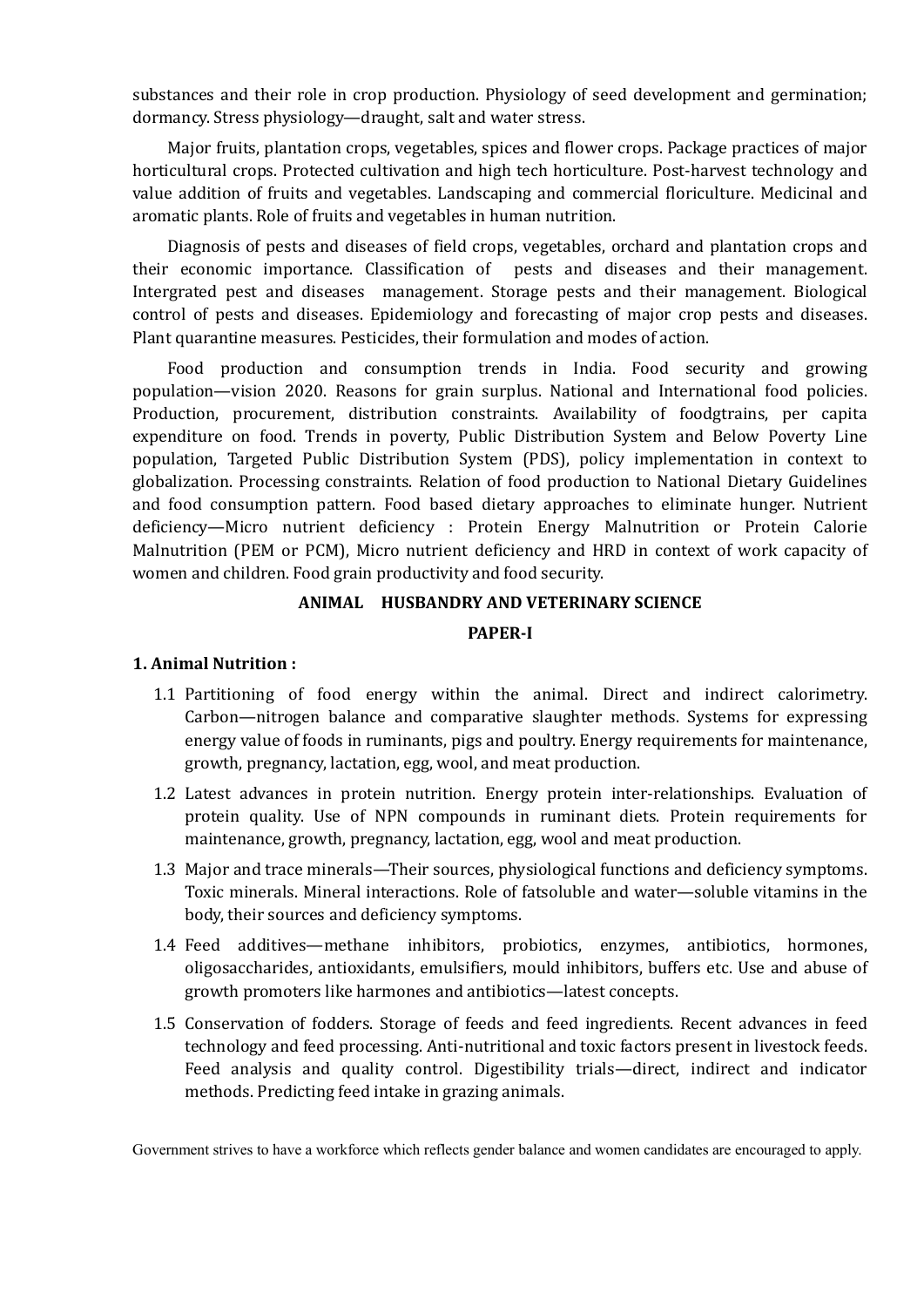- 1.6 Advances in ruminant nutrition. Nutrient requirements. Balanced rations. Feeding of calves, pregnant, work animals and breeding bulls. Strategies for feeding milch animals during different stages of lactation cycle. Effect of feeding on milk composition. Feeding of goats for meat and milk production. Feeding of sheep for meat and wool production.
- 1.7 Swine Nutrition. Nutrient requirements. Creep, starter, grower and finisher rations. Feeding of pigs for lean meat production. Low cost rations for swine.
- 1.8 Poultry nutrition. Special features of poultry nutrition. Nutrient requirements for meat and egg production. Formulation of rations for different classes of layers and broilers.

# **2. Animal Physiology :**

- 2.1 Physiology of blood and its circulation, respiration; excretion. Endocrine glands in health and disease.
- 2.2 Blood constituents.—Properties and functions-blood cell formation—Haemoglobin synthesis and chemistry-plasma proteins production, classification and properties, coagulation of blood; Haemorrhagic disorders—anti-coagulants—blood groups—Blood volume—Plasma expanders-Buffer systems in blood. Biochemical tests and their significance in disease diagnosis.
- 2.3 Circulation.—Physiology of heart, cardiac cycle, heart sounds, heart beat, electrocardiograms. Work and efficiency of heart—effect of ions on heart function-metabolism of cardiac muscle, nervous and chemical regulation of heart, effect of temperature and stress on heart, blood pressuer and hypertension, osmotic regulation, arterial pulse, vasomotor regulation of circulation, shock. Coronary and pulmonary circulation, Blood-Brain barrier Cerebrospinal fluid-circulation in birds.
- 2.4 Respiration.—Mechanism of respiration, Transport and exchange of gases-neural control of respiration-Chemo-receptors-hypoxia-respiration in birds.
- 2.5 Excretion.—Structure and function of kidney-formation of urine-methods of studying renal function-renal regulation of acid-base balance : physiological constituents of urine-renal failure-passive venous congestion-Urinary secretion in chicken-Sweat glands and their function. Bio-chemical test for urinary dysfunction.
- 2.6 Endocrine glands.—Functional disorders—their symptoms and diagnosis. Synthesis of hormones, mechanism and control of secretion—hormonal receptors-classification and function.
- 2.7 Growth and Animal Production.—Prenatal and postnatal growth, maturation, growth curves, measures of growth, factors affecting growth, conformation, body composition, meat quality.
- 2.8 Physiology of Milk Production, Reproduction and Digestion.—Current status of hormonal control of mammary development, milk secretion and milk ejection. Male and Female reproductive organs, their components and functions. Digestive organs and their functions.
- 2.9 Environmental Physiology.—Physiological relations and their regulation; mechanisms of adaptation, environmental factors and regulatory mechanisms involved in animal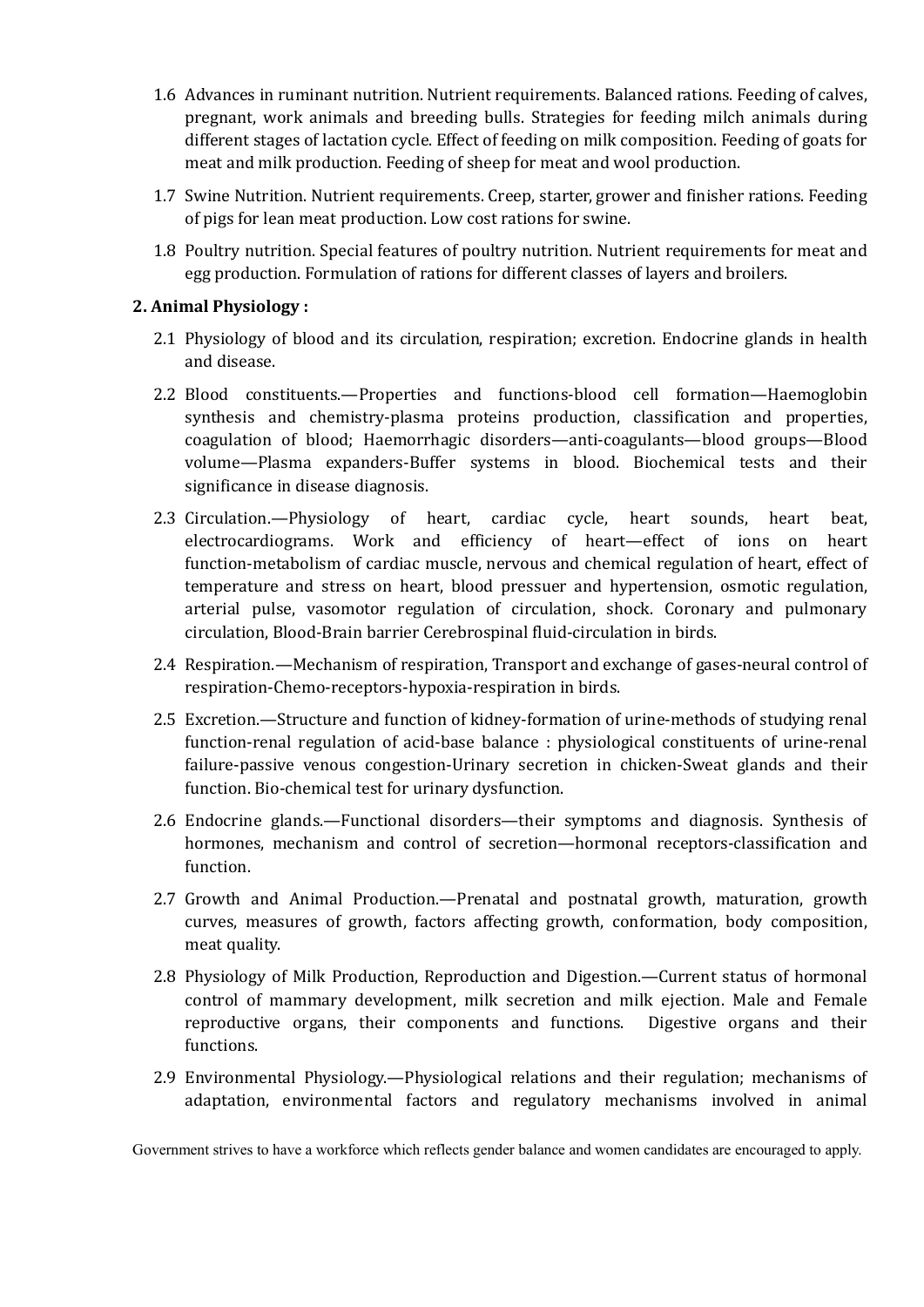behaviour, climatology—various parameters and their importance. Animal ecology. Physiology of behaviour. Effect of stress on health and production.

# **3. Animal Reproduction :**

Semen quality.—Preservation and Artificial Insemination—Components of semen, composition of spermatozoa, chemical and physical properties of ejaculated semen, factors affecting semen in vivo and in vitro. Factors affecting semen production and quality, preservation, composition of diluents, sperm concentration, transport of diluted semen. Deep freezing techniques in cows, sheep, goats, swine and poultry. Detection of oestrus and time of insemination for better conception. Anoestrus and repeat breeding.

# **4. Livestock Production and Management :**

- 4.1 Commercial Dairy Farming.—Comparison of dairy farming in India with advanced countries. Dairying under mixed farming and as specialized farming, economic dairy farming. Starting of a dairy farm, Capital and land requirement, organization of the dairy farm. Opportunities in dairy farming, factors determining the efficiency of dairy animal. Heard recording, budgeting cost of milk production, pricing policy; Personnel Management. Developing Practical and Economic rations for dairy cattle; supply of greens throughout the year, feed and fodder requirements of Dairy Farm. Feeding regimes for young stock and bulls, heifers and breeding animals; new trends in feeding young and adult stock; Feeding records.
- 4.2 Commercial meat, egg and wool production.—Development of practical and economic rations for sheep, goats, pigs, rabbits and poultry. Supply of greens, fodder, feeding regimes for young and mature stock. New trends in enhancing production and management. Capital and land requirements and socio-economic concept.
- 4.3 Feeding and management of animals under drought, flood and other natural calamities.

# **5. Genetics and Animal Breeding :**

- 5.1 History of animal genetics. Mitosis and Meiosis : Mendelian inheritance; deviations to Mendelian genetics; Expression of genes; Linkage and crossing over; Sex determination, sex influenced and sex limited characters; Blood groups and polymorphism; Chromosome aberrations; Cytoplasmic inheritance, Gene and its structure; DNA as a genetic material; Genetic code and protein synthesis; Recombinant DNA technology. Mutations, types of mutations, methods for detecting mutations and mutation rate, Transgenesis.
- 5.2 Population Genetics applied to Animal Breeding—Quantitative Vs. Qualitative traits; Hardy Weinberg Law; Population Vs. Individual; Gene and genotypic frequency; Forces changing gene frequency; Random drift and small populations; Theory of path coefficient; Inbreeding, methods of estimating inbreeding coefficient, systems of inbreeding; Effective population size; Breeding value, estimation of breeding value, dominance and epistatic deviation; Partitioning of variation; Genotype X environment correlation and genotype X environment interaction; role of multiple measurements; Resemblance between relatives.
- 5.3 Breeding Systems.—Breeds of livestsock and Poultry. Heritability, repeatability and genetic and phenotypic correlations, their methods of estimation and precision of estimates;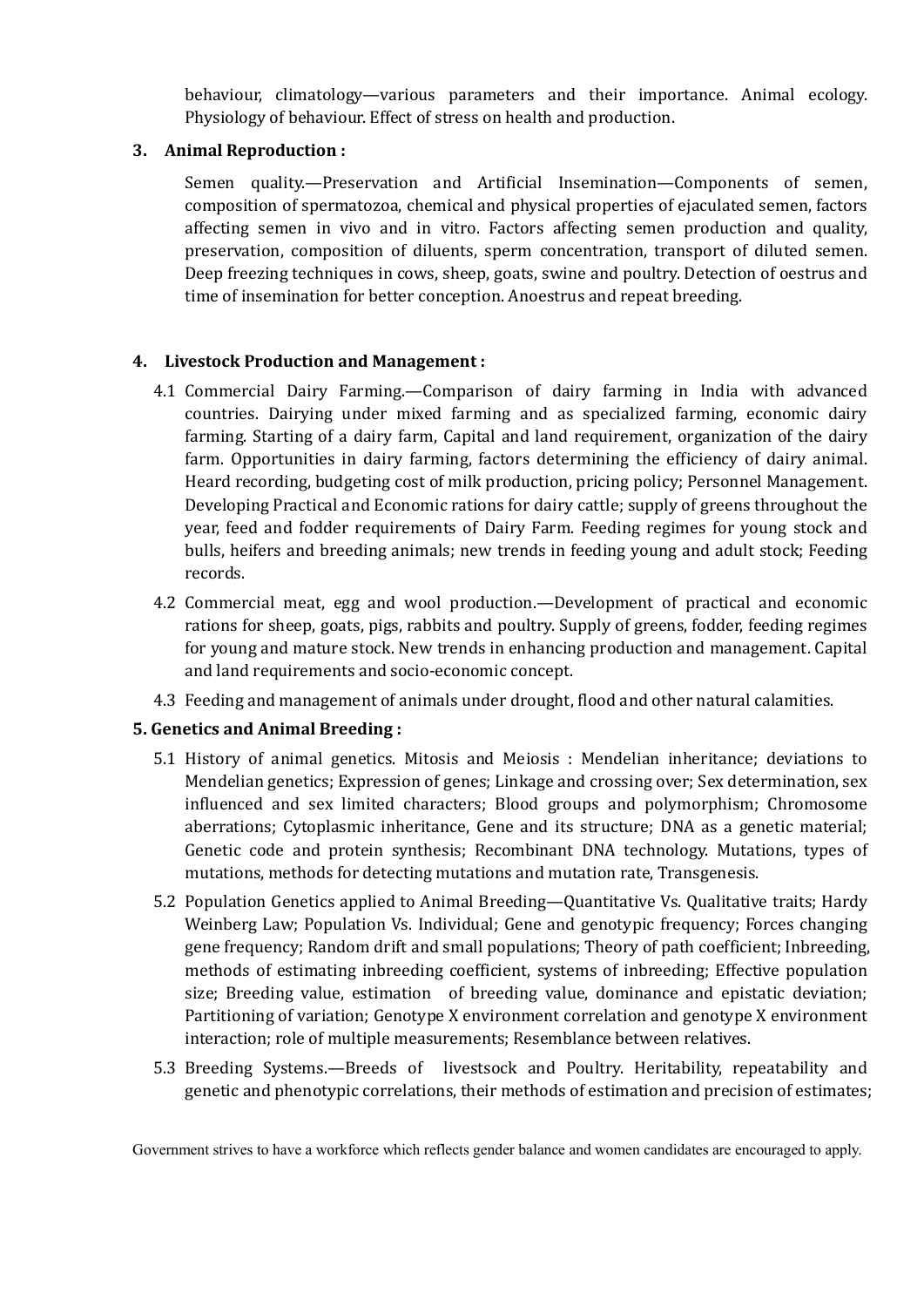Aids to selection and their relative merits; Individual, pedigree, family and within family selection; Pregnency testing; Methods of selection; Construction of selection indices and their uses; Comparative evaluation of genetic gains through various selection methods; Indirect selection and correlated response; Inbreeding, out breeding, upgrading, cross-breeding and synthesis of breeds; Crossing of inbred lines for commercial production; Selection for general and specific combining ability; Breeding for threshold characters. Sire index.

#### **6. Extension :**

Basic philosophy, objectives, concept and principles of extension. Different Methods adopted to educate farmers under rural conditions. Generation of technology, its transfer and feedback. Problems and constraints in transfer of technology. Animal husbandry programmes for rural development.

#### **PAPER-II**

#### **1. Anatomy, Pharmacology and Hygiene :**

- 1.1 **Histology and Histological Techniques :** Paraffin embedding technique of tissue processing and H.E. staining—Freezing microtomy—Microscopy Bright field microscope and electron microscope. Cytology-structure of cell organells and inclusions; cell division-cell types—Tissues and their classification-embryonic and adult tissues—Comparative histology of organs—Vascular, Nervous, digestive, respiratory, musculo-skeletal and urogenital systems—Endocrine glands—Integuments—sense organs.
- 1.2 **Embryology.**—Embryology of vertebrates with special reference to aves and domestic mammals gametogenesis-fertilization-germ layers-foetal membranes and placentation-types of placenta in domestic mammals-Teratology-twins and twinning-organogenesis-germ layer derivatives-endodermal, mesodermal and ectodermal derivatives.
- 1.3 **Bovine Anatomy.—**Regional Anatomy : Paranasal sinuses of OX— surface anatomy of salivary glands. Regional anatomy of infraorbital, maxillary, mandi-buloalveolar, mental and cornnal nerve block. Regional anatomy of paravertebral nerves, pudental nerve, median, ulnar and radial nervestibial, fibular and digital nerves—Cranial nerves-structures involved in epidural anaesthesia-superficial lymph nodes-surface anatomy of visceral organs of thoracic, abdominal and pelvic cavities-comparative-features of locomotor apparatus and their application in the biomechanics of mammalian body.
- 1.4 **Anatomy of Fowl.**—Musculo-skeletal system-functional anatomy in relation to respiration and flying, digestion and egg production.
- 1.5 **Pharmacology and therapeutics drugs.**—Cellular level of pharmacodynamics and pharmacokinetics. Drugs acting on fluids and electrolyte balance. Drugs acting on Autonomic nervous system. Modern concepts of anaesthesia and dissociative anaesthetics. Autocoids. Antimicrobials and principles of chemotherapy in microbial infections. Use of hormones in therapeutics—chemotherapy of parasitic infections. Drug and economic concerns in the Edible tissues of animals—chemotherapy of Neoplastic diseases. Toxicity due to "insecticides, plants, metals, non-metals, zootoxins and mycotoxins".
- 1.6 **Veterinary Hygiene with reference to water, air and habitation.**—Assessment of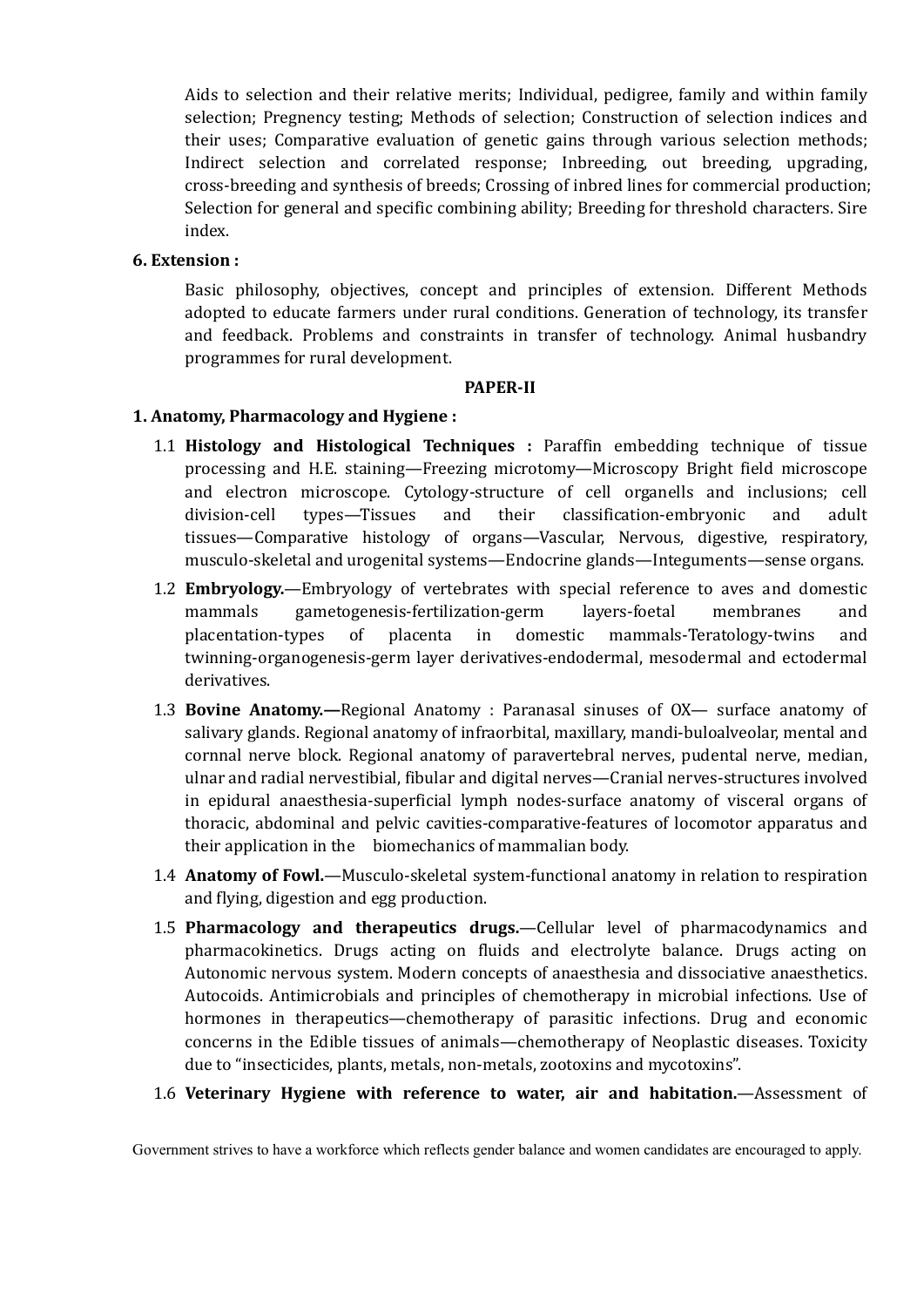pollution of water, air and soil—Importance of climate in animal health—effect of environment on animal function and performance relationship between industrialisation and animal agriculture—animal housing requirements for specific categories of domestic animals viz. pregnant cows and sows, milking cows, broiler birds—stress, strain and productivity in relation to animal habitation.

#### **2. Animal Diseases** :

- 2.1 Etiology, epidemiology pathogenesis, symptoms, post-moretem lesions, diagnosis, and control of infectious diseases of cattle, sheep and goat, horses, pigs and poultry.
- 2.2 Etiology, epidemiology, symptoms, diagnosis, treatment of production diseases of cattle, horse, pig and poultry.
- 2.3 Deficiency diseases of domestic animals and birds.
- 2.4 Diagnosis and treatment of non-specific conditions like impaction, Bloat, Diarrhoea, Indigestion, dehydration, stroke, poisioning.
- 2.5 Diagnosis and treatment of neurological disorders.
- 2.6 **Principles and methods of immunisation of animals against specific diseases—hard immunity**—disease free zones—'zero' disease concept—chemoprophylaxis.
- 2.7 **Anaesthesia.**—local, regional and general-prenesthetic medication. Symptoms and surgical interference in fractures and dislocation. Hernia, choking abomassal displacement—Caesarian operations. Rumenotomy—Castrations.
- 2.8 **Disease investigation techniques.**—Materials for laboratory investigation—Establishment. Animal Health Centres—Disease free zone.

#### **3. Veterinary Public Health :**

- 3.1 **Zoonoses.**—Classification, definition, role of animals and birds in prevalence and transmission of zoonotic diseases—occupational zoonotic diseases.
- 3.2 **Epidemiology.**—Principle, definition of epidemiological terms, application of epidemiological measures in the study of diseases and disease control. Epidemiological features of air, water and food borne infections. OIE regulation, WTO, sanitary and phytosanitary measures.
- 3.3 **Veterinary Jurisprudence.**—Rules and Regulations for improvement of animal quality and prevention of animal diseases—State and Central Rules for prevention of animal and animal product borne diseases—S.P. C.A.—Veterolegal cases—Certificates—Materials and Methods of collection of samples for veterolegal investigation.

## **4. Milk and Milk Products Technology :**

4.1 **Market Milk.**—Quality, testing and grading of raw milk. Processing, packaging, storing, distribution, marketing defects and their control. Preparation of the following milks : Pasteurized, standardized, toned, double toned, sterilized, homogenized, reconstituted, recombined and flavoured milks. Preparation of cultured milks, cultures and their management, yoghurt, Dahi, Lassi and Srikhand. Preparation of flavoured and sterilized milks. Legal standards. Sanitation requirement for clean and safe milk and for the milk plant equipment.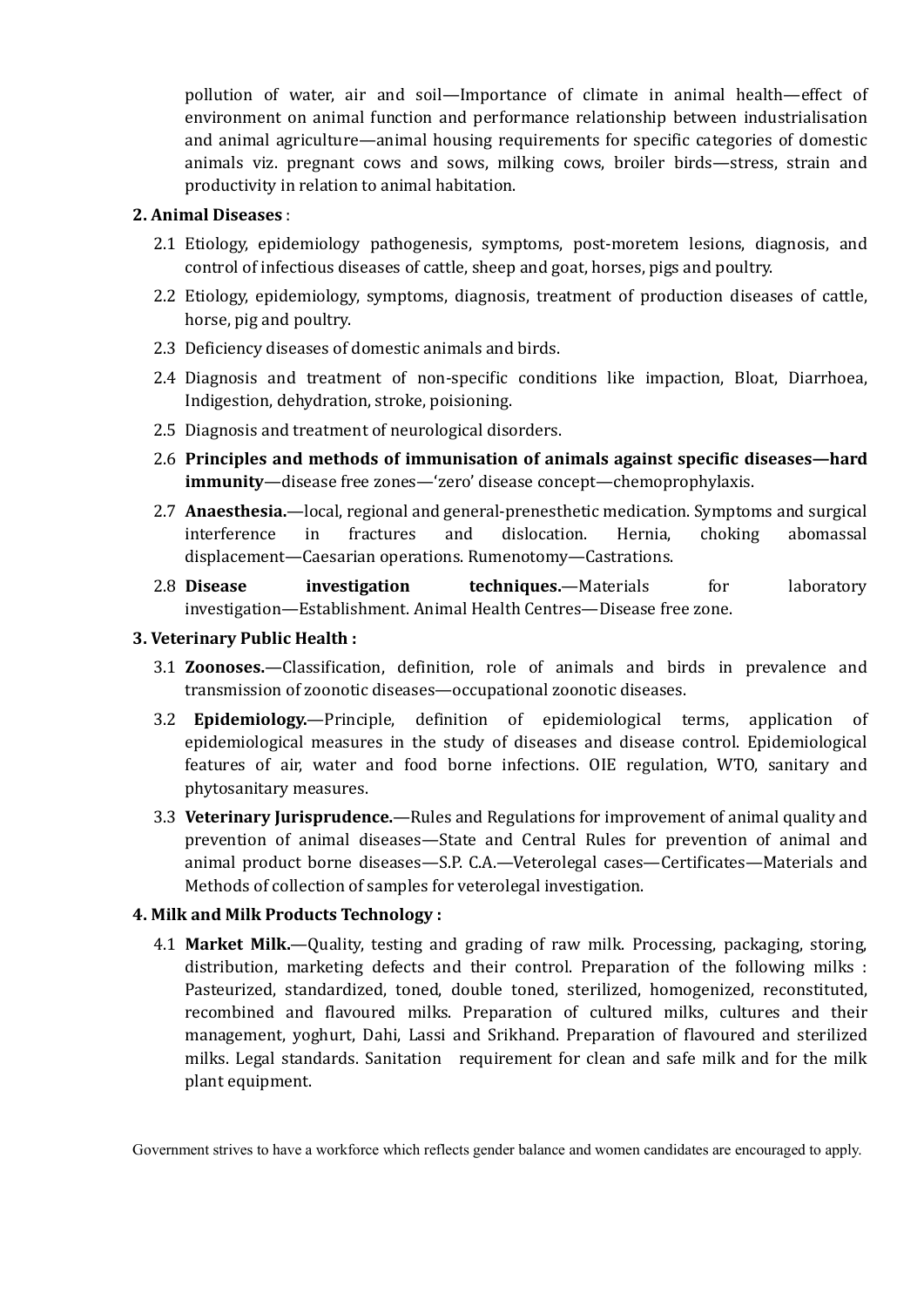4.2 **Milk Products Technology.**—Selection of raw materials, processing, storing, distributing and marketing milk products such as Cream, Butter, Ghee, Khoa, Channa, Cheese, condensed, evaporated, dried milk and baby food, lce cream and Kulfi; by-products, whey products, butter milk, lactose and casein. Testing, grading, judging milk products—BIS and Agmark specifications, legal standards, quality control nutritive properties. Packaging processing and operational control. Costing of dairy products.

# **5. Meat Hygiene and Technology :**

# 5.1 **Meat Hygiene**

- 5.1.1 Ante mortem care and management of food animals, stunning, slaughter and dressing operations; abattoir requirements and designs; Meat inspection procedures and judgement of carcass meat cuts—grading of carcass meat cuts—duties and functions of Veterinarians in wholesome meat production.
- 5.1.2 **Hygienic methods of handling production of meat.**—Spoilage of meat and control measures—Post- slaughter physicochemical changes in meat and factors that influence them—Quality improvement methods—Adulteration of meat and detection—Regulatory provisions in Meat trade and Industry.

# 5.2 **Meat Technology**

- 5.2.1 **Physical and chemical characteristics of meat.**—Meat emulsions—Methods of preservation of meat—Curing, canning, irradiation, packaging of meat and meat products, processing and formulations.
	- 5.3 **By-products.**—Slaughter house by-products and their utilisation—Edible and inedible by products—Social and economic implications of proper utilisation of slaughter house by-products—Organ products for food and pharmaceuticals.
	- 5.4 **Poultry Products Technology.**—Chemical composition and nutritive value of poultry meat, pre- slaughter care and management. Slaughtering techniques, inspection, preservation of poultry meat and products. Legal and BIS standards.

Structure composition and nutritive value of eggs Microbial spoilage. Preservation and maintenance. Marketing of poultry meat, eggs and products.

5.5 **Rabbit/Fur Animal farming.**—Rabbit meat production. Disposal and utilization of fur and wool and recycling of waste by products. Grading of wool.

## **ANTHROPOLOGY**

## **PAPER-I**

- 1.1 Meaning, Scope and development of Anthropology.
- 1.2 Relationships with other disciplines : Social Sciences, behavioural Sciences, Life Sciences, Medical Sciences, Earth Sciences and Humanities.
- 1.3 Main branches of Anthropology, their scope and relevance :
	- (a) Social-cultural Anthropology.
	- (b) Biological Anthropology.
	- (c) Archaeological Anthropology.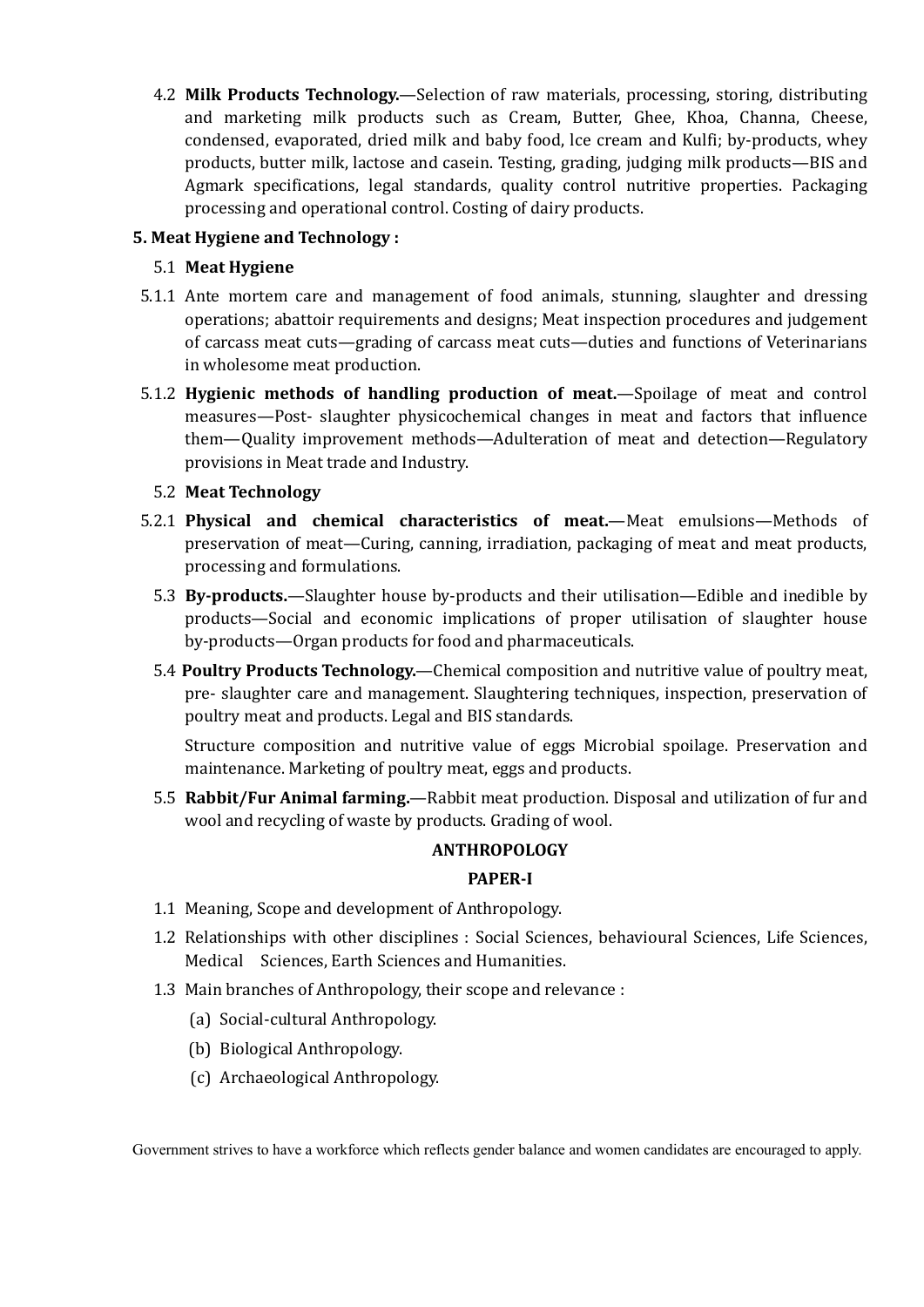- (d) Linguistic Anthropology.
- 1.4 Human Evolution and emergence of Man :
	- (a) Biological and Cultural factors in human evolution.
	- (b) Theories of Organic Evolution (Pre-Darwinian, Darwinian and Post-Darwinian).
	- (c) Synthetic theory of evolution; Brief outline of terms and concepts of evolutionary biology (Doll's rule, Cope's rule, Gause's rule, parallelism, convergence, adaptive radiation, and mosaic evolution).
- 1.5 Characteristics of Primates; Evolutionary Trend and Primate Taxonomy; Primate Adaptations; (Arboreal and Terrestrial) Primate Taxonomy; Primate Behaviour; Tertiary and Quaternary fossil primates; Living Major Primates; Comparative Anatomy of Man and Apes; Skeletal changes due to erect posture and its implications.
- 1.6 Phylogenetic status, characteristics and geographical distribution of the following :
	- (a) Plio-preleistocene hominids inSouth and East Africa—Australopithecines.
	- (b) *Homo erectus : Africa (Paranthropus),* Europe *(Homo erectus (heidelbergensis),* Asia *(Homo erectus javanicus, Homo erectus pekinensis.*
	- (c) Neanderthal man—La-chapelle-aux-saints (Classical type), Mt. Carmel (Progressive type).
	- (d) Rhodesian man.
	- (e) *Homo saoiens*—Cromagnon, Grimaldi and Chancelede.
- 1.7 The biological basis of Life : The Cell, DNA structure and replication, Protein Synthesis, Gene, Mutation, Chromosomes, and Cell Division.
- 1.8 (a) Principles of Prehistoric Archaeology. Chronology : Relative and Absolute Dating methods.
	- (b) Cultural Evolution—Broad Outlines of Prehistoric cultures :
		- (i) Paleolithic
		- (ii) Mesolithic
		- (iii) Neolithic
		- (iv) Chalcolithic
		- (v) Copper-Bronze Age
		- (vi) Iron Age
- 2.1 **The Nature of Culture :** The concept and Characteristics of culture and civilization; Ethnocentrism vis-a-vis cultural Relativism.
- 2.2 **The Nature of Society :** Concept of Society; Society and Culture; Social Institution; Social groups; and Social stratification.
- 2.3 **Marriage :** Definition and universality; Laws of marriage (endogamy, exogamy, hypergamy, hypogamy, incest taboo); Type of marriage (monogamy, polygamy, polyandry, group marriage). Functions of marriage; Marriage regulations (preferential, prescriptive and proscriptive); Marriage payments (bride wealth and dowry).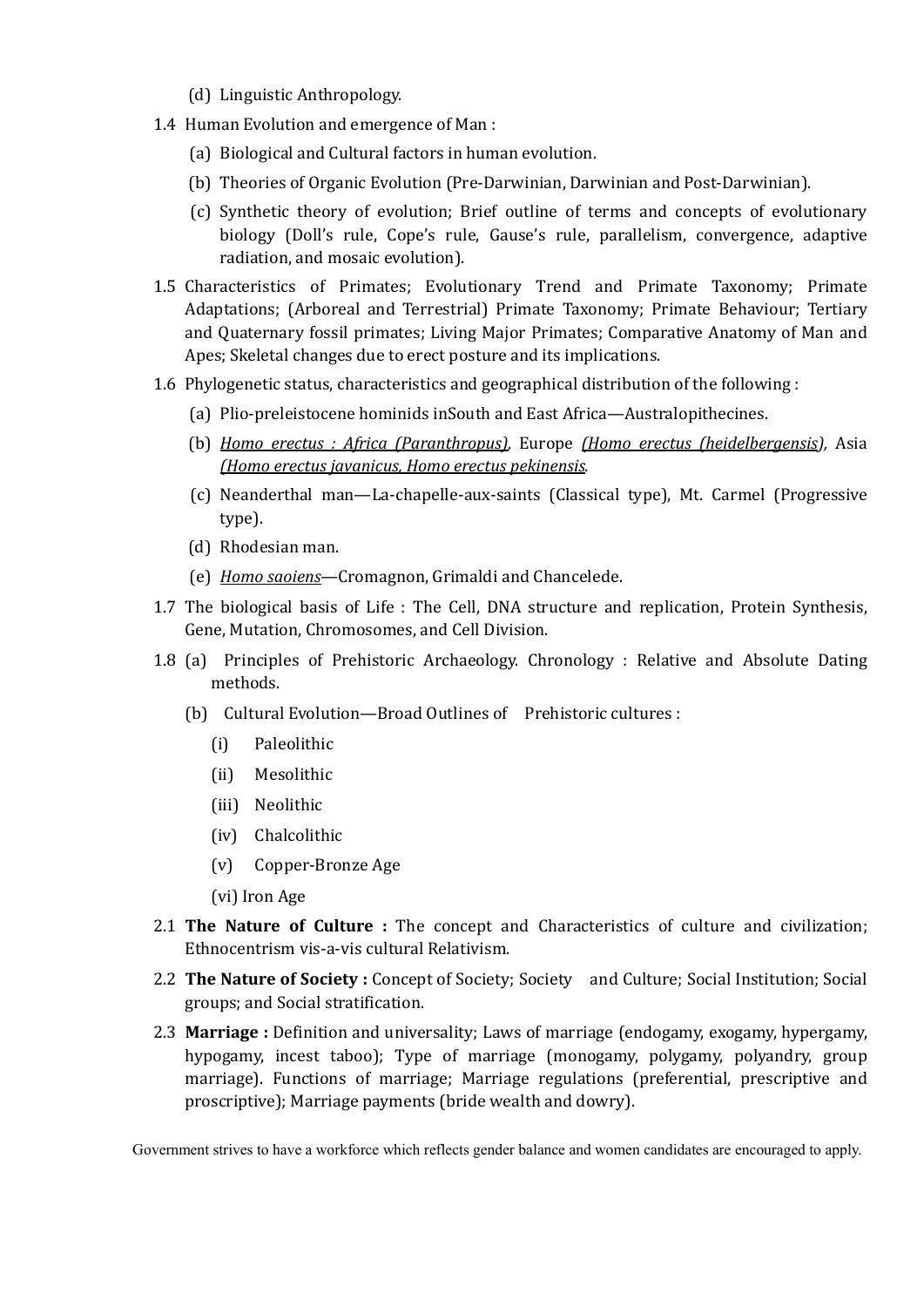- 2.4 **Family :** Definition and universality; Family, household and domestic groups; functions of family; Types of family (from the perspectives of structure, blood relation, marriage, residence and succession); Impact of urbanization, industrialization and feminist movements on family.
- 2.5 **Kinship :** Consanguinity and Affinity; Principles and types of descent (Unilineal, Double, Bilateral Ambilineal); Forms of descent groups (lineage, clan, phratry, moiety and kindred); Kinship terminology (descriptive and classificatory); Descent, Filiation and Complimentary Filiation;Decent and Alliance.
	- 3. **Economic Organization :** Meaning, scope and relevance of economic anthropology; Formalist and Substantivist debate; Principles governing production, distribution and exchange (reciprocity, redistribution and market), in communities, subsisting on hunting and gathering, fishing, swiddening, pastoralism, horticulture, and agriculture; globalization and indigenous economic systems.
	- 4. **Political Organization and Social Control :** Band, tribe, chiefdom, kingdom and state; concepts of power, authority and legitimacy; social control, law and justice in simple Societies.
	- 5. **Religion :** Anthropological approaches to the study of religion (evolutionary, psychological and functional); monotheism and polytheism; sacred and profane; myths and rituals; forms of religion in tribal and peasant Societies (animism, animatism, fetishism, naturism and totemism); religion, magic and science distinguished; magico-religious functionaries (priest, shaman, medicine man, sorcerer and witch).

# 6. **Anthropological theories :**

- (a) Classical evolutionism (Tylor, Morgan and Frazer)
- (b) Historical particularism (Boas) Diffusionism (British, German and American)
- (c) Functionalism (Malinowski); Structural—Functionlism (Radcliffe-Brown)
- (d) Structuralism (L'evi-Strauss and E. Leach)
- (e) Culture and personality (Benedict, Mead, Linton, Kardiner and Cora-du Bois)
- (f) Neo—evolutionism (Childe, White, Steward, Sahlins and Service)
- (g) Cultural materialism (Harris)
- (h) Symbolic and interpretive theories (Turner, Schneider and Geertz)
- (i) Cognitive theories (Tyler, Conklin)
- (j) Post-modernism in anthropology.
- 7. **Culture, Language and Communication :**

Nature, origin and characteristics of language; verbal and non-verbal communication; social contex of language use.

## 8. **Research methods in Anthropology :**

- (a) Fieldwork tradition in anthropology
- (b) Distinction between technique, method and methodology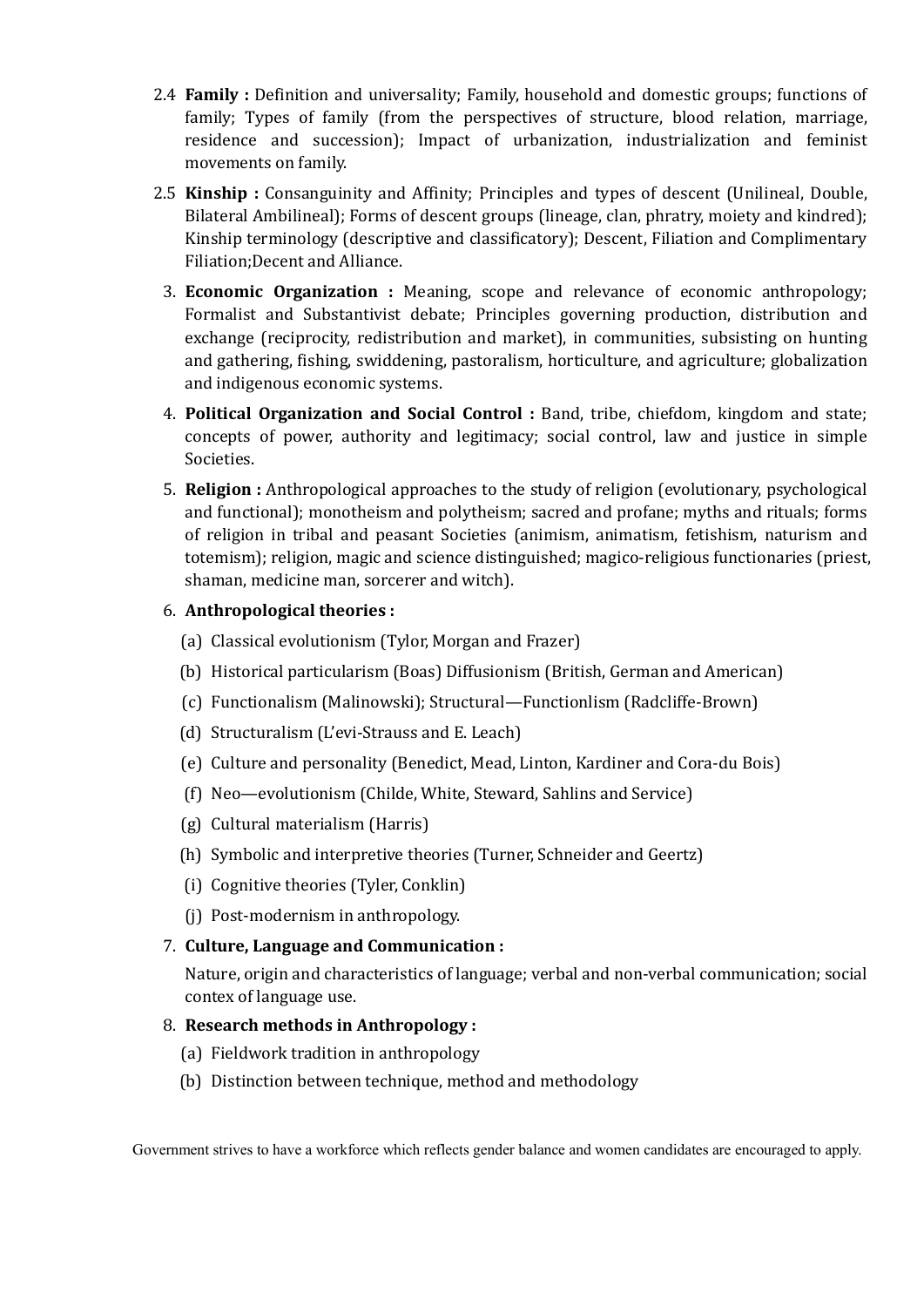- (c) Tools of data collection : observation, interview, schedules, questionnaire, case study, genealogy, life-history, oral history, secondary sources of information, participatory methods.
- (d) Analysis, interpretation and presentation of data.
- 9.1 **Human Genetics :** Methods and Application : Methods for study of genetic principles in man-family study (pedigree analysis, twin study, foster child, co-twin method, cytogenetic method, chromosomal and karyo-type analysis), biochemical methods, immunological methods, D.N.A. technology and recombinant technologies.
- 9.2 Mendelian genetics in man-family study, single factor, multifactor, lethal, sub-lethal and polygenic inheritance in man.
- 9.3 Concept of genetic polymorphism and selection, Mendelian population, Hardy-Weinberg law; causes and changes which bring down frequency-mutation, isolation, migration, selection, inbreeding and genetic drift. Consanguineous and non-consanguineous mating, genetic load, genetic effect of consanguineous and cousin marriages.
- 9.4 Chromosomes and chromosomal aberrations in man, methodology.
	- (a) Numerical and structural aberrations (disorders).
	- (b) Sex chromosomal aberration- Klinefelter (XXY), Turner (XO), Super female (XXX), intersex and other syndromic disorders.
	- (c)Autosomal aberrations- Down syndrome, Patau, Edward and Cri-du-chat syndromes.
	- (d) Genetic imprints in human disease, genetic screening, genetic counseling, human DNA profiling, gene mapping and genome study.
- 9.5 Race and racism, biological basis of morphological variation of non-metric and characters. Racial criteria, racial traits in relation to heredity and environment; biological basis of racial classification, racial differentiation and race crossing in man.
- 9.6 **Age, sex and population variation as genetic marker :**ABO, Rh blood groups, HLA Hp, transferring, Gm, blood enzymes. Physiological characteristics-Hb level, body fat, pulse rate, respiratory functions and sensory perceptions in different cultural and socio-ecomomic groups.
- 9.7 **Concepts and methods of Ecological Anthropology :** Bio-cultural Adaptations—Genetic and Non-genetic factors. Man's physiological responses to environmental stresses: hot desert, cold, high altitude climate.
- 9.8 **Epidemiological Anthropology :** Health and disease. Infectious and non-infectious diseases, Nutritional deficiency related diseases.
- 10. **Concept of human growth and Development :** Stages of growth—pre-natal, natal, infant, childhood, adolescence, maturity, senescence.

—Factors affecting growth and development genetic, environmental, biochemical, nutritional, cultural and socio-economic.

—Ageing and senescence. Theories and observations

—Biological and chronological longevity. Human physique and somatotypes. Methodologies for growth studies.

11.1 Relevance of menarche, menopause and other bioevents to fertility. Fertility patterns and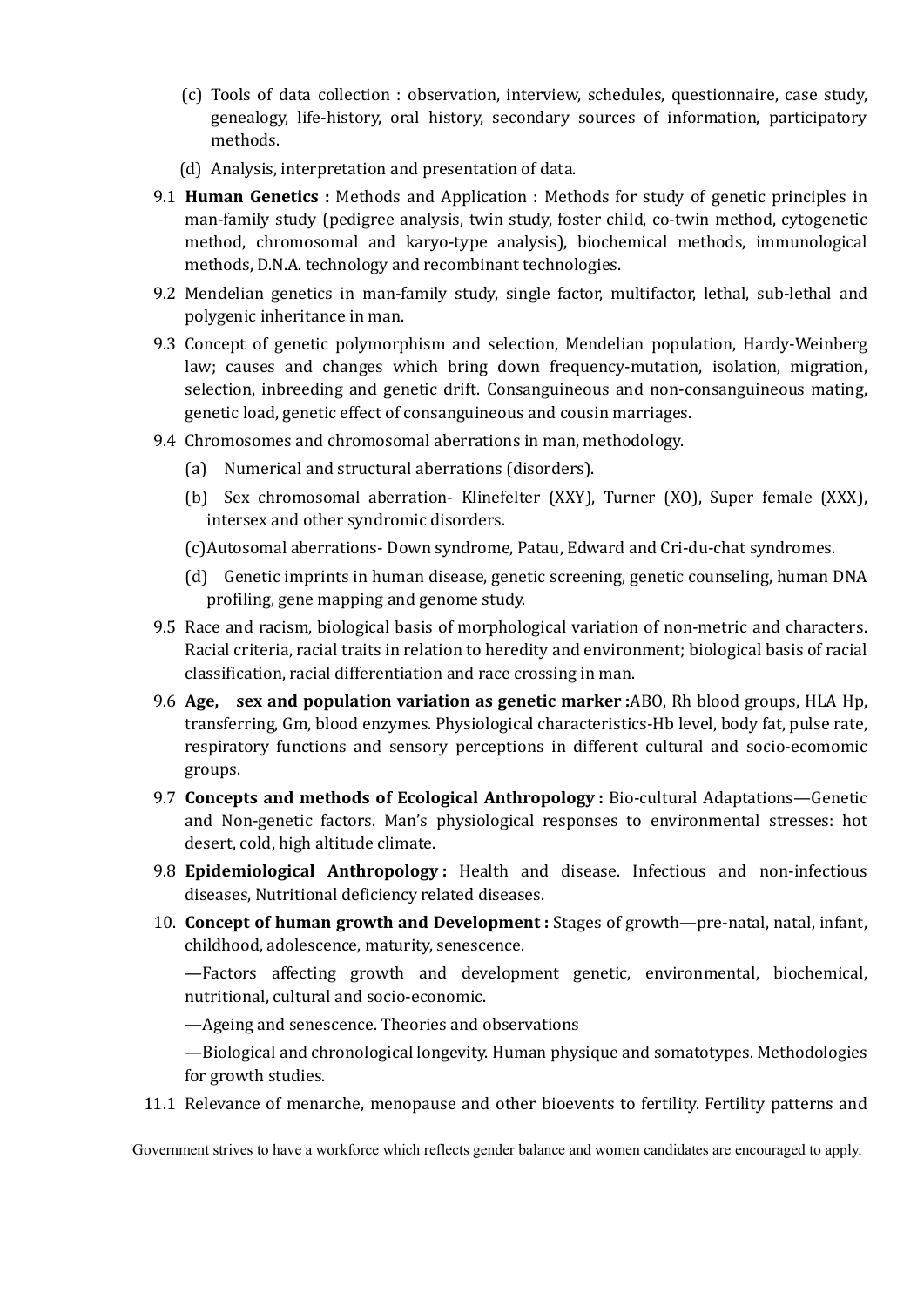differentials.

- 11.2 Demographic theories-biological, social and cultural.
- 11.3 Biological and socio-ecological factors influencing fecundity, fertility, natality and mortality.
- 12. **Applications of Anthropology :** Anthropology of sports, Nutritional anthropology, Anthroplogy in designing of defence and other equipments, Forensic Anthroplogy, Methods and principles of personal identification and reconstruction, Applied human genetics—Paternity diagnosis, genetic counselling and eugenics, DNA technology in diseases and medicine, serogenetics and cytogenetics in reproductive biology.

## **PAPER-II**

- 1.1 **Evolution of the Indian Culture and Civilization—**Prehistoric (Palaeolithic, Mesolithic, Neolithic and Neolithic-Chalcolithic), Protohistoric (Indus Civilization). Pre-Harappan, Harappan and post-Harappan cultures. Contributions of the tribal cultures to Indian civilization.
- 1.2 **Palaeo—**Anthropological evidences from India with special reference to Siwaliks and Narmada basin (*Ramapithecus, Sivapithecus and Narmada Man*).
- 1.3. **Ethno-archaeology in India:** The concept of ethno-archaeology; Survivals and Parallels among the hunting, foraging, fishing, pastoral and peasant communities including arts and crafts producing communities.
- 2. **Demographic profile of India—**Ethnic and linguistic elements in the Indian population and their distribution. Indian population—factors influencing its structure and growth.
- 3.1 The structure and nature of traditional Indian social system—Varnashram, Purushartha, Karma, Rina and Rebirth.
- 3.2 **Caste system in India—** Structure and characteristics Varna and caste, Theories of origin of caste system, Dominant caste, Caste mobility, Future of caste system, Jajmani system. Tribe-case continuum.
- 3.3 Sacred Complex and Nature-Man-Spirit Complex.
- 3.4. Impact of Buddhism, Jainism, Islam and Christianity of Indian society.
- 4. Emergence, growth and development in India—Contributions of the 18th, 19th and early 20th Century scholar-administrators. Contributions of Indian anthropologists to tribal and caste studies.
- 5.1 **Indian Village—**Significane of village study in India; Indian village as a social system; Traditional and changing patterns of settlement and inter-caste relations; Agrarian relations in Indian villages; Impact of globalization on Indian villages.
- 5.2 Linguistic and religious minorities and their social, political and economic status.
- 5.3 Indigenous and exogenous processes of socio-cultural change in Indian society: Sanskritization, Westernization, Modernization; Inter-play of little and great traditions; Panchayati Raj and social change; Media and Social change.
- **6.1 Tribal situation in India—**Bio-genetic variability, linguistic and socio-economic characteristics of the tribal populations and their distribution.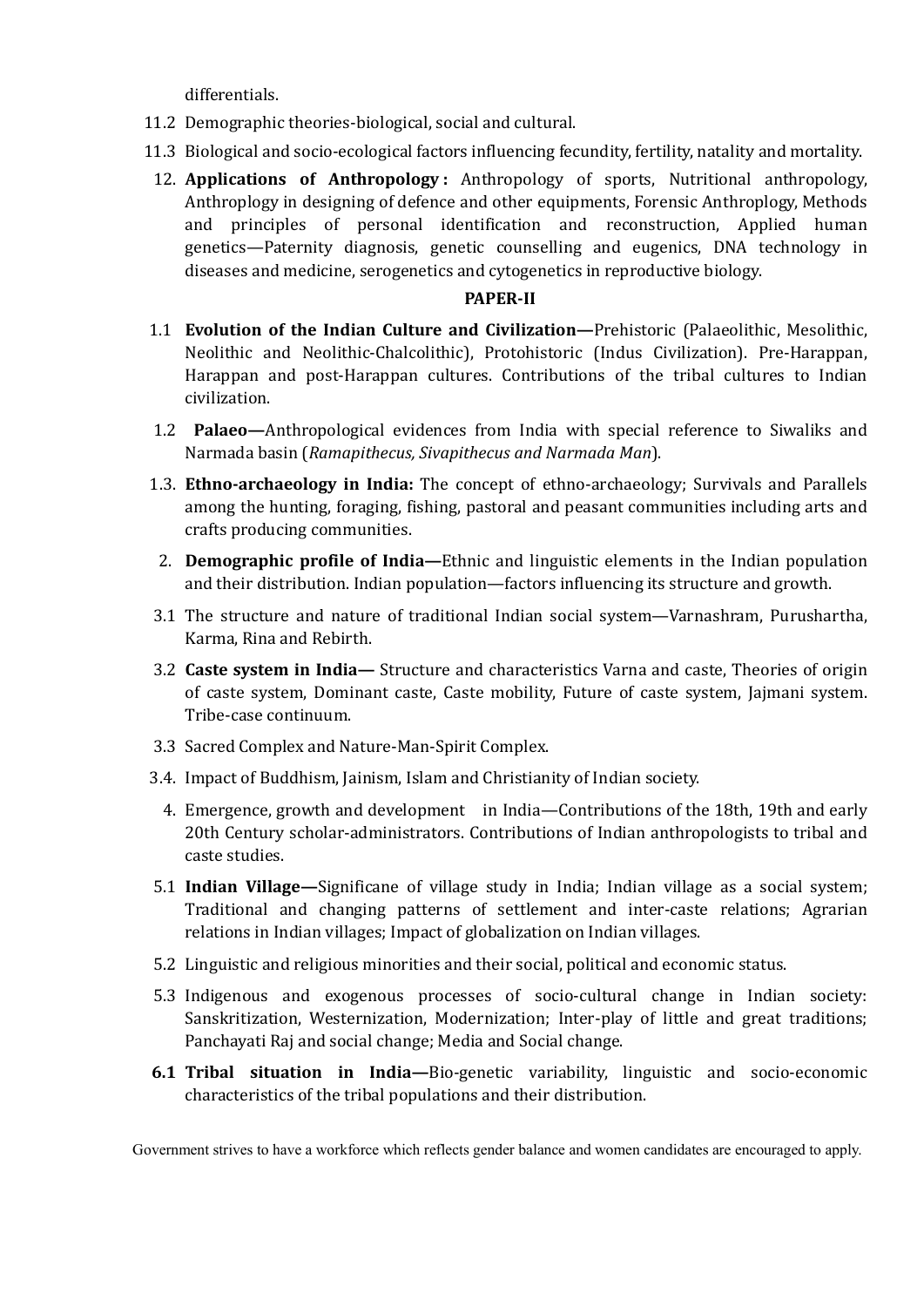- 6.2 **Problems of the tribal Communities—**Land alienation, poverty, indebtedness, low literacy, poor educational facilities, unemployment, under- employment, health and nutrition.
- 6.3 Developmental projects and their impact on tribal displacement and problems of rehabilitation. Development of forest policy and tribals. Impact of urbanisation and industrialization on tribal populations.
- 7.1 Problems of exploitation and deprivation of Scheduled Castes, Scheduled Tribes and Other Backward Classes. Constitutional safeguards for Scheduled Tribes and Scheduled Castes.
- 7.2 Social change and contemporary tribal societies : Impact of modern democratic institutions, development programmes and welfare measures on tribals and weaker sections.
- 7.3 The concept of ethnicity; Ethnic conflicts and political developments; Unrest among tribal communities; Regionalism and demand for autonomy; Pseudo-tribalism. Social change among the tribes during colonial and post-Independent India.
- 8.1 Impact of Hinduism, Buddhism, Christianity, Islam and other religions on tribal societies.
- 8.2 Tribe and nation state—a comparative study of tribal communities in India and other countries.
- 9.1 History of administration of tribal areas, tribal policies, plans, programmes of tribal development and their implementation. The concept of PTGs (Primitive Tribal Groups), their distribution, special programmes for their development. Role of N.G.O.s in tribal development.
- 9.2 Role of anthropology in tribal and rural development.
- 9.3 Contributions of anthropology to the understanding of regionalism, communalism and ethnic and political movements.

## **BOTANY**

#### **PAPER-I**

## 1. **Microbiology and Plant Pathology :**

Structure and reproduction/multiplication of viruses,viroids, bacteria, fungi and mycoplasma; Applications of microbiology in agriculture, industry, medicine and in control of soil and water pollution; Prion and Prion hypothesis.

Important crop diseases caused by viruses, bacteria, mycoplasma, fungi and nematodes; Modes of infection and dissemination; Molecular basis of infection and disease resistance/defence; Physiology of parasitism and control measures. Fungal toxins. Modelling and disease forecasting; Plant quarantine.

## 2. **Cryptogams :**

Algae, fungi, lichens, bryophytes, pteridophytes-structure and reproduction from evolutionary viewpoint; Distribution of Cryptogams in India and their ecological and economic importance.

# 3. **Phanerogams :**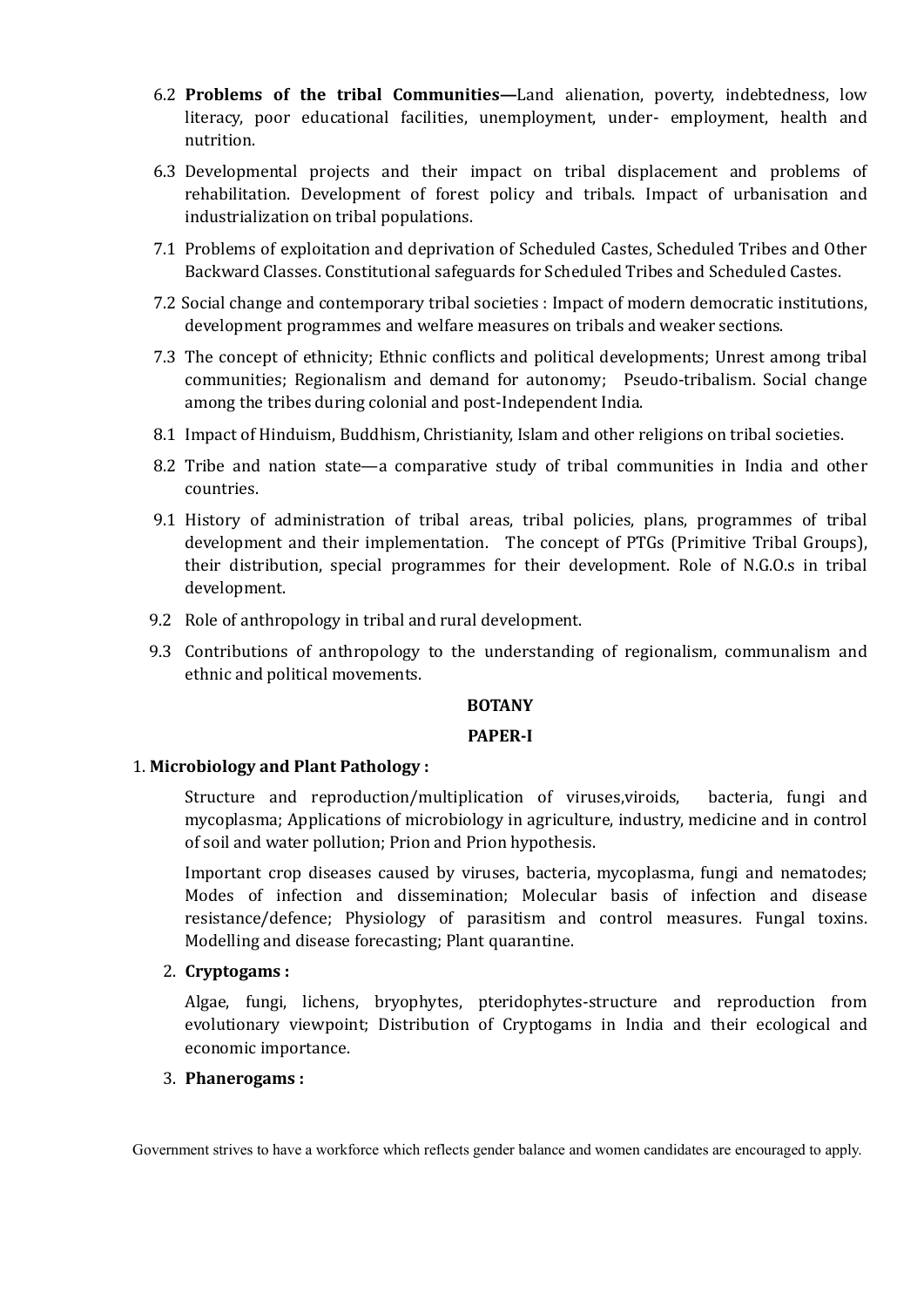Gymnosperms : Concept of Progymnosperms. Classification and distribution of gymnosperms. Salient features of Cycadales, Ginkgoales, Coniferales and Gnetales, their structure and reproduction. General account of Cycadofilicales, Bennettitales and Cordiaitailes; Geological time scale; Type of fossils and their study techniques.

Angiosperms : Systematics, anatomy, embryology, palynology and phylogency.

Taxonomic hierarchy; International Code of Botanical Nomenclature; Numerical taxomomy and chemotaxomomy; Evidence from anatomy, embryology and palynology.

Origin and evolution of angiosperms; Comparative account of various systems of classification of angiosperms; Study of angiospermic families— Mangnoliaceae, Ranunculaceae, Brassicaceae, Rosaceae, Fabaceae, Euphorbiaceae, Malvaceae, Dipterocarpaceae, Apiaceae, Asclepiadaceae, Verbenaceae, Solanaceae, Rubiaceae, Cucurbitaceae, Asteraceae, Poaceae, Arecaceae, Liliaceae, Musaceae and Orchidaceae.

Stomata and their types; Glandular and non-glandular trichomes; Unusual secondary

growth; Anatomy of  $C_3$  and  $C_4$  plants; Xylem and phloem differentiation; Wood anatomy.

Development of male and female gametophytes, pollination, fertilization; Endosperm—its development and function. Patterns of embryo development; Polyembroyony, apomixes; Applications of palynology; Experimental embryology including pollen storage and test-tube fertilization.

# 4. **Plant Resource Development :**

Domestication and introduction of plants; Origin of cultivated plants, Vavilov's centres of origin. Plants as sources for food, fodder, fibres, spices, beverages, edible oils, drugs, narcotics, insecticides, timber, gums, resins and dyes; latex, cellulose, starch and its products; Perfumery; Importance of Ethnobotany in Indian context; Energy plantations; Botanical Gardens and Herbaria.

## 5. **Morphogenesis :**

Totipotency, polarity, symmetry and differentiation; Cell, tissue, organ and protoplast culture. Somatic hybrids and Cybrids; Micropropagation; Somaclonal variation and its applications; Pollen haploids, embryo rescue methods and their applications.

## **PAPER-II**

## **1. Cell Biology :**

Techniques of cell biology. Prokaryotic and eukaryotic cells—structural and ultrastructural details; Structure and function of extracellular matrix (cell wall) and membranes-cell adhesion, membrane transport and vesicular transport; Structure and function of cell organelles (chloroplasts, mitochondria, ER, dictyosomes ribosomes, endosomes,lysosomes, peroxisomes; Cytoskelaton and microtubules; Nucleus, nucleolus, nuclear pore complex; Chromatin and nucleosome; Cell signalling and cell receptors; Signal transduction Mitosis and meiosis; molecular basis of cell cycle. Numerical and structural variations in chromosomes and their significance; Chromatin organization and packaging of genome; Polytene chromosomes; B-chromosomes—structure, behaviour and significance.

## 2. **Genetics, Molecular Biology and Evolution :**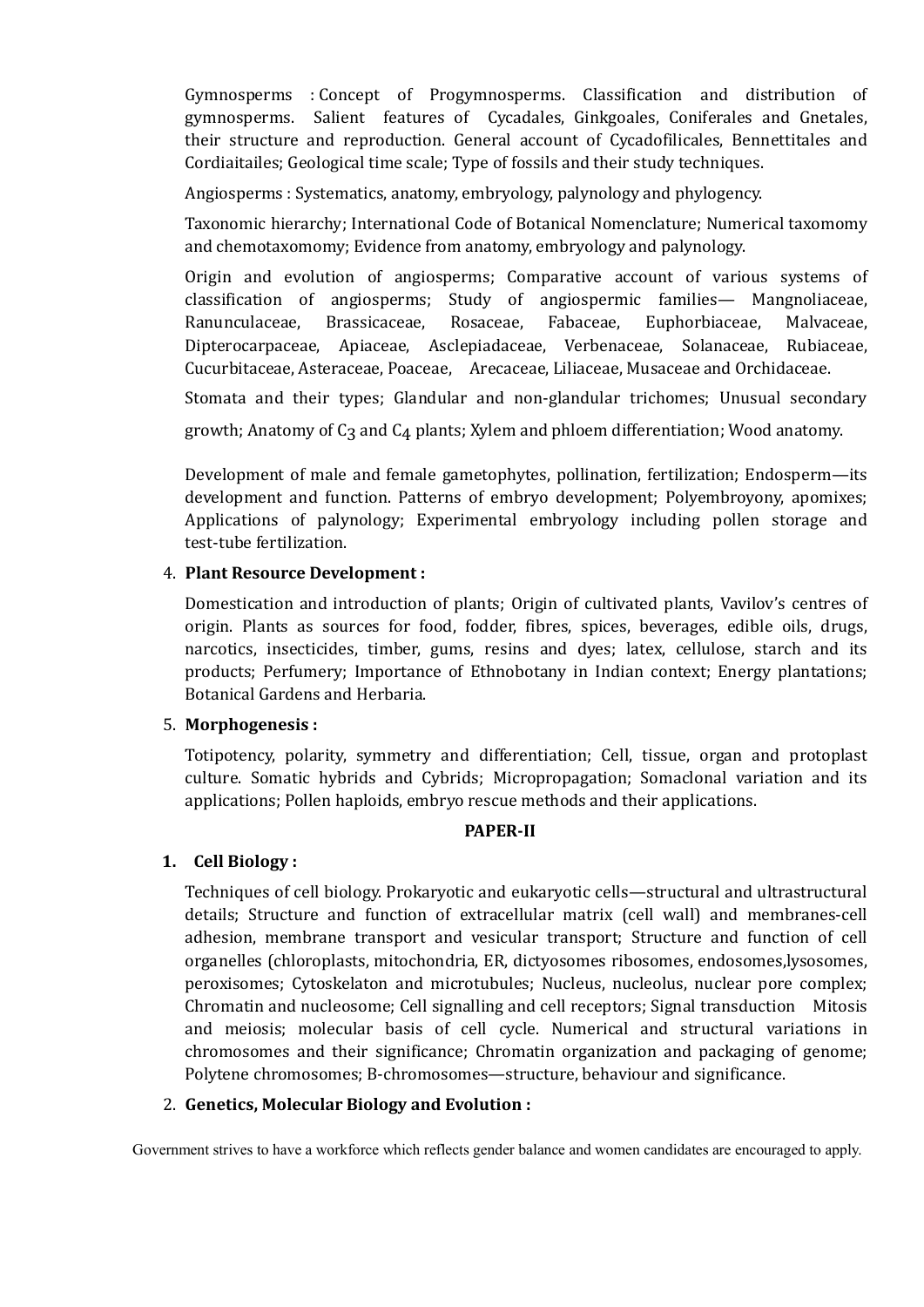Development of genetics, and gene versus allele concepts (Pseudoalleles); Quantitative genetics and multiple factors; Incomplete dominance, polygenic inheritance, multiple alleles; Linkage and crossing over of gene mapping including molecular maps (idea of mapping, function); Sex chromosomes and sex-linked inheritance; sex determination and molecular basis of sex differentiation; Mutations (biochemical and molecular basis); Cytoplasmic inheritance and cytoplasmic genes (including genetics of male sterility).

Structure and synthesis of nucleic acids and proteins; Genetic code and regulation of gene expression; Gene silencing; Multigene families; Organic evolution-evidences, mechanism and theories.

Role of RNA in origin and evolution.

## 3. **Plant Breeding, Biotechnology and Biostatistics :**

Methods of plant breeding—introduction, selection and hybridization (pedigree, backcross, mass selection, bulk method); Mutation, polyploidy, male sterility and heterosis breeding. Use of apomixes in plant breeding; DNA sequencing; Genetic engineering—methods of transfer of genes; Transgenic crops and biosafety aspects; Development and use of molecular markers in plant breeding; Tools and techniques—probe, southern blotting, DNA fingerprinting, PCR and FISH. Standard deviation and coefficient of variation (CV). Tests of significance (Z-test, t-test and chi-square tests). Probability and distributions (normal, binomial and Poisson). Correlation and regression.

# 4. **Physiology and Biochemistry :**

Water relations, mineral nutrition and ion transport, mineral deficiencies. Photosynthesis—photochemical reactions, photophosphorylation and carbon fixation

pathways;  $C_3$ ,  $C_4$  and  $CAM$  pathways; Mechanism of pholem transport, Respiration

(anerobic and aerobic, including fermentation)—electron transport chain and oxidative phosphorylation; Photorespiration; Chemiosmotic theory and ATP synthesis; Lipid metabolism; Nitrogen fixation and nitrogen metabolism. Enzymes, coenzymes; Energy transfer and energy conservation. Importance of secondary metabolites. Pigments as photoreceptors (plastidial pigments and phytochrome). Plant movements; Photoperiodism and flowering, vernalization, senescence; Growth substances—their chemical nature, role and applications in agri-horticulture; growth indices, growth movements. Stress physiology (heat, water, salinity, metal); Fruit and seed physiology. Dormancy, storage and germination of seed. Fruit ripening—its molecular basis and manipulation.

## 5. **Ecology and Plant Geography :**

Concept of ecosystem; Ecological factors. Concepts and dynamics of community; Plant succession. Concepts of biosphere; Ecosystems; Conservation; Pollution and its control (including phytoreme-diation); Plant indicators; Environment (Protection) Act.

Forest types of India—'Ecological and ecomomic importance of forests, afforestation, deforestation and social forestry; Endangered plants, endemism IUCN categories, Red Data Books; Biodiversity and its conservation; Protected Area Network; Convention of Biological Diversity, Farmers' Rights; and Intellectual Property Rights; Concept of Sustainable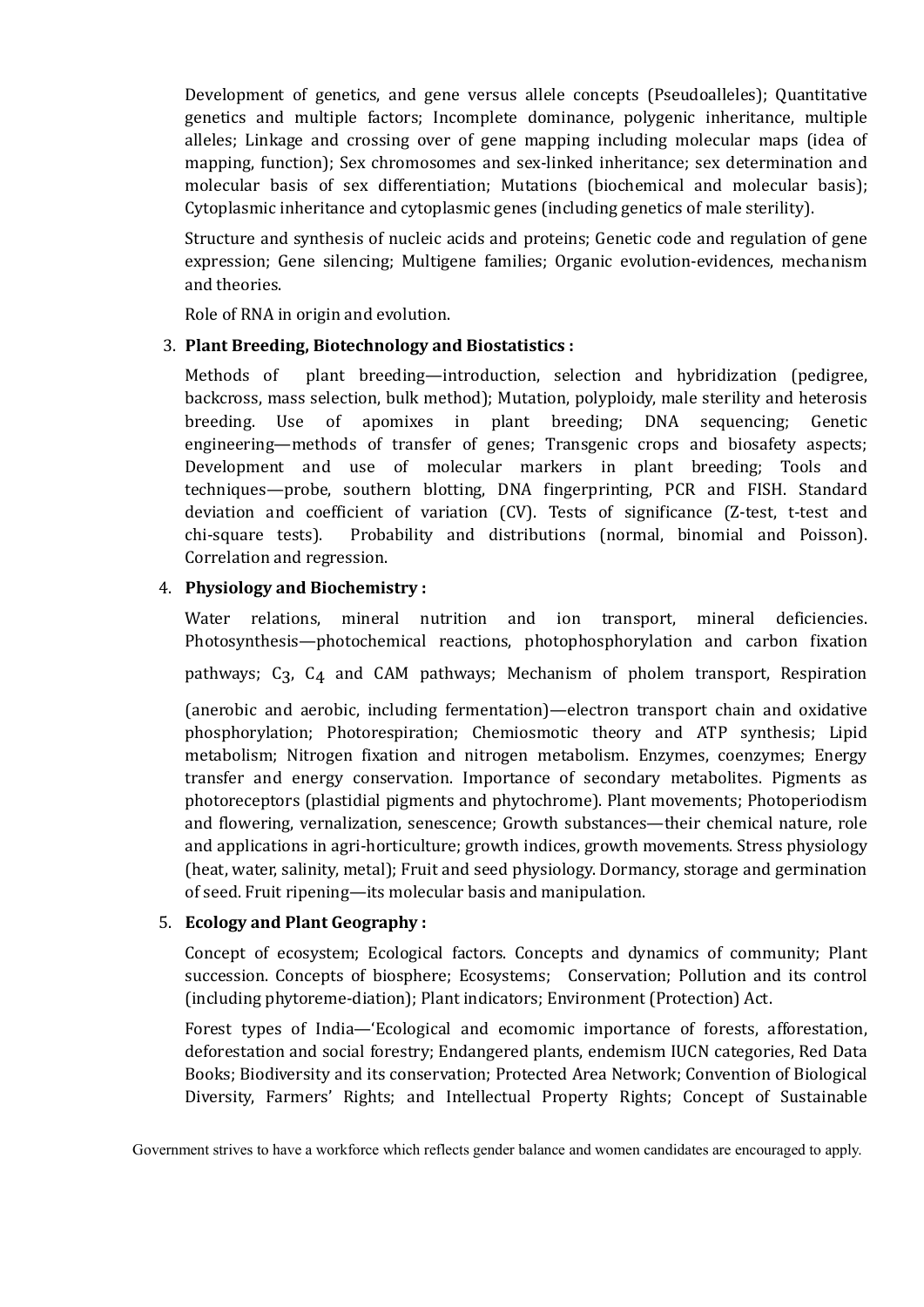Development; Biogeochemical cycles. Global warming and climatic change; Invasive species; Environmetal Impact Assessment; Phytogeographical regions of India.

## **CHEMISTRY**

# **PAPER-I**

## 1. **Atomic Structure :**

Heisenberg's uncertainty principle Schrodinger wave equation (time independent); Interpretation of wave function, particle in one- dimensional box, quantum numbers, hydrogen atom wave functions; Shapes of s, p and d orbitals.

# 2. **Chemical bonding :**

Ionic bond, characteristics of ionic compounds, lattice energy, Born-Haber cycle; covalent bond and its general characteristics, polarities of bonds in molecules and their dipole moments; Valence bond theory, concept of resonance and resonance energy; Molecular

orbital theory (LCAO method); bonding H<sub>2</sub> +, H2 He<sub>2</sub> + to Ne<sub>2</sub>, NO, CO, HF, CN<sup>-</sup>,

Comparison of valence bond and molecular orbital theories, bond order, bond strength and bond length.

# 3. **Solid State :**

Crystal systems; Designation of crystal faces, lattice structures and unit cell; Bragg's law; X-ray diffraction by crystals; Close packing, radius ratio rules, calculation of some limiting

radius ratio values; Structures of NaCl, ZnS, CsCl, CaF<sub>2</sub>; Stoichiometric and

nonstoichiometric defects, impurity defects, semi-conductors.

# 4. **The Gaseous State and Transport Phenomenon :**

Equation of state for real gases, intermolecular interactions, and critical phenomena and liquefaction of gases; Maxwell's distribution of speeds, intermolecular collisions, collisions on the wall and effusion; Thermal conductivity and viscosity of ideal gases.

# 5. **Liquid State :**

Kelvin equation; Surface tension and surface enercy, wetting and contact angle, interfacial tension and capillary action.

## 6. **Thermodynamics :**

Work, heat and internal energy; first law of thermodynamics.

Second law of thermodynamics; entropy as a state function, entropy changes in various processes, entropy-reversibility and irreversibility, Free energy functions; Thermodynamic equation of state; Maxwell relations; Temperature, volume and pressure dependence of U, H, A, G, Cp and Cv,  $\mathbb{Z}$  and  $\mathbb{Z}$  ; J-T effect and inversion temperature; criteria for equilibrium, relation between equilibrium constant and thermodynamic quantities; Nernst heat theorem, introductory idea of third law of thermodynamics.

# 7. **Phase Equilibria and Solutions :**

Clausius-Clapeyron equation; phase diagram for a pure substance; phase equilibria in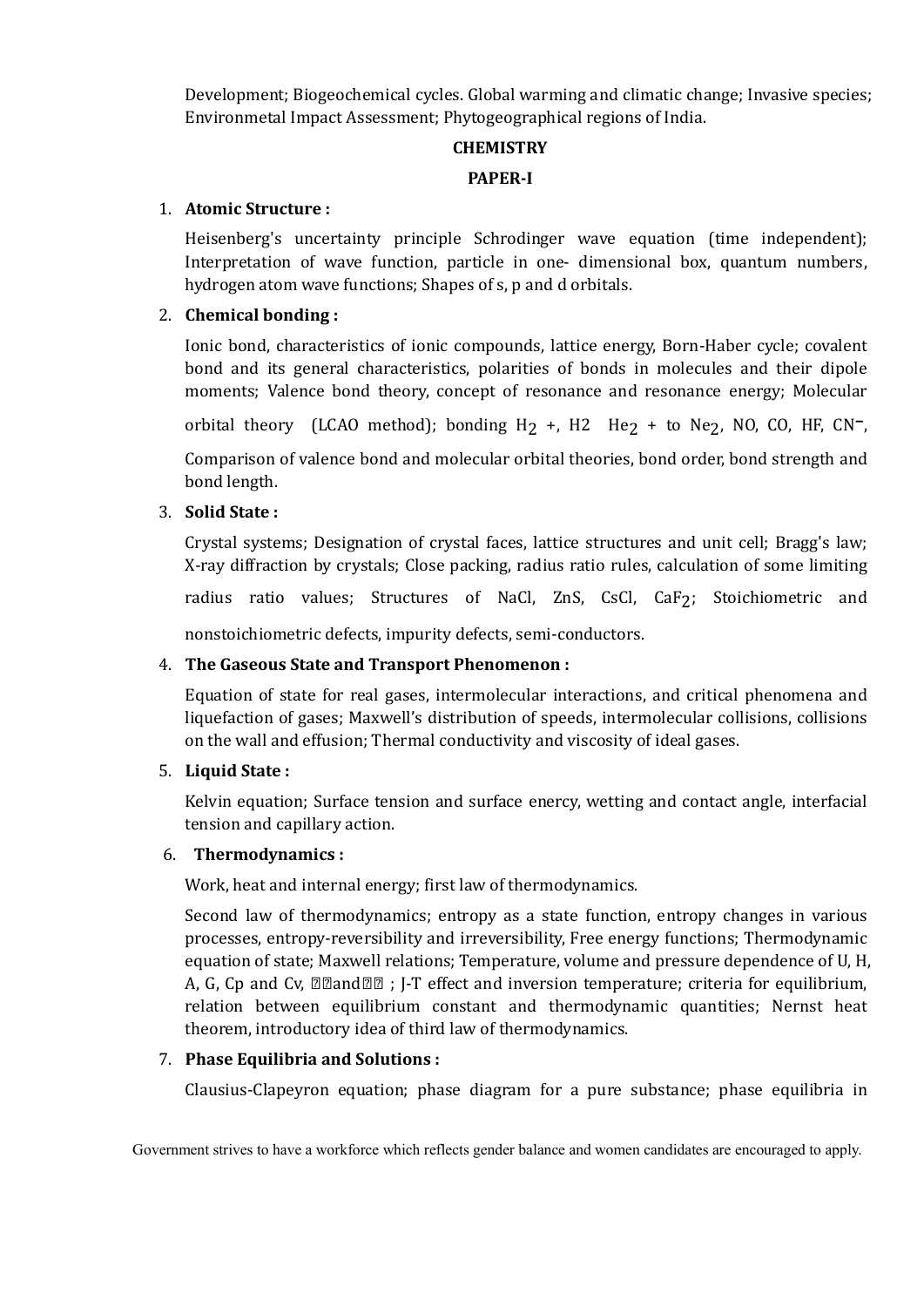binary systems, partially miscible liquids—upper and lower critical solution temperatures; partial molar quantities, their significance and determination; excess thermodynamic functions and their determination.

#### 8. **Electrochemistry :**

Debye-Huckel theory of strong electrolytes and Debye-Huckel limiting Law for various equilibrium and transport properties.

Galvanic cells, concentration cells; electrochemical series, measurement of e.m.f. of cells and its applications fuel cells and batteries.

Processes at electrodes; double layer at the interface; rate of charge transfer, current density; overpotential; electroanalytical techniques : amperometry, ion selective electrodes and their use.

## 9. **Chemical Kinetics:**

Differential and integral rate equations for zeroth, first, second and fractional order reactions; Rate equations involving reverse, parallel, consecutive and chain reactions; Branching chain and explosions; effect of temperature and pressure on rate constant. Study of fast reactions by stop-flow and relaxation methods. Collisions and transition state theories.

#### 10. **Photochemistry:**

Absorption of light; decay of excited state by different routes; photochemical reactions between hydrogen and halogens and their quantum yields.

#### 11. **Surface Phenomena and Catalysis:**

Adsorption from gases and solutions on solid adsorbents; Langmuir and B.E.T. adsorption isotherms; determination of surface area, characteristics and mechanism of reaction on heterogeneous catalysts.

## 12. **Bio-inorganic Chemistry:**

Metal ions in biological systems and their role in ion-transport across the membranes (molecular mechanism), oxygen-uptake proteins, cytochromes and ferrodoxins.

## 13. **Coordination Chemistry :**

- (i) Bonding in transition of metal complexes. Valence bond theory, crystal field theory and its modifications; applications of theories in the explanation of magnetism and elctronic spectra of metal complexes.
- (ii) Isomerism in coordination compounds; IUPAC nomenclature of coordination compounds; stereochemistry of complexes with 4 and 6 coordination numbers; chelate effect and polynuclear complexes; trans effect and its theories; kinetics of substitution reactions in square-planar complexes; thermodynamic and kinetic stability of complexes.
- (iii) EAN rule, Synthesis structure and reactivity of metal carbonyls; carboxylate anions, carbonyl hydrides and metal nitrosyl compounds.
- (iv) Complexes with aromatic systems, synthesis, structure and bonding in metal olefin complexes, alkyne complexes and cyclopentadienyl complexes;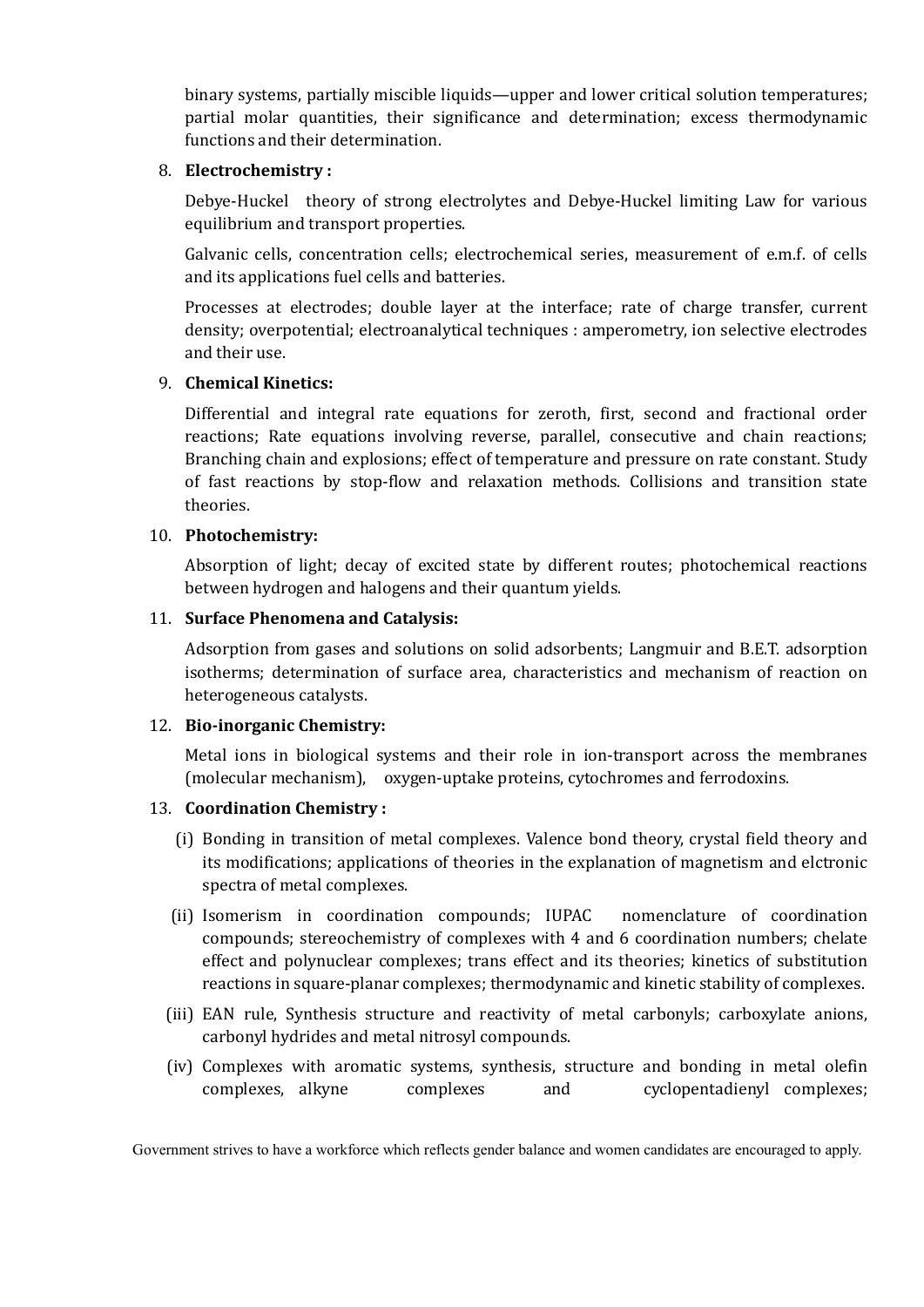coordinative unsaturation, oxidative addition reactions, insertion reactions, fluxional molecules and their characterization; Compounds with metal—metal bonds and metal atom clusters.

#### 14. **Main Group Chemistry:**

Boranes, borazines, phosphazenes and cyclic phosphazene, silicates and silicones, Interhalogen compounds; Sulphur—nitrogen compounds, noble gas compounds.

#### 15. **General Chemistry of 'f' Block Element:**

Lanthanides and actinides: separation, oxidation states, magnetic and spectral properties; lanthanide contraction.

#### **PAPER-II**

#### 1. **Delocalised Covalent Bonding :**

Aromaticity, anti-aromaticity; annulenes, azulenes, tropolones, fulvenes, sydnones.

- 2. (i) **Reaction mechanisms :** General methods (both kinetic and non-kinetic) of study of mechanisms or organic reactions : isotopies, mathod cross-over experiment, intermediate trapping, stereochemistry; energy of activation; thermodynamic control and kinetic control of reactions.
	- (ii) **Reactive intermediates :** Generation, geometry, stability and reactions of carboniumions and carbanions, free radicals, carbenes, benzynes and nitrenes.
	- (iii) **Substitution reactions :**—S<sub>N</sub> 1, S<sub>N</sub> 2, and S<sub>N</sub> i, mechanisms ; neighbouring group

participation; electrophilic and nucleophilic reactions of aromatic compounds including heterocyclic compounds—pyrrole, furan, thiophene and indole.

- (iv) **Elimination reactions :—**E1, E2 and E1cb mechanisms; orientation in E2 reactions—Saytzeff and Hoffmann; pyrolytic *syn* elimination—acetate pyrolysis, Chugaev and Cope eliminations.
- (v) **Addition reactions :—**Electrophilic addition to C=C and CC; nucleophilic addition to  $C=O$ ,  $C\mathbb{R}N$ , conjugated olefins and carbonyls.
- (vi) **Reactions and Rearrangements :—**(a) Pinacol-pinacolone, Hoffmann, Beckmann, Baeyer-Villiger, Favorskii, Fries, Claisen, Cope, Stevens and Wagner—Meerwein rearrangements.
	- (b) Aldol condensation, Claisen condensation, Dieckmann, Perkin, Knoevenagel, Witting, Clemmensen, Wolff-Kishner, Cannizzaro and von Richter reactions; Stobbe, benzoin and acyloin condensations; Fischer indole synthesis, Skraup synthesis, Bischler-Napieralski, Sandmeyer, Reimer-Tiemann and Reformatsky reactions.
- 3. **Pericyclic reactions :—**Classification and examples; Woodward-Hoffmann rules—electrocyclic reactions, cycloaddition reactions  $[2+2]$  and  $4+2]$  and sigmatropic shifts [1, 3; 3, 3 and 1, 5], FMO approach.
- 4. (i) **Preparation and Properties of Polymers:** Organic polymerspolyethylene, polystyrene, polyvinyl chloride, teflon, nylon, terylene, synthetic and natural rubber.
	- (ii) Biopolymers: Structure of proteins, DNA and RNA.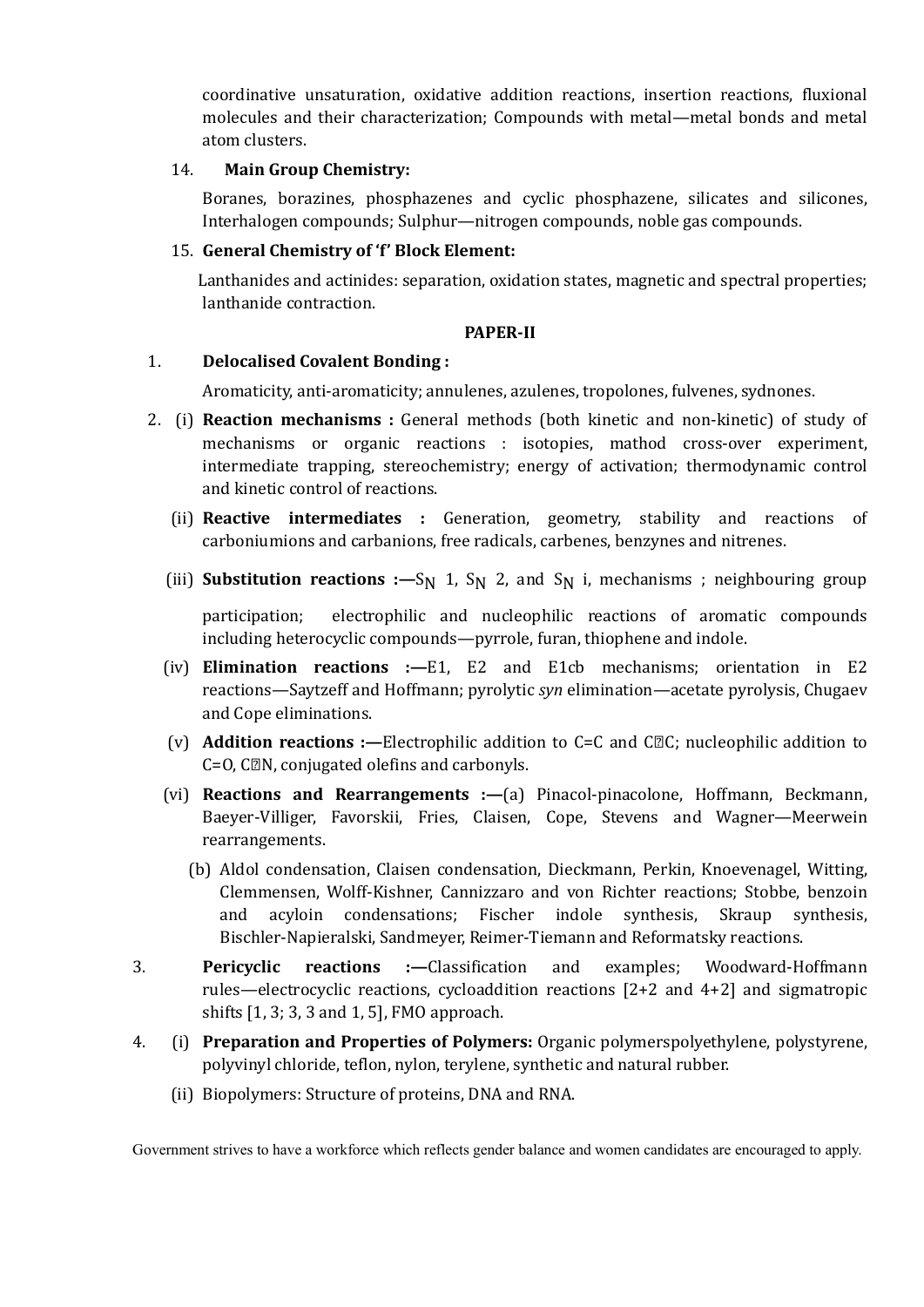# 5. **Synthetic Uses of Reagents:**

OsO<sub>4</sub>, HlO<sub>4</sub>, CrO<sub>3</sub>, Pb(OAc)<sub>4</sub>, SeO<sub>2</sub>, NBS, B<sub>2</sub>H<sub>6</sub>, Na-Liquid NH<sub>3</sub>, LiAIH<sub>4</sub> NaBH<sub>4</sub>, n-BuLi, MCPBA.

6. **Photochemistry :—**Photochemical reactions of simple organic compounds, excited and ground states, singlet and triplet states, Norrish-Type I and Type II reactions.

# 7. **Spectroscopy:**

Principle and applications in structure elucidation :

- (i) **Rotational—**Diatomic molecules; isotopic substitution and rotational constants.
- (ii) **Vibrational—**Diatomic molecules, linear triatomic molecules, specific frequencies of functional groups in polyatomic molecules.
- (iii) **Electronic—**Singlet and triplet states. nan **and <b>nand** transitions; application to conjugated double bonds and conjugated carbonyls Woodward-Fieser rules; Charge transfer spectra.
- (iv) **Nuclear Magnetic Resonance (1HNMR):** Basic principle; chemical shift and spin-spin interaction and coupling constants.
- (v) **Mass Spectrometry :—**Parent peak, base peak, metastable peak, McLafferty rearrangement.

# **CIVIL ENGINEERING**

## **PAPER-I**

**1. Engineering Mechanics, Strength of Materials and Structural Analysis.**

# **1.1 Engineering Mechanics :**

Units and Dimensions, SI Units, Vectors, Concept of Force, Concept of particle and rigid body. Concurrent, Non- Concurrent and parallel forces in a plane, moment of force free body diagram, conditions of equilibrium, Principle of virtual work, equivalent force system.

First and Second Moment of area, Mass moment of Inertia.

Static Friction.

Kinematics and Kinetics:

Kinematics in cartesian Co-ordinates, motion under uniform and non-uniform acceleration, motion under gravity. Kinetics of particle : Momentum and Energy principles, collision of elastic bodies, rotation of rigid bodies.

## 1.2 **Strength of Materials :**

Simple Stress and Strain, Elastic constants, axially loaded compression members, Shear force and bending moment, theory of simple bending, Shear Stress distribution across cross sections, Beams of uniform strength.

Deflection of beams: Mecaulay's method, Mohr's Moment area method, Conjugate beam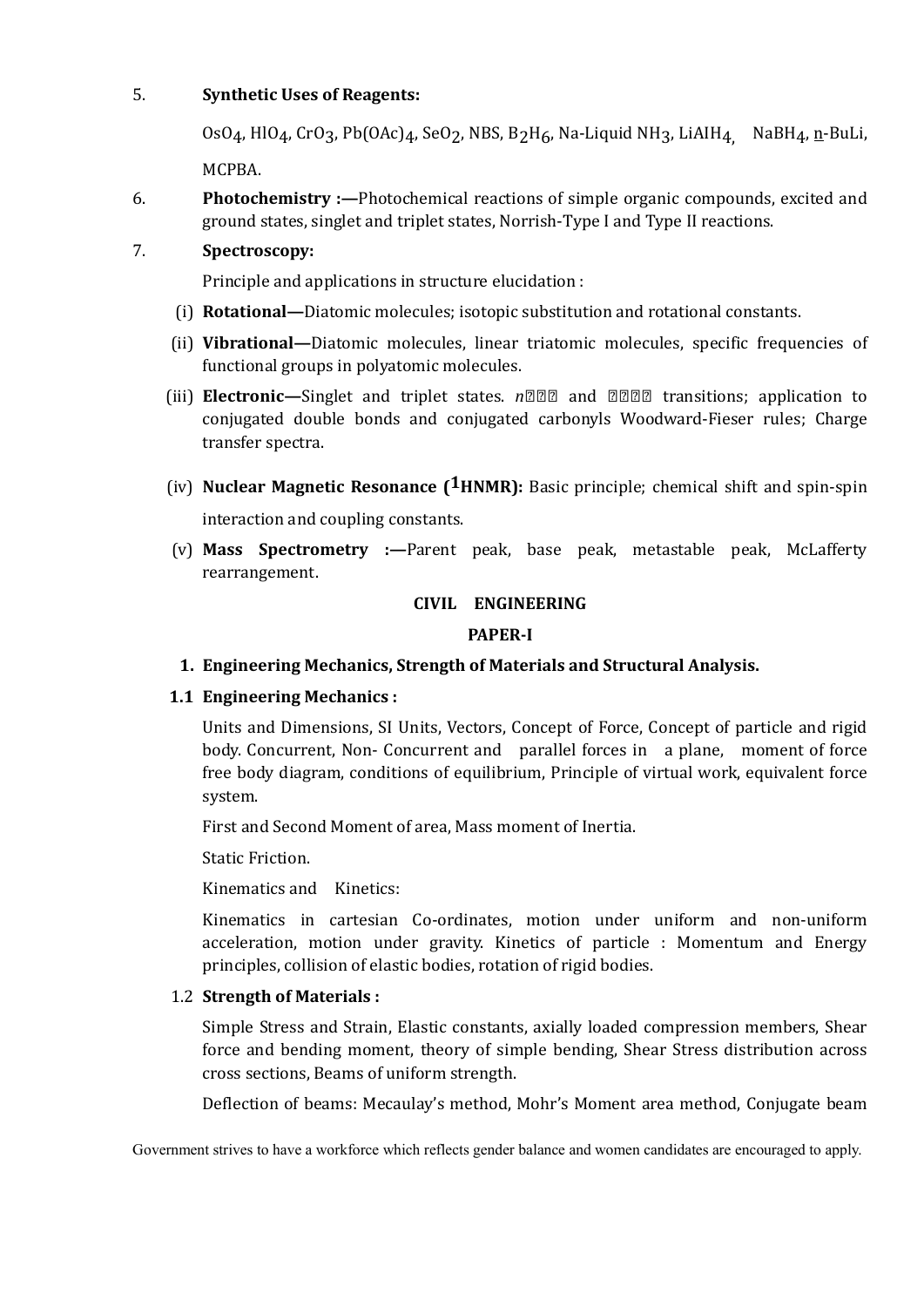method, unit load method. Torsion of Shafts, Elastic stability of columns, Euler's, Rankine's and Secant formulae.

## 1.3 **Structural Analysis :**

Castiglianio's theorems I and II, unit load method, of consistent deformation applied to beams and pin jointed trusses. Slope-deflection, moment distribution.

Rolling loads and Influences lines : Influences lines for Shear Force and Bending moment at a section of a beam. Criteria for maximum shear force and bending Moment in beams traversed by a system of moving loads. Influences lines for simply supported plane pin jointed trusses.

Arches : Three hinged, two hinged and fixed arches, rib shortening and temperature effects.

Matrix mehods of analysis : Force method and displacement method of analysis of indeterminate beams and rigid frames.

Plastic Analysis of beams and frames : Theory of plastic bending, plastic analysis, statical method, Mechanism method.

Unsymmetrical bending : Moment of inertia, product of inertia, position of Neutral Axis and Principal axes, calculation of bending stresses.

## **2. Design of Structures : Steel, Concrete and Masonry Structures.**

#### **2.1 Structural Steel Design :**

Structural steel : Factors of safety and load factors. Riveted, bolted and welded joints and connections. Design of tension and compression members, beams of built up section, riveted and welded plate girders, gantry girders, stancheons with battens and lacings.

## **2.2 Design of Concrete and Masonry Structures :**

Concept of mix design. Reinforced Concrete : Working Stress and Limit State method of design— Recommendations of I. S. codes. Design of one way and two way slabs, stair-case slabs, simple and continuous beams of rectangular, T and L sections. Compression members under direct load with or without eccentricity.

Cantilever and Counter fort type retaining walls.

Water tanks : Design requirements for Rectangular and circular tanks resting on ground.

Prestressed Concrete : Methods and systems of prestressing, anchorages, Analysis and design of sections for flexure based on working stress, loss of prestress.

Design of brick masonry as per I. S. Codes

## **3. Fluid Mechanics, Open Channel Flow and Hydraulic Machines :**

## **3.1 Fluid Mechanics :**

Fluid properties and their role in fluid motion, fluid statics including forces acting on plane and curve surfaces.

Kinematics and Dynamics of Fluid flow : Velocity and accelerations, stream lines, equation of continuity, irrotational and rotational flow, velocity potential and stream functions.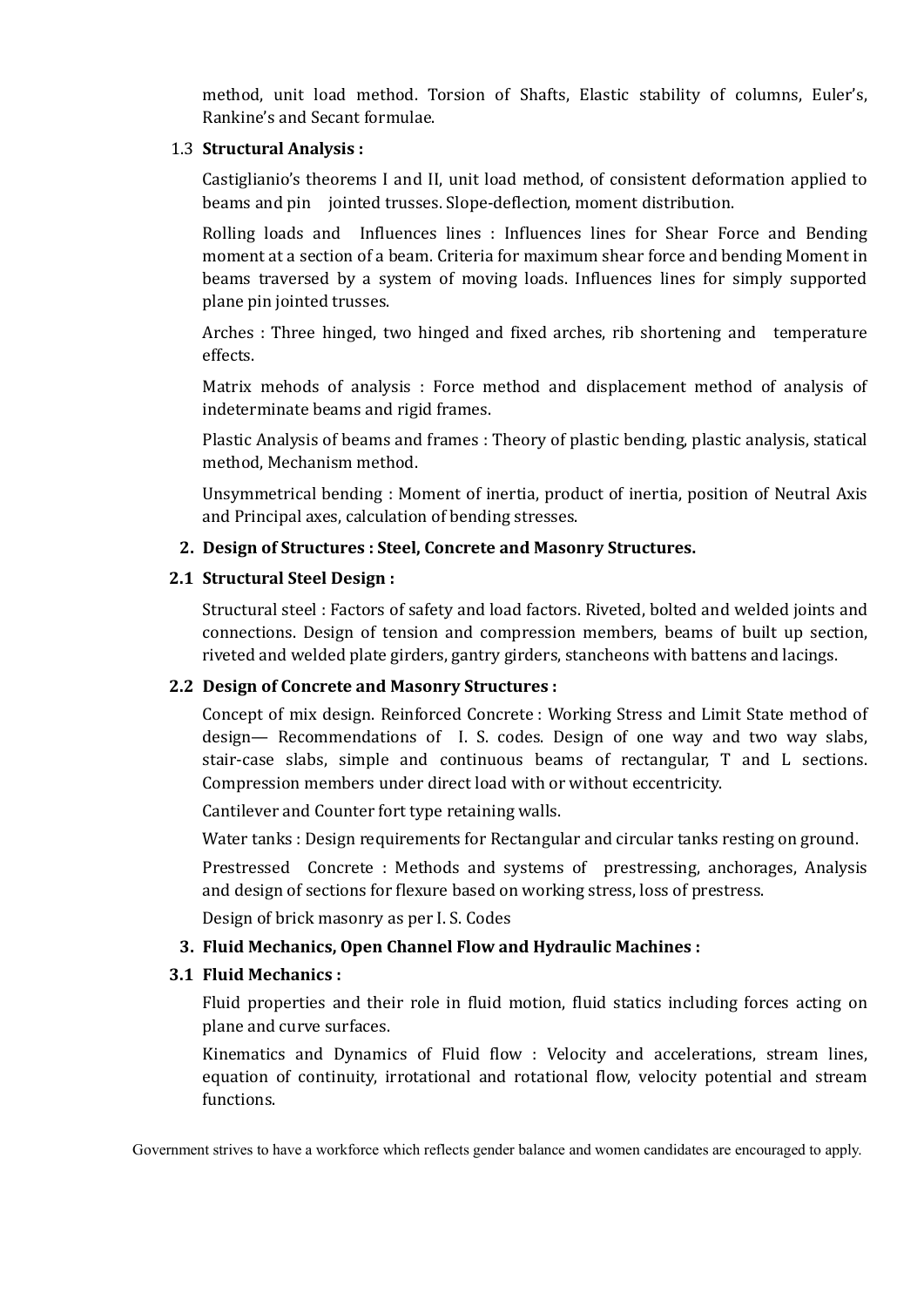Continuity, momentum, energy equation, Navier Stokes equation, Euler's equation of motion, application to fluid flow problems, pipe flow, sluice gates, weirs.

**3.2 Dimensional Analysis and Similitude:** Buckingham's Pi-theorem, dimensionless parameters.

## **3.3 Laminar Flow :**

Laminar flow between parallel, stationary and moving plates, flow through tube.

#### **3.4 Boundary layer :**

Laminar and turbulent boundary layer on a flat plate, laminar sub-layer, smooth and rough boundaries, drag and lift.

Turbulent flow through pipes : Characteristics of turbulent flow, velocity distribution and variation of pipe friction factor, hydraulic grade line and total energy line.

#### **3.5 Open Channel Flow :**

Uniform and non-uniform flows, momentum and energy correction factors, specific energy and specific force, critical depth, rapidly varied flow, hydraulic jump, gradually varied flow, classification of surface profiles, control section, step method of integration of varied flow equation.

## **3.6 Hydraulic Machines and Hydropower :**

Hydraulic turbines, types classification, Choice of turbines performance parameters, controls, characteristics, specific speed.

Principles of hydropower development.

#### **4. Geotechnical Engineering :**

Soil Type and Structure—gradation and particle size distribution—consistency limits.

Water in soil—capillary and structural—effective stress and pore water pressure—permeability concept—filed and laboratory determination of permeability—Seepage pressure—quick sand conditions—Shear strength determination—Mohr Coulomb concept.

Compaction of soil—Laboratory and filed test.

Compressibility and consolidation concept— consolidation theory—consolidation settlement analysis.

Earth pressure theory and analysis for retaining walls, Application for sheet piles and Braced excavation.

Bearing capacity of soil—approaches for analysis- Filed tests—settlement analysis—stability of slope of earth walk.

Subsuface exploration of soils—methods

Foundation—Type and selection criteria for foundation of structures—Design criteria for foundation—Analysis of distribution of stress for footings and pile—pile group action—pile load test.

Ground improvement techniques.

## **PAPER—II**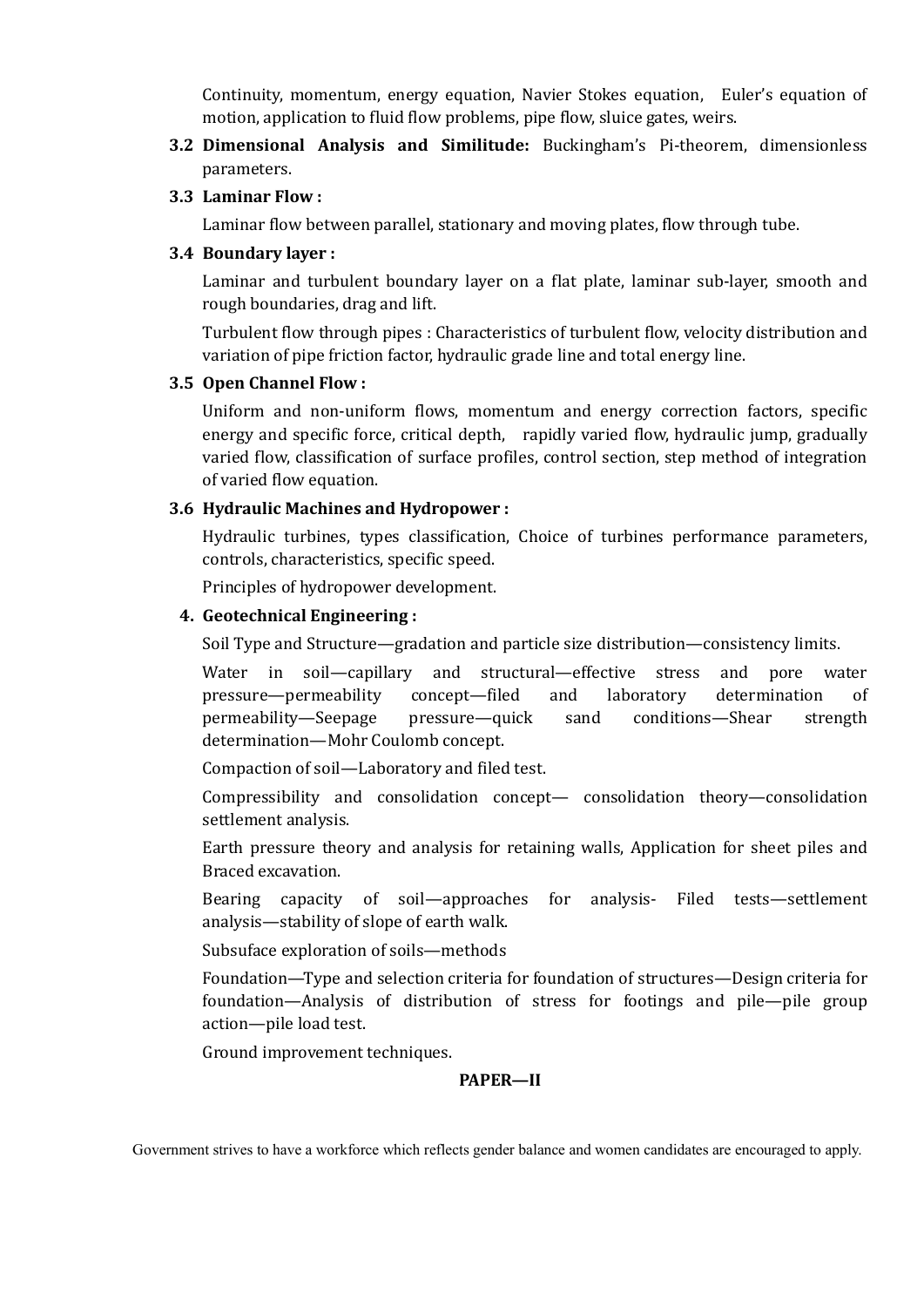# **1. Construction Technology, Equipment, Planning and Management**

## **1.1 Construction Technology**

Engineering Materials :

Physical properties of construction materials with respect to their use in construction—Stones, Bricks and Tiles; Lime, Cement, different types of Mortars and Concrete.

Specific use of ferro cement, fibre reinforced C. C., High stength concrete.

Timber; Properties defects—common preservation treatments.

Use and selection of materials for specific use like Low Cost Housing, Mass Housing, High Rise Buildings.

#### **1.2 Construction :**

Masonry principles using Brick, stone, Blocks—construction detailing and strength characteristics.

Types of plastering, pointing, flooring, roofing and construction features.

Common repairs in buildings.

Principle of functional planning of building for residents and specific use—Building code provisions.

Basic principles of detailed and approximate estimating—specification writing and rate analysis-principles of valuation of real property.

Machinery for earthwork, concreting and their specific uses—Factors affecting selection of equipments—operating cost of equipments.

# **1.3 CONSTRUCTION PLANNING AND MANAGEMENT :**

Construction activity—schedules—organization for construction industry—Quality assurance principles.

Use Basic principle of network—analysis in form of CPM and PERT—their use in construction monitoring, Cost optimization and resource allocation.

Basic principles of Economic analysis and methods.

Project profitability—Basic principles of Boot approach to financial planning-simple toll fixation criterions.

## **2. Surveying and Transportation Engineering**

**2.1 Surveying :** Common methods and instruments for distance and angle measurement for CE work—their use in plane table, traverse survey, levelling work, triangulation, contouring and topographical map.

Basic principles of photogrammetry and remote sensing.

**2.2 Railways Engineering :** Permanent way—components, types and their function-Functions and Design constituents of turn and crossing— Necessity of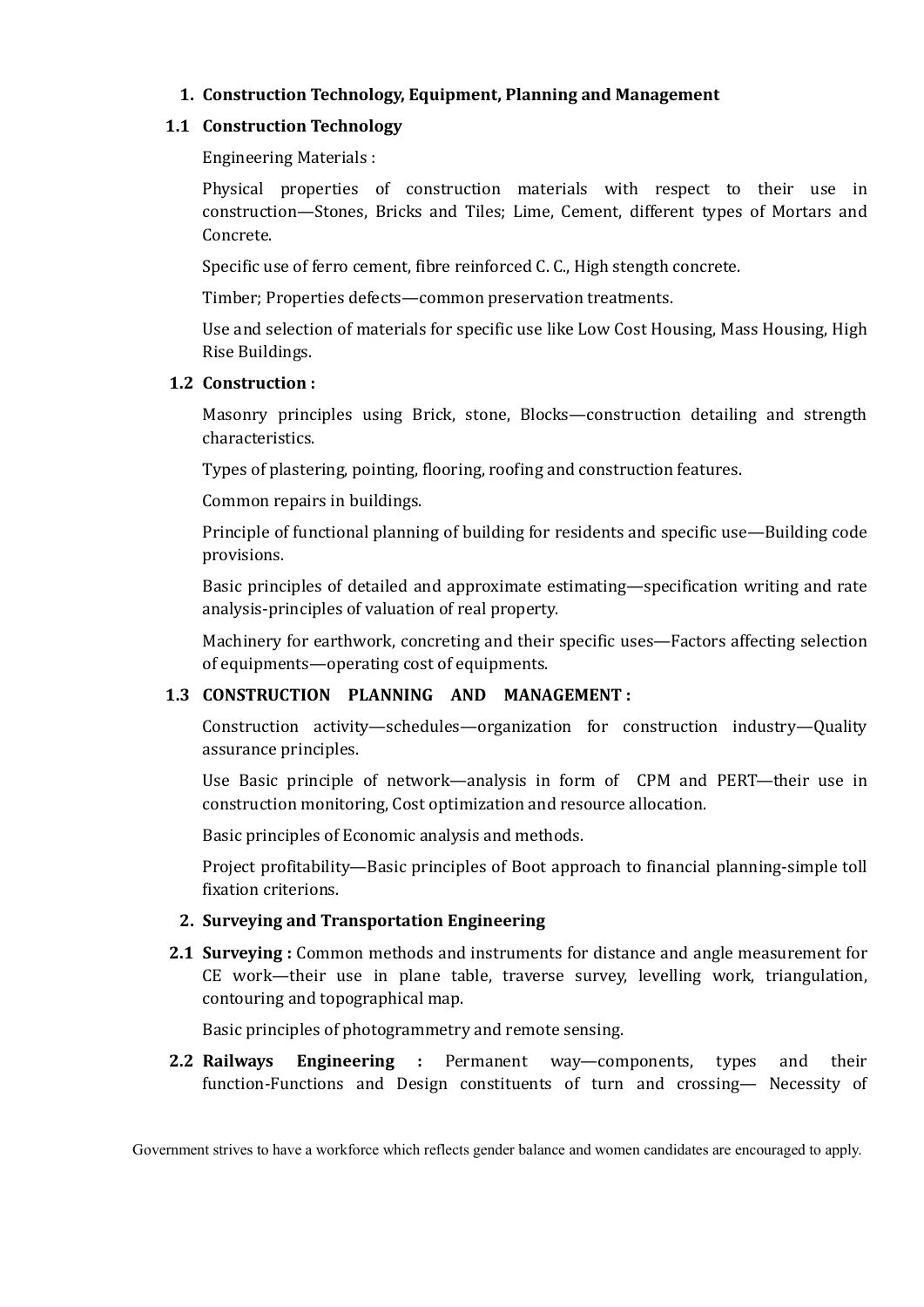geometric design of track—Design of station and yards.

#### **2.3 Highway Engineering :**

Principles of Highway alignments—classification and geometrical design elements and standards for Roads.

Pavement structure for flexible and rigid pavements—Design principles and methodology of pavements.

Typical construction methods and standards of materials for stabilized soil, WBM, Bituminous works and CC roads.

Surface and sub-surface drainge arrangements for roads—culvert structures.

Pavement distresses and strengthening by overlays.

Traffic surveys and their application in traffic planning—Typical design features for channelized, intersection rotary etc.—signal designs—standard Traffic signs and markings.

## **3. Hydrology, Water Resources and Engineering :**

## **3.1 Hydrology :**

Hydrological cycle, precipitation, evaporation, transpiration, infiltration, overland flow, hydrograph, flood frequency analyses, flood routing through a reservoir, channel flow routing—Muskingam method.

#### **3.2 Ground Water flow :**

Specific yield, storage coefficient, coefficient of permeability, confined and unconfined aquifers, aquifers, aquitards, radial flow into a well under confined and unconfined conditions.

#### **3.3 Water Resources Engineering :**

Ground and surface water resources, single and multipurpose projects, storage capacity of reservoirs, reservoir losses, reservoir sedimentation.

#### **3.4 Irrigation Engineering :**

- (i) Water requirements of crops : consumptive use, duty and delta, irrigation methods and their efficiencies.
- (ii) Canals : Distribution systems for cannal irrigation, canal capacity, canal losses, alignment of main and distributory canals, most efficient section, lined canals, their design, regime theory, critical shear stress, bed load.
- (iii) Water logging : causes and control, salinity.
- (iv) Canal structures : Design of head regulators, canal falls, aqueducts, metering flumes and canal outlets.
- (v) Diversion head work : Principles and design of weirs on permeable and impermeable foundation, Khosla's theory, energy dissipation.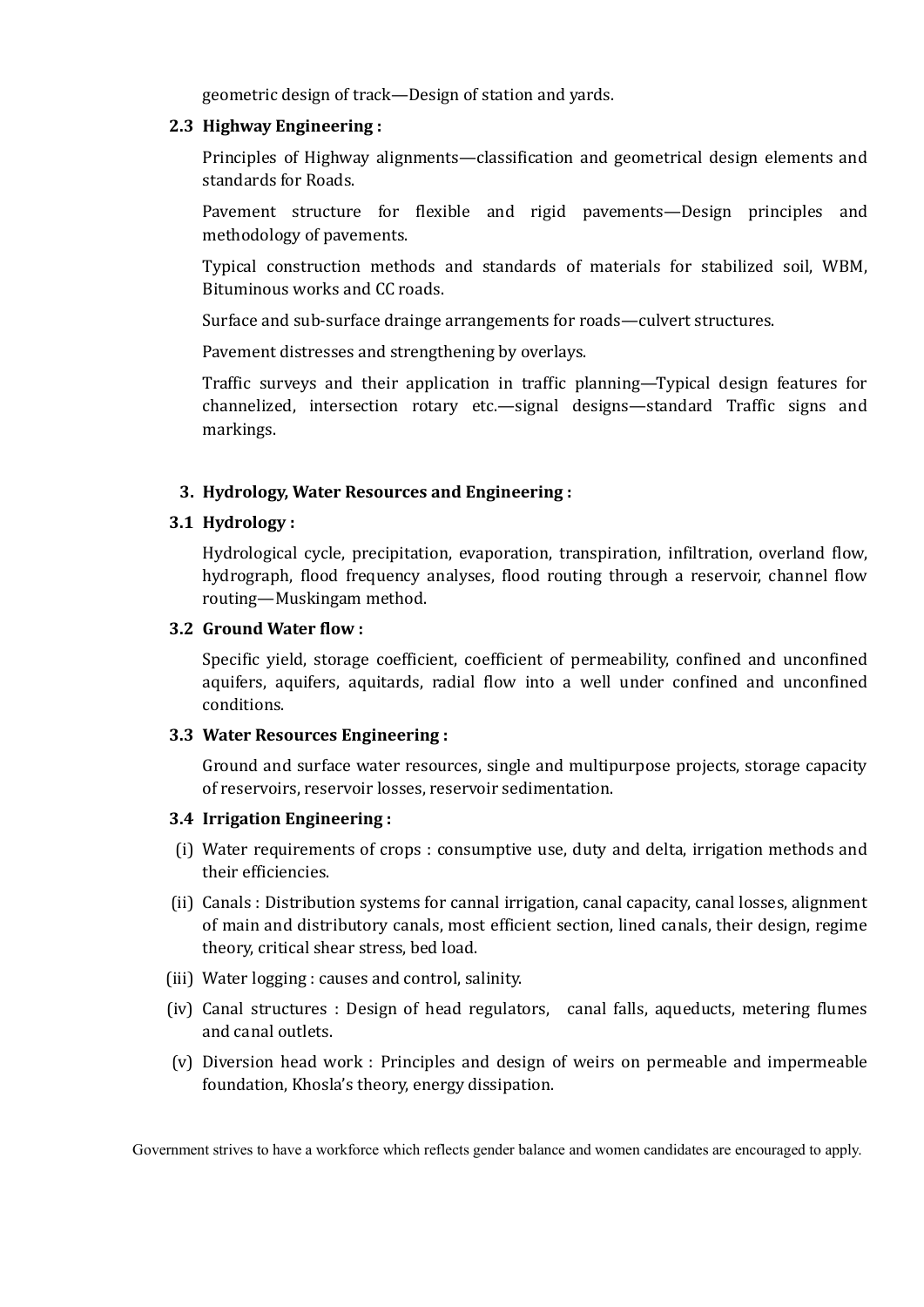- (vi) Storage works : Types of dams, design, principles of rigid gravity stability analysis.
- (vii) Spillways : Spillway types, energy dissipation.
- (viii) River training : Objectives of river training, methods of river training.

#### **4. Environmental Engineering**

#### **4.1 Water Supply :**

Predicting demand for water, impurities of water and their significance, physical, chemical and bacteriological analysis, waterborne diseases, standards for potable water.

#### **4.2 Intake of Water :**

Water treatment: principles of coagulation, flocculation and sedimentation; slow-, rapid-, pressure-, filters; chlorination, softening, removal of taste, odour and salinity.

#### **4.3 Sewerage Systems :**

Domestic and industrial wastes, store sewage—separate and combined systems, flow through sewers, design of sewers.

#### **4.4 Sewage Characterisation :**

BOD, COD, solids, dissolved oxygen, nitrogen and TOC. Standards of disposal in normal water course and on land.

#### **4.5 Sewage Treatment :**

Working principles, units, chambers, sedimentation tank, trickling filters, oxidation ponds, activated sludge process, septic tank, disposal of sludge, recycling of waste water.

#### **4.6 Solid waste :**

Collection and disposal in rural and urban contexts, management of long-term ill-effects.

#### **5. Environmental pollution :**

Sustainable development. Radioactive wastes and disposal. Environmental impact assessment for thermal power plants, mines, river valley projects. Air pollution. Pollution control acts.

# **COMMERCE AND ACCOUNTANCY PAPER-I Accounting and Finance Accounting, Taxation & Auditing**

#### **1. Financing Accounting :**

Accounting as a financial information system; Impact of behavioural sciences. Accounting Standards e.g., Accounting for Depreciation, Inventories, Research and Development Costs, Long-term Construction Contracts, Revenue Recognition, Fixed Assets, Contingencies, Foreign Exchange Transactions, Investments and Government Grants, Cash Flow Statement, Earnings per Share.

Accounting for Share Capital Transactions including Bonus Shares, Right Shares.

Emplyees Stock Option and Buy-Back of Securities.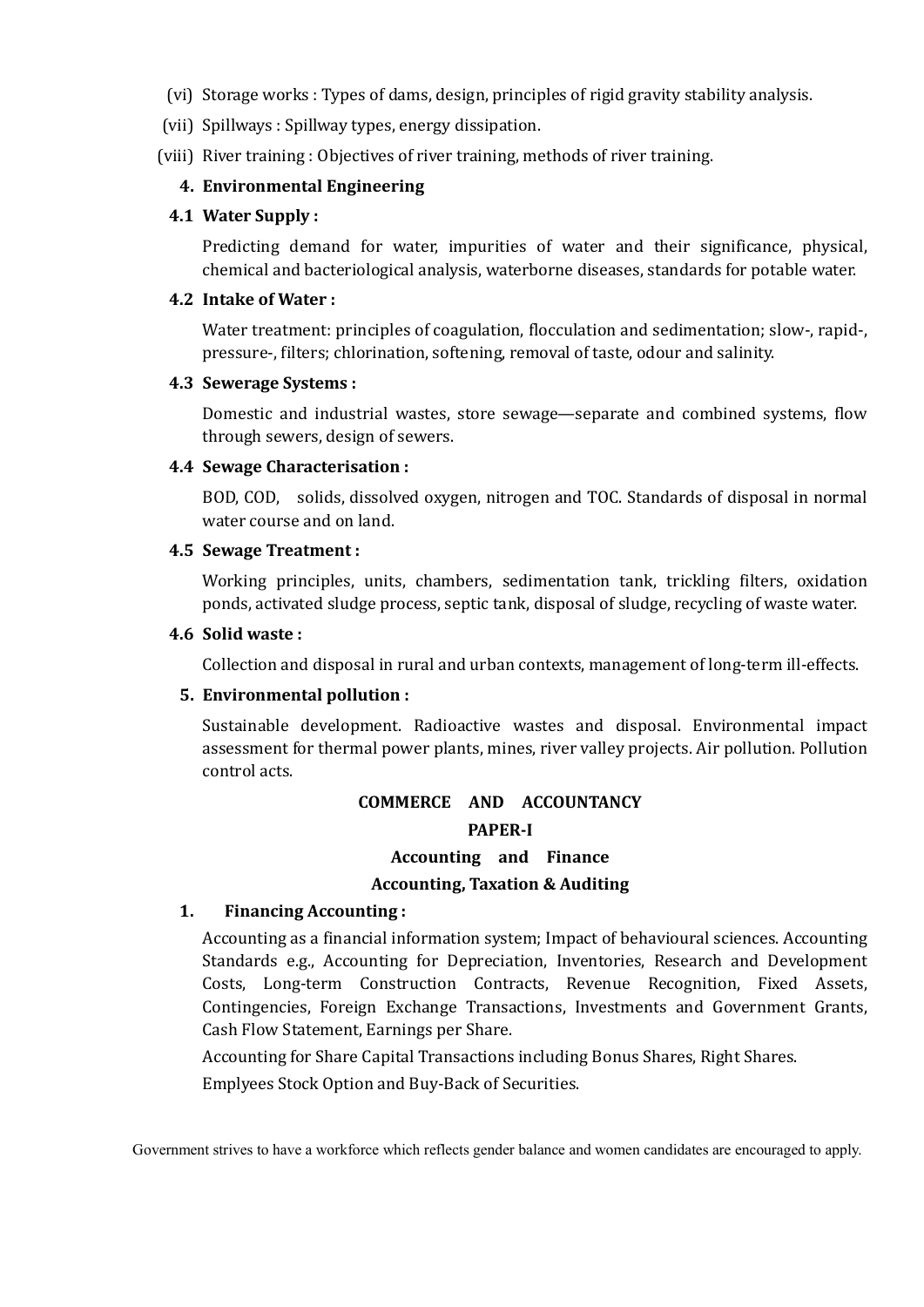Preparation and Presentation of Company Final Accounts.

Amalgamations, Absorption and Reconstruction of Companies.

# **2. Cost Accounting :**

Nature and functions of cost accounting. Installation of Cost Accounting System. Cost Concepts related to Income Measurement, Profit Planning, Cost Control and Decision Making.

Methods of Costing: Job Costing, Process Costing, Activity Based Costing.

Volume-cost-Profit Relationship as a tool of Profit Planning.

Incremental Analysis/Differential Costing as a Tool of Pricing Decisions, Product Decisions, Make or Buy Decisions, Shut-Down Decisions etc.

Techniques of Cost Control and Cost Reduction : Budgeting as a Tool of Planning and Control. Standard Costing and Variance Analysis.

Responsibility Accounting and Divisional Performance Measurement.

# **3. Taxation :**

Income Tax: Definitions. Basis of charge; Incomes which do not form part of total income. Simple problems of Computation of Income (of individuals only) under various heads, i.e., Salaries, Income from House Property, Profits and Gains from Business or Profession, Capital Gains, Income from other sources, Income of other Persons included in Assessee's Total Income.

Set-off and Carry forward of Loss.

Deductions from Gross Total Income.

Salient Features/Provisions Related to VAT and Services Tax.

# **4. Auditing :**

Company Audit: Audit related to Divisible Profits, Dividends, Special investigations, Tax audit.

Audit of Banking, Insurance, Non-Profit Organization and Charitable Societies/Trusts/Organizations.

# **Financial Management, Financial Institutions and Markets**

# **1. Financial Management :**

Finance Function : Nature, Scope and Objectives of Financial Management : Risk and Return Relationship.

Tools of Financial Analysis: Ratio Analysis, Funds-Flow and Cash-Flow Statement.

Capital Budgeting Decisions: Process, Procedures and Appraisal Methods. Risk and Uncertainty Anlysis and Methods.

Cost of Capital : Concept, Computation of Specific Costs and Weighted Average Cost of Capital. CAPM as aTool of Determining Cost of Equity Capital.

Financing Decisions: Theories of Capital Structure—Net Income (NI) Approach.

Net Operating Income (NOI) Approach, MM Approach and Traditional Approach. Designing of Capital structure: Types of Leverages (Operating, Financial and Combined), EBIT-EPS Analysis, and other Factors.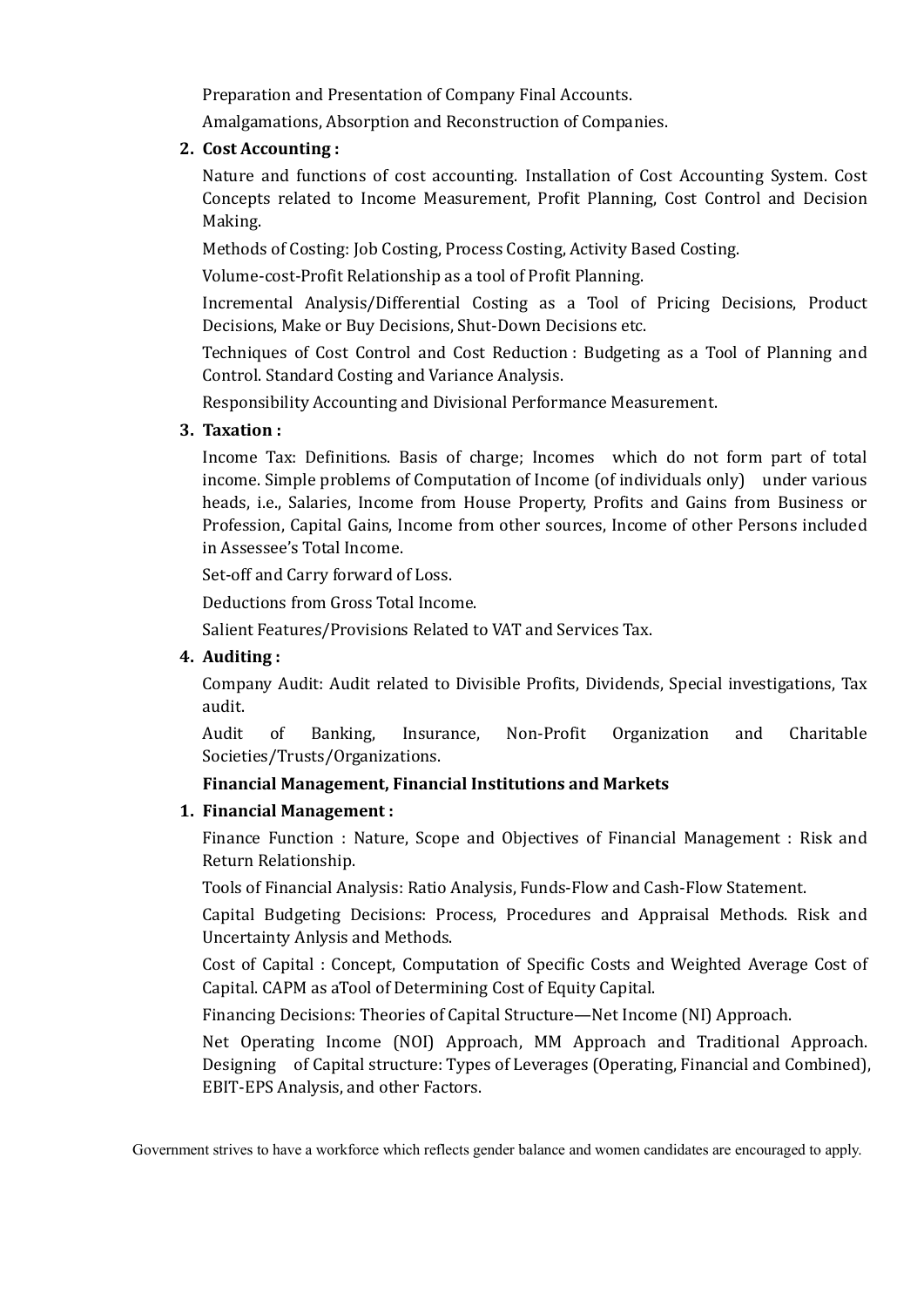Dividend Decisions and Valuation of Firm : Walter's Model, MM Thesis, Gordan's Model Lintner's Model. Factors Affecting Dividend Policy.

Working Capital Management: Planning of Working Capital. Determinants of Working Capital. Components of Working Capital—Cash, Inventory and Receivables.

Corporate Restructuring with focus on Mergers and Acquisitions (Financial aspect only).

## **2. Financial Markets and Institutions :**

Indian Financial System: An Overview

Money Markets: Participants, Structure and Instruments. Commercial Banks. Reforms in Banking Sector. Monetary and Credit Policy of RBI. RBI as a Regulator.

Capital Market : Primary and Secondary Market. Financial Market Instruments and Innovative Debt Instruments; SEBI as a Regulator.

Financial Services : Mutual Funds, Venture Capital, Credit Rating Agencies, Insurance and IRDA.

#### **PAPER-II**

# **Organisation Theory and Behaviours, Human Resource Management and Industrial Relations**

# **Organisation Theory and Behaviour**

# **1. Organisation Theory :**

Nature and Concept of Organisation; External Environment of Organisation—Technological, Social, Political, Ecomomical and Legal; Organizational Goals Primary and Secondary Goals, Single and Multiple Goals; Management by Objectives.

Evolution of Organisation theory : Classical Neo-classical and system approach.

Modern Concepts of Organisation Theory : Organisational Design, Organisational Structure and Organisational Culture.

Organisational Design—Basic Challenges; Differentiation and Intergration Process; Centralization and Decentralization Process; Standardization/Formalization and Mutual Adjustment. Coordinating Formal and Informal Organizations. Mechanistic and Organic Structures.

Designing Organizational structures—Authority and Control; Line and Staff Functions, Specialization and Coordination. Types of Organization Structure—Functional. Matrix Structure, Project Structure. Nature and Basis of Power, Sources of Power, Power Structure and Politics. Impact of Information Technology on Organizational Design and Structure.

Managing Organizational Culture.

## **2. Organisation Behaviour :**

Meaning and Concept; Individual in organization: Personality, Theories, and Determinants; Pereception Meaning and Process.

Motivation : Concepts, Theories and Applications. Leadership—Theories and Styles. Quality of Work Life (QWL): Meaning and its impact on Performance, Ways of its Enhancement. Quality Circles (QC)—Meaning and their Importance. Management of Conflicts in Organizations. Transactional Analysis, Organizational Effectiveness,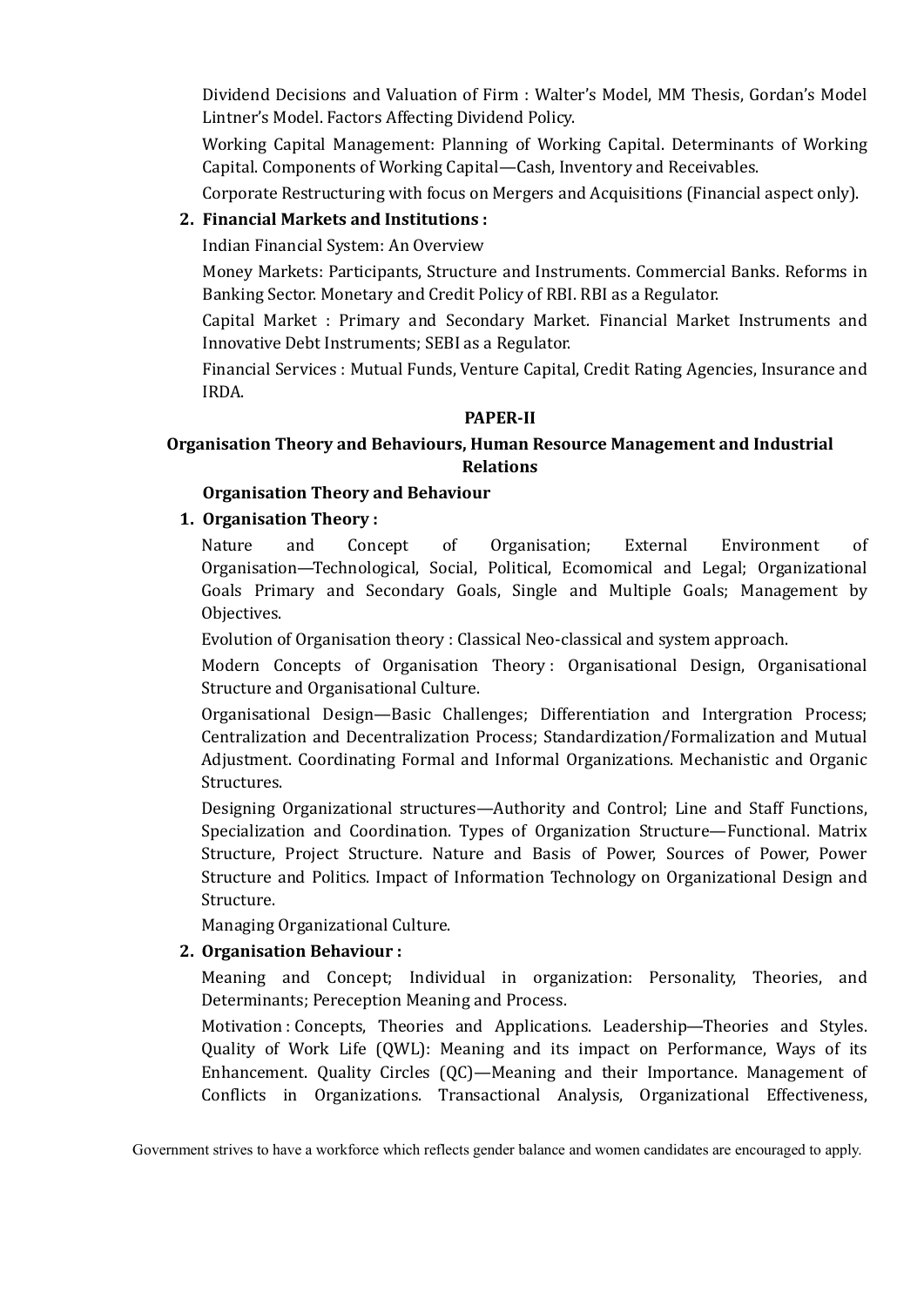Management of Change.

# **Human Resources Management and Industrial Relations**

**1. Human Resources Management (HRM) :**

Meaning Nature and Scope of HRM, Human Resource Planning, Job Analysis, Job Description, Job Specification, Recruitment Process, Selection Process, Orientational and Placement, Training and Development Process, Performance Appraisal and 360° Feed Back, Salary and Wage Administration, Job Evaluation, Employee Welfare, Promotions, Transfers and Separations.

# **2. Industrial Relations (IR) :**

Meaning, Nature, Importance and Scope of IR, Formation of Trade Union, Trade Union Legislation, Trade Union Movement in India. Recognition of Trade Unions, Problems of Trade Unions in India. Impact of Liberalization on Trade Union Movement.

Nature of Industrial Disputes: Strikes and Lockouts, Causes of Disputes, Prevention and Settlement of Disputes.

Worker's Participation in Management: Philosophy, Rationale, Present Day Status and Future Prospects.

Adjudication and Collective Bargaining.

Industrial Relations in Public Enterprises Absenteeism and Labour Turnover in Indian Industries and their Causes and Remedies.

ILO and its Functions.

# **ECONOMICS**

# **PAPER—I**

## **1. Advanced Micro Economics :**

- (a) Marshallian and Varrasiam Approaches to Price determination.
- (b) Alternative Distribution Theories; Ricardo, Kaldor, Kaleeki.
- (c) Markets Structure : Monopolistic Competition, Duopoly, Oligopoly.
- (d) Modern Welfare Criteria : Pareto Hicks and Scitovsky, Arrow's Impossibility Theorem, A. K. Sen's Social Welfare Function.

# **2. Advance Macro Economics :**

Approaches to Employment Income and Interest Rate determination : Classical, Keynes (IS)-LM) curve, Neo-classical synthesis and New classical, Theories of Interest Rate determination and Interest Rate Structure.

## **3. Money-Banking and Finance :**

- (a) Demand for and Supply of Money : Money Multiplier Quantity Theory of Money (Fisher, Pique and Friedman) and Keyne's Theory on Demand for Money, Goals and Instruments of Monetary Management in Closed and Open Economies. Relation between the Central Bank and the Treasury. Proposal for ceiling on growth rate of money.
- (b) Public Finance and its Role in market Economy : In stabilisation of supply, allocative, of resources and in distribution and development. Sources of Government revenue, forms of Taxes and Subsidies, their incidence and effects. Limits to taxation, loans, crowding-out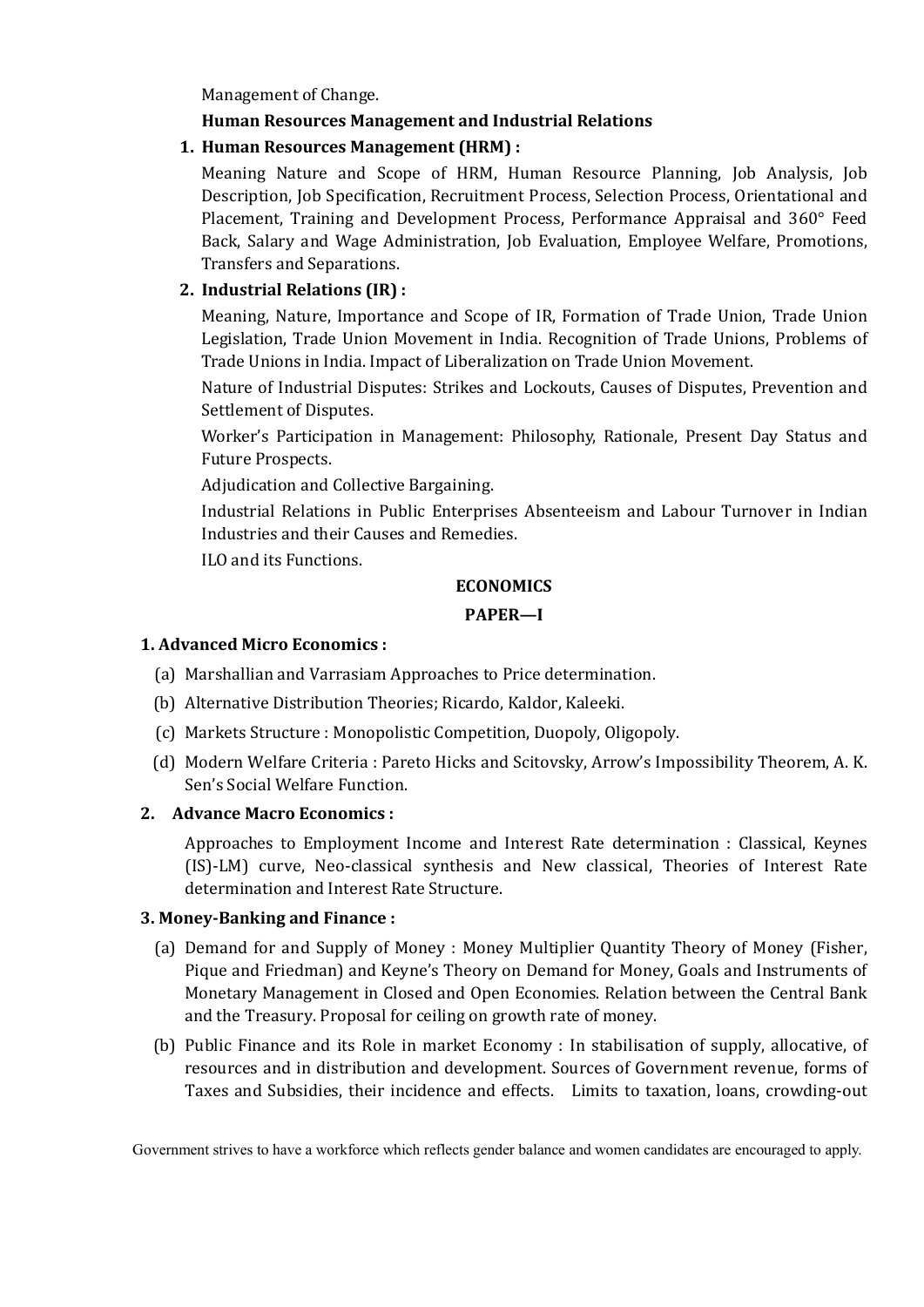effects and limits to borrowings. Public expenditure and its effects.

#### **4. International Economics :**

- (a) Old and New theories of International Trade.
	- (i) Comparative advantage,
	- (ii) Terms of Trade and Offer Curve.
	- (iii) Product Cycle and Strategic Trade Theories.
	- (iv) Trade as an engine of growth and theories of underdevelopment in an open economy.
- (b) Forms of Protection : Tariff and quota.
- (c) Balance of Payments Adjustment : Alternative Approaches.
	- (i) Price versus income, income adjustments under fixed exchange rates.
	- (ii) Theories of Policy Mix.
	- (iii) Exchange rate adjustments under capital mobility.
	- (iv) Floating Rates and their Implications for Developing Countries : Currency Boards.
	- (v) Trade Policy and Developing Countries.
	- (vi) BOP, adjustments and Policy Coordination in open economy macromodel.
	- (vii) Speculative attacks.
	- (viii) Trade Blocks and Monetary Unions.
		- (ix) WTO : TRIMS, TRIPS, Domestic Measures, Different Rounds of WTO talks.

#### **5. Growth and Development :**

- (a) (i) Theories of growth : Harrod's model;
	- (ii) Lewis model of development with surplus labour.
	- (iii) Balanced Unbalanced Growth.
	- (iv) Human Capitals and Economic Growth.
	- (v) Research and Development and Economic Growth.
- (b) Process of Economic Development of less developed courtries : Myrdal and Kuzments on economic development and structural change : Role of Agriculture in Economic Development of less developed countries.
- (c) Economic Development and International Trade and Investment, Role of Multinationals.
- (d) Planning and Economic Development : changing role of Markets and Planning, Private-Public Partnership.
- (e) Welfare indicators and measures of growth—Human Development Indices. The basic needs approach.
- (f) Development and Environmental Sustainability—Renewable and Non-renewable Resources, Environmental Degradation, Intergenerational equity development.

#### **PAPER-II**

#### **Indian Economics in Post-Independence Era :**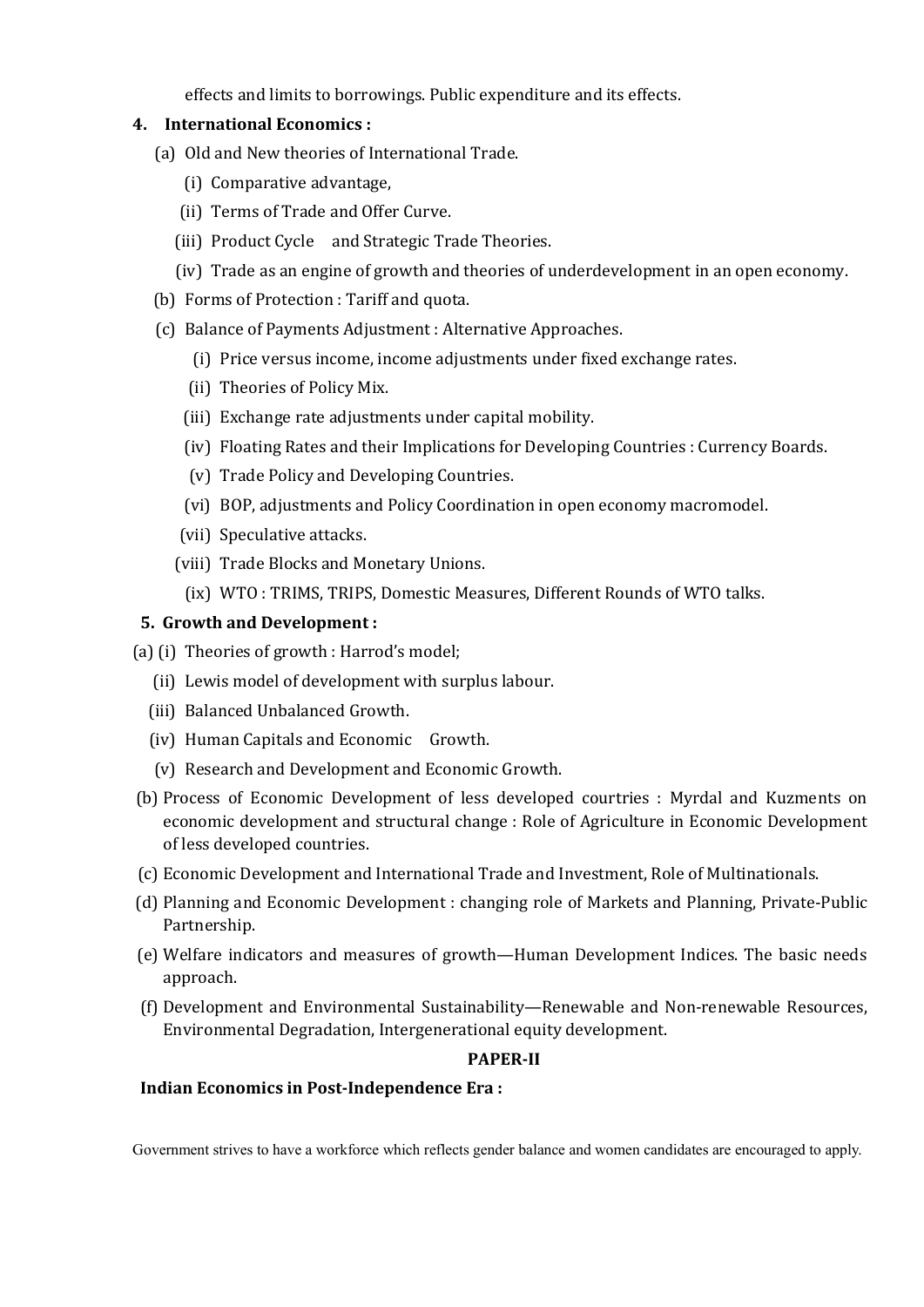Land System and its changes, Commercialization of agriculture Drain theory, Laissez faire theory and critique. Manufacture and Transport : Jute, Cotton, Railways, Money and Credit.

## **Indian Economy after Independence :**

A. The Pre-Liberalization Era :

- (i) Contribution of Vakil, Gadgil and V.K.R.V. Rao.
- (ii) Agricultrure : Land Reforms and land tenure system, Green Revolution and capital formation in agriculture.
- (iii) Industry Trends in composition and growth, Role of public and private sector, small scale and cottage industries.
- (iv) National and Per capita income : Patterns, trends, aggregate and sectoral composition and changes therein.
- (v) Broad factors determining National Income and distribution, Measures of poverty, Trends in poverty and inequality.
- B. The Post-Liberalization Era :
	- (i) New Economic Reform and Agriculture : Agriculture and WTO, Food processing, subsidies, Agricultural prices and public distribution system, Impact of public expenditure on agricultural growth.
	- (ii) New Economic Policy and Industry : Strategy of industrialization, Privatization, Disinvestments, Role of foreign direct investment and multinationals.
- (iii) New Economic Policy and Trade : Intellectual property rights : Implications of TRIPS, TRIMS, GATS and new EXIM policy.
- (iv) New Exchange Rate Regime : Partial and full convertibility, Capital account convertibility.
- (v) New Economic Policy and Public Finance : Fiscal Responsibility Act, Twelfth Finance Commission and Fiscal Federalism and Fiscal Consolidation.
- (vi) New Economic Policy and Monetary System. Role of RBI under the new regime.
- (vii) Planning : From central Planning to indivative planning, Relation between planning and markets for growth and decentralized planning : 73rd and 74th Constitutional amendments.
- (viii) New Economic Policy and Employment : Employment and poverty, Rural wages, Employment Generation, Poverty alleviation schemes, New Rural, Employment Guarantee Scheme.

# **ELECTRICAL ENGINEERING**

## **PAPER-I**

## **1. Circuits—Theory :**

Circuit components; network graphs; KCL, KVL; Circuit analysis methods : nodal analysis, mesh analysis; basic network theorems and applications; transient analysis : RL, RC and RLC circuits; sinusoidal steady state analysis; resonant circuits; coupled circuits; balanced 3-phase circuits. Two-port networks.

## **2. Signals and Systems :**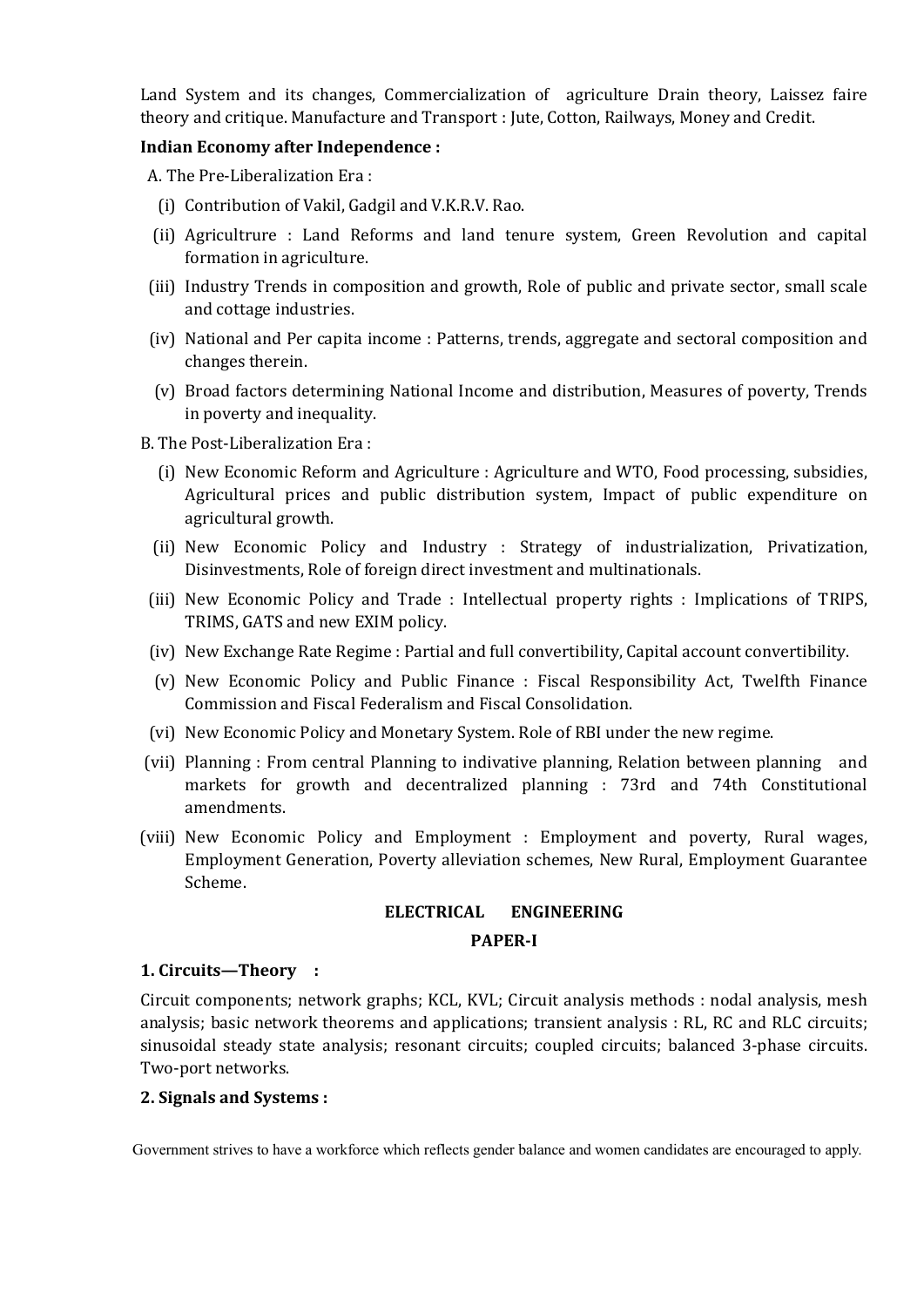Representation of continuous-time and discrete-time signals and systems; LTI systems; convolution; impulse response; time-domain analysis of LTI systems based on convolution and differential/difference equations. Fourier transform, Laplace transform, Z-transform, Transfer function. Sampling and recovery of signals DFT, FFT Processing of analog signals through discrete-time systems.

# **3. E.M. Theory :**

Maxwell's equations, wave propagation in bounded media. Boundary conditions, reflection and refraction of plane waves. Transmission lines : travelling and standing waves, impedance matching, Smith chart.

# **4. Analog Electronics :**

Characteristics and equivalent circuits (large and small-signal) of Diode, BJT, JFET and MOSFET. Diode circuits : Clipping, clamping, rectifier. Biasing and bias stability. FET amplifiers. Current mirror; Amplifiers : single and multi-stage, differential, operational feedback and power. Analysis of amplifiers; frequency-response of amplifiers. OPAMP circuits. Filters; sinusoidal oscillators : criterion for oscillation; single-transistor and OPAMP configurations. Function generators and wave-shaping circuits. Linear and switching power supplies.

# **5. Digital Electronics :**

Boolean algebra; minimisation of Boolean functions; logic gates; digital IC families (DTL, TTL, ECL, MOS, CMOS). Combinational circuits : arithmetic circuits, code converters, multiplexers and decoders. Sequential circuits: latches and flip-flops, counters and shift-registers. Comparators, timers, multivibrators. Sample and hold circuits, ADCs and DACs. Semiconductor memories. Logic implementation using programmable devices (ROM, PLA, FPGA).

# **6. Energy Conversion :**

Principles of electromechanical energy conversion : Torque and emf in rotating machines. DC machines : characteristics and performance analysis; starting and speed control of motors. Transformers : principles of operation and analysis; regulation, efficiency; 3-phase transformers. 3-phase induction machines and synchronous machines : characteristics and performance analysis; speed control.

# **7. Power Electronics and Electric Drives :**

Semi-conductor power devices : diode, transistor, thyristor, triac, GTO and MOSFET-static characteristics and principles of operation; triggering circuits; phase control rectifiers; bridge converters : fully-controlled and half-controlled; principles of thyristor choppers and inverters; DC-DC converters; Switch mode inverter; basic concepts of speed control of dc and ac motor drives applications of variable-speed drives.

## **8. Analog Communication :**

Random variables : continuous, discrete; probability, probability functions. Statistical averages; probability models; Random signals and noise : white noise, noise equivalent bandwidth; signal transmission with noise; signal to noise ratio. Linear CW modulation : Amplitude modulation : DSB, DSB-SC and SSB. Modulators and Demodulators; Phase and Frequency modulation : PM & FM signals; narrows band FM; generation & detection of FM and PM, Deemphasis, Preemphasis. CW modulation system : Superhetrodyne receivers, AM receivers, communication receivers, FM receivers, phase locked loop, SSB receiver Signal to noise ratio calculation or AM and FM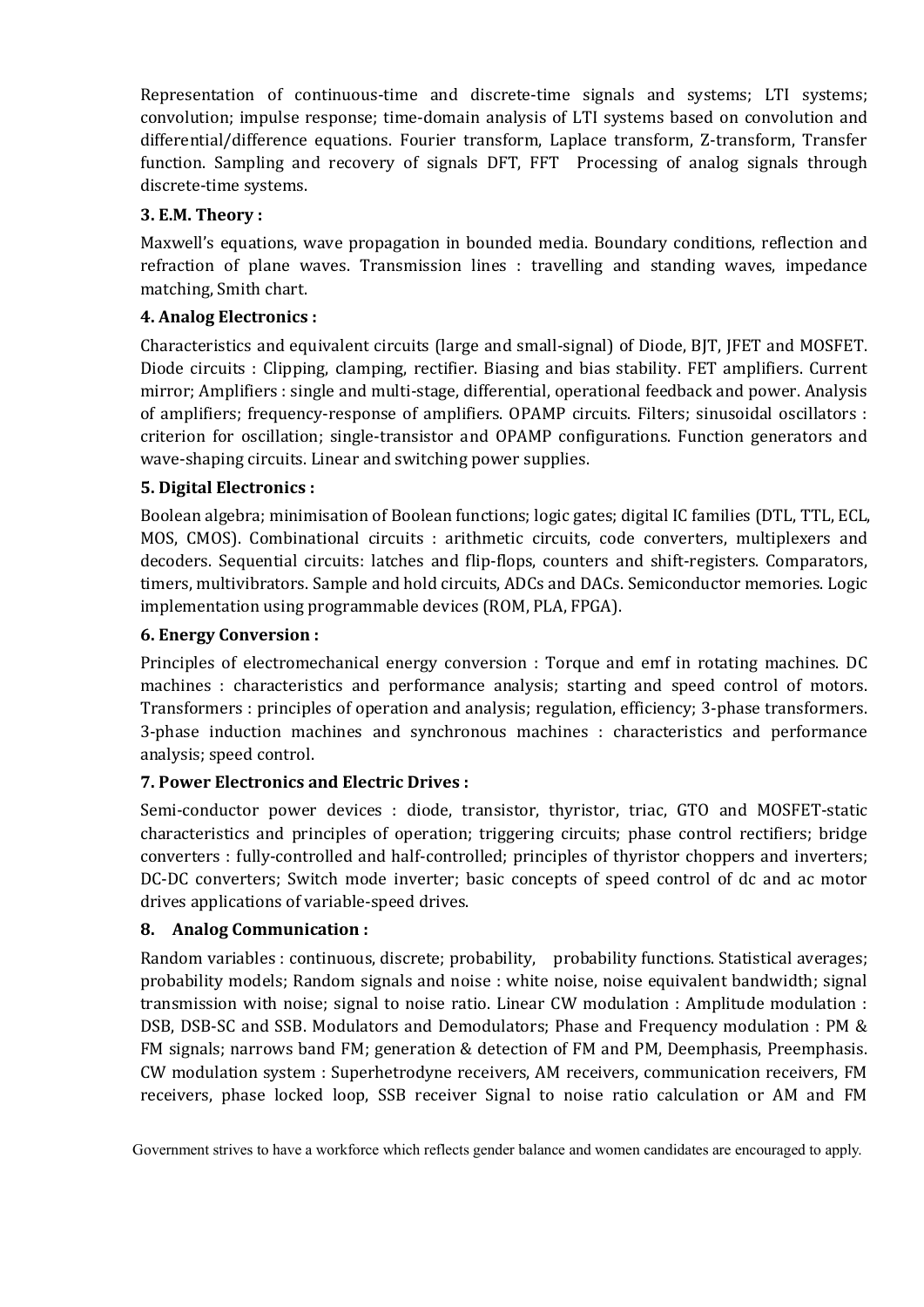#### **PAPER II**

# **1. Control Systems :**

Elements of control systems; block-diagram representations; open-loop & closed-loop systems; principles and applications of feed-back. Control system components. LTI systems : time-domain and transform-domain analysis. Stability : Routh Hurwitz criterion, root-loci, Bode-plots and polor plots, Nyquist's criterion; Design of lead-lad compensators. Proportional, PI, PID controllers. State-variable representation and analysis of control systems.

## **2. Microprocessors and Microcomputers :**

PC organisation; CPU, instruction set, register settiming diagram, programming, interrupts, memory interfacing, I/O interfacing, programmable peripheral devices.

# **3. Measurement and Instrumentation :**

Error analysis; measurement of current voltage, power, energy, power-factor, resistance, inductance, capacitance and frequency; bridge measurements. Signal conditioning circuit; Electronic measuring instruments : multimeter, CRO, digital voltmeter, frequency counter, Q-meter, spectrum-analyser, distoration-meter. Transducers : thermocouple, thermistor, LVDT, strain-guage, piezo-electric crystal.

# **4. Power Systems: Analysis and Control :**

Steady-state performance of overhead transmission lines and cables; principles of active and reactive power transfer and distribution; per-unit quantities; bus admittance and impedance matrices; load flow; voltage control and power factor correction; economic operation; symmetrical components, analysis of symmetrical and unsymmetrical faults. Concepts of system stability : swing curves and equal area criterion. Static VAR system. Basic concepts of HVDC transmission.

## **5. Power System Protection :**

Principles of overcurrent, differential and distance protection. Concept of solid state relays. Circuit brakers. Computer aided protection : introduction; line, bus, generator, transformer protection; numeric relays and application of DSP to protection.

## **6. Digital Communication :**

Pulse code modulation (PCM), defferential pulse code modulation (DPCM), delta modulation (DM), Digital modulation and demodulation schemes : amplitude, phase and frequency keying schemes (ASK, PSK, FSK). Error control coding : error detection and correction, linear block codes, convolation codes. Information measure and source coding. Data networks, 7-layer architecture.

# **GEOGRAPHY**

# **PAPER I**

## **PRINCIPLES OF GEOGRAPHY**

## **Physical Geography :**

**1. Geomorphology :** Factors controlling landform development; endogenetic and exogenetic forces; Origin and evolution of the earth's crusts; Fundamentals of geomagnetism; Physical conditions of the earth's interior; Geosynclines; Continental drift; Isostasy; Plate tectonics; Recent views on mountain building; Volcanicity; Earthquakes and Tsunamis; Concepts of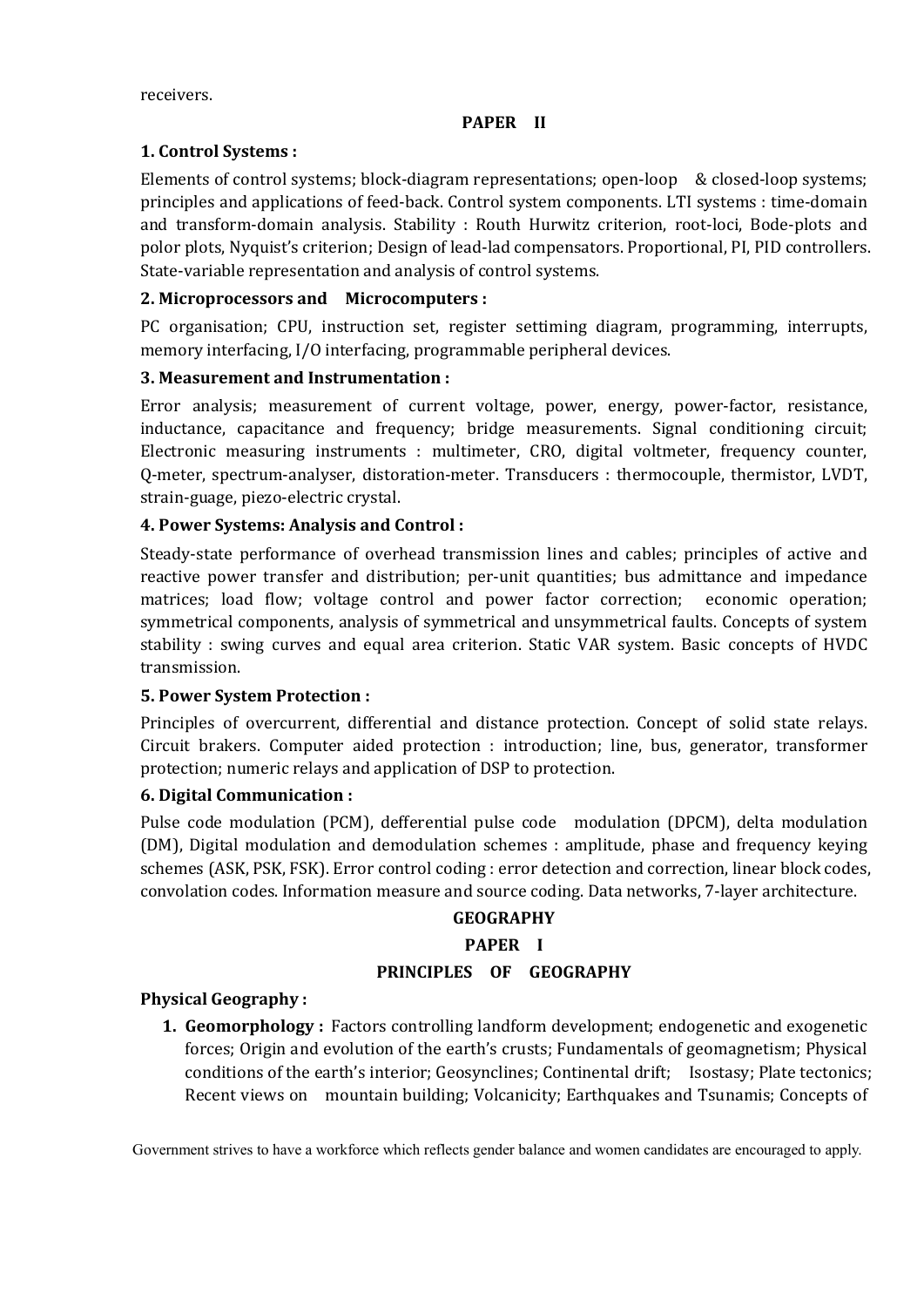geomorphic cycles and Land scape development; Denudation chronology; Channel morphology; Erosion surfaces; Slope development; Applied Geomorphology; Geomorphology, economic geology and environment.

- **2. Climatology :** Temperature and pressure belts of the world; Heat budget of the earth; Atmospheric circulation; Atmospheric stability and instability. Planetary and local winds; Monsoons and jet streams; Air masses and fronto; Temperate and tropical cyclones; Types and distribution of precipitation; Weather and Climate; Koppen's Thornthwaite's and Trewar Tha's classification of world climate; Hydrological cycle; Global climatic change, and role and response of man in climatic changes Applied climatology and Urban climate.
- **3. Oceanography :** Bottom topography of the Atlantic, Indian and Pacific Oceans; Temperature and salinity of the oceans; Heat and salt budgets, Ocean deposits; Waves, currents and tides; Marine resources; biotic, mineral and energy resources; Coral reefs coral bleaching; Sea-level changes; Law of the sea and marine pollution.
- **4. Biogeography :** Genesis of soils; Classification and distribution of soils; Soil profile; Soil erosion, Degrada-tion and conservation; Factors influencing world distribution of plants and animals; Problems of deforestation and conservation measures; Social forestry, agro-forestry; Wild life; Major gene pool centres.
- **5. Environmental Geography :** Principle ecology; Human ecological adaptations; Influence of man on ecology and environment; Global and regional ecological changes and imbalances; Ecosystem their management and conservation; Environmental degradation, management and conservation; Biodiversity and sustainable development; Environmental policy; Environmental hazards and remedial measures; Environmental education and legislation.

### **Human Geography :**

- **1. Perspectives in Human Geography :** Areal differentiation; Regional synthesis; Dichotomy and dualism; Environmentalism; Quantitative revolution and locational analysis; Radical, behavioural, human and welfare approaches; Languages, religions and secularisation; Cultural regions of the world; Human development indix.
- **2. Economic Geography :** World economic development: measurement and problems; World resources and their distribution; Energy crisis; the limits to growth; World agriculture: typology of agricultural regions; Agricultural inputs and productivity; Food and nutritions problems; Food security; famine: causes, effects and remedies; World industries: location patterns and problems; Patterns of world trade.
- **3. Population and Settlement Geography :** Growth and distribution of world population; Demographic attributes; Causes and consequences of migration; Concepts of over-under-and optimum population; Population theories, world population problems and policies, Social well-being and quality of life; Population as social capital.

Types and patterns of rural settlements; Environmental issues in rural settlements; Hierarchy of urban settlements; Urban morphology; Concept of primate city and rank-size rule; Functional classification of towns; Sphere of urban influence; Rural-urban fringe; Satellite towns; Problems and remedies of urbanization; Sustainable development of cities.

**4. Regional Planning :** Concept of a region; Types of regions and methods of regionalisation; Growth centres and growth poles; Regional imbalances; Regional development strategies;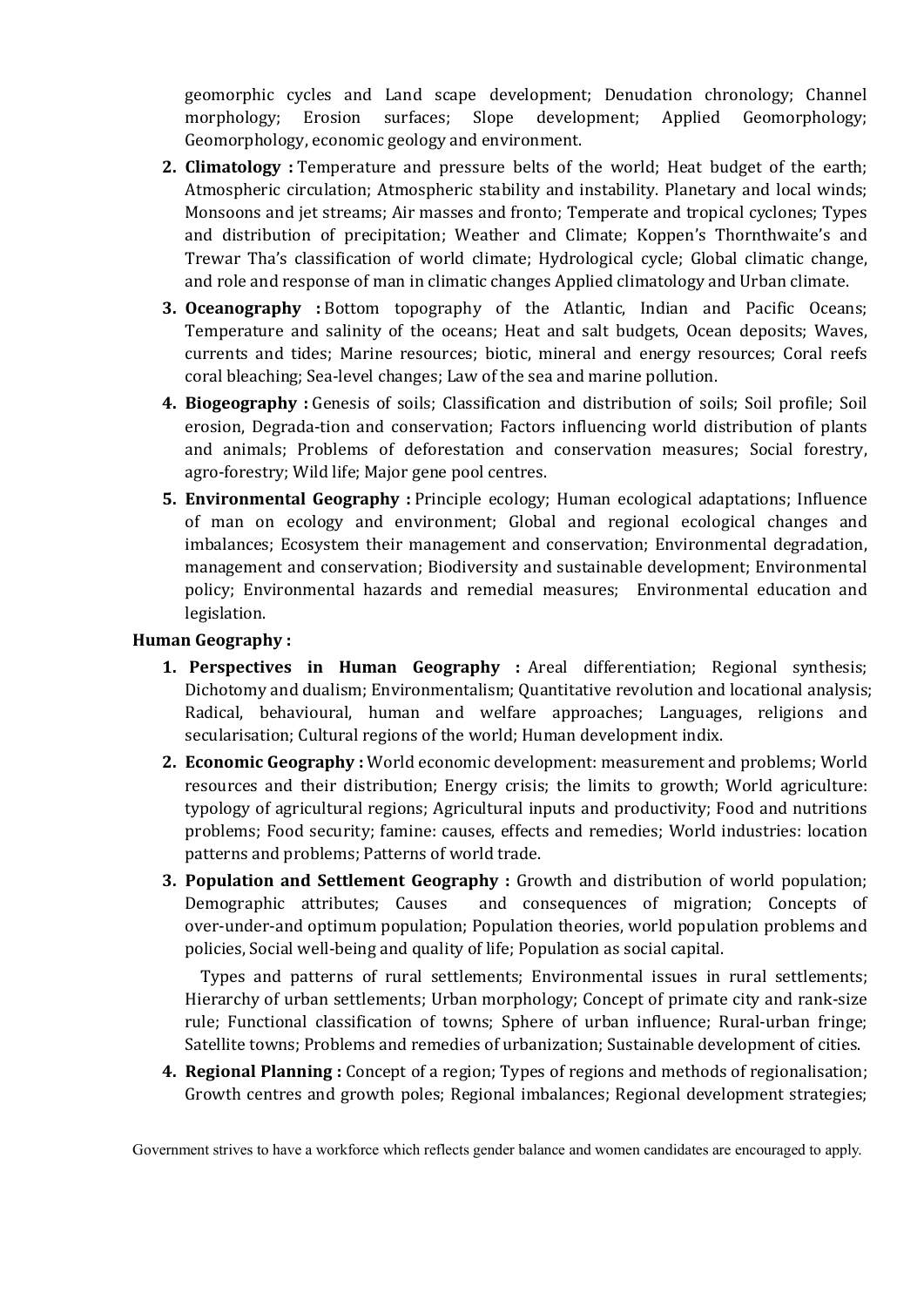Environmental issues in regional planning; Planning for sustainable development.

**5. Models, Theories and Laws in Human Geography :** System analysis in Human geography; Malthusian, Marxian and demographic transition models; Central Place theories of Christaller and Losch; Perroux and Boudeville; Von Thunen's model of agricultural location; Weber's model of industrial location; Ostov's model of stages of growth. Heart-land and Rimland theories; Laws of international boundaries and frontiers.

# **PAPER II**

### **GEOGRAPHY OF INDIA**

- **1. Physical Setting :** Space relationship of India with neighbouring countries; Structure and relief; Drainage system and watersheds; Physiographic regions; Mechanism of Indian monsoons and rainfall patterns; Tropical cyclones and western disturbances; Floods and droughts; Climatic regions; Natural vegetation, Soil types and their distributions.
- **2. Resources :** Land, surface and ground water, energy, minerals, biotic and marine resources, Forest and wild life resources and their conservation; Energy crisis.
- **3. Agriculture :** Infrastructure: irrigation, seeds, fertilizers, power; Institutional factors; land holdings, land tenure and land reforms; Cropping pattern, agricultural productivity, agricultural intensity, crop combination, land capability; Agro and social-forestry; Green revolution and its socio-economic and ecological implications; Significance of dry farming; Livestock resources and white revolution; Aqua-culture; Sericulture, Agriculture and poultry; Agricultural regionalisation; Agro-climatic zones; Agro-ecological regions.
- **4. Industry :** Evolution of industries; Locational factors of cotton, jute, textile, iron and steel, aluminium, fertiliser, paper, chemical and pharmaceutical, automobile, cottage and ago-based industries; Industrial houses and complexes including public sector underkings; Industrial regionalisation; New industrial policy; Multinationals and liberalisation; Special Economic Zones; Tourism including ecotourism.
- **5. Transport, Communication and Trade :** Road, railway, waterway, airway and pipeline net works and their complementary roles in regional development; Growing importance of ports on national and foreign trade; Trade balance; Trade Policy;Export processing zones; Developments in communication and information technology and their impacts on economy and society; Indian space programme.
- **6. Cultural Setting :** Historical Perspective of Indian Society; Racial linguistic and ethnic diversities; religious minorities; Major tribes, tribal areas and their problems; Cultural regions; Growth, distribution and density of population; Demographic attributes: sex-ratio, age structure, literacy rate, work-force, dependency ratio, longevity; migration (inter-regional, interaregional and international) and associated problems; Population problems and policies; Health indicators.
- **7. Settlements :** Types, patterns and morphology of rural settlements; Urban developments; Morphology of Indian cities; Functional classification of Indian cities; Conurbations and metropolitan regions; Urban sprawl; Slums and asssociated problems; Town planning; Problems of urbanisation and remedies.
- **8. Regional Development and Planning:** Experience of regional planning in India; Five Year Plans; Integrated rural development programmes; Panchayati Raj and decentralised planning; Command area development; Watershed management; Planning for backward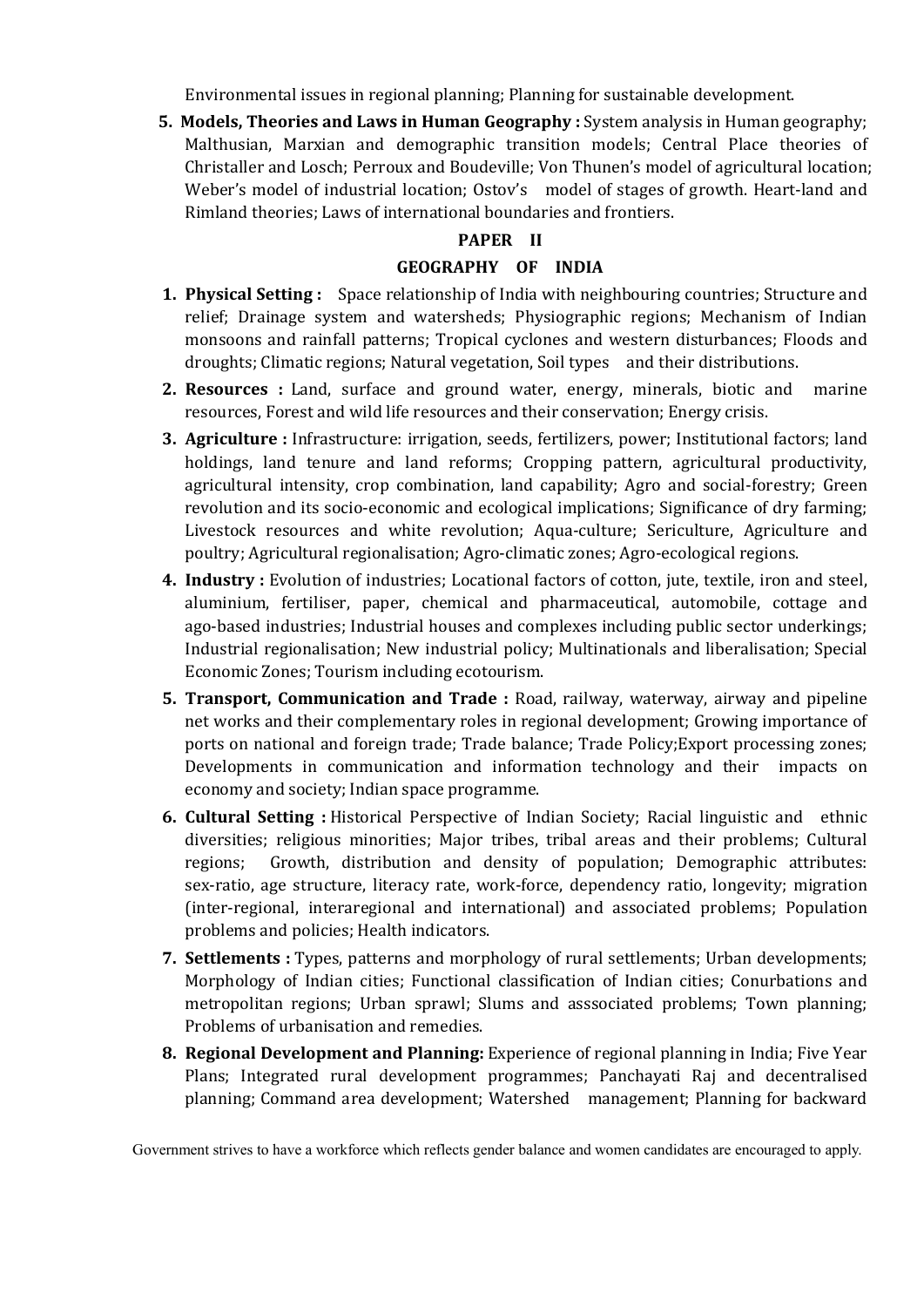area, desert, drought-prone, hill tribal area development; Multi-level planning; Regional planning and development of island territories.

- **9. Political Aspects :** Geographical basis of Indian federalism; State reorganisation; Emergence of new states; Regional consciousness and inter-state issues; International boundary of India and related issues; Cross-border terrorism; India's role in world affairs; Geopolitics of South Asia and Indian Ocean realm.
- **10. Contemporary Issues :** Ecological issues: Environmental hazards: landslides, earthquakes, Tsunamis, floods and droughts, epidemics; Issues related to environmental pollution; Changes in patterns of land use; Principles of environmental impact assessment and environmental management; Population explosion and food security; Environmental degradation; Deforestation, desertification and soil erosion; Problems of agrarian and industrial unrest; Regional disparities in economic development; Concept of sustainable growth and development; Environmental awareness; Linkage of rivers; Globalisation and Indian economy.

# **NOTE : Candidates will be required to answer one compulsory map question pertinent to subjects covered by this paper.**

# **GEOLOGY**

### **PAPER I**

### **1. General Geology :**

The Solar System, meteorites, origin and interior of the earth and age of earth; Volcanoes—causes and products, Volcanic belts. Earthquakes—causes, effects, seismic of zone of India; Island arcs, trenches and mid-ocean ridges; Continental drift; Seafloor spreading, plate tectonics. Isostasy.

# **2. Geomorphology and Remote Sensing :**

Basic concepts of geomorphology. Weathering and soil formations; Landforms, slopes and drainage. Geomorphic cycles and their interpretation. Morphology and its relation to structures and lithology; Coastal geomorphology; Applications of geomorphology in mineral prospecting, civil engineering; hydrology and environmental studies; Geomorphology of Indian sub-continent.

Aerial photographs and their interpretation—merits and limitations; The Electromagnetic spectrum. Orbiting

Satellites and Sensor Systems. Indian Remote Sensing Satellites. Satellite data products; Applications of remote sensing in geology; The Geographic Information System (GIS) and Global Positioning System (GPS)—its applications.

### **3. Structural Geology :**

Principles of geologic mapping and map reading, projection diagrams, Stress and strain ellipsoid and stress-strain relationships of elastic, plastic and viscous materials; Strain markers in deformed rocks. Behaviour of minerals and rocks under deformation conditions. Folds and faults classification and mechanics; Structural analysis of folds, foliations, lineations, joints and faults, unconformities; Time-relationship between crystallization and deformation.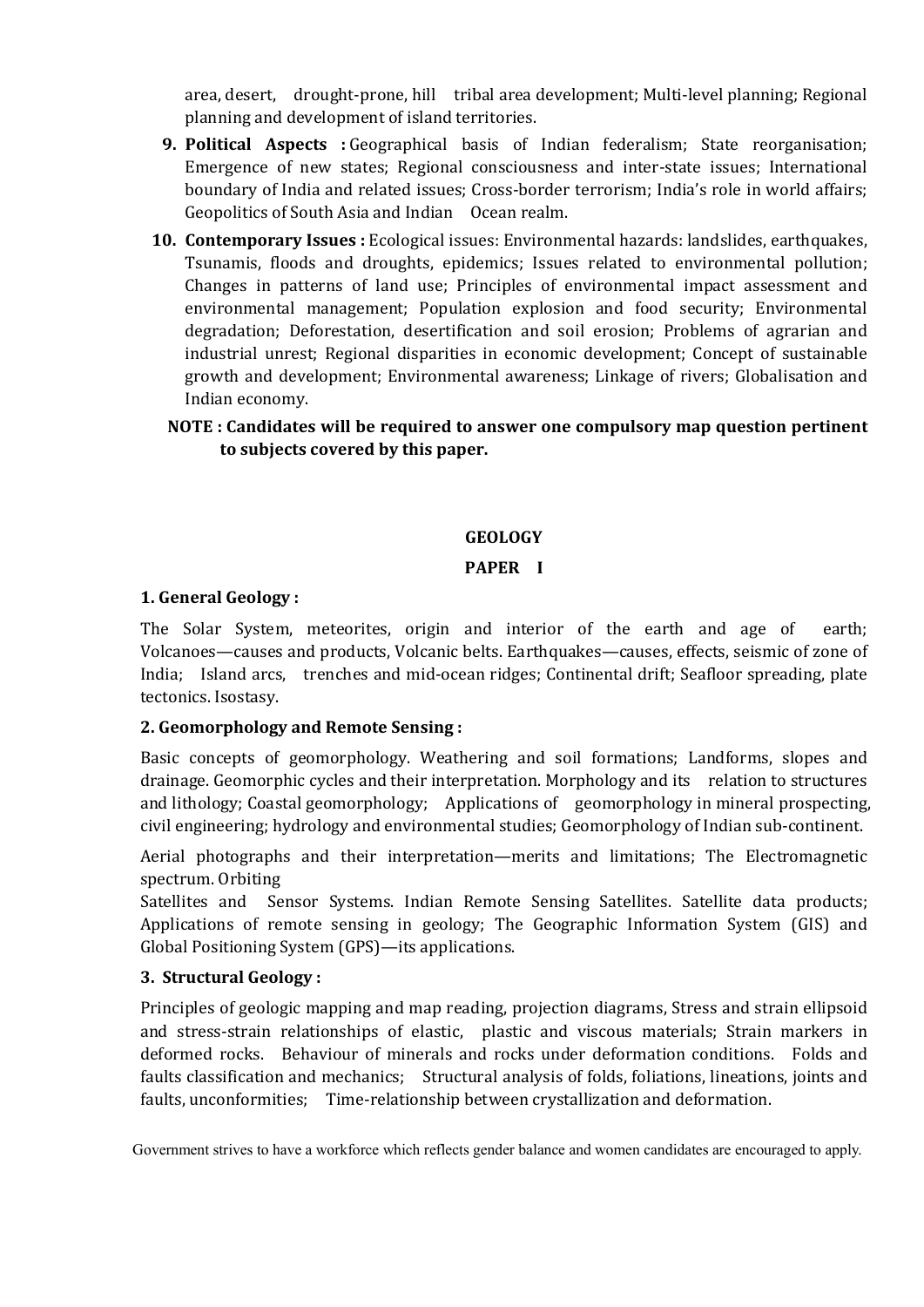# **4. Paleontology :**

Species—definition and nomenclature; Megafossils and Microfossils. Modes of preservation of fossils; Different kinds of microfossils; Application of microfossils in correlation, petroleum exploration, paleoclimatic and paleoceanographic studies; Evolutionary trend in Hominidae, Equidae and Proboscidae. Siwalik fauna.

Gondwana flora and fauna and its importance; Index fossils and their significance.

# **5. Indian Stratigraphy :**

Classification of stratigraphic sequences: lithostrati-graphic, biostratigraphic, chrono-stratigraphic and magnetostratigraphic and their interrelationships; Distribution and classification of Precambrian rocks of India; Study of stratigraphic distribution and lithology of Phanerozoic rocks of India with reference to fauna, flora and economic importance. Major boundary problems—Cambrian/ Precambrian, Permian/Triassic, Cretaceous/Tertiary and Pliocene/Pleistocene; Study of climatic conditions, paleogeography and igneous activity in the Indian sub-continent in the geological past. Tectonic framework of India. Evolution of the Himalayas.

# **6. Hydrogeology and Engineering Geology :**

Hydrologic cycle and genetic classification of water; Movement of subsurface water; Springs; Porosity, permeability, hydraulic conductivity, transmissivity and storage coefficient, classification of aquifers; Water-bearing characteristics of rocks; Groundwater chemistry. Salt water intrusion. Types of wells. Drainage basin morphometry; Exploration for groundwater; Groundwater recharge; Problems and management of groundwater; Rainwater harvesting; Engineering properties of rocks; Geological investigations for dams, tunnels highways, railway and bridges; Rock as construction material; Landslides causes, prevention and rehabilitation; Earthquake-resistant structures.

### **PAPER II**

# **1. Mineralogy :**

Classification of crystals into systems and classes of symmetry; International system of crystallographic notation; Use of projection diagrams to represent crystal symmetry; Elements of X-ray crystallography.

Physical and chemical characters of rock forming silicate mineral groups; Structural classification of silicates; Common minerals of igneous and metamorphic rocks; Minerals of the carbonate, phosphate, sulphide and halide groups; Clay minerals.

Optical properties of common rock forming minerals; Pleochroism, extinction angle, double refraction, birefringence, twinning and dispersion in minerals.

# **2. Igneous and Metamorphic Petrology :**

Generation and crystallisation of magmas. Crystallisation of albite—anorthite, diopside—anorthite and diopside—wollastonite—silica systems. Bowen's Reaction Principle; Magmatic differentiation and assimilation. Petrogenetic significance of the textures and structures of igneous rocks. Petrography and petrogenesis of granite, syenite, diorite, basic and ultrabasic groups, charnockite, anorthosite and alkaline rocks. Carbonatites. Deccan volcanic province.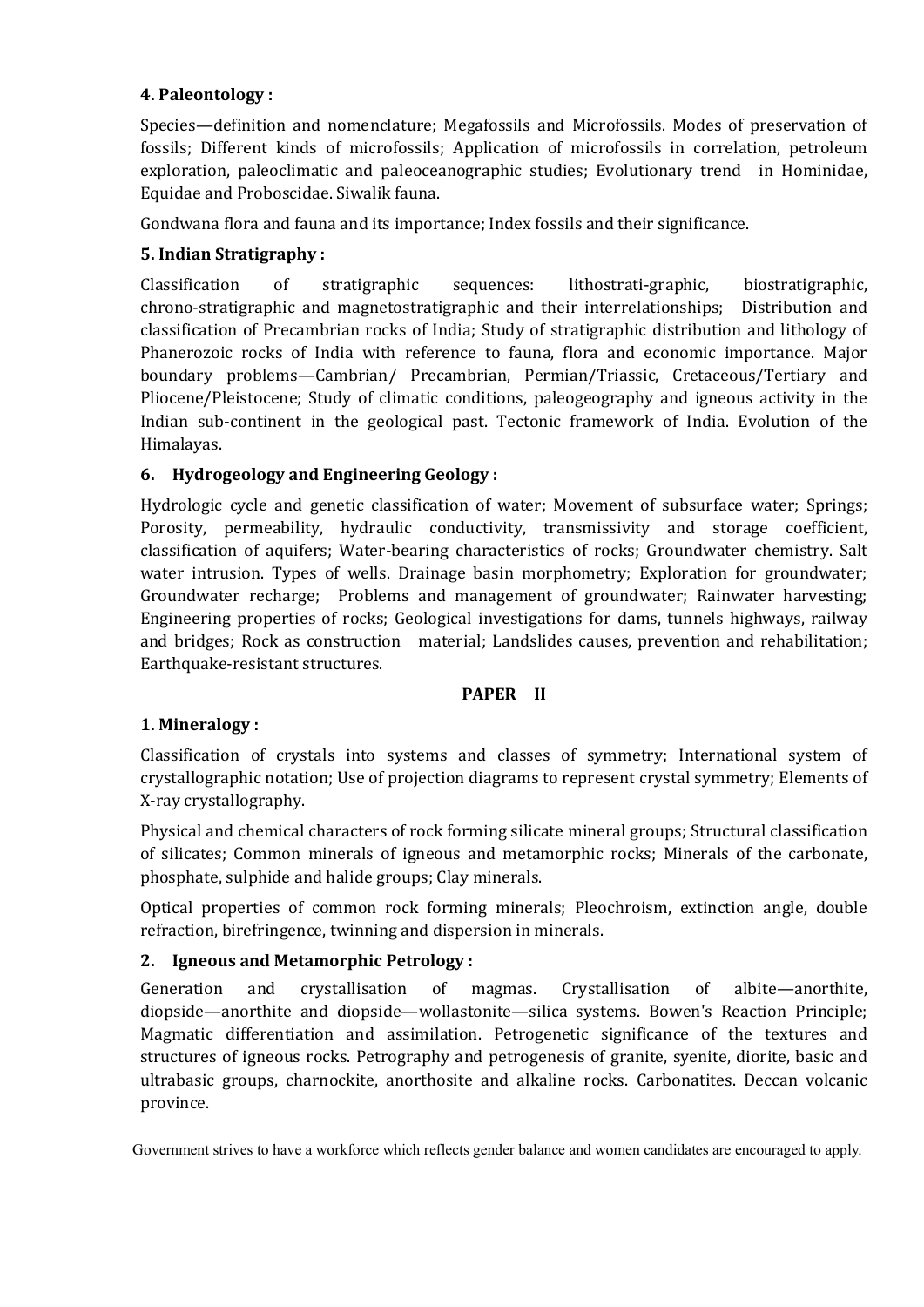Types and agents of metamorphism. Metamorphic grades and zones; Phase rule. Facies of regional and contact metamorphism; ACF and AKF diagrams; Textures and structures of metamorphic rocks. Metamorphism of arenaceous, argillaceous and basic rocks; Minerals assemblages. Retrograde metamorphism; Metasomatism and granitisation, migmatites. Granulite terrains of India.

### **3. Sedimenary Petrology :**

Sedimentas and Sedimentary rocks: Processes of formation; digenesis and lithification; Clastic and non-clastic rocks-their classification, petrography and depositional environment; Sedimentary facies and provenance. Sedimentary structures and their significance. Heavy minerals and their significance. Sedimentary basins of India.

### **4. Economic Geology :**

Ore, ore mineral and gangue, tenor of ore. Classification of ore deposits; Processes of formation of mineral deposits; Controls of ore localisation; Ore texures and structures; Metallogenic epochs and provinces; Geology of the important Indian deposits of aluminium, chromium, copper, gold, iron, lead, zinc, manganese, titanium, uranium and thorium and industrial minerals; Deposits of coal and petroleum in India, National Mineral Policy; Conservation and utilization of mineral resources. Marine mineral resources and Law of Sea.

### **5. Mining Geology :**

Methods of prospecting—geological, geophysical, geochemical and geobotanical; Techniques of sampling. Estimation of reserves of ore; Methods of exploration and mining-metallic ores, industrial minerals, marine mineral resources and building stones. Mineral beneficiation and ore dressing.

### **6. Geochemistry and Environmental Geology :**

Cosmic abundance of elements. Composition of the planets and meteorites. Structure and composition of earth and distribution of elements. Trace elements. Elements of crystal chemistry-types of chemical bonds, coordination number. Isomorphism and polymorphism. Elementary thermodynamics.

Natural hazards—floods, mass wasting, costal hazards, earthquakes and volcanic activity and mitigation; Environmental impact of urbanization, mining, industrial and radioactive waste disposal, use of fertilizers, dumping of mine waste and fly-ash. Pollution of ground and surface water, marine pollution. Environment protection—legislative measures in India; Sea level changes: causes and impact.

### **HISTORY**

### **PAPER I**

### **1. Sources**

Archaeological sources :

Exploration, excavation, epigraphy, numismatics, monuments.

Literary sources:

Indigenous: Primary and secondary; poetry, scientific literature, literature, literature in regional languages, religious literature.

Foreign account: Greek, Chinese and Arab writers.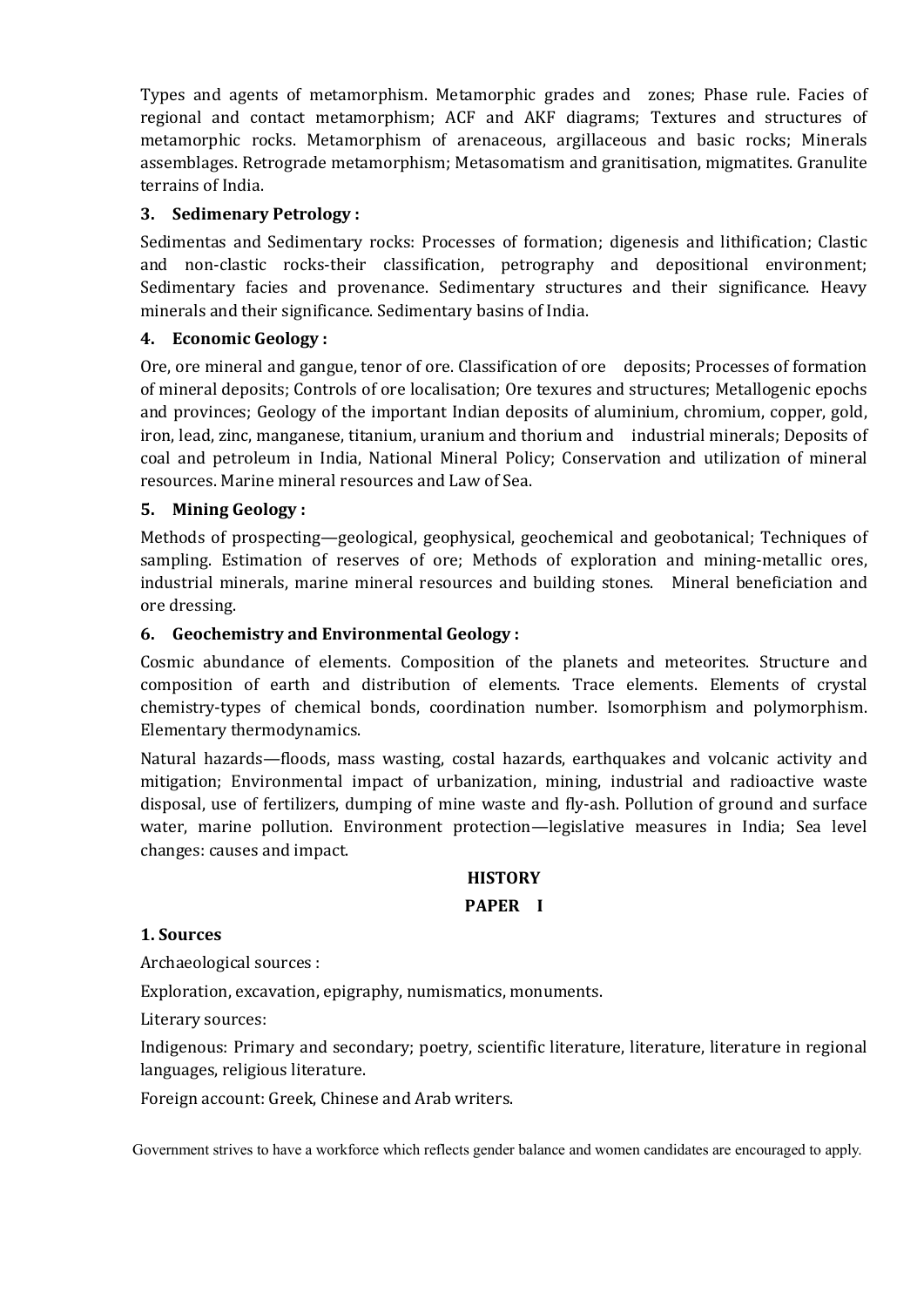# **2. Pre-history and Proto-history :**

Geographical factors; hunting and gathering (paleolithic and mesolithic); Beginning of agriculture (neolithic and chalcolithic).

# **3. Indus Valley Civilization :**

Origin, date, extent, characteristics-decline, survival and significance, art and architecture.

# **4. Megalithic Cultures :**

Distribution of pastoral and farming cultures outside the Indus, Development of community life, Settlements, Development of agriculture, Crafts, Pottery, and Iron industry.

# **5. Aryans and Vedic Period :**

Expansions of Aryans in India :

Vedic Period: Religious and philosophic literature; Transformation from Rig Vedic period to the later Vedic period; Political, social and economical life; Significance of the Vedic Age; Evolution of Monarchy and Varna system.

# **6. Period of Mahajanapadas :**

Formation of States (Mahajanapada): Republics and monarchies; Rise of urban centres; Trade routes; Economic growth; Introduction of coinage; Spread of Jainism and Buddism; Rise of Magadha and Nandas.

Iranian and Mecedonian invasions and their impact.

# **7. Mauryan Empire :**

Foundation of the Mauryan Empire, Chandragupta, Kautilya and Arthashastra; Ashoka; Concept of Dharma; Edicts; Polity, Administration, Economy; Art, architecture and sculpture; External contacts; Religion; Spread of religion; Literature.

Disintegration of the empire; sungas and Kanvas.

# **8. Post-Mauryan Period (Indo-Greeks, Sakas, Kushanas, Western Kshatrapas) :**

Contact with outside world; growth of urban centres, economy, coinage, development of religions, Mahayana, social conditions, art, architecture, culture, literature and science.

# **9. Early State and Society in Eastern India, Deccan and South India:**

Kharavela, The Satavahanas, Tamil States of the Sangam Age; Administration, Economy, land grants, coinage, trade guilds and urban centres; Buddhist centres; Sangam literature and culture; Art and architecture.

# **10. Guptas, Vakatakas and Vardhanas:**

Polity and administration, Economic conditions, Coinage of the Guptas, Land grants, Decline of urban centres, Indian feudalism, Caste system, Position of women, Education and educational institutions; Nalanda, Vikramshila and Vallabhi, Literature, scientific literature, art and architecture.

# **11. Regional States during Gupta Era:**

The Kadambas, Pallavas, Chalukyas of Badami; Polity and Administration, Trade guilds, Literature; growth of Vaishnava and Saiva religions. Tamil Bhakit movement, Shankaracharya; Vedanta; Institutions of temple and temple architecture; Palas, Senas, Rashtrakutas, Paramaras,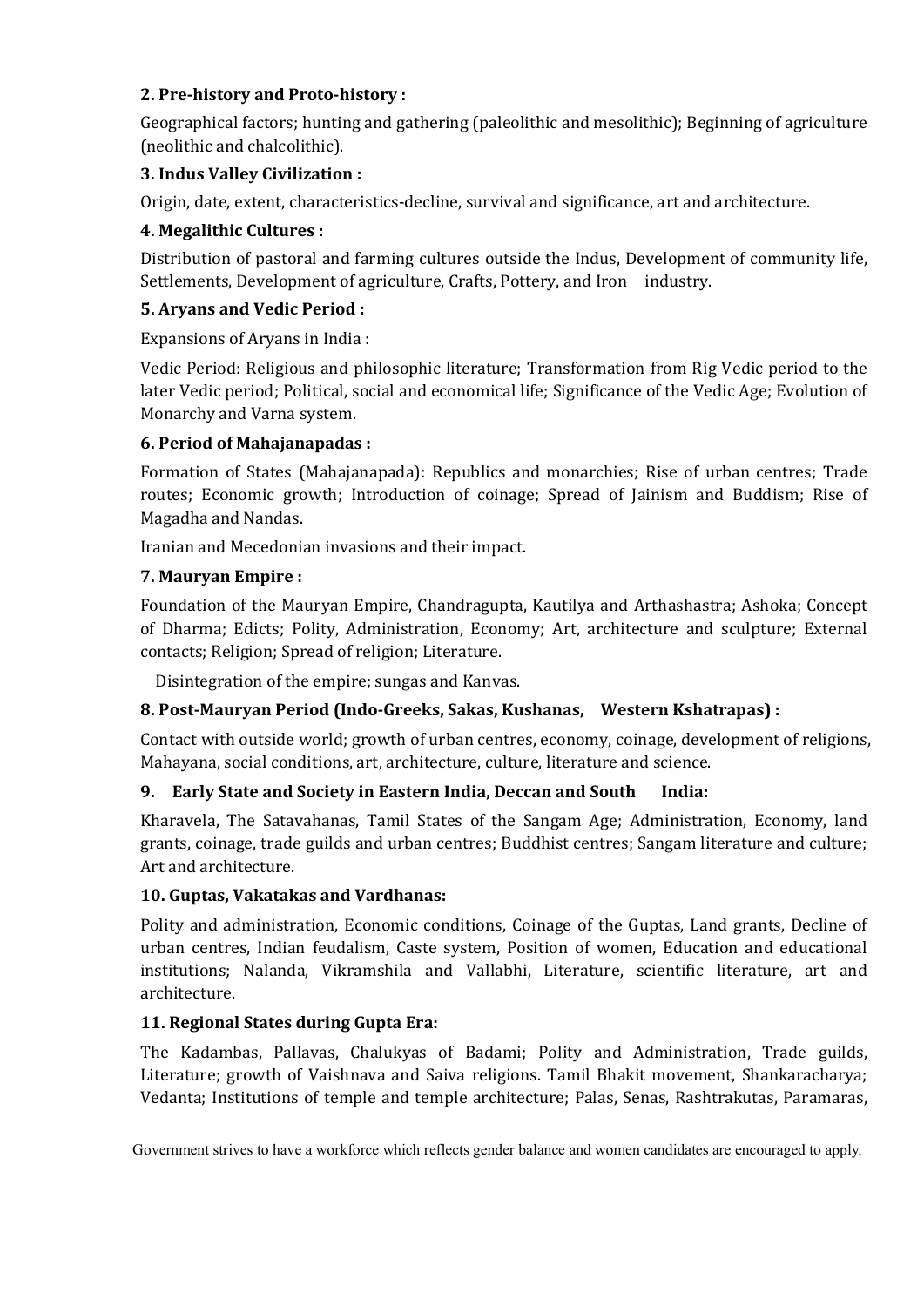Polity and administration; Cultural aspects. Arab conquest of Sind; Alberuni, The Chaluky as of Kalyana, Cholas, Hoysalas, Pandyas; Polity and Administration; Local Government; Growth of art and architecture, religious sects, Institution of temple and Mathas, Agraharas, education and literature, economy and society.

# **12. Themes in Early Indian Cultural History:**

Languages and texts, major stages in the evolution of art and architecture, major philosophical thinkers and schools, ideas in Science and Mathematics.

# **13. Early Medieval India, 750-1200:**

- Polity: Major political developments in Northern India and the peninsula, origin and the rise of Rajputs.
- The Cholas: administration, village economy and society "Indian Feudalism".
- Agrarian economy and urban settlements.
- Trade and commerce.
- Society: the status of the Brahman and the new social order.
- Condition of women.
- Indian science and technology.

# **14. Cultural Traditions in India, 750-1200:**

- Philosophy: Skankaracharya and Vedanta, Ramanuja and Vishishtadvaita, Madhva and Brahma-Mimansa.
- Religion: Forms and features of religion, Tamil devotional cult, growth of Bhakti, Islam and its arrival in India, Sufism.
- Literature: Literature in Sanskrit, growth of Tamil literature, literature in the newly developing languages, Kalhan's Rajtarangini, Alberuni's India.
- Art and Architecture: Temple architecture, sculpture, painting.

# **15. The Thirteenth Century:**

- Establishment of the Delhi Sultanate: The Ghurian invasions factors behind Ghurian success.
- Economic, Social and cultural consequences.
- Foundation of Delhi Sultanate and early Turkish Sultans.
- Consolidation: The rule of Iltutmish and Balban.

# **16. The Fourteenth Century:**

- "The Khalji Revolution".
- Alauddin Khalji: Conquests and territorial expansion, agrarian and economic measure.
- Muhammad Tughluq: Major projects, agrarian measures, bureaucracy of Muhammad Tughluq.
- Firuz Tugluq: Agrarian measures, achievements in civil engineering and public works, decline of the Sultanate, foreign contacts and Ibn Battuta's account.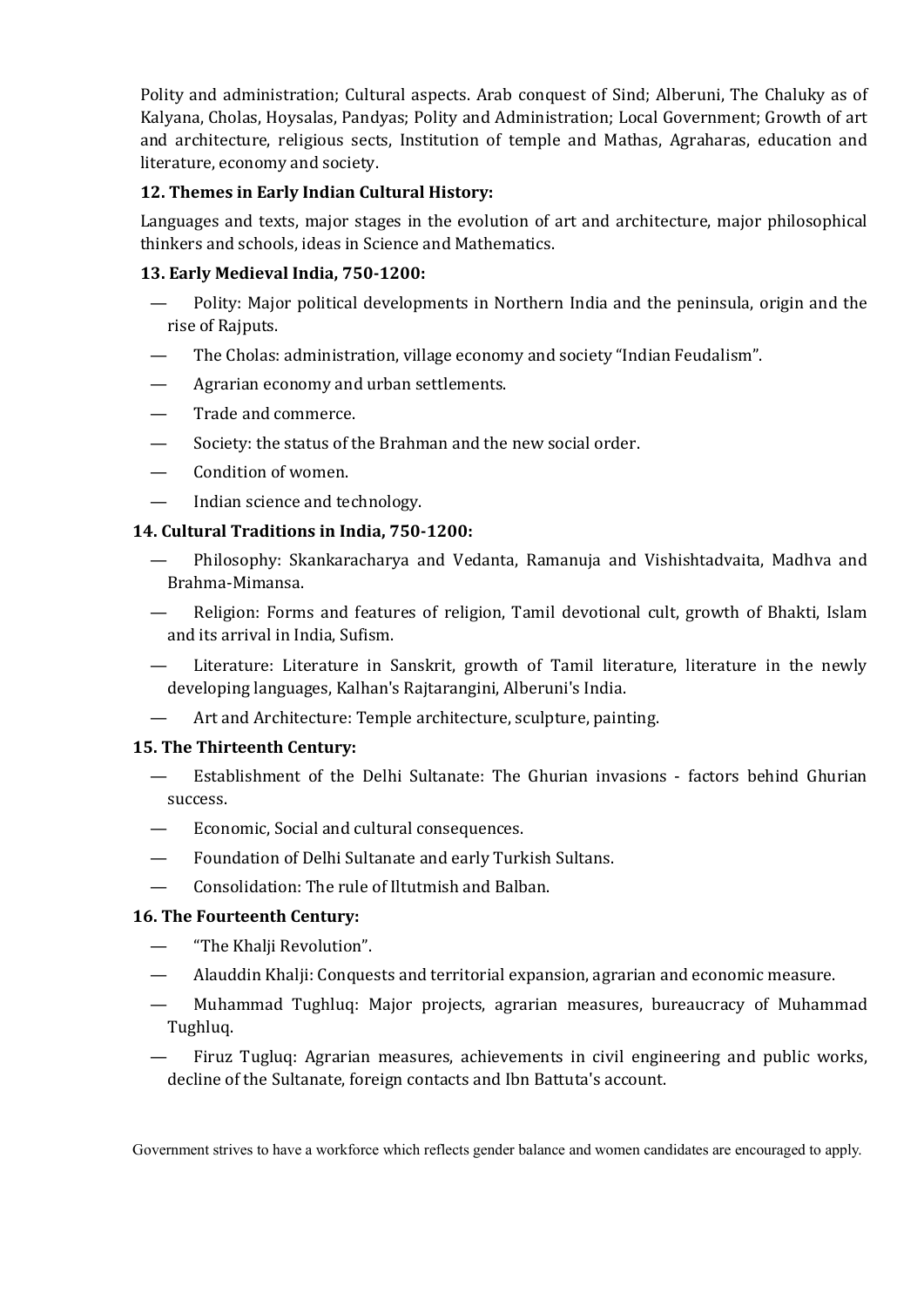### **17.Society, Culture and Economy in the Thirteenth and Fourteenth Centuries:**

- Society: composition of rural society, ruling classes, town dwellers, women, religious classes, caste and slavery under the Sultanate, Bhakti movement, Sufi movement.
- Culture: Persian literature, literature in the regional languages of North India, literaute in the languages of South India, Sultanate architecture and new structural forms, painting, evolution of a composite culture.

— Economy: Agricultural Production, rise of urban economy and non-agricultural production, trade and commerce.

### **18. The Fifteenth and Early Sixteenth Century-Political Developments and Economy:**

- Rise of Provincial Dynasties : Bengal, Kashmir (Zainul Abedin), Gujarat.
- Malwa, Bahmanids.
- The Vijayanagara Empire.
- Lodis.
- Mughal Empire, first phase : Babur, Humayun.
- The Sur Empire : Sher Shah's administration.
- Portuguese colonial enterprise, Bhakti and Sufi Movements.

### **19. The Fifteenth and Early Sixteenth Century- Society and culture:**

- Regional cultures specificities.
- Literary traditions.
- Provincial architectural.
- Society, culture, literature and the arts in Vijayanagara Empire.

### **20. Akbar:**

- Conquests and consolidation of empire.
- Establishment of *jagir* and *mansab* systems.
- Rajput policy.
- Evolution of religious and social outlook. Theory of *Sulh-i-kul* and religious policy.
- Court patronage of art and technology.

# **21. Mughal Empire in the Seventeenth Century:**

- Major administrative policies of Jahangir, Shahjahan and Aurangzeb.
- The Empire and the Zamindars.
- Religious policies of Jahangir, Shahjahan and Aurangzeb.
- Nature of the Mughal State.
- Late Seventeenth Century crisis and the revolts.
- The Ahom kingdom.
- Shivaji and the early Maratha Kingdom.

### **22. Economy and society, in the 16th and 17th Centuries:**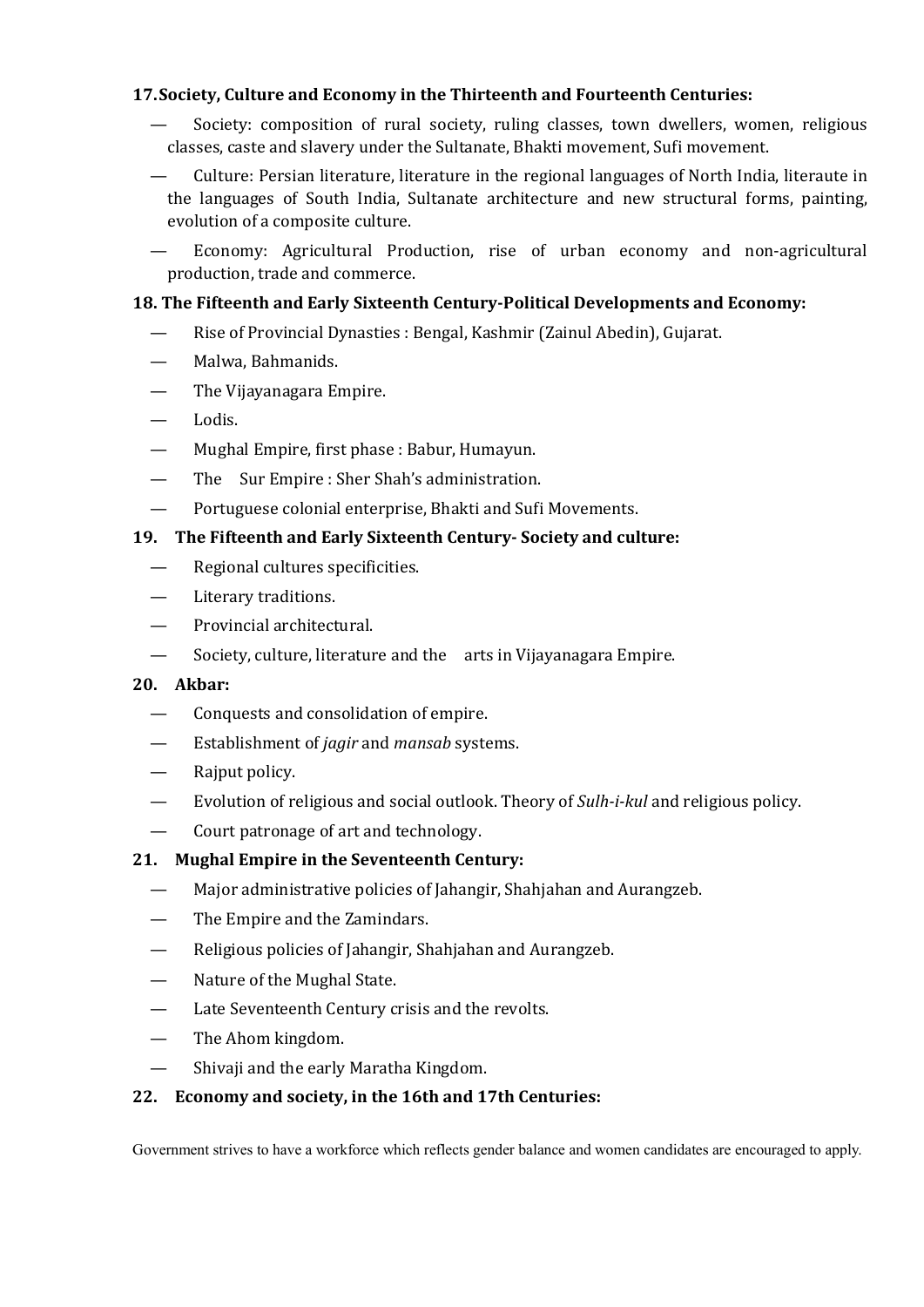- Population Agricultural and craft production.
- Towns, commerce with Europe through Dutch, English and French companies : a trade revolution.
- Indian mercantile classes. Banking, insurance and credit systems.
- Conditions of peasants, Condition of Women.
- Evolution of the Sikh community and the Khalsa Panth.

### **23. Culture during Mughal Empire:**

- Persian histories and other literature.
- Hindi and religious literatures.
- Mughal architecture.
- Mughal painting.
- Provincial architecture and painting.
- Classical music.
- Science and technology.

### **24. The Eighteenth Century:**

- Factors for the decline of the Mughal Empire.
- The regional principalities: Nizam's Deccan, Bengal, Awadh.
- Maratha ascendancy under the Peshwas.
- The Maratha fiscal and financial system.
- Emergence of Afghan power Battle of Panipat, 1761.
- State of, political, cultural and economic, on eve of the British conquest.

### **PAPER-II**

### **1. European Penetration into India:**

The Early European Settlements; The Portuguese and the Dutch; The English and the French East India Companies; Their struggle for supremacy; Carnatic Wars; Bengal-The conflict between the English and the Nawabs of Bengal; Siraj and the English; The Battle of Plassey; Significance of Plassey.

### **2. British Expansion in India:**

Bengal-Mir Jafar and Mir Kasim; The Battle of Buxar; Mysore; The Marathas; The three Anglo-Maratha Wars; The Punjab.

### **3. Early Structure of the British Raj:**

The Early administrative structure; From diarchy to direct contol; The Regulating Act (1773); The Pitt's India Act (1784); The Charter Act (1833); The Voice of free trade and the changing character of British colonial rule; The English utilitarian and India.

### **4. Economic Impact of British Colonial Rule:**

(a) Land revenue settlements in British India; The Permanent Settlement; Ryotwari Settlement; Mahalwari Settlement; Economic impact of the revenue arrangements; Commercialization of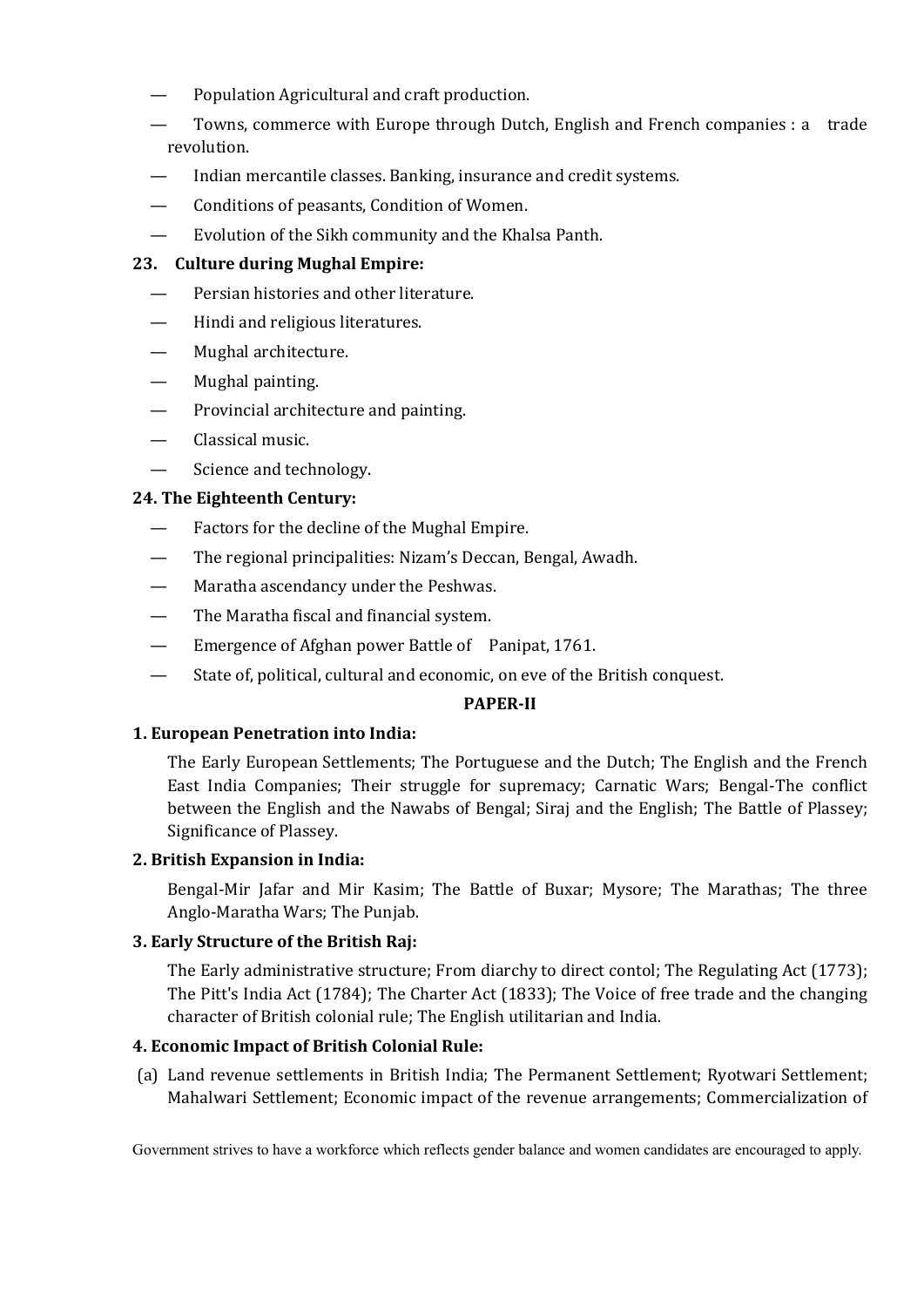agriculture; Rise of landless agrarian labourers; Impoverishment of the rural society.

(b) Dislocation of traditional trade and commerce; De-industrialisation; Decline of traditional crafts; Drain of wealth; Economic transformation of India; Railroad and communication network including telegraph and postal services; Famine and poverty in the rural interior; European business enterprise and its limitations.

### **5. Social and Cultural Developments:**

The state of indigenous education, its dislocation; Orientalist-Anglicist controversy, The introduction of western education in India; The rise of press, literature and public opinion; The rise of modern vernacular literature; Progress of Science; Christian missionary activities in India.

### **6. Social and Religious Reform Movements in Bengal and Other Areas:**

Ram Mohan Roy, The Brahmo Movement; Devendranath Tagore; Iswarchandra Vidyasagar; The Young Bengal Movement; Dayanada Saraswati; The social reform movements in India including Sati, widow remarriage, child marriage etc.; The contribution of Indian renaissance to the growth of modern India; Islamic revivalism-the Feraizi and Wahabi Movements.

### **7. Indian Response to British Rule:**

Peasant movement and tribal uprisings in the 18th and 19th centuries including the Rangpur Dhing (1783), the Kol Rebellion (1832), the Mopla Rebellion in Malabar (1841-1920), the Santal Hul (1855), Indigo Rebellion (1859-60), Deccan Uprising (1875) and the Munda Ulgulan (1899-1900); The Great Revolt of 1857 —Origin, character, casuses of failure, the consequences; The shift in the character of peasant uprisings in the post-1857 period; the peasant movements of the 1920s and 1930s.

- 8. Factors leading to the birth of Indian Nationalism; Politics of Association; The Foundation of the Indian National Congress; The Safety-valve thesis relating to the birth of the Congress; Programme and objectives of Early Congress; the social composition of early Congress leadership; the Moderates and Extremists; The Partition of Bengal (1905); The Swadeshi Movement in Bengal; the economic and political aspects of Swadeshi Movement; The beginning of revolutionary extremism in India.
- 9. Rise of Gandhi; Character of Gandhian nationalism; Gandhi's popular appeal; Rowlatt Satyagraha; the Khilafat Movement; the Non-cooperation Movement; National politics from the end of the Non-cooperation movement to the beginning of the Civil Disobedience Movement; the two phases of the Civil Disobedience Movement; Simon Commission; The Nehru Report; the Round Table Conferences; Nationalism and the Peasant Movements; Nationalism and Working class movements; Women and Indian youth and students in Indian politics (1885-1947); the election of 1937 and the formation of ministries; Cripps Mission; the Quit India Movement; the Wavell Plan; The Cabinet Mission.
- 10. Constitutional Developments in the Colonial India between 1858 and 1935.
- 11. Other strands in the National Movement.

The Revolutionaries: Bengal, the Punjab, Maharashtra, U.P. the Madras Presidency, Outside India.

The Left; The Left within the Congress: Jawaharlal Nehru, Subhas Chandra Bose, the Congress Socialist Party; the Communist Party of India, other left parties.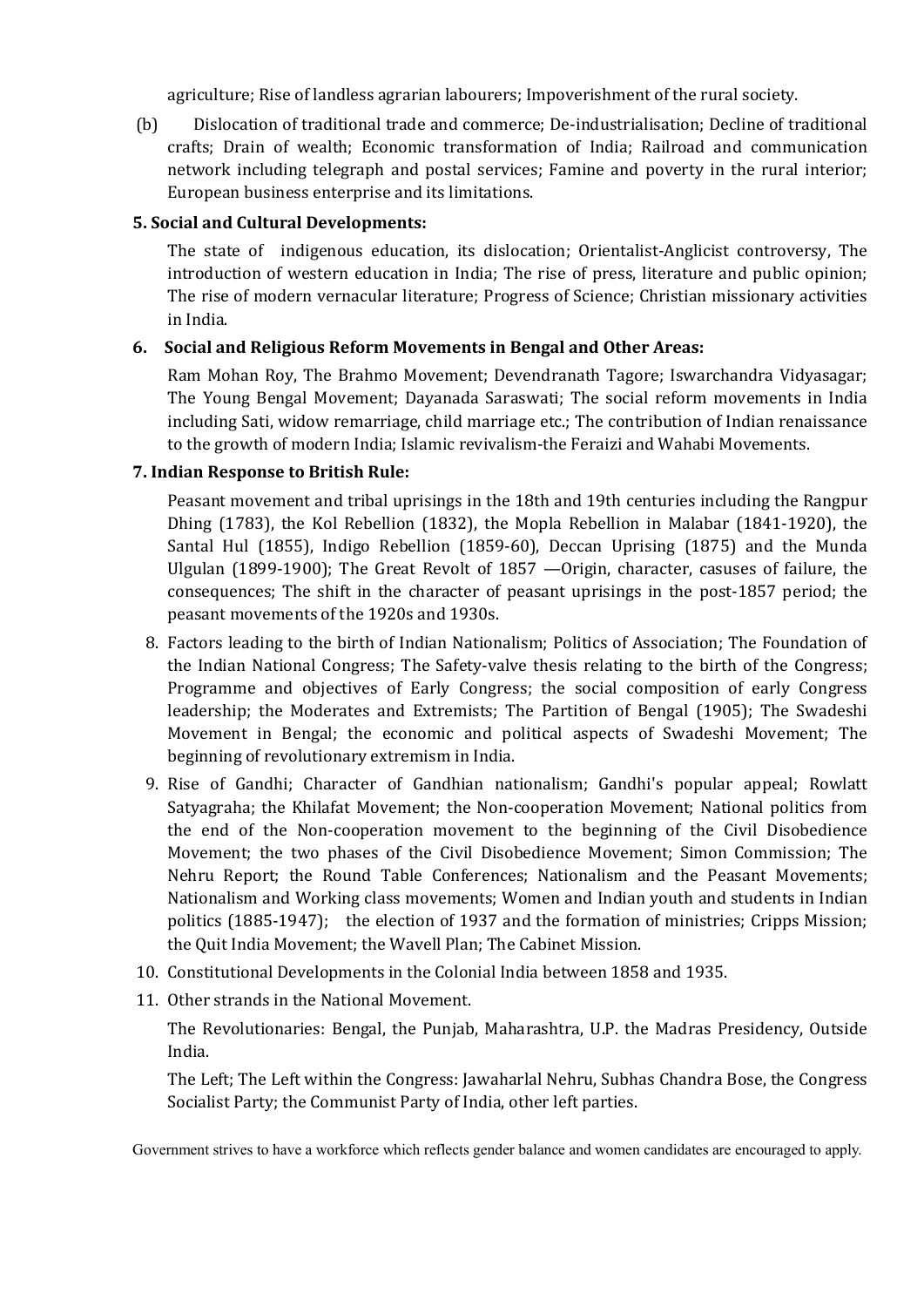- 12. Politics of Separatism; the Muslim League; the Hindu Mahasabha; Communalism and the politics of partition; Transfer of power; Independence.
- 13. Consolidation as a Nation; Nehru's Foreign Policy; India and her neighbours (1947-1964); The linguistic reorganisation of States (1935-1947); Regionalism and regional inequality; Integration of Princely States; Princes in electoral politics; the Question of National Language.
- 14. Caste and Ethnicity after 1947; Backward Castes and Tribes in post-colonial electoral politics; Dalit movements.
- 15. Economic development and political change; Land reforms; the politics of planning and rural reconstruction; Ecology and environmental policy in post-colonial India; Progress of Science.

### **16. Enlightenment and Modern ideas:**

- (i) Major Ideas of Enlightenment : Kant, Rousseau.
- (ii) Spread of Enlightenment in the colonies.
- (iii) Rise of socialist ideas (up to Marx); spread of Marxian Socialism.

### **17. Origins of Modern Politics :**

- (i) European States System.
- (ii) American Revolution and the Constitution.
- (iii) French Revolution and Aftermath, 1789-1815.
- (iv) American Civil War with reference to Abraham Lincoln and the abolition of slavery.
- (v) British Democratic politics, 1815-1850 : Parliamentary Reformers, Free Traders, Chartists.

### **18. Industrialization :**

- (i) English Industrial Revolution : Causes and Impact on Society.
- (ii) Industrialization in other countries : USA, Germany, Russia, Japan.
- (iii) Industrialization and Globalization.

### **19. Nation-State System :**

- (i) Rise of Nationalism in 19th century.
- (ii) Nationalism : State-building in Germany and Italy.
- (iii) Disintegration of Empires in the face of the emergence of nationalities across the World.

# **20. Imperialism and Colonialism :**

- (i) South and South-East Asia.
- (ii) Latin America and South Africa.
- (iii) Australia.
- (iv) Imperialism and free trade: Rise of neo-imperialism.

### **21. Revolution and Counter-Revolution :**

- (i) 19th Century European revolutions.
- (ii) The Russian Revolution of 1917-1921.
- (iii) Fascist Counter-Revolution, Italy and Germany.
- (iv) The Chinese Revolution of 1949.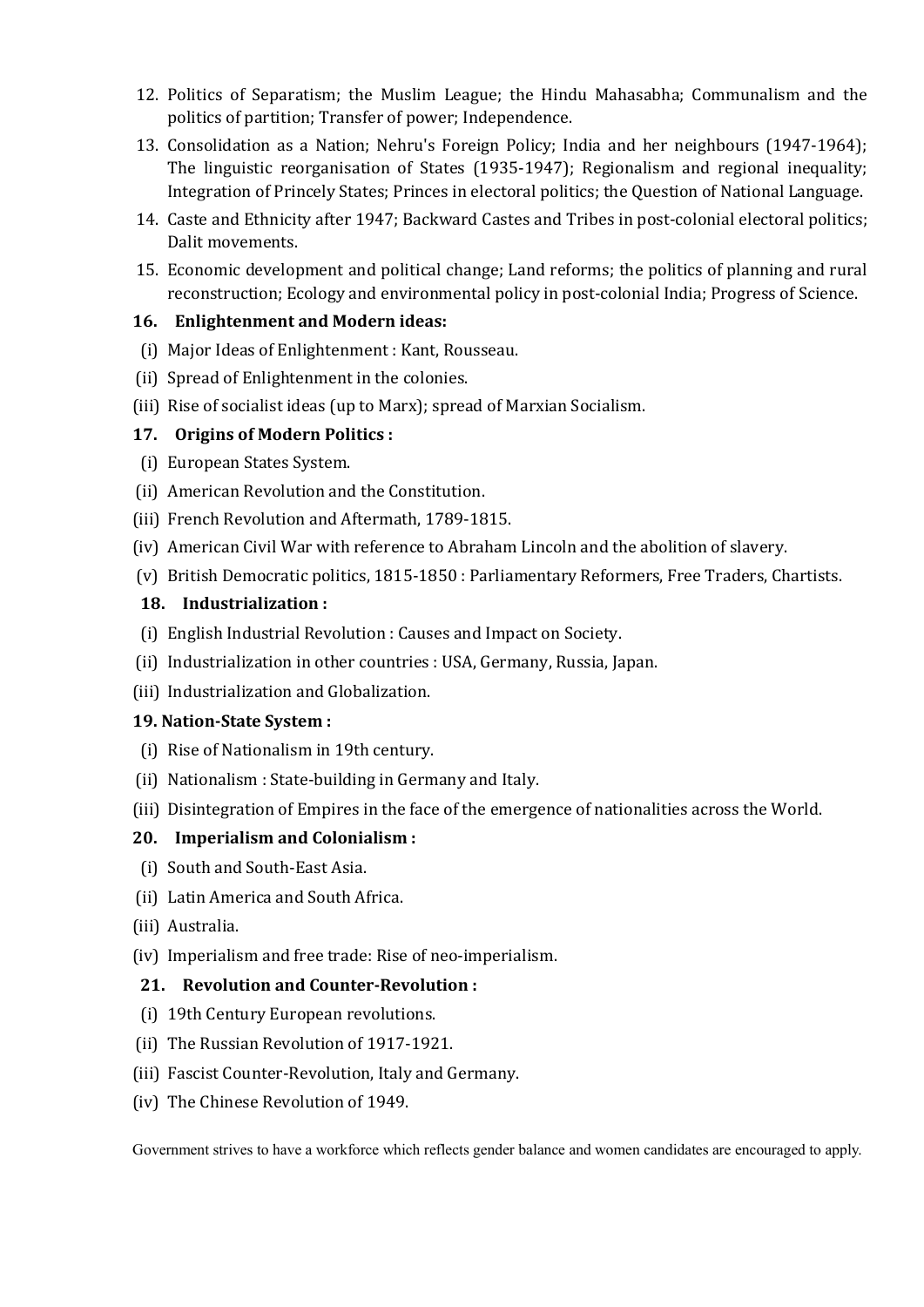### **22. World Wars :**

- (i) 1st and 2nd World Wars as Total Wars : Societal implications.
- (ii) World War I : Causes and Consequences.
- (iii) World War II : Causes and Consequences.

### **23. The World after World War II:**

- (i) Emergence of Two power blocs.
- (ii) Emergence of Third World and non-alignment.
- (iii) UNO and the global disputes.

### **24 . Liberation from Colonial Rule :**

- (i) Latin America-Bolivar.
- (ii) Arab World-Egypt.
- (iii) Africa-Apartheid to Democracy.
- (iv)South-East Asia-Vietnam.

# **25. Decolonization and Underdevelopment :**

(i) Factors constraining Development ; Latin America, Africa.

### **26. Unification of Europe :**

- (i) Post War Foundations ; NATO and European Community.
- (ii) Consolidation and Expansion of European Community
- (iii) European Union.

### **27. Disintegration of Soviet Union and the Rise of the Unipolar World :**

- (i) Factors leading to the collapse of Soviet Communism and Soviet Union, 1985-1991.
- (ii) Political Changes in East Europe 1989-2001.
- (iii) End of the Cold War and US Ascendancy in the World as the lone superpower.

### **LAW**

### **PAPER-I**

### **Constitutional and administrative Law :**

- 1. Constitution and Constitutionalism:The distinctive features of the Constitution.
- 2. Fundamental Rights—Public interest litigation; Legal Aid; Legal services authority.
- 3. Relationship between Fundamental rights, Directive principles and Fundamental duties.
- 4. Constitutional Position of the President and relation with the Council of Ministers.
- 5. Governor and his powers.
- 6. Supreme Court and the High Courts:
	- (a) Appointments and transfer.
	- (b) Powers, functions and jurisdiction.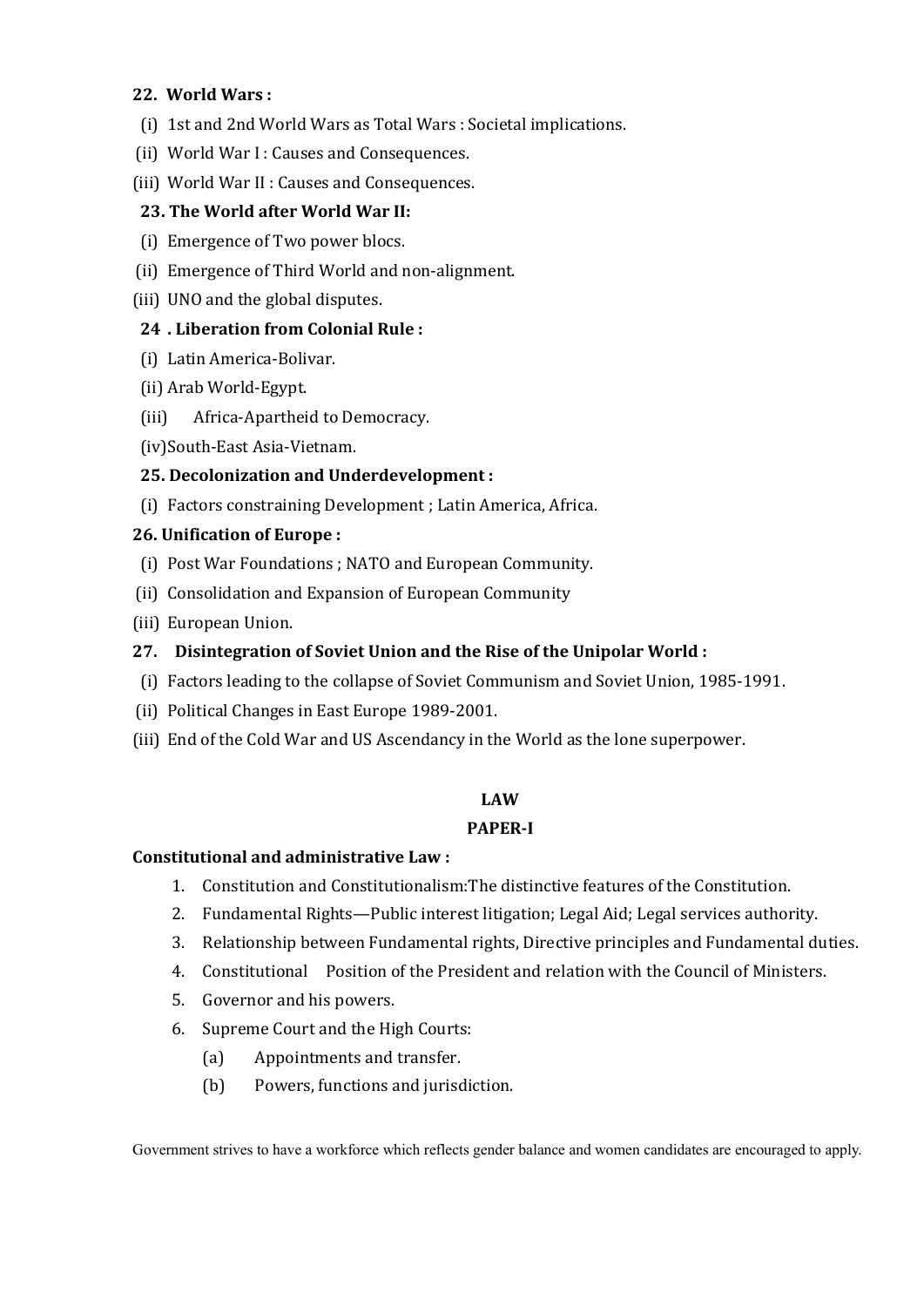- 7. Centre, States and local bodies:
	- (a) Distribution of legislative powers between the Union and the States.
	- (b) Local Bodies.
	- (c)Administrative relationship among Union, State and Local Bodies.
	- (d) Eminent domain-State property-common property-community property.
- 8. Legislative powers, privileges and immunities.
- 9. Services under the Union and the States:
	- (a) Recruitment and conditions of services;Constitutional safeguards; Administrative tribunals.

(b) Union Public Service Commission and StatePublic Service Commissions—Power andfunctions.

(c)Election Commission—Power and functions.

- 10. Emergency provisions.
- 11. Amendment of the Constitution.
- 12. Principle of Natural Justice—Emerging trends and judicial approach.
- 13. Delegated legislation and its constitutionality.
- 14. Separation of powers and constitutional governance.
- 15. Judicial review of administrative action.
- 16. Ombudsman: Lokayukta, Lokpal etc.

### **International Law :**

- 1. Nature and Definition of International Law.
- 2. Relationship between International Law and Municipal Law.
- 3. State Recognition and State Succession.
- 4. **Law of the sea:** Inland Waters,Territorial Sea, Contiguous Zone, Continental Shelf, Exclusive

Economic Zone and High Seas.

- 5. **Individuals**: Nationality, statelessness; Human Rights and procedures available for their enforcement.
- 6. Territorial jurisdiction of States, Extradition and Asylum.
- 7. **Treaties :** Formation, application, termination and reservation.
- 8. **United Nations** : Its principal organs, powers and functions and reform.
- 9. Peaceful settlement of disputes—different modes.
- 10. Lawful recourse to force : aggressions, self-defence, intervention.
- 11. Fundamental principles of international humanitarian law—International conventions and contemporary developments.
- 12. Legality of the use of nuclear weapons; ban on testing of nuclear weapons; Nuclear nonproliferation treaty, CTST.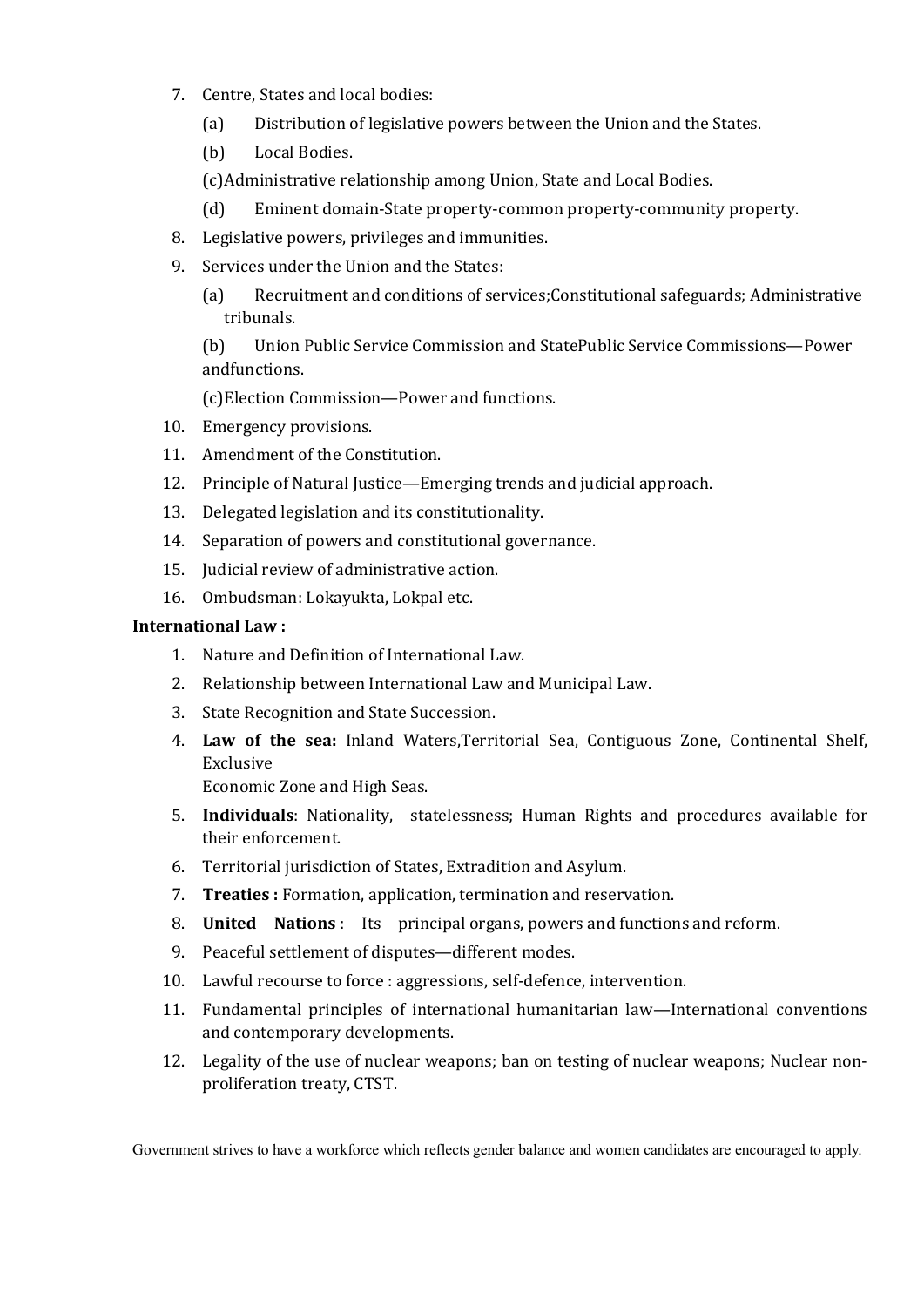- 13. International Terrorism, State sponsored terrorism, Hijacking, International Criminal Court.
- 14. New International Economic Order and Monetary Law : WTO, TRIPS, GATT, IMF, World Bank.
- 15. Protection and Improvement of the Human Environment : International Efforts.

### **PAPER II**

### **Law of Crimes :—**

- 1. General principles of Criminal liability : mens rea and actus reus, mens rea in statutory offences.
- 2. Kinds of punishment and emerging trends as to abolition of capital punishment.
- 3. Preparations and criminal attempt.
- 4. General exceptions.
- 5. Joint and constructive liability.
- 6. Abetment.
- 7. Criminal conspiracy.
- 8. Offences against the State.
- 9. Offences against public tranquility.
- 10. Offences against human body.
- 11. Offences against property.
- 12. Offences against women.
- 13. Defamation.
- 14. Prevention of Corruption Act, 1988.
- 15. Protection of Civil Rights Act, 1955 and subsequent legislative developments.
- 16. Plea bargaining.

# **Law of Torts**

- 1. Nature and definition.
- 2. Liability based upon fault and strict liability; Absolute liability.
- 3. Vicarious liability including State Liability.
- 4. General defences.
- 5. Joint tort fessors.
- 6. Remedies.
- 7. Negligence.
- 8. Defamation.
- 9. Nuisance.
- 10. Conspiracy.
- 11. False imprisonment.
- 12. Malicious prosecution.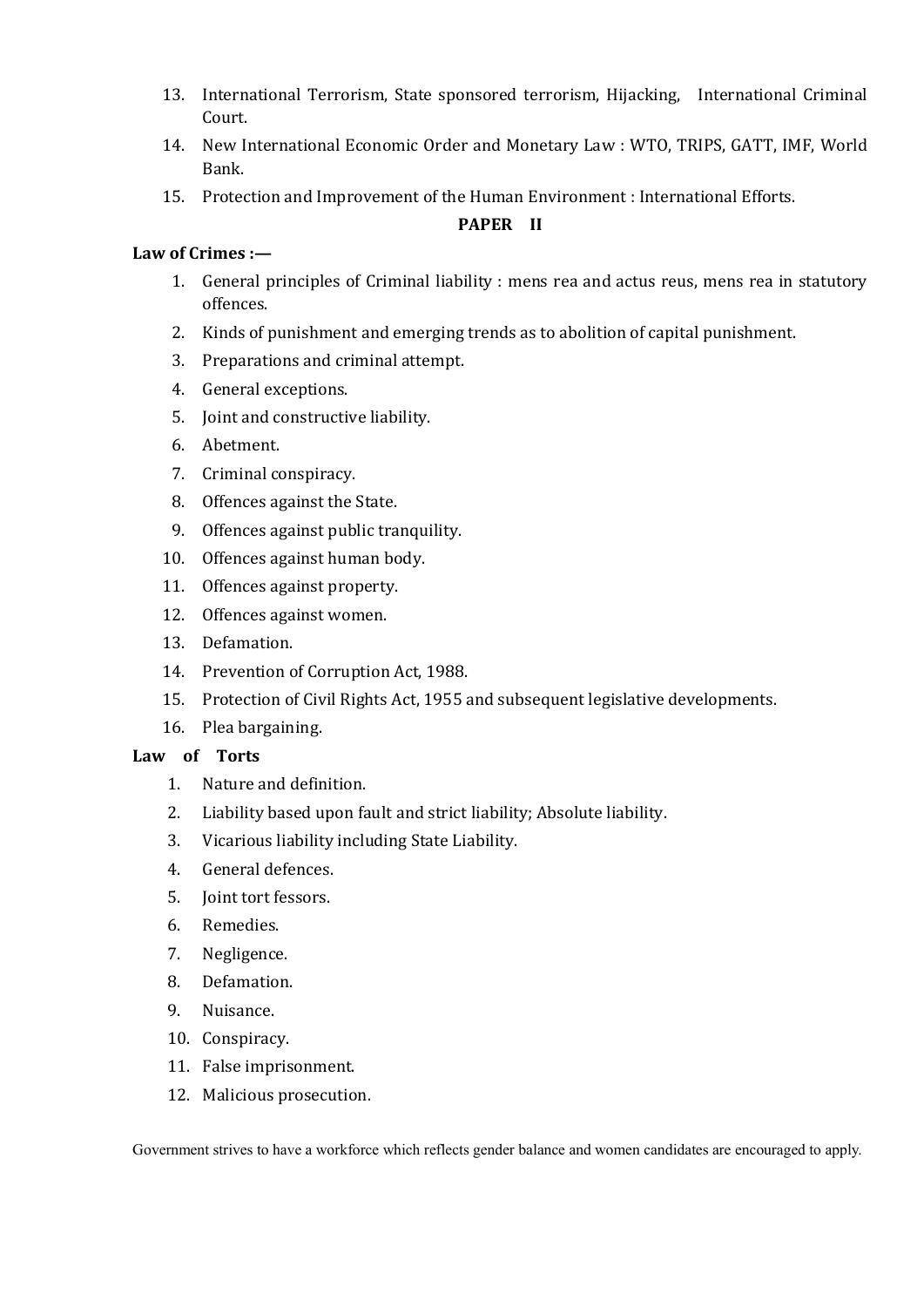13. Consumer Protection Act, 1986.

#### **Law of Contracts and Mercantile Law**

- 1. Nature and formation of contract/E-contract.
- 2. Factors vitiating free consent.
- 3. Void, voidable, illegal and unenforceable agreements.
- 4. Performance and discharge of contracts.
- 5. Quasi-contracts.
- 6. Consequences of breach of contract.
- 7. Contract of indemnity, guarantee and insurance.
- 8. Contract of agency.
- 9. Sale of goods and hire purchase.
- 10. Formation and dissolution of partnership.
- 11. Negotiable Instruments Act, 1881.
- 12. Arbitration and Conciliation Act, 1996.
- 13. Standard form contracts.

### **Contemporary Legal Developments**

- 1. Public Interest Litigation.
- 2. Intellectual property rights—Concept, types/prospects.
- 3. Information Technology Law including Cyber Laws—Concept, purpose/prospects.
- 4. Competition Law—Concept, purpose/prospects.
- 5. Alternate Dispute Resolution—Concept, types/prospects.
- 6. Major statutes concerning environmental law.
- 7. Right to Information Act.
- 8. Trial by media.

### **Literature of the following languages :**

**NOTE (i).—A candidate may be required to answer some or all the Questions in the language concerned.**

**NOTE (ii).—In regard to the languages included in the Eighth Schedule to Constitution, the scripts will be the same as indicated in Section II (B) of Appendix I relating to the Main Examination.**

**NOTE (iii).—Candidates should note that the questions not required to be answered in a specific language will have to be answered in the language medium indicated by them for answering papers on Essay, General Studies and Optional Subjects.**

### **ASSAMESE**

### **PAPER I**

### **[Answers must be written in Assamese]**

### **Section A**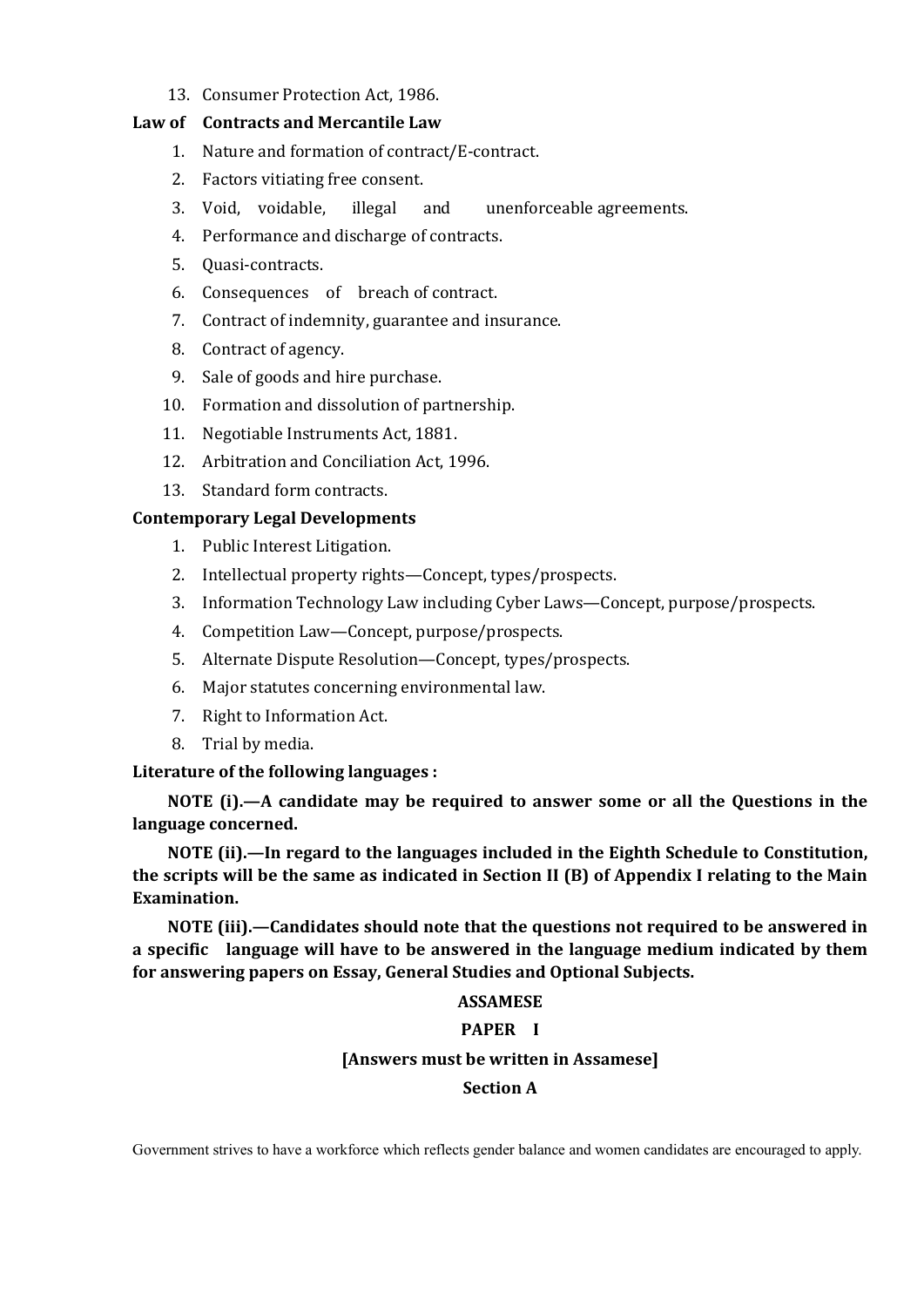#### **Language**

- (a) History of the origin and development of the Assamese Language —its position among the Indo-Aryan language—periods in its history.
- (b) Development of Assamese prose.
- (c) Vowels and consonants of the Assamese Language—Rules of phonetic changes with stress on Assamese coming down from Old Indo-Aryan.
- (d) Assamese vocabulary—and its sources.
- (e) Morphology of the language—conjugation—enclitic definitives and pleonastic suffixes.
- (f) Dilectical divergences—the Standard colloquial and the Kamrupi dialect in particular.
- (g) Assamese script—its evolution through the ages till 19th century A.D.

#### **Section B**

#### **Literary Criticism and Literary History**

- (a) Principles of literary criticism up to New criticism.
- (b) Different literary genres.
- (c) Development of literary forms in Assamese.
- (d) Development of literary criticism in Assamese.
- (e) Periods of the literary history of Assam from the earliest beginnings, i.e. from the period of the charyyageeta with their socio-cultural background : the proto Assamese Pre-Sankaradeva—Sankaradeva—Post-Sankaradeva—Modern period (from the coming of the Britishers)—Post-Independence period. Special emphasis is to be given on the Vaisnavite period, the gonaki and the post-independence periods.

### **PAPER II**

This paper will require first-hand reading of the texts prescribed and will be designed to test the candidate's critical ability.

#### **[Answers must be written in Assamese]**

#### **Section A**

| Râmâyana (Ayodhyâ Kânda                   | —by Madhava Kandali only)             |
|-------------------------------------------|---------------------------------------|
| Pârijât-Harana                            | —by Sankaradeva.                      |
| Râsakrîdâ                                 | - by Sankaradeva (From Kirtana Ghosa) |
| Bârgeet                                   | —by Madhavadeva.                      |
| Râjasûya                                  | —by Madhavadeva.                      |
| Kathâ-Bhâgavata (Books I and II)          | -by Baikurthanath<br>Bhattacharyya.   |
| Gurucarit-Kathâ (Sankaradeva's Part only) | —ed. by Maheswar Neog.                |
| <b>SECTION</b><br>B                       |                                       |
| Mor Jeevan Soñwaran                       | -by Lakshminath Bezbaroa.             |

Kripâbar BorbaruârKakatar Topola — by Lakshminath Bezbaroa.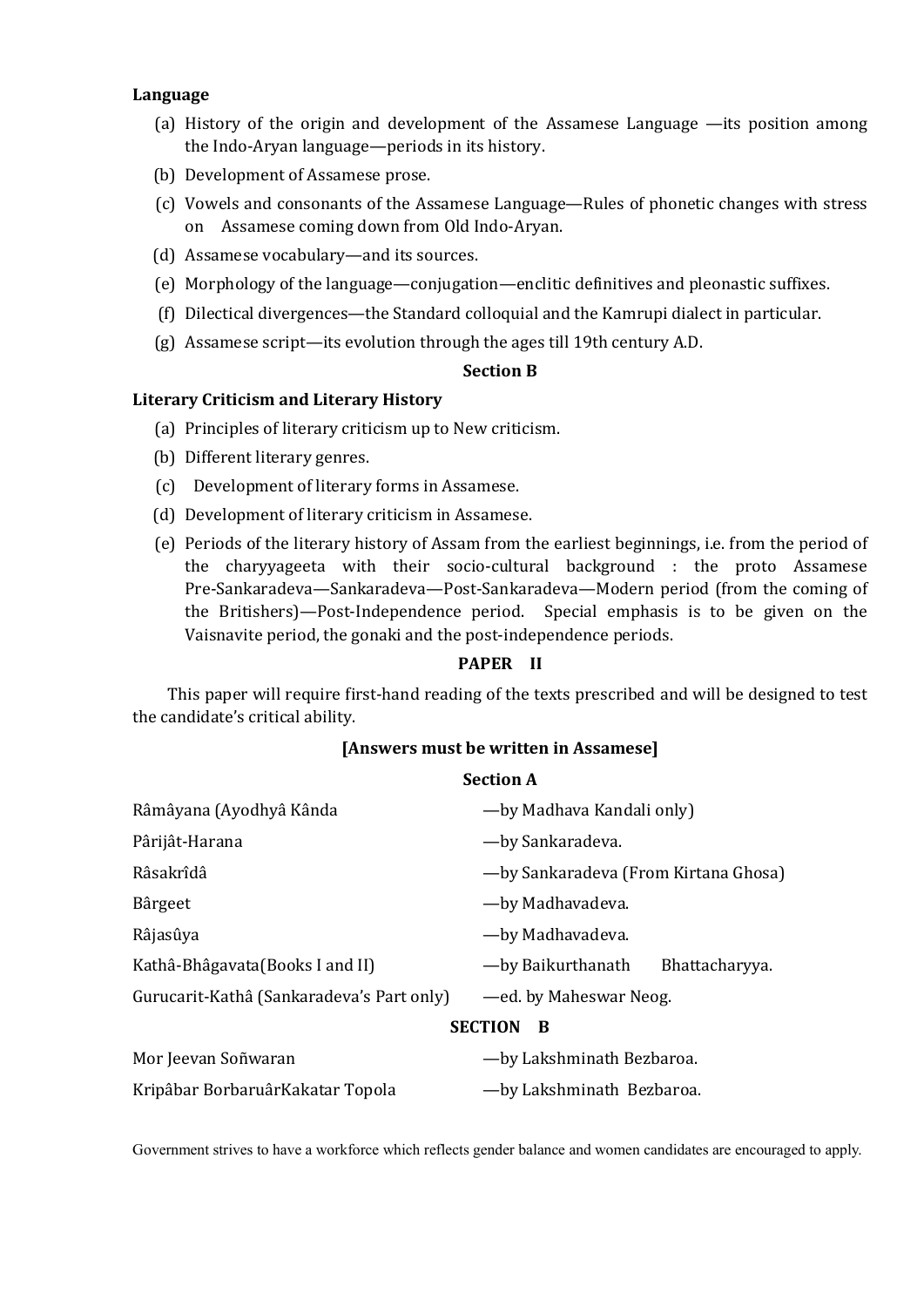| <b>BENGALI</b>         |                                       |
|------------------------|---------------------------------------|
| Samrât                 | -by Navakanta Barua                   |
| Mrityunjoy             | — by Birendrakumar Bhattacharyya      |
| Jeevanar Bâtat         | -by Bina Barva (Birinchi Kumar Barua) |
| Kârengar Ligirî        | -by Jyotiprasad Agarwalla             |
| Purani Asamîyâ Sâhitya | -by Banikanta Kakati.                 |
| Manomatî               | -by Rajanikanta Bordoloi.             |
| Gâonburhâ              | -by Padmanath GohainBarua.            |
| Pratimâ                | —by Chandra KumarAgarwalla.           |

#### **PAPER 1**

#### **History of Language and Literature.**

#### **[Answers must be written in Bengali]**

### **Section A : Topics from the History of Bangla language**

- 1. The chronological track from Proto Indo-European to Bangla (Family tree with branches and approximate dates).
- 2. Historical stages of Bangla (Old, Middle, New) and their linguistic features.
- 3. Dialects of Bangla and their distinguishing characteristics.
- 4. Elements of Bangla Vocabulary.
- 5. Forms of Bangla Literary Prose—Sadhu and Chalit.
- 6. Processes of language change relevant for Bangla :

Apinihiti (Anaptyxis), Abhishruti (umlaut), Murdhanyibhavan (cerebralization), Nasikyibhavan (Nasalization), Samibhavan (Assimilation), Sadrishya (Analogy), Svaragama (Vowel insertion) —Adi Svaragama, Madhya Svaragama or Svarabhakti, Antya Svaragama, Svarasangati (Vowel harmony), y—shruti and w—shruti.

- 7. Problems of standardization and reform of alphabet and spelling, and those of transliteration and Romanization.
- 8. Phonology, Morphology and Syntax of Modern Bangla.

(Sounds of Modern Bangla, Conjuncts; word formations, compounds; basic sentence patterns.)

### **Section B : Topics from the History of Bangla Literature.**

- 1. Periodization of Bangla Literature : Old Bangla and Middle Bangla.
- 2. Points of difference between modern and pre-modern Bangla Literature.
- 3. Roots and reasons behind the emergence of modernity in Bangla Literature.
- 4. Evolution of various Middle Bangla forms ; Mangal Kavyas, Vaishnava lyrics, Adapted narratives (Ramayana, Mahabharata, Bhagavata) and religious biographies.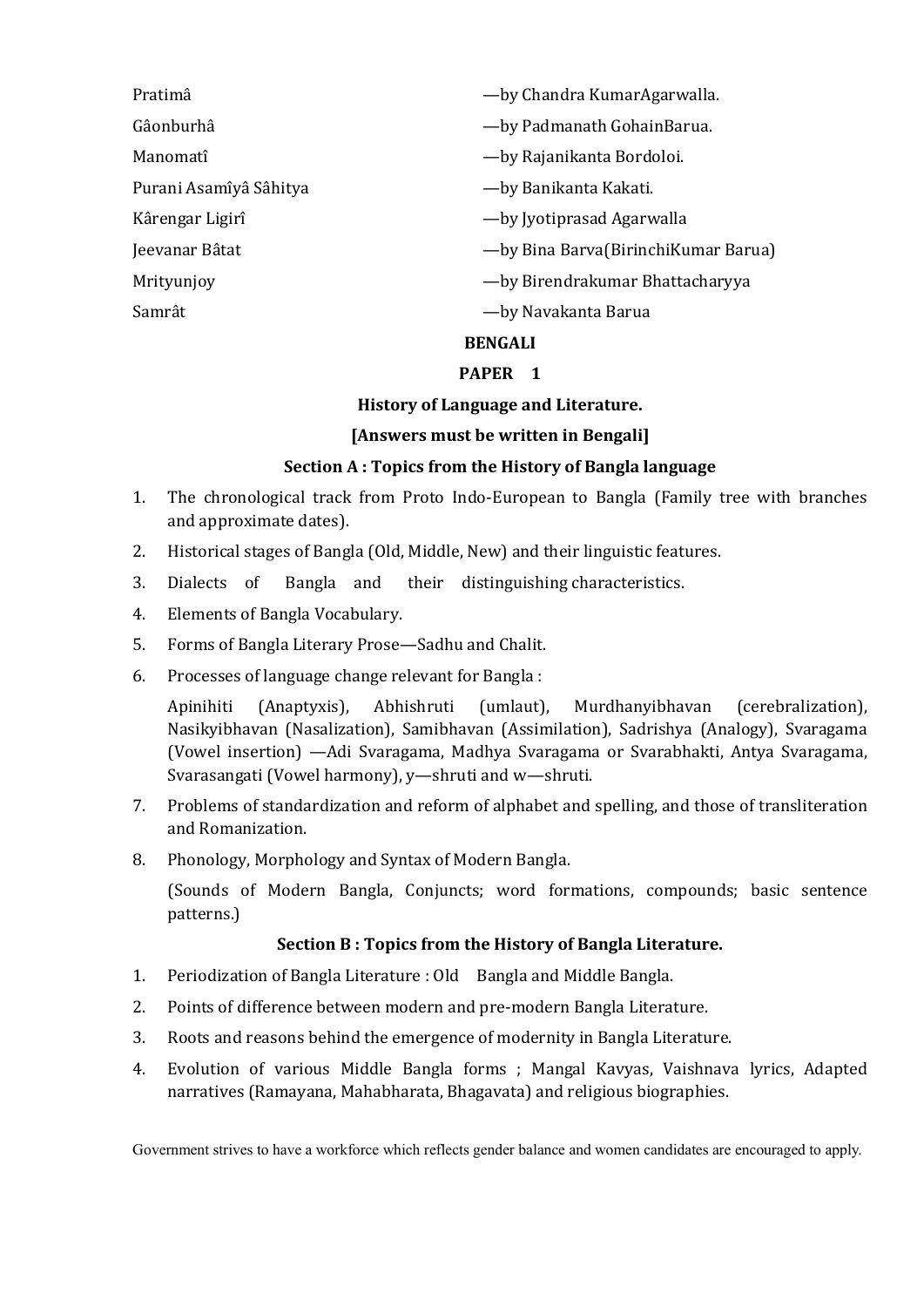- 5. Secular forms in middle Bangla literature.
- 6. Narrative and lyric trends in the nineteenth century Bangla poetry.
- 7. Development of prose.
- 8. Bangla dramatic literature (nineteenth century, Tagore, Post-1944 Bangla drama).
- 9. Tagore and post-Tagoreans.
- 10. Fiction, major authors :

Bankimchandra, Tagore, Saratchandra, Bibhutibhusan, Tarasankar, Manik ).

11. Women and Bangla literature : creators and created.

### **PAPER II**

Prescribed texts for close study

### [**Answers must be written in Bengali]**

#### **Section A**

- 1. **Vaishnava Padavali** (Calcutta University) Poems of Vidyapati, Chandidas, Jnanadas, Govindadas and Balaramdas.
- 2. **Chandimangal** Kalketu episode by Mukunda (Sahitya Akademi).
- 3. **Chaitanya Charitamrita,** Madhya Lila by Krishnadas Kaviraj (Sahitya Akademi).
- 4. **Meghnadbadh Kavya** by Madhusudan Dutta.
- 5. **Kapalkundala** by Bankimchandra Chatterjee.
- 6. **Samya** and **Bangadesher Krishak** by Bankimchandra Chatterjee.
- 7. **Sonar Tari** by Rabindranath Tagore.
- 8. **Chhinnapatravali** by Rabindranath Tagore.

### **Section B**

- 9. **Raktakarabi** by Rabindranath Tagore.
- 10. **Nabajatak** by Rabindranath Tagore.
- 11. **Grihadaha** by Saratchandra Chatterjee.
- 12. **Prabandha Samgraha,** Vol. 1, by Pramatha Choudhuri.
- 13. **Aranyak** by Bibhutibhusan Banerjee.
- 14. **Short stories** by Manik Bandyopadhyay : Atashi Mami, Pragaitihasik, Holud-Pora, Sarisrip, Haraner Natjamai, Chhoto-Bokulpurer Jatri, Kustharogir Bou, Jakey Ghush Ditey Hoy.
- 15. **Shrestha Kavita** by Jibanananda Das.
- 16. **Jagori** by Satinath Bhaduri.
- 17. **Ebam Indrajit** by Badal Sircar.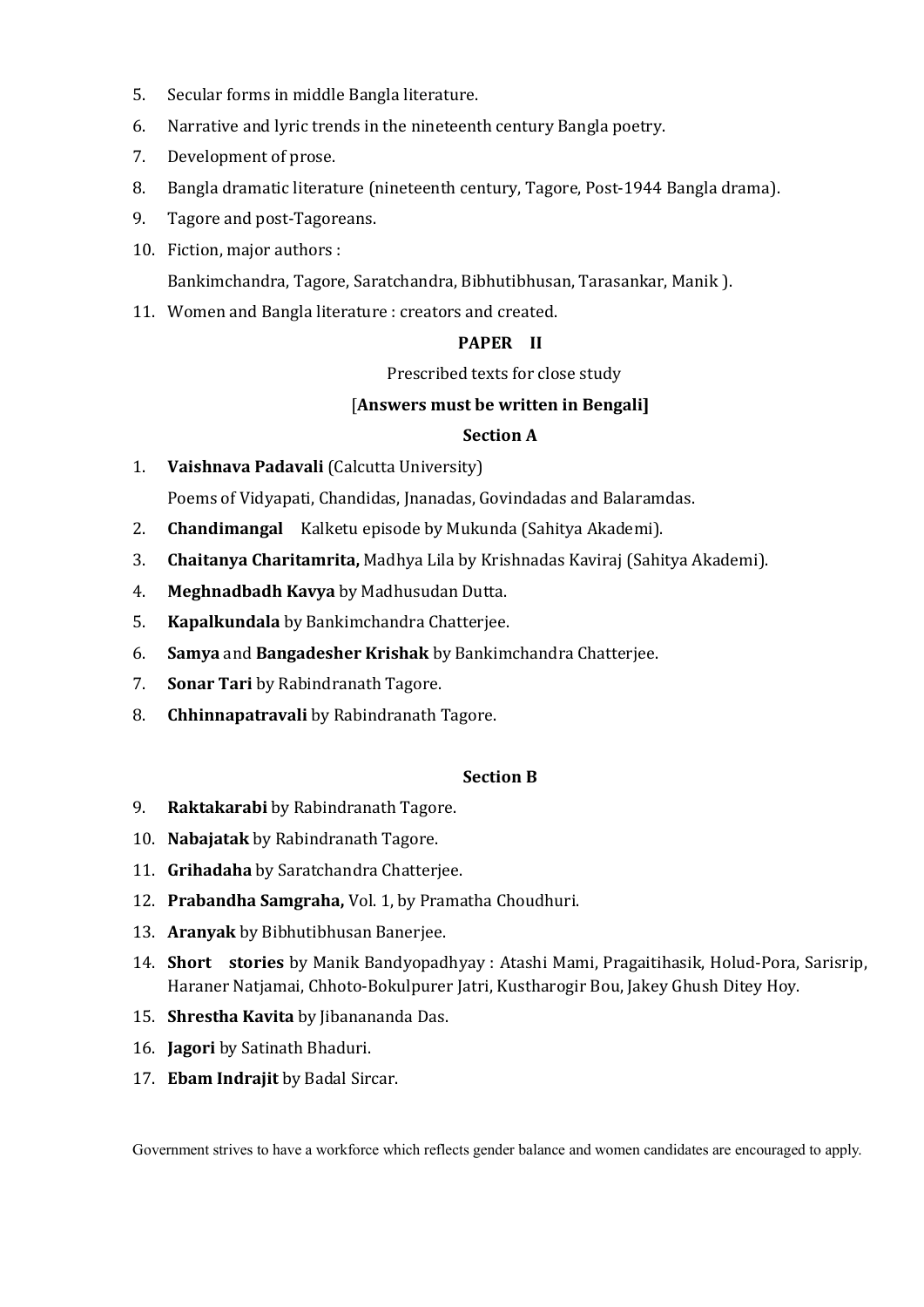#### **PAPER I**

History of Bodo Language and Literature

#### [**Answers must be written in Bodo]**

#### **Section A**

#### **History of Bodo Language**

- 1. Homeland, language family, its present status and its mutual contact with Assamese.
- 2. (a) phonemes : Vowel and Consonant Phonemes.
	- (b) Tones.
- 3. Morphology : Gender, Case and Case endings, Plural suffix, Definitives, Verbal suffix.
- 4. Vocabulary and its sources.
- 5. Syntax : Types of sentences, Word Order.
- 6. History of scripts used in writing Bodo Language since inception.

#### **Section B**

#### **History of Bodo Literature**

- 1. General introduction of Bodo folk Literature.
- 2. Contribution of the Missionaries.
- 3. Periodization of Bodo Literature.
- 4. Critical analysis of different genre (Poetry, Novel, Short Story and Drama).
- 5. Translation Literature.

#### **Paper II**

### **The paper will require first-hand reading of the texts prescribed and will be designed to test the critical ability of the candidates.**

#### **(Answers must be written in Bodo)**

#### **Section A**

- (a) Khonthai-Methai (Edited by Madaram Brahma & Rupnath Brahma)
- (b) Hathorkhi-Hala (Edited by Pramod Chandra Brahma)
- (c) Boroni Gudi Sibsa Arw Aroz : Madaram Brahma
- (d) Raja Nilambar : Dwarendra Nath Basumatary
- (e) Bibar (prose section) (Edited by Satish Chandra Basumatary).

#### **Section B**

- (a) Bibi Bithai (Aida Nwi) : Bihuram Boro
- (b) Radab : Samar Brahma Chaudhury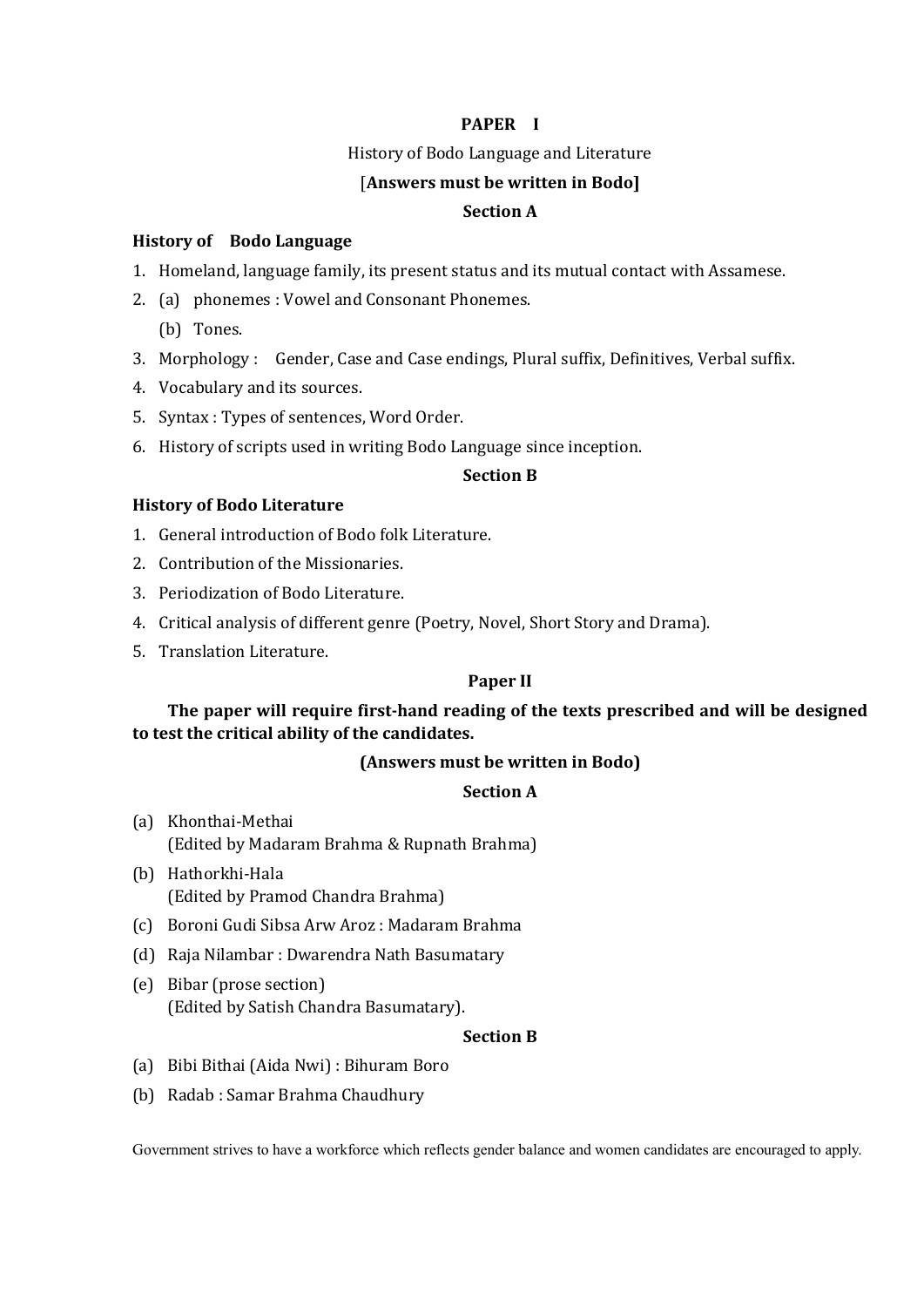- (c) Okhrang Gongse Nangou : Brajendra Kumar Brahma
- (d) Baisagu Arw Harimu : Laksheswar Brahma
- (e) Gwdan Boro : Manoranjan Lahary
- (f) Jujaini Or : Chittaranjan Muchahary
- (g) Mwihoor : Dharanidhar Wary
- (h) Hor Badi Khwmsi : Kamal Kumar Brahma
- (i) Jaolia Dewan : Mangal Singh Hozowary
- (j) Hagra Guduni Mwi : Nilkamal Brahma

### **DOGRI**

### **PAPER I**

# **HISTORY OF DOGRI LANGUAGE AND LITERATURE (Answers must be written in Dogri)**

### **Section A**

#### **History of Dogri Language**

- 1. Dogri language: Origin and development through different stages.
- 2. Linguistic boundaries of Dogri and its dialects.
- 3. Characteristic features of Dogri Language.
- 4. Structure of Dogri Langauge:
	- (a) Sound Structure:
		- Segmental : Vowels and Consonants

Non-segmental : Length, Stress, Nasalization, Tone and Junture.

- (b) Morphology of Dogri:
	- (i) Inflection Categories: Gender, Number, Case, Person, Tense and Voice.
	- (ii) Word Formation; use of prefixes, infixes and suffixes.
	- (iii) Vocabulary: tatsam, tadbhav, foreign and regional.
- (c) Sentence Structure; Major Sentence-types and their constituents, agreement and concord in Dogri syntax.
- 5. Dogri Language and Scripts: Dogre/Dogra Akkhar, Devanagari and Persia.

#### **Section B**

#### **History of Dogri Language**

- 1. A brief account of Pre-independence Dogri Literature: Poetry & Prose.
- 2. Development of modern Dogri Poetry and main trends in Dogri Poetry.
- 3. Development of Dogri short-story, main trends and prominent short-story writers.
- 4. Development of Dogri Novel, main trends and contribution of Dogri Novelists.
- 5. Development of Dogri Drama and contribution of prominent playwrights.
- 6. Development of Dogri Prose; Essays, Memoirs and travelogues.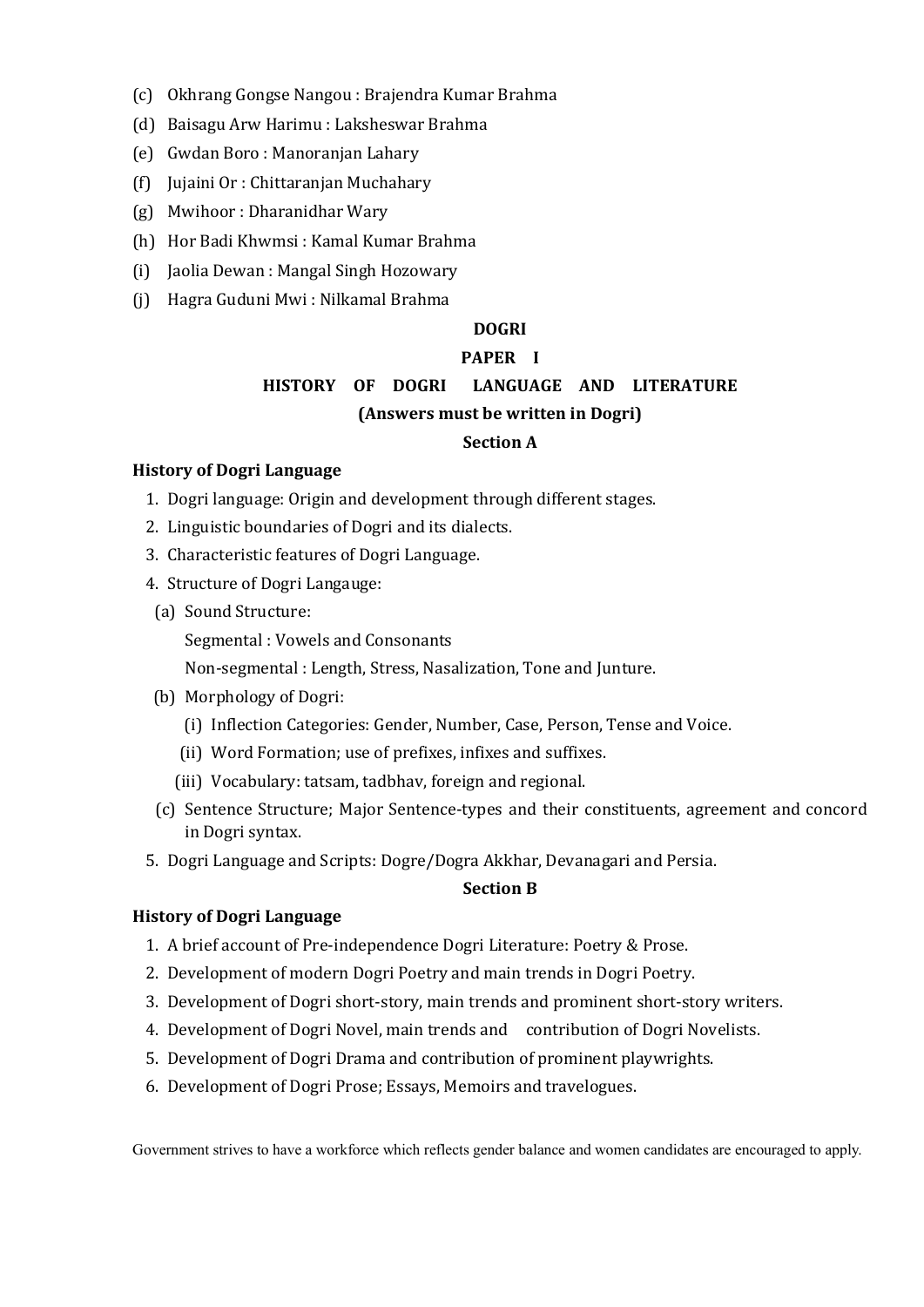7. An introduction to Dogri Folk Literature—Folk songs, Folk tales 7 Ballads.

#### **PAPER -II**

**TEXTUAL CRITICISM OF DOGRI LITERATURE**

### **(Answers must be written in Dogri)**

### **Section A**

### **Poetry**

1. Azadi Paihle Di Dogri Kavita

The following poets:

Devi Ditta, Lakkhu, Ganga Ram, Ramdhan, Hardutt, Pahari Gandhi Baba Kanshi Ram & Permanand Almast

2. Modern Dogri Poetry

Azadi Bad Di Dogri Kavita

The following poets :

Kishan Smailpuri, Tara Smailpuri, Mohan Lal Sapolia, Yash Sharma, K.S. Madhukar, Padma Sachdev, Jitendra Udhampuri, Charan Singh and Prakash Premi

3. Sheeraza Dogri Number 102, Ghazal Ank

The following poets :

Ram Lal Sharma, Ved Pal Deep, N.D. Jamwal, Shiv Ram Deep, Ashwini Magotra and Virendra Kesar

4. Sheeraza Dogri Number 147, Ghazal Ank

The following poets:

R.N. Shastri, Jitendra Udhampuri, Champa Sharma and Darshan Darshi.

- 5. Ramayan (Epic) by Shambhu Nath Sharma (up to Ayodhya Kand)
- 6. Veer Gulab (Khand Kavya) by Dinoo Bhai Pant.

# **Section B**

# **Prose**

1. Ajakani Dogri Kahani

The following Short Story Writers :

Madan Mohan Sharma, Narendra Khajuri and B.P. Sathe

2. Ajakani Dogri Kahani Part-II

The following Short Story Writers :

Ved Rahi, Narsingh Dev Jamwal, Om Goswami, Chahttrapal, Lalit Magotra, Chaman Arora and Ratan Kesar.

3. Khatha Kunj Bhag II

The following Story Writers :

Om Vidyarthi, Champa Sharma and Krishan Sharma.

4. Meel Patthar (collection of short stories) by Bandhu Sharma.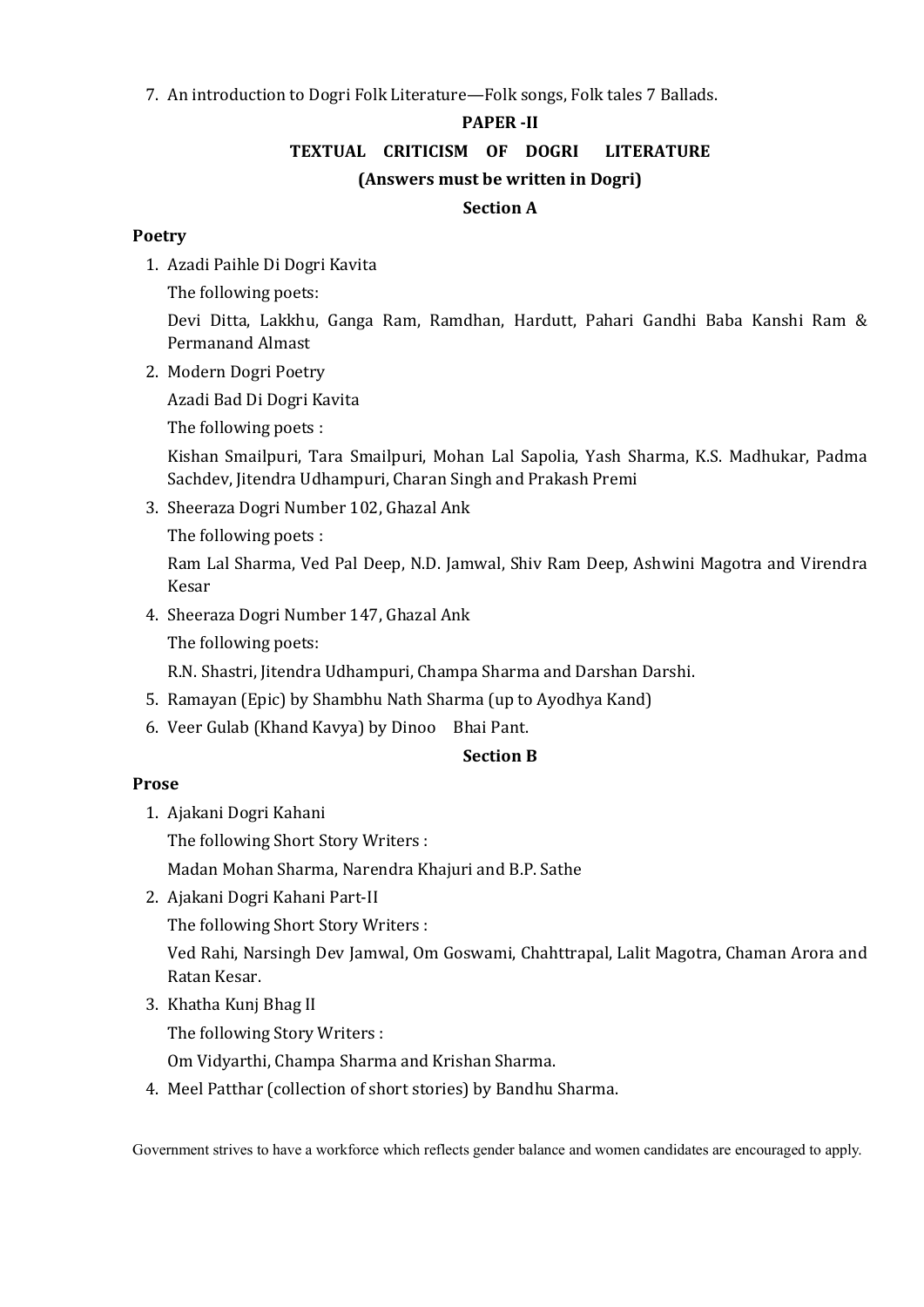- 5. Kaiddi (Novel) by Desh Bandhu Dogra Nutan.
- 6. Nanga Rukkh (Novel) by O.P. Sharma Sarathi.
- 7. Nayaan (Drama) by Mohan Singh.
- 8. Satrang (A collection of one act plays).

The following play wrights :

Vishwa Nath Khajuria, Ram Nath Shastri, Jitendra Sharma, Lalit Magotra and Madan Mohan Sharma.

9. Dogri Lalit Nibandh

The following authors:

Vishwa Nath Khajuria, Narayan Mishra, Balkrishan Shastri, Shiv Nath, Shyam Lal Sharma, Lakshmi Narayan, D.C. Prashant, Ved Ghai, Kunwar Viyogi.

#### **ENGLISH**

The syllabus consists of two papers, designed to test a first-hand and critical reading of texts prescribed from the following periods in English Literature : Paper 1 : 1600-1900 and Paper 2 : 1900–1990.

There will be two compulsory questions in each paper : (a) A short-notes question related to the topics for general study, and (b) A critical analysis of UNSEEN passages both in prose and verse.

#### **PAPER I**

### **(Answers must be written in English)**

# **Texts for detailed study are listed below. Candidates will also be required to show adequate knowledge of the following topics and movements :**

The Renaissance; Elizabethan and Jacobean Drama; Metaphysical Poetry; The Epic and the Mock-epic; Neo-classicism; Satire; The Romantic Movement; The Rise of the Novel; The Victorian Age.

### **Section A**

- 1. William Shakespeare : King Lear and The Tempest.
- 2. John Donne. The following poems :
	- –Canonization;
	- –Death be not proud;
	- –The Good Morrow;
	- –On his Mistress going to bed;
	- –The Relic;
- 3. John Milton : Paradise Lost, I, II, IV, IX.
- 4. Alexander Pope. The Rape of the Lock.
- 5. William Wordsworth. The following poems :
	- Ode on Intimations of Immortality.
	- Tintern Abbey.
	- Three years she grew.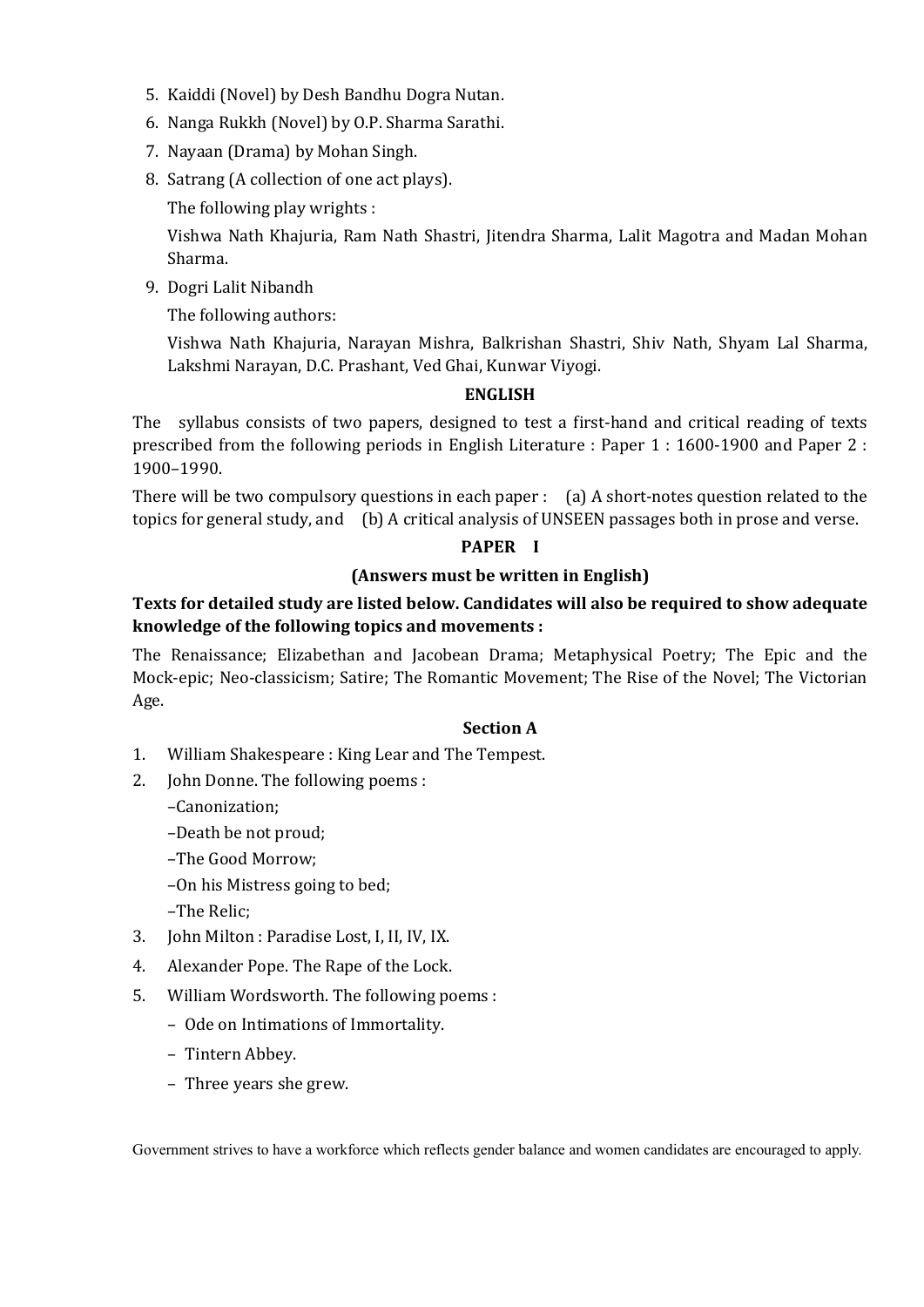- She dwelt among untrodden ways.
- Michael.
- Resolution and Independence.
- The World is too much with us.
- Milton, thou shouldst be living at this hour.
- Upon Westminster Bridge.
- 6. Alfred Tennyson : In Memoriam.
- 7. Henrik Ibsen : A Doll's House.

### **Section B**

- 1. Jonathan Swift, Gulliver's Travels.
- 2. Jane Austen. Pride and Prejudice.
- 3. Henry Fielding. Tom Jones.
- 4. Charles Dickens. Hard Times.
- 5. George Eliot. The Mill on the Floss.
- 6. Thomas Hardy. Tess of the d'Urbervilles.
- 7. Mark Twain. The Adventures of Huckleberry Finn.

# **PAPER II**

# **(Answers must be written in English)**

# **Texts for detailed study are listed below. Candidates will also be required to show adequate knowledge of the following topics and movements :**

Modernism; Poets of the Thirties; The stream-of-consciousness Novel; Absurd Drama; Colonialism and Post-Colonialism; Indian Writing in English; Marxist, Psychoanalytical and Feminist approaches to literature; Post-Modernism.

### **Section A**

- 1. William Butler Yeats. The following poems :
	- Easter 1916.
	- The Second Coming.
	- A Prayer for my daughter.
	- Sailing to Byzantium.
	- The Tower.
	- Among School Children.
	- Leda and the Swan.
	- Meru.
	- Lapis Lazuli.
	- The Second Coming.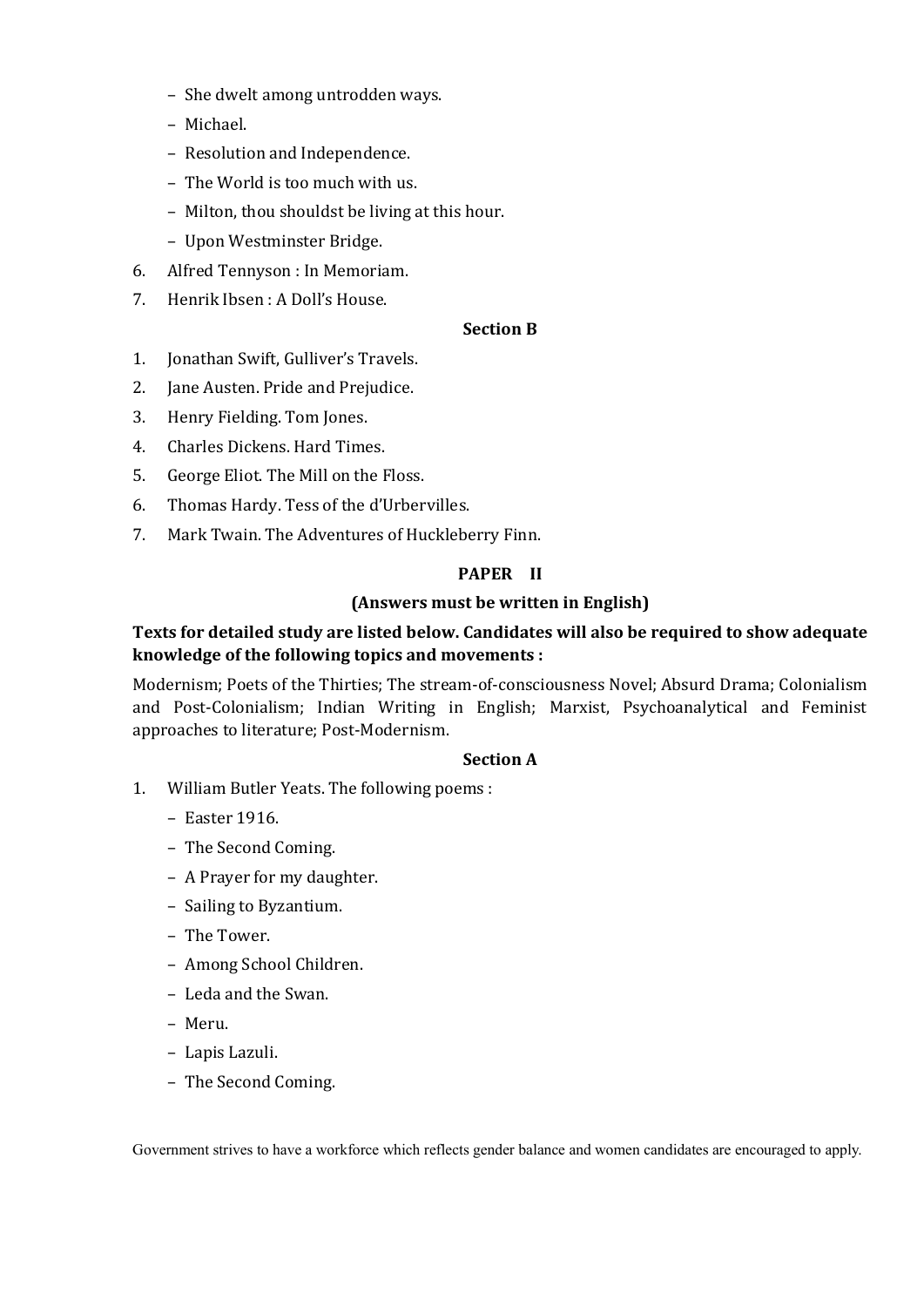- Byzantium.
- 2. T.S. Eliot. The following poems :
	- The Love Song of J. Alfred Prufrock.
	- Journey of the Magi.
	- Burnt Norton.
- 3. W.H. Auden. The following poems :
	- Partition
	- Musee des Beaux Arts
	- In Memory of W.B. Yeats
	- Lay your sleeping head, my love
	- The Unknown Citizen
	- Consider
	- Mundus Et Infans
	- The Shield of Achilles
	- September 1, 1939
	- Petition
- 4. John Osborne : Look Back in Anger.
- 5. Samuel Beckett. Waiting for Godot.
- 6. Philip Larkin. The following poems :
	- Next
	- Please
	- Deceptions
	- Afternoons
	- Days
	- Mr. Bleaney
- 7. A.K. Ramanujan. The following poems :
	- Looking for a Cousin on a Swing
	- A River
	- Of Mothers, among other Things
	- Love Poem for a Wife 1
	- Small-Scale Reflections on a Great House
	- Obituary

(All these poems are available in the anthology Ten Twentieth Century Indian Poets, edited by

R. Parthasarthy, published by Oxford University Press, New Delhi).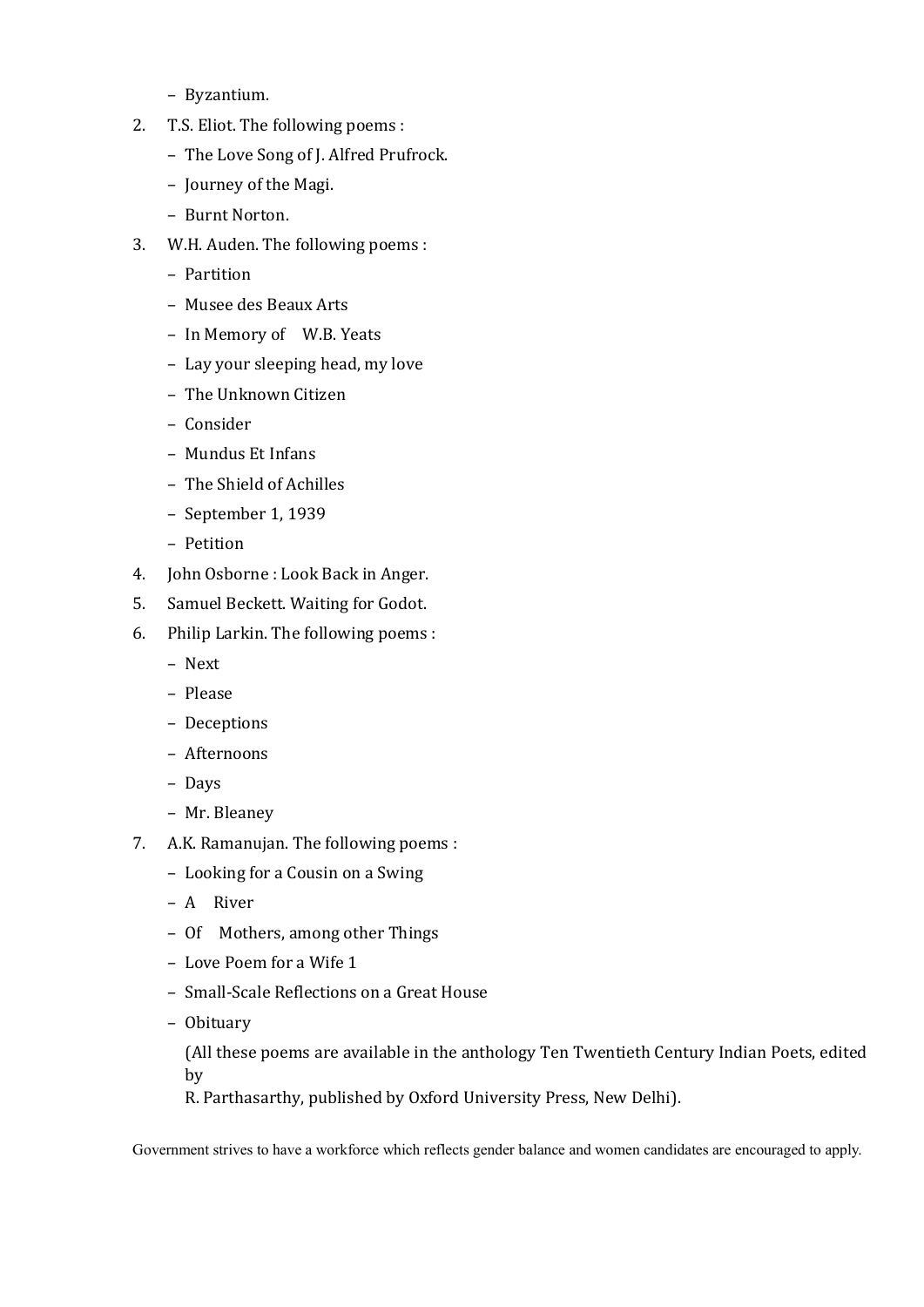### **Section B**

- 1. Joseph Conrad. Lord Jim.
- 2. James Joyce. Portrait of the Artist as a Young Man.
- 3. D.H. Lawrence. Sons and Lovers.
- 4. E.M. Forster. A Passage to India.
- 5. Virginia Woolf. Mrs. Dalloway.
- 6. Raja Rao. Kanthapura.
- 7. V.S. Naipaul. A House for Mr. Biswas.

### **GUJARATI**

### **PAPER I**

#### **(Answers must be written in Gujarati)**

### **Section A**

### **Gujarati Language : Form and History**

- (1) History of Gujarati Language with special reference to New Indo-Aryan i.e. last one thousand years.
- (2) Significant features of the Gujarati language : phonology, morphology and syntax.
- (3) Major dialects : Surti, pattani, charotari and Saurashtri.

### **History of Gujarati literature**

### **Medieval :**

- 4. Jaina tradition
- 5. Bhakti tradition : Sagun and Nirgun (Jnanmargi)
- 6. Non-sectarian tradition (Laukik parampara)

### **Modern :**

- 7. Sudharak yug
- 8. Pandit yug
- 9. Gandhi yug
- 10. Anu-Gandhi yug
- 11. Adhunik yug

### **Section B**

Literary Forms : (Salient features, history and development of the following literary forms :)

### (a) **Medieval**

- 1. Narratives : Rasa, Akhyan and Padyavarta
- 2. Lyrical: Pada
- (b) **Folk**
- 3. Bhavai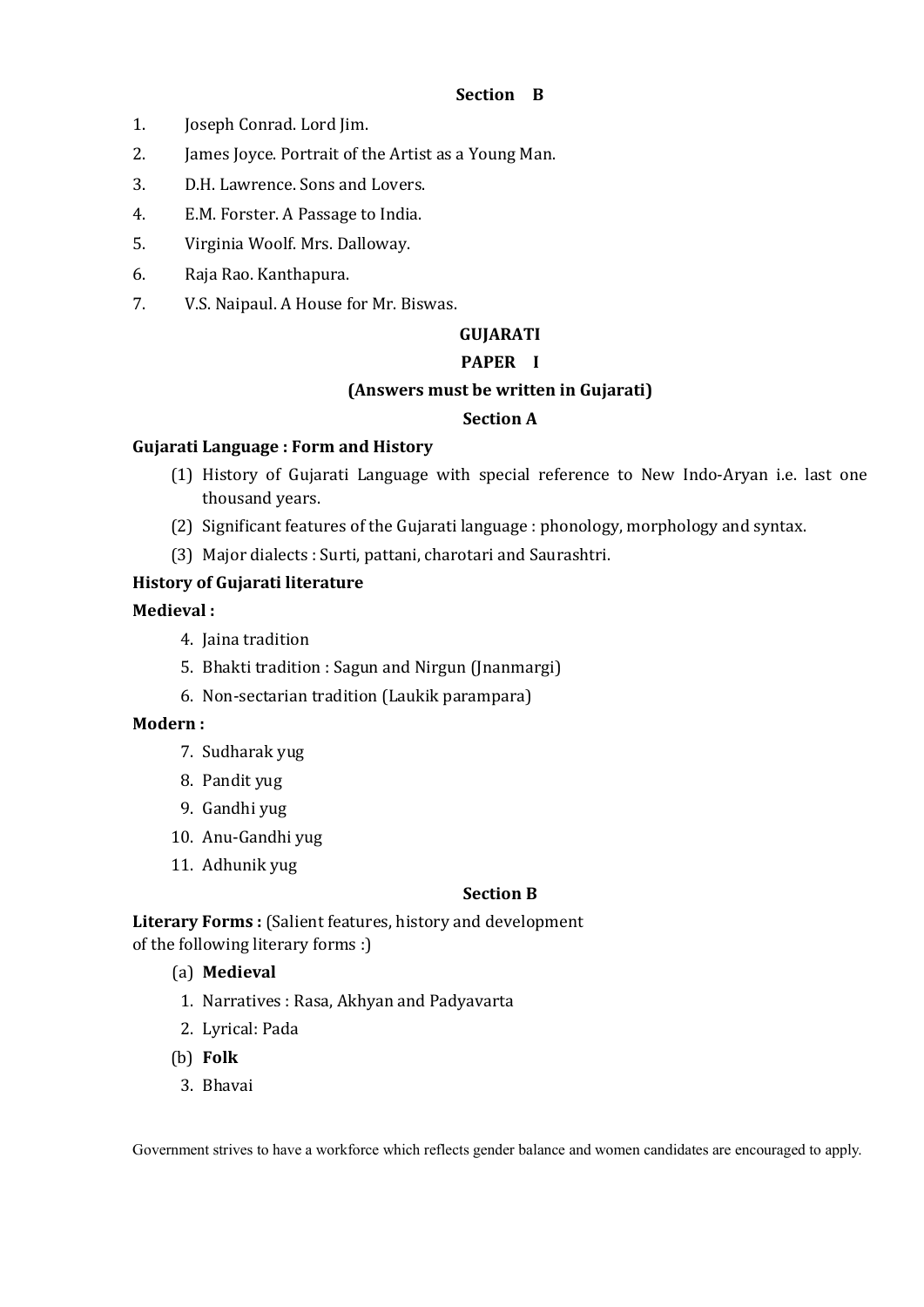### (c) **Modern**

- 4. Fiction : Novel and Short Story
- 5. Drama
- 6. Literary Essay
- 7. Lyrical Poetry
- (d) **Criticism**
- 8. History of theoretical Gujarati criticism
- 9. Recent research in folk tradition.

### **PAPER II**

### **(Answers must be written in Gujarati)**

The paper will require first-hand reading of the texts prescribed and will be designed to test the critical ability of the candidate.

### **Section A**

### 1. **Medieval**

- (i) Vasantvilas phagu—AJNATKRUT
- (ii) Kadambari—BHALAN
- (iii) Sudamacharitra—PREMANAND
- (iv) Chandrachandravatini varta—SHAMAL
- (v) Akhegeeta—AKHO

### 2. **Sudharakyug & Pandityug**

- (vi) Mari Hakikat—NARMADASHA
- (vii) Farbasveerah—DALPATRAM
- (viii) Saraswatichandra-Part 1—GOVARDHANRAM TRIPATHI
	- (ix) Purvalap—'KANT' (MANISHANKAR RATNAJI BHATT)
	- (x) Raino Parvat—RAMANBHAI NEELKANTH

### **Section B**

# 1. **Gandhiyug & Anu Gandhiyug**

- (i) Hind Swaraj—MOHANDAS KARAMCHAND GANDHI
- (ii) Patanni Prabhuta—KANHAIYALAL MUNSHI
- (iii) Kavyani Shakti—RAMNARAYAN VISHWANATH PATHAK
- (iv) Saurashtrani Rasdhar-Part 1—ZAVERCHAND MEGHANI
- (v) Manvini Bhavai—PANNALAL PATEL
- (vi) Dhvani—RAJENDRA SHAH

### 2. **Adhunik yug**

- (vii) Saptapadi—UMASHANKAR JOSHI
- (viii) Janantike—SURESH JOSHI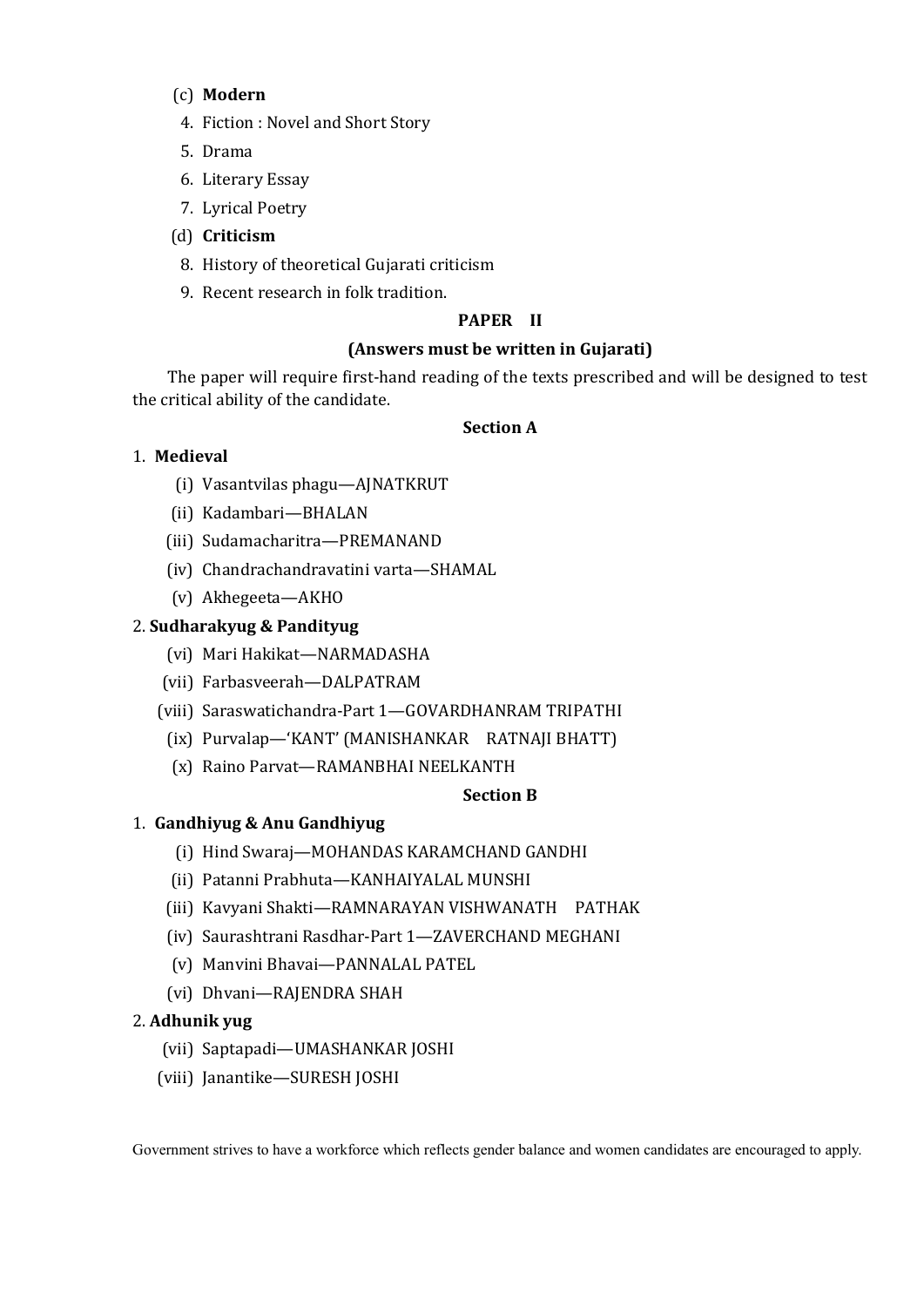(ix) Ashwatthama—SITANSHU YASHASCHANDRA.

### **HINDI**

### **PAPER I**

### **(Answers must be written in Hindi)**

### **Section A**

### **1. History of Hindi Language and Nagari Lipi**

- I. Grammatical and applied forms of Apbhransh, Awahatta & Arambhik Hindi.
- II. Development of Braj and Awadhi as Literary language during medieval period.
- III. Early form of Khari-boli in Siddha-Nath Sahitya, Khusero, Sant Sahitaya, Rahim etc. and Dakhni Hindi.
- IV. Development of Khari-boli and Nagari Lipi during 19th Century.
- V. Standardisation of Hindi Bhasha & Nagari Lipi.
- VI. Development of Hindi as a National Language during freedom movement.
- VII. The development of Hindi as a National Language of Union of India.
- VIII. Scientific & Technical Development of Hindi Language.
	- IX. Prominent dialects of Hindi and their inter-relationship.
	- X. Salient features of Nagari Lipi and the efforts for its reform & Standard form of Hindi.
	- XI. Grammatical structure of Standard Hindi.

### **Section B**

### 2. **History of Hindi Literature**

- I. The relevance and importance of Hindi literature and tradition of writing History of Hindi Literature.
- II. Literary trends of the following four periods of history of Hindi Literature.
- A : Adikal—Sidh, Nath and Raso Sahitya. Prominent poets—Chandvardai, Khusaro, Hemchandra, Vidyapati.
- B : Bhaktikal—Sant Kavyadhara, Sufi Kavyadhara, Krishna Bhaktidhara and Ram Bhaktidhara.

Prominent Poets—Kabir, Jayasi, Sur & Tulsi.

- C : Ritikal—Ritikavya, Ritibaddhkavya & Riti Mukta Kavya. Prominent Poets—Keshav, Bihari, Padmakar and Ghananand.
- D : Adhunik Kal
	- a. Renaissance, the development of Prose, Bharatendu Mandal.
	- b. Prominent Writers—Bharatendu, Bal Krishna Bhatt & Pratap Narain Mishra.
	- c. Prominent trends of modern Hindi Poetry: Chhayavad, Pragativad, Prayogvad, Nai Kavita, Navgeet and Contemporary poetry and Janvadi Kavita. Prominent Poets—Maithili Sharan Gupta, Prasad, Nirala, Mahadevi, Dinkar, Agyeya, Muktibodh, Nagarjun.

### **3. Katha Sahitya**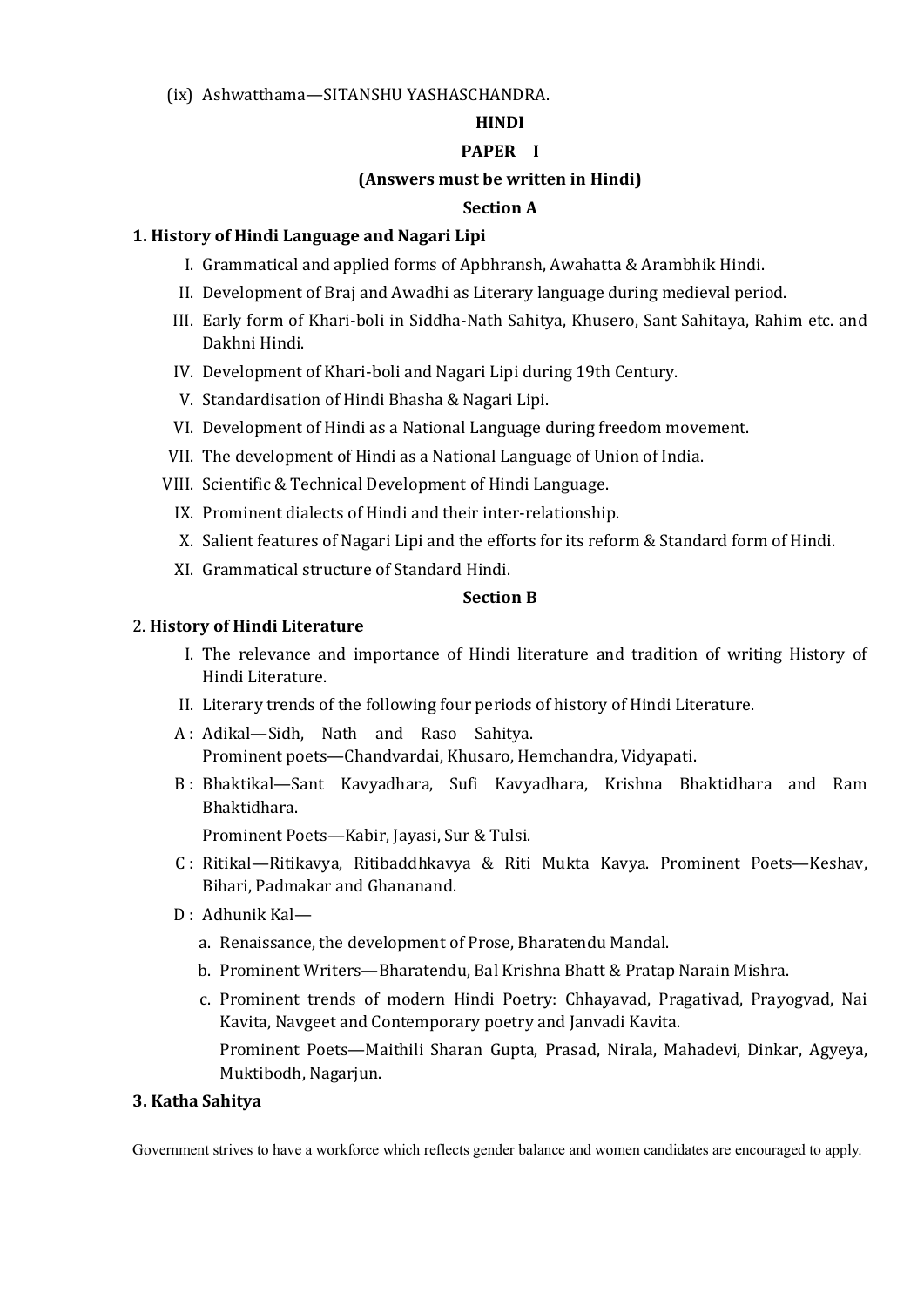- A : Upanyas & Realism
	- B : The origin and development of Hindi Novels.
	- C : ProminentNovelists—Premchand, Jain-endra, Yashpal, Renu and Bhism Sahani.
	- D : The origin and development of Hindi short story.
	- E : Prominent Short Story Writers—Premchand, Prasad, Agyeya, Mohan Rakesh & Krishna Sobti.

### **4. Drama & Theatre**

- A : The Origin & Development of Hindi Drama.
- B : Prominent Dramatists—Bharatendu, Prasad, Jagdish Chandra Mathur, Ram Kumar Verma, Mohan Rakesh.
- C : The development of Hindi Theatre.

### **5. Criticism**

- A : The origin and development of Hindi criticism : Saiddhantik, Vyavharik, Pragativadi. Manovishleshanvadi & Nai Alochana.
- B : Prominent critics—Ramchandra Shukla, Hajari Prasad Dwivedi, Ram Vilas Sharma & Nagendra.

6. The other form of Hindi prose—Lalit Nibandh,Rekhachitra, Sansmaran, Yatra-vrittant.

### **PAPER II**

### **(Answers must be written in Hindi)**

The paper will require first-hand reading of the prescribed texts and will test the critical ability of the candidates.

### **Section A**

- 1. Kabir : Kabir Granthawali, Ed. Shyam Sundar Das (First hundred Sakhis)
- 2. Soordas : Bhramar Geetsar, Ed. Ramchandra Shukla (First hundred Padas)
- 3. Tulsidas : Ramcharit Manas (Sundar Kand) Kavitawali (Uttarkand)
- 4. Jayasi : Padmawat Ed. Shyam Sundar Das (Sinhal Dwip Khand & Nagmativiyog Khand)
- 5. Bihari : Bihari Ratnakar Ed. Jagnnath Prasad Ratnakar (First 100 Dohas)
- 6. Maithili Sharan : Bharat Bharati Gupta
- 7. Prasad : Kamayani (Chinta and Shraddha Sarg)
- 8. Nirala : Rag-Virag, Ed. Ram Vilas Sharma (Ram Ki Shakti Pooja & Kukurmutta)
- 9. Dinkar : Kurukshetra
- 10. Agyeya : Angan Ke Par Dwar (Asadhya Veena)
- 11. Muktiboth : Brahm Rakhashas
- 12. Nagarjun : Badal Ko Ghirte Dekha Hai, Akal Ke Bad, Harijan Gatha.

### **Section B**

Government strives to have a workforce which reflects gender balance and women candidates are encouraged to apply.

B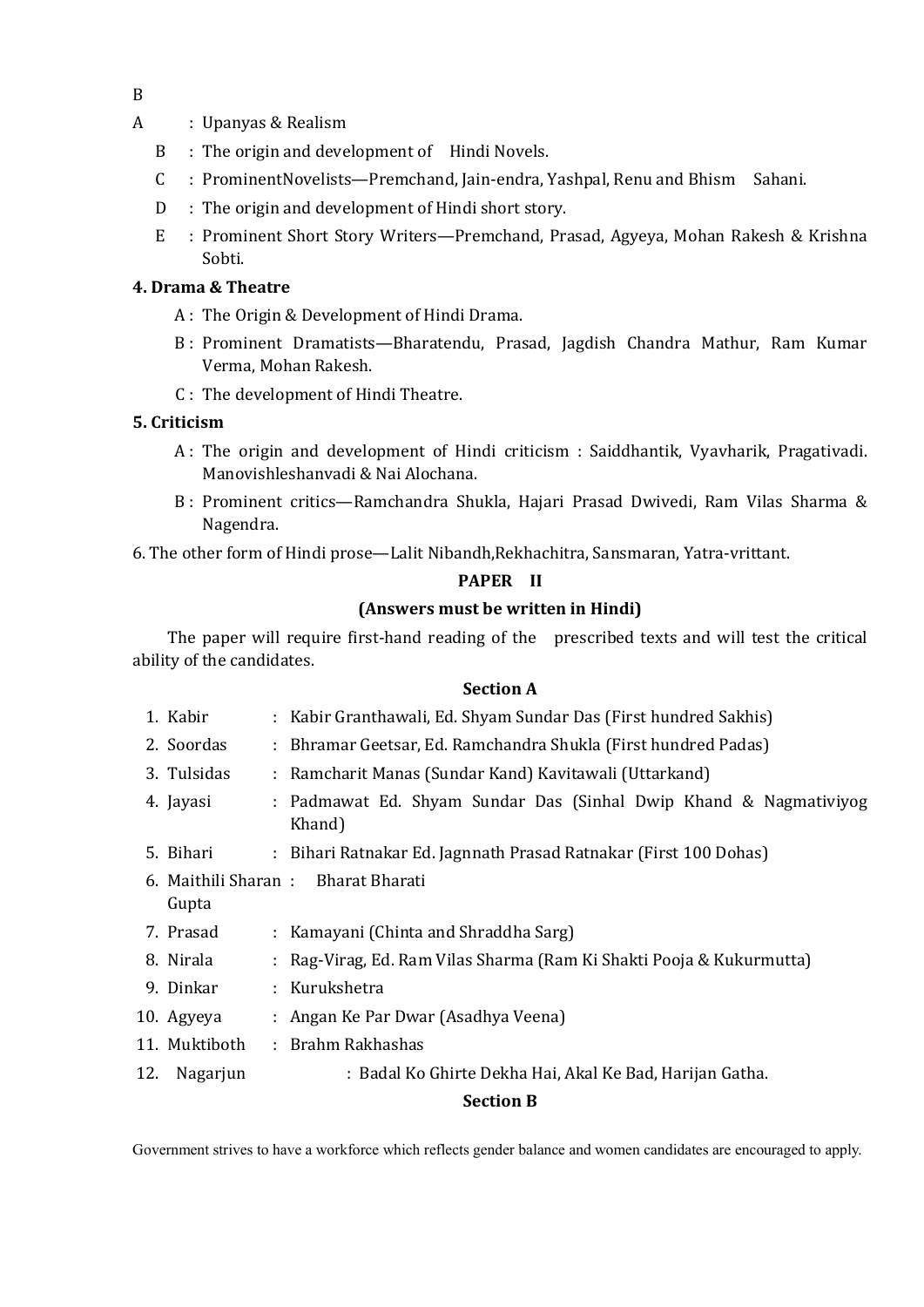- 1. Bharatendu : Bharat Durdasha
- 2. Mohan Rakesh : Ashadh Ka Ek Din
- 3. Ramchandra : Chintamani (Part I) (KavitaKya Shukla Hai, ShraddhaAurBhakti)
- 4. Dr. Satyendra : Nibandh Nilaya—Bal Krishna Bhatt, Premchand, Gulab Rai, Hajari Prasad Dwivedi, Ram Vilas Sharma, Agyeya, Kuber Nath Rai.
- 5. Premchand Godan, Premchand ki Sarvashreshtha Kahaniyan, Ed. Amrit Rai/Manjusha—Prem Chand ki Sarvashreshtha Kahaniyan. Ed. Amrit Rai.
- 6. Prasad : Skandgupta
- 7. Yashpal : Divya
- 8. Phaniswar Nath : Maila Anchal Renu
- 9. Mannu Bhandari : Mahabhoj
- 10. Rajendra Yadav : Ek Dunia Samanantar (All Stories)

### **KANNADA**

#### **PAPER-I**

#### **(Answers must be written in Kannada)**

#### **Section A**

#### A. **History of Kannada Language**

What is Language ? General characteristics of Language. Dravidian Family of Languages and its specific features. Antiquity of Kannada Language. Different phases of its Development.

 Dialects of Kannada Language : Regional and Social. Various aspects of developments of Kannada Language: phonological and Semantic changes. Language borrowing.

#### B. **History of Kannada Literature**

Ancient Kannada literature : Influence and Trends, Poets for study : Specified poets from Pampa to Ratnakara Varni are to be studied in the light of contents, form and expression : Pampa, Janna, Nagachandra.

Medieval Kannada literature : Influence and Trends.

Vachana Literature : Basavanna, Akka Mahadevi.

Medieval Poets : Harihara, Raghavanka, Kumara-Vyasa.

Dasa literature : Purandara and Kanaka.

Sangataya : Ratnakarvarni

C. Modern Kannada literature : Influence, trends and ideologies, Navodaya, Pragatishila, Navya, Dalita and Bandaya.

#### **Section B**

#### A. **Poetics and Literary Criticism**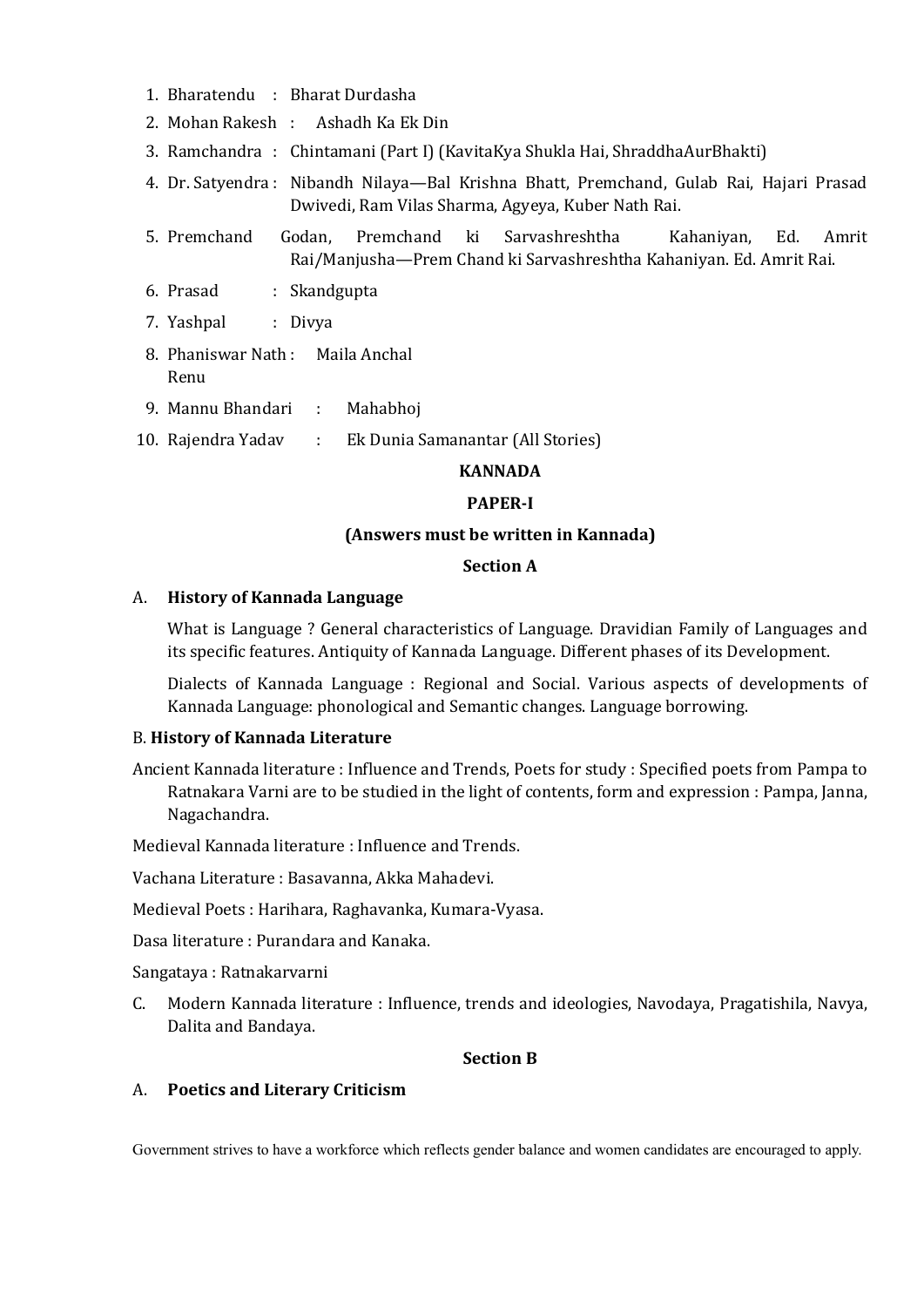Definition and concepts of poetry; Word, Meaning, Alankara, Reeti, Rasa, Dhwani, Auchitya.

Interpretations of Rasa Sutra. Modern Trends of literary criticism : Formalist, Historical, Marxist, Feminist, Post-colonial criticism.

### B. **Cultural History of Karnataka**

Contribution of Dynasties to the culture of Karnataka: Chalukyas of Badami and Kalyani, Rashtrakutas, Hoysalas, Vijayanagara rulers, in literary context.

Major religions of Karnataka and their cultural contribution.

Arts of Karnataka ; Sculpture, Architecture, Painting, Music, Dance—in the literary context.

Unification of Karnataka and its impact of Kannada literature.

#### **PAPER-II**

#### **(Answers must be written in Kannada)**

The Paper will require first-hand reading of the Texts prescribed and will be designed to test the critical ability of the candidates.

#### **Section A**

#### **A. Old Kannada Literature**

- 1. Vikramaarjuna Vijaya of Pampa (Cantos 12 & 13), (Mysore University Pub.)
- 2. Vaddaraadhane (Sukumaraswamyia Kathe, Vidyutchorana Kathe)

### B. **Medieval Kannada Literature**

- 1. Vachana, Kammata, Ed. K. Marulasiddappa K.R. Nagaraj (Bangalore University Pub.)
- 2. Janapriya Kanakasamputa, Ed. D. Javare Gowda (Kannada and Culture Directorate, Bangalore)
- 3. Nambiyannana Ragale, Ed., T.N. Sreekantaiah (Ta. Vem. Smaraka Grantha Male, Mysore)
- 4. Kumaravyasa Bharata : Karna Parva (Mysore University)
- 5. Bharatesha Vaibhava Sangraha Ed Ta. Su. Shama Rao (Mysore University)

#### **Section B**

#### A. **Modern Kannada Literature**

- 1. Poetry : Hosagannada Kavite, Ed. G.H. Nayak (Kannada Saahitya Parishattu, Bangalore)
- 2. Novel : Bettada Jeeva—Shivarama Karanta Madhavi—Anupama NiranjanaOdalaala-Deva-nuru Mahadeva
- 3. Short Story : Kannada Sanna Kathegalu, Ed. G.H. Nayak (Sahitya Academy, New Delhi)
- 4. Drama : Shudra Tapaswi—Kuvempu. Tughalak—Girish Karnad.
- 5. Vichara Sahitya : Devaru—A.N. Moorty Rao (Pub: D.V.K.Moorty, Mysore.)

#### B. **Folk Literature :**

1. Janapada Swaroopa—Dr. H.M. Nayak. (Ta. Vem. Smaraka Grantha Male, Mysore.)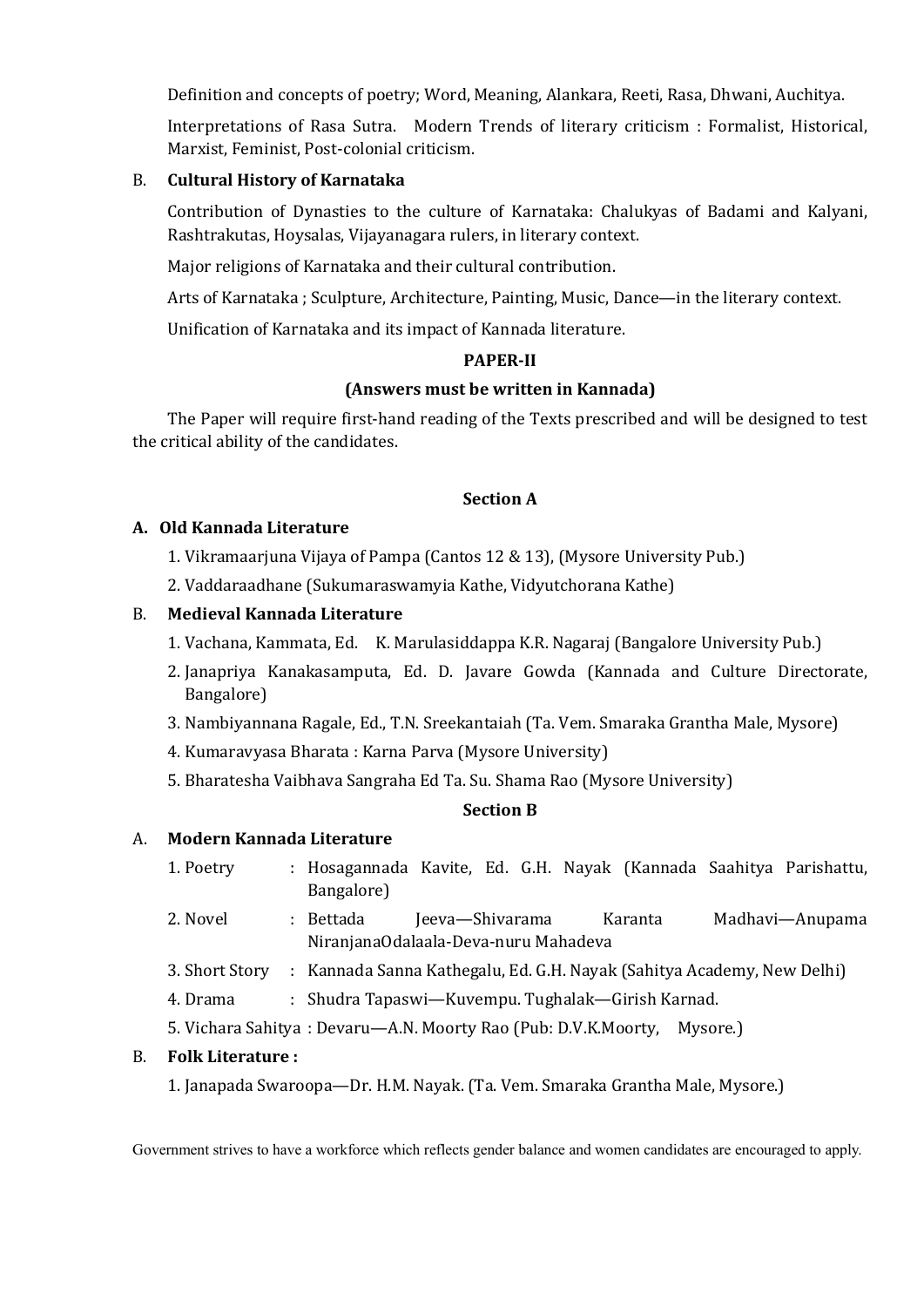2. Janpada Geetaanjali—Ed. D. Javare Gowda.(Pub : Sahitya Academy, New Delhi).

- 3. Kannada Janapada Kathegalu—Ed. J.S. Paramashiviaah (Mysore University).
- 4. Beedi Makkalu Beledo. Ed. Kalegowda Nagavara (Pub : Bangalore University).
- 5. Savirada Ogatugalu—Ed. S.G. Imrapura.

### **KASHMIRI**

### **PAPER-I**

### **(Answers must be written in Kashmiri)**

#### **Section A**

- 1. Genealogical relationship of the Kashmiri language: various theories.
- 2. Areas of occurence and dialects (geographical/social)
- 3. Phonology and grammar:
	- i. Vowel and consonant system;
	- ii. Nouns and pronouns with various case inflections;
	- iii. Verbs: various types and tenses.
- 4. Syntactic structure:
	- i. Simple, active and declarative statements;
	- ii. Coordination;
	- iii. Relativisation.

#### **Section B**

- 1. Kashmiri literature in the 14<sup>th</sup> century (Socio-cultural and intellectual background with special reference to *Lal Dyad* and *Sheikhul Alam).*
- 2. Nineteenth century Kashmiri literature (development of various genres : *vatsun; ghazal and mathnavi.*
- 3. Kashmiri literature in the first half of the twentieth century (with special reference to Mahjoor and Azad; various literary influences).
- 4. Modern Kashmiri literature (with special reference to the development of the short story, drama, novel and nazm).

### **PAPER-II**

#### **(Answers must be written in Kashmiri)**

#### **Section A**

- 1. Intensive study of Kashmiri poetry up to the nineteenth century :
	- (i) Lal Dyad,
	- (ii) Sheikhul Aalam
	- (iii) Habba Khatoon
- 2. Kashmiri poetry : 19th Century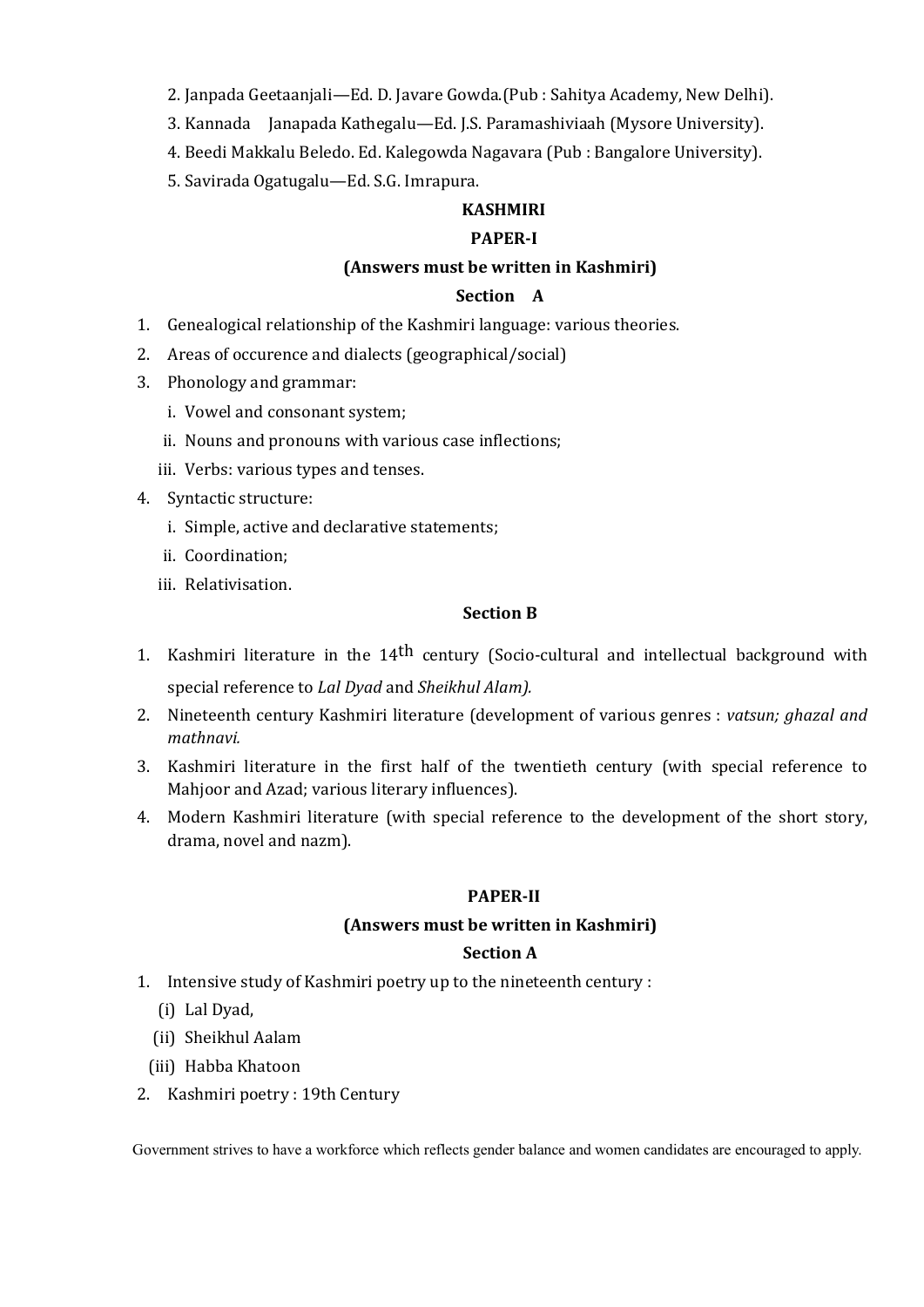- (i) Mahmood Gami *(Vatsans)*
- (ii) Maqbool shah *(Gulrez)*
- (iii) Rasool Mir *(Ghazals)*
- (iv) Abdul Ahad Nadim *(N'at)*
- (v) Krishanjoo Razdan *(Shiv Lagun)*
- (vi) Sufi Poets (Test in *Sanglaab*, published by the Deptt. of Kashmiri, University of Kashmir)
- 3. Twentieth Century Kashmiri poetry (text in *Azich Kashir Shairi,* published by the Deptt. of Kashmiri, University of Kashmir).
- 4. Literary criticism and research work : development and various trends.

#### **Section B**

- 1. An analytical study of the short story in Kashmiri.
	- (i) *Afsana Majmu'a,* published by the Deptt. of Kashmiri, University of Kashmir.
	- (ii) *Kashur Afsana Az,* published by the Sahitya Akademi.
	- (iii) *Hamasar Kashur Afsana,* published by the Sahitya Akademi.

The following short story writers only : Akhtar Mohi-ud Din, Kamil, Hari Krishan Kaul, Hraday Kaul Bharti, Bansi Nirdosh, Gulshan Majid.

- 2. Novel in Kashmiri :
	- (i) *Mujrim by* G. N. Gowhar
	- (ii) *Marun—*Ivan Ilyichun, (Kashmiri version of Tolstoy's) The Death of Ivan Ilyich (published by Kashmiri Deptt.)
- 3. Drama in Kashmiri :
	- (i) *Natuk Kariv Band by* Hari Krishan Kaul
	- (ii) Qk Angy Natuk, ed. Motilal Keemu, published by the Sahitya Akademi.
	- (iii) *Razi Oedipus,* tr. Naji Munawar, published by the Sahitya Akademi.
- 4. Kashmiri Folk Literature :
	- (i) *Kashur Luki Theatre* by Mohammad Subhan Bhagat,published by the Deptt. of Kashmiri, University of Kashmir.
	- (ii) *Kashiry Luki Beeth* (all volumes) published by the J&K Cultural Akademy.

# **KONKANI**

### **PAPER -I**

### **(Answers must be written in Konkani)**

#### **Section A**

### **History of the Konkani Language :**

- (i) Origin and development of the language and influences on it.
- (ii) Major variants of Konkani and their linguistic features.
- (iii) Grammatical and lexicographic work in Konkani, including a study of cases, adverbs, indeclinables and voices.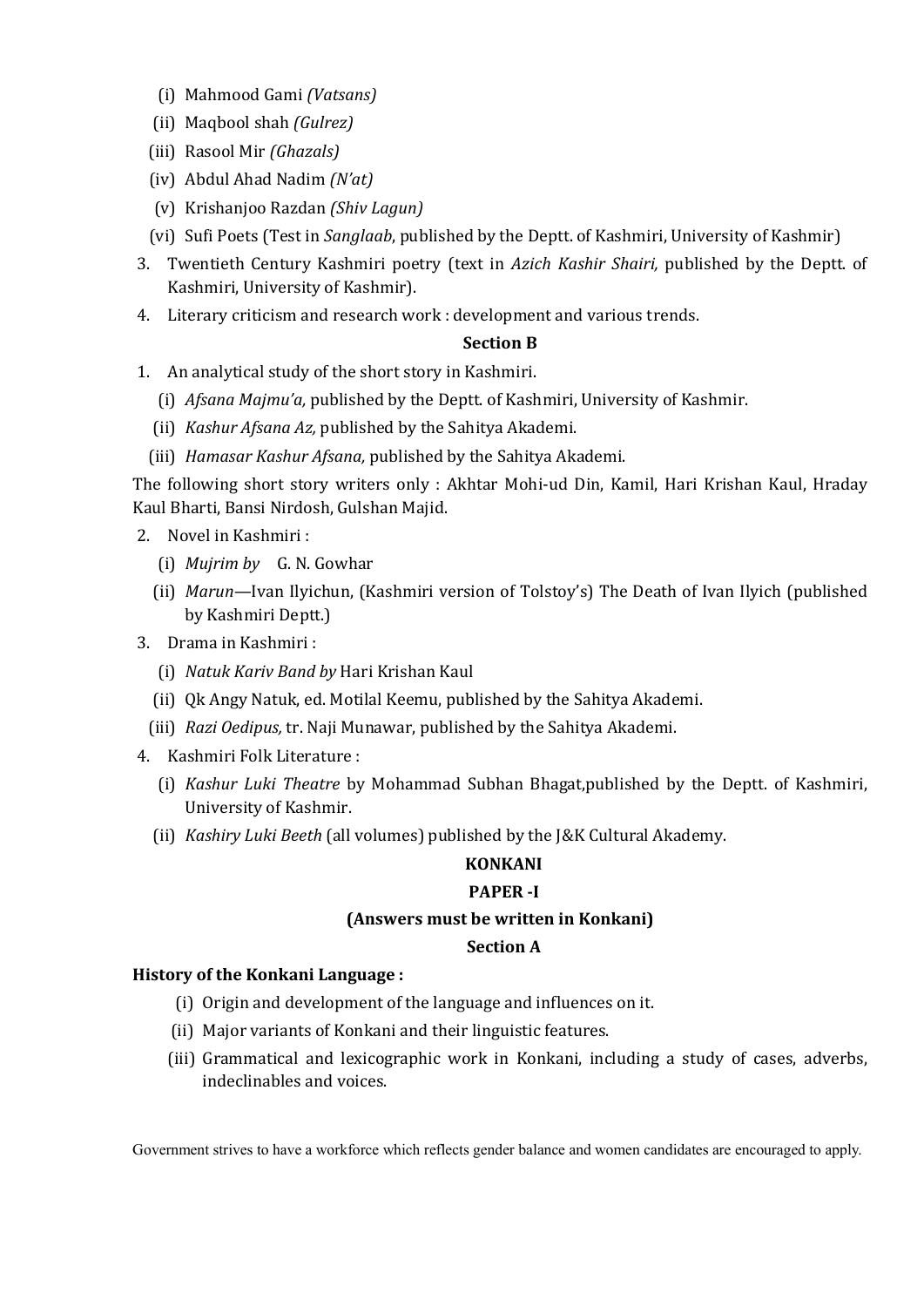(iv) Old Standard Konkani, New Standard and Standardisation problems.

#### **Section B**

### **History of Konkani Literature**

Candidates would be expected to be well-acquainted with Konkani literature and its social and cultural background and consider the problems and issues arising out of them.

- (i) History of Konkani literature from its probable source to the present times, with emphasis on its major works, writers and movements.
- (ii) Social and cultural background of the making of Konkani literature from time to time.
- (iii) Indian and Western influences on Konkani literature, from the earliest to modern times.
- (iv) Modern literary trends in the various genres and regions including a study of Konkani folklore.

#### **PAPER-II**

### **(Answers must be written in Konkani)**

### **Textual Criticism of Konkani Literature**

The paper will be designed to test the candidate's critical and analytical abilities. Candidates would be expected to be well-acquainted with Konkani Literature and required to have first-hand reading of the following texts :

#### **Section A : Prose**

- 1. (a) Konkani Mansagangotri (excluding poetry) ed. by Prof : Olivinho Gomes.
	- (b) Old Konkani language and literature—the Portuguese Role
- 2. (a) Otmo Denvcharak—a novel by A. V. da Cruz.
	- (b) Vadoll ani Varem—a novel by Antonio Pereira.
	- (c) Devache Kurpen—a novel by V.J.P. Saldanha.
- 3. (a) Vajralikhani—Shenoy goem-bab-An anthology-ed. by Shantaram Varde Valavalikar.
	- (b) Konkani Lalit Niband—Essays-ed. by Shyam Verenkar.
	- (c) Teen Dasakam—An anthology—ed. by Chandrakant Keni.
- 4. (a) Demand—Drama-by Pundalik Naik.
	- (b) Kadambini: A Miscellany of Modern Prose—ed. by Prof. O.J.F. Gomes and Smt. P.S. Tadkodkar.
	- (c) Ratha Tujeo Ghudieo—by Smt. Jayanti Naik.

### **Section B : Poetry**

- 1. (a) Ev ani Mori : Poetry by Eduardo Bruno de Souza.
	- (b) Abravanchem Yadnyadan—by Luis Mascarenhas.
- 2. (a) Godde Ramayan—ed. by R.K. Rao.
	- (b) Ratnahar I and II—collection of poems—ed. R. V. Pandit.
- 3. (a) Zayo Zuyo—poems- Manohar L. Sardessai.
	- (b) Kanadi Mati Konkani Kavi—Anthology ofPoems—ed. Pratap Naik.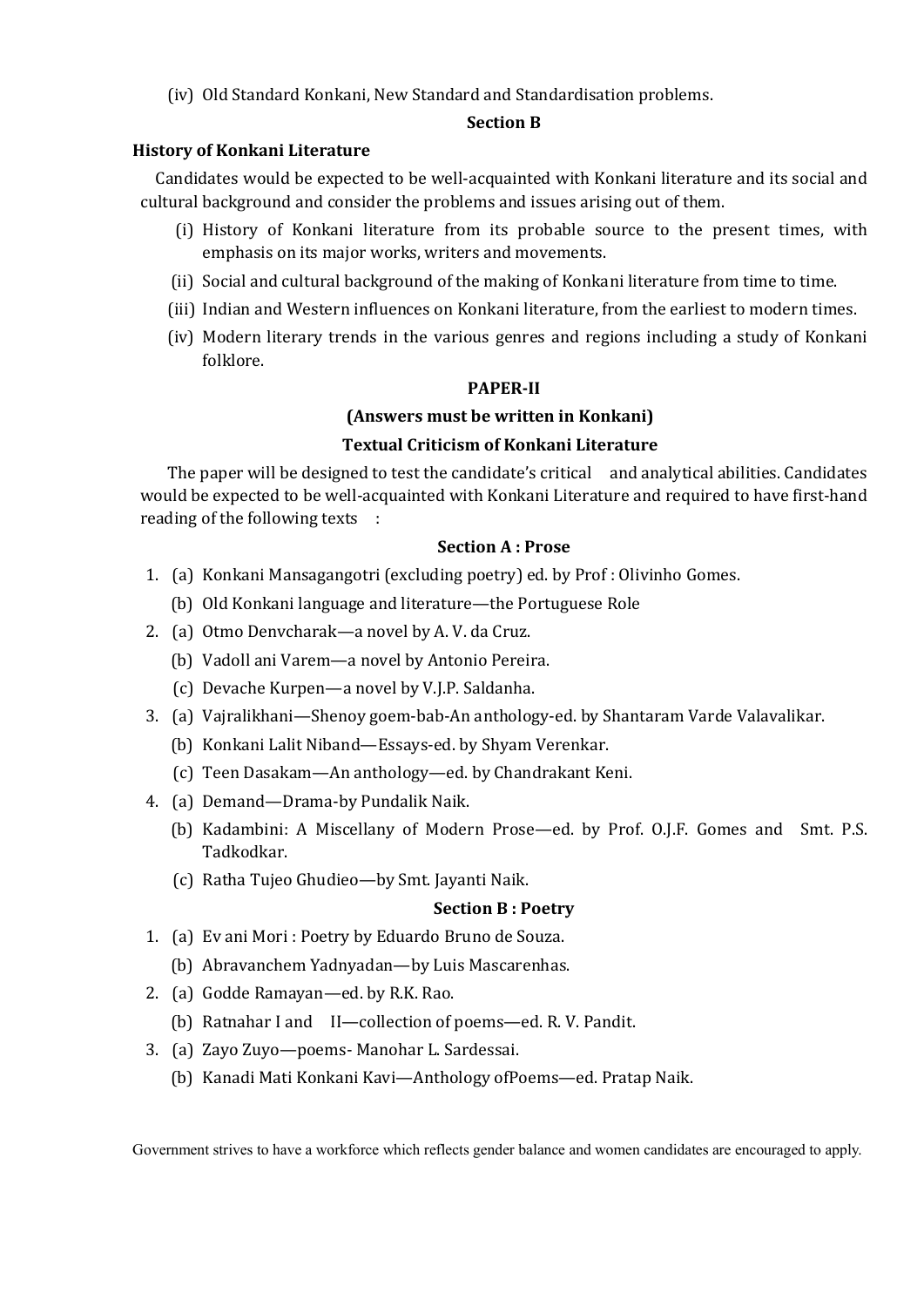4. (a) Adrushatache Kalle—Poems by Pandurang Bhangui.

(b) Yaman—Poems by Madhav Borkar.

# **MAITHILI PAPER I HISTORY OF MAITHILI LANGUAGE AND ITS LITERATURE (Answers must be written in Maithili)**

### **PART A**

### **History of Maithili Language**

- 1. Place of Maithili in Indo-European Language family.
- 2. Origin and development of Maithili language. (Sanskrit, Prakrit, Avhatt, Maithili)
- 3. Periodic division of Maithili Language. (Beginning, Middle era, Modern era).
- 4. Maithili and its different dialects.
- 5. Relationship between Maithili and other Eastern languages (Bengali, Asamese, Oriya)
- 6. Origin and Development of Tirhuta Script.
- 7. Pronouns and Verbs in Maithili Language.

### **PART B**

### **History of Maithili Literature**

- 1. Background of Maithili Literature (Religious, Economic, Social, Cultural).
- 2. Periodic division of Maithili literature.
- 3. Pre-Vidyapati Literature.
- 4. Vidyapati and his tradition.
- 5. Medieval Maithili Drama (Kirtaniya Natak, Ankia Nat, Maithili dramas written in Nepal).
- 6. Maithili Folk Literature (Folk Tales, Folk Drama, Folk Stories, Folk Songs).
- 7. Development of different literary forms in modern era :
- (a) Prabandh-kavya
- (b) Muktak-kavya
- (c) Novel
- (d) Short Story
- (e) Drama
- (f) Essay
- (g) Criticism
- (h) Memoirs
- (i) Translation
- 8. Development of Maithili Magazines and Journals.

### **PAPER -II**

### **(Answers must be written in Maithili)**

# **The paper will require first-hand reading of the prescribed texts and will test the critical ability of the candidates.**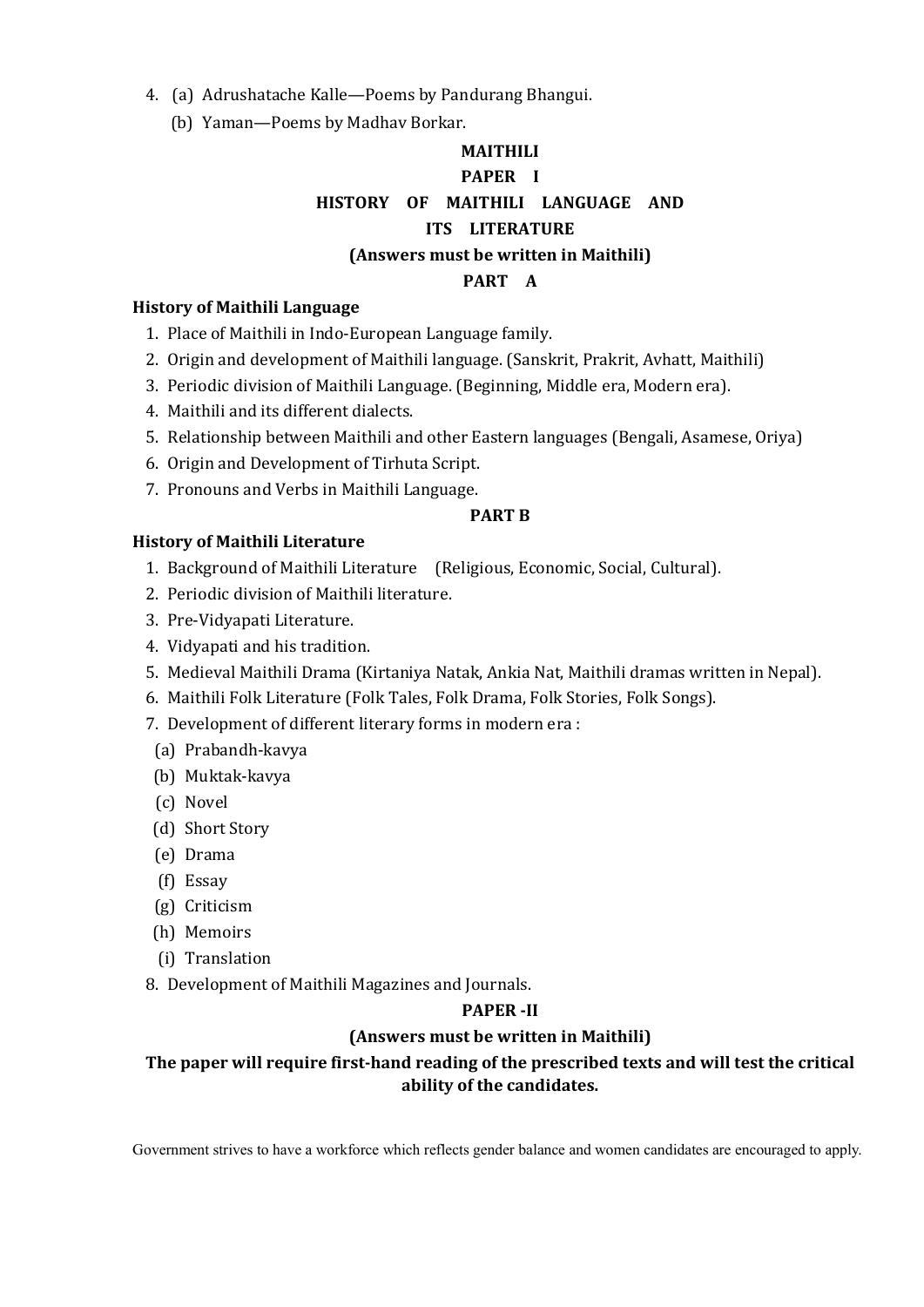### **PART A**

# **Poetry**

- 1. Vidyapati Geet-Shati—Publisher : Sahitya Akademi, New Delhi (Lyrics— 1 to 50)
- 2. Govind Das Bhajanavali—Publisher : Maithili Acadamy, Patna (Lyrics— 1 to 25)
- 3. Krishnajanm—Manbodh
- 4. Mithilabhasha Ramayana—Chanda Jha (only Sunder-Kand)
- 5. Rameshwar Charit Mithila Ramayan—Lal Das (only Bal-kand)
- 6. Keechak-Vadh—Tantra Nath Jha.
- 7. Datta-Vati—Surendra Jah 'Suman' (only 1st and 2nd Cantos).
- 8. Chitra-Yatri
- 9. Samakaleen Maithili Kavita—Publisher: Sahitaya Akademi, New Delhi.

# **PART-B**

- 10. Varna Ratnakar—Jyotirishwar (only 2nd Kallol)
- 11. Khattar Kakak Tarang—Hari Mohan Jha
- 12. Lorik—Vijaya Manipadma
- 13. Prithvi Putra—Lalit
- 14. Bhaphait Chahak Jinagi—Sudhanshu 'Shekhar' Choudhary
- 15. Kriti Rajkamlak—Publisher: Maithili Acadamy, Patna (First Ten Stories only)
- 16. Katha–Sangrah–Publisher: Maithili Acadamy, Patna.

# **MALAYALAM**

# **PAPER-I**

# **(Answers must be written in Malayalam)**

# **Section A**

# **1—Early phase of Malayalam Language :**

- 1.1 Various theories : Origin from proto Dravidian, Tamil, Sanskrit.
- 1.2 Relation between Tamil and Malayalam : Six nayas of A. R. Rajarajavarma.
- 1.3 Pattu School—Definition, Ramacharitam, later pattu works—Niranam works and Krishnagatha.

# **2—Linguistic features of :**

- 2.1 Manipravalam—definition. Language of early manipravala works—Champu, Sandesakavya, Chandrotsava, minor works. Later manipravala works—medieval Champu and Attakkatha.
- 2.2 Folklore—Southern and Northern ballads, Mappila songs.
- 2.3 Early Malayalam Prose—Bhashakautaliyam, Brahmandapuranam, Attaprakaram, Kramadipika and Nambiantamil.

# **3—Standardisation of Malayalam :**

- 3.1 Peculiarities of the language of Pana, Kilippattu and Tullal.
- 3.2 Contributions of indigenous and European missionaries to Malayalam.
- 3.3 Characteristics of contemporary Malayalam; Malayalam as administrative language.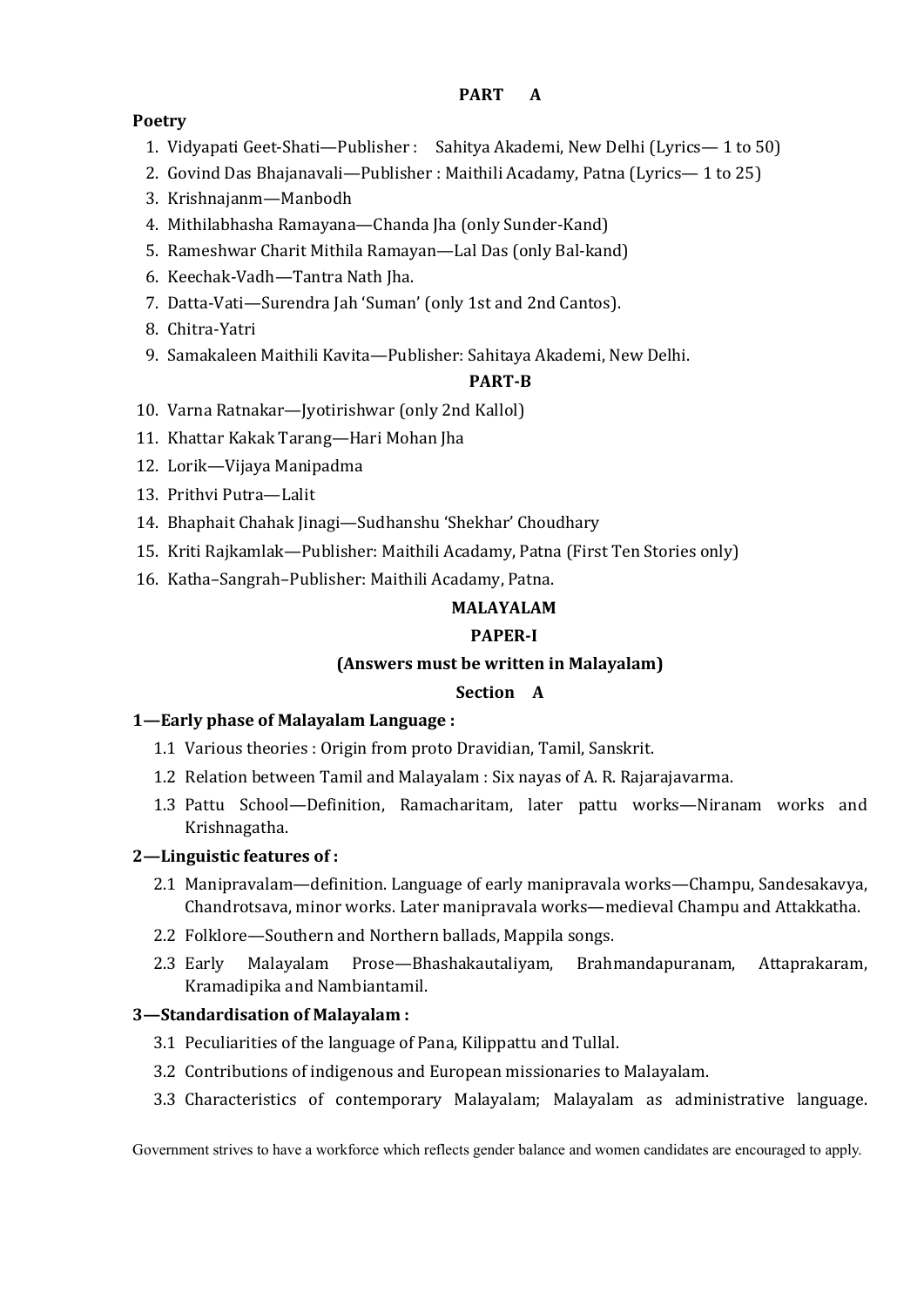Language of scientific and technical literature—media language.

#### **Section B**

#### **LITERARY HISTORY**

#### **4—Ancient and Medieval Literature :**

- 4.1 Pattu—Ramacharitam, Niranam Works and Krishnagatha.
- 4.2 Manipravalam—early and medieval manipravala works including attakkatha and champu.
- 4.3 Folk Literature.
- 4.4 Kilippattu, Tullal and Mahakavya.

#### **5—Modern Literature—Poetry :**

- 5.1 Venmani poets and contemporaries.
- 5.2 The advent of Romanticism—Poetry of Kavitraya i.e., Asan, Ulloor and Vallathol.
- 5.3 Poetry after Kavitraya.
- 5.4 Modernism in Malayalam Poetry.

#### **6—Modern Literature—Prose :**

- 6.1 Drama.
- 6.2 Novel.
- 6.3 Short story.
- 6.4 Biography, travelogue, essay and criticism.

#### **PAPER-II**

### **(Answers must be written in Malayalam)**

**This paper will require first hand reading of the texts prescribed and is designed to test the candidate's critical ability.**

#### **Section A**

#### **Unit 1**

1.1 Ramacharitam—Patalam 1.

- 1.2 Kannassaramayanam—Balakandam first 25 stanzas.
- 1.3 Unnunilisandesam—Purvabhagam 25 slokas including Prastavana.
- 1.4 Mahabharatham Kilippattu—Bhishmaparvam.

#### **Unit 2**

- 2.1 Kumaran Asan—Chintavisthayaya Sita.
- 2.2 Vailoppilli—Kutiyozhikkal.
- 2.3 G. Sankara Kurup—Perunthachan.
- 2.4 N. V. Krishna Variar—Tivandiyile pattu.

#### **Unit 3**

- 3.1 O. N. V.—Bhumikkoru Charamagitam.
- 3.2 Ayyappa Panicker—Kurukshetram.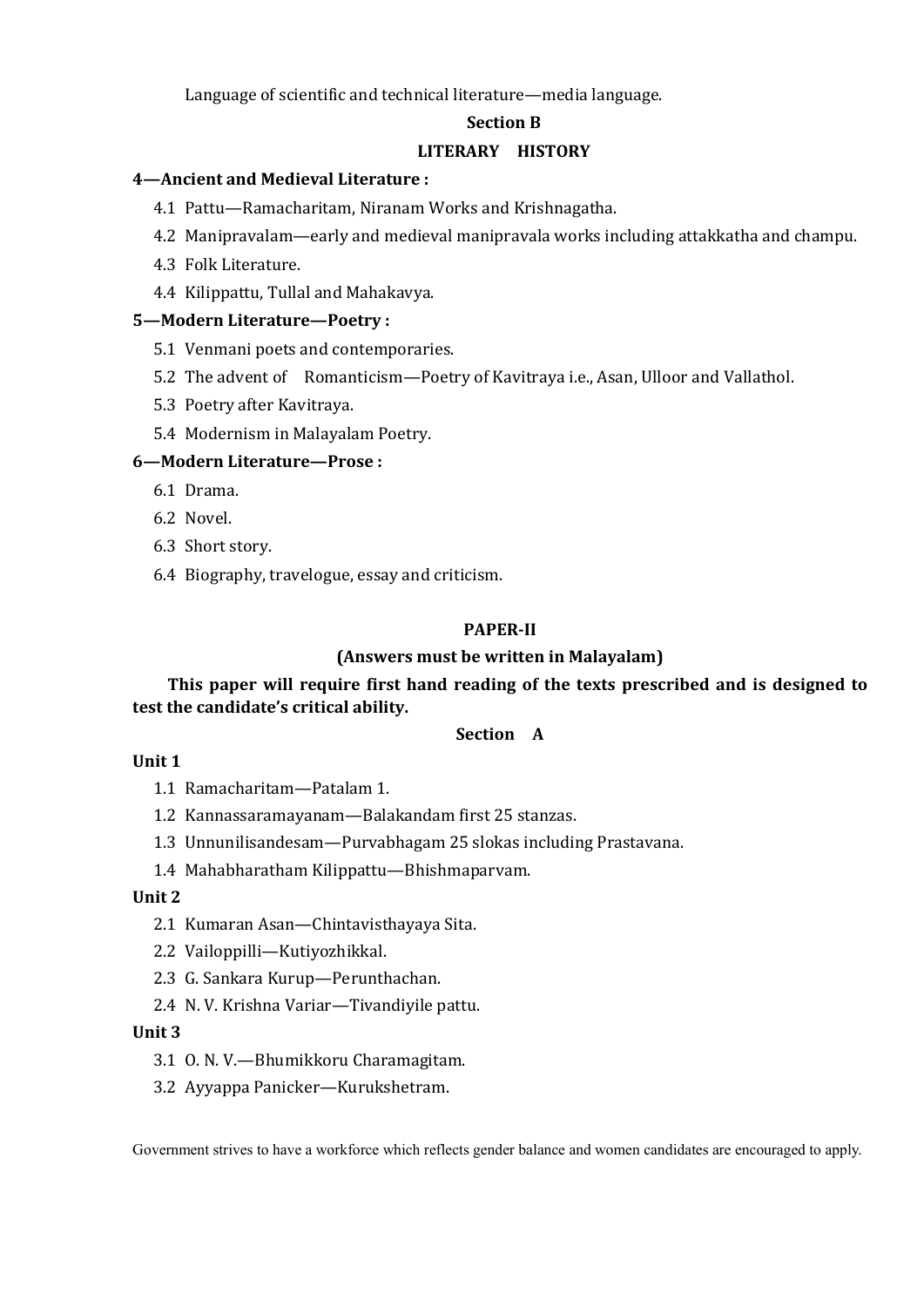- 3.3 Akkittam—Pandatha Messanthi.
- 3.4 Attur Ravivarma—Megharupan.

#### **Section B**

#### **Unit 4**

- 4.1 O. Chanthu Menon—Indulekha.
- 4.2 Thakazhy—Chemmin.
- 4.3 O. V. Vijayan—Khasakkinte Ithihasam.

## **Unit 5**

- 5.1 M. T. Vasudevan Nair—Vanaprastham (Collection).
- 5.2 N. S. Madhavan—Higvitta (Collection).
- 5.3 C. J. Thomas—1128-il Crime 27.

## **Unit 6**

- 6.1 Kuttikrishna Marar—Bharataparyatanam.
- 6.2 M. K. Sanu—Nakshatrangalute Snehabhajanam.
- 6.3 V. T. Bhatttathirippad—Kannirum Kinavum.

# **MANIPURI**

#### **PAPER-I**

#### **(Answers must be written in Manipuri)**

#### **Section A**

## **Language :**

- (a) General characteristics of Manipuri Language and history of its development; its importance and status among the Tibeto-Burman Languages of North-East India; recent development in the study of Manipuri Language; evolution and study of old Manipuri script.
- (b) Significant features of Manipuri Language :
	- (i) Phonology : Phoneme-vowels, consonants juncture, tone, consonant cluster and its occurrence, syllable-its structure, pattern and types.
	- (ii) Morphology : Word-class, root and its types; affix and its types; grammatical categories-gender, number, person, case, tense and aspects, process of compounding (samas and sandhi).
	- (iii) Syntax : Word order; types of sentences, phrase and clause structures.

#### **Section B**

(a) Literary History of Manipuri :

Early period (up to 17th Century)–Social and cultural background; Themes, diction and style of the works.

Medieval period (18th and 19th Century)-Social, religious and political background; Themes, diction and style of the works.

Modern period-Growth of major literary forms; change of Themes, diction and style.

(b) Manipuri Folk Literature :

Legend, Folktale, Folksong, Ballad, Proverb and Riddle.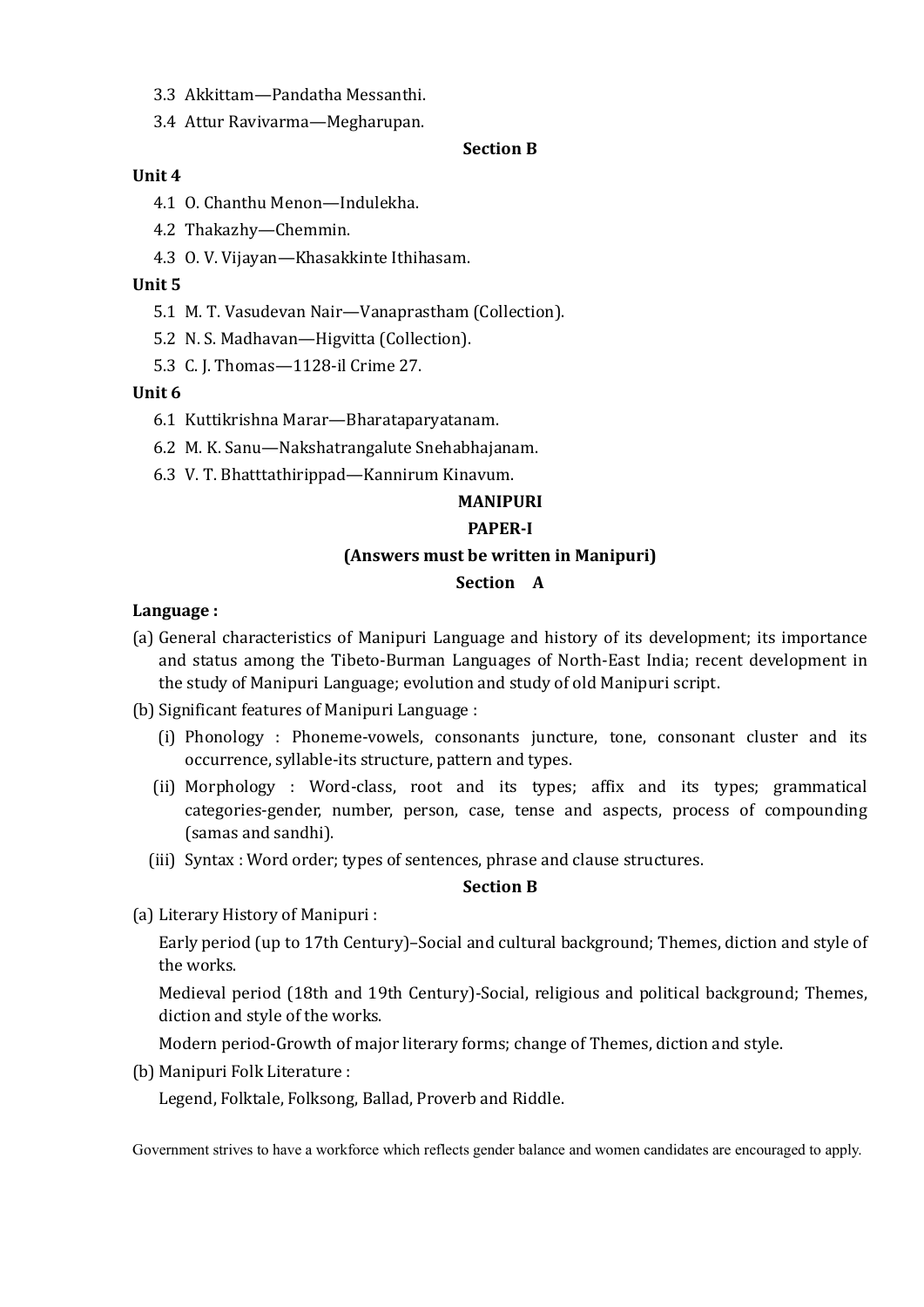# (c) Aspects of Manipuri Culture :

Pre-Hindu Manipuri Faith; Advent of Hinduism and the process of syncreticism;

Performing arts-Lai Haraoba, Maha Ras;

Indegenous games-Sagol Kangjei, Khong Kangjei, Kang.

#### **PAPER-II**

## **(Answers must be written in Manipuri)**

This paper will require first hand reading of the texts prescribed and will be designed to test candidate's critical ability to assess them.

#### **Section A**

## **Old and Medieval Manipuri Literature :**

## (a) **Old Manipuri Literature :**

- 1. O. Bhogeswar Singh (Ed.): Numit Kappa
- 2. M. Gourachandra Singh (Ed.) : Thawanthaba Hiran
- 3. N. Khelchandra Singh (Ed.) : Naothingkhong

Phambal Kaba

4. M. Chandra Singh (Ed.) : Panthoibi Khonggul

# (b) **Medieval Manipuri Literature :**

- 1. M. Chandra Singh (Ed.): Samsok Ngamba
- 2. R.K. Snahal Singh (Ed.): Ramayana Adi Kanda
- 3. N. Khelchandra Singh (Ed.) : Dhananjoy Laibu Ningba
- 4. O. Bhogeswar Singh (Ed.) : Chandrakirti Jila Changba

## **Section B**

## **Modern Manipuri Literature :**

- (a) **Poetry and Epic : (I)Poetry :** (a) Manipuri Sheireng (Pub) Manipuri Sahitya Parishad, 1998 (Ed.) Kh. Chaoba Singh : Pi Thadoi, Lamgi CheklaAmada, Loktak Dr. L. Kamal Singh : Nirjanata, Nirab Rajani A. Minaketan Singh : Kamalda, Nonggumlalkkhoda.
	- L. Samarendra Singh: Ingagi Nong, Mamang Leikai Thambal Satle

E. Nilakanta Singh : Manipur, Lamangnaba

| Shri Biren |  | Tangkhul Hui |
|------------|--|--------------|
|------------|--|--------------|

| Th. Ibopishak                   | : Anouba Thunglaba Jiba.                             |
|---------------------------------|------------------------------------------------------|
| (b)                             | Kanchi Sheireng. (Pub) Manipur University 1998 (Ed.) |
| Dr. L. Kamal Singh : Biswa-Prem |                                                      |
| יתי ומ                          | $\sim$ 1 1 1 $\sim$ $\sim$ $\sim$ $\sim$             |

| Shri Biren | : Chaphadraba Laigi Yen |  |
|------------|-------------------------|--|
|            |                         |  |

Th. Ibopishak : Norok Patal Prithivi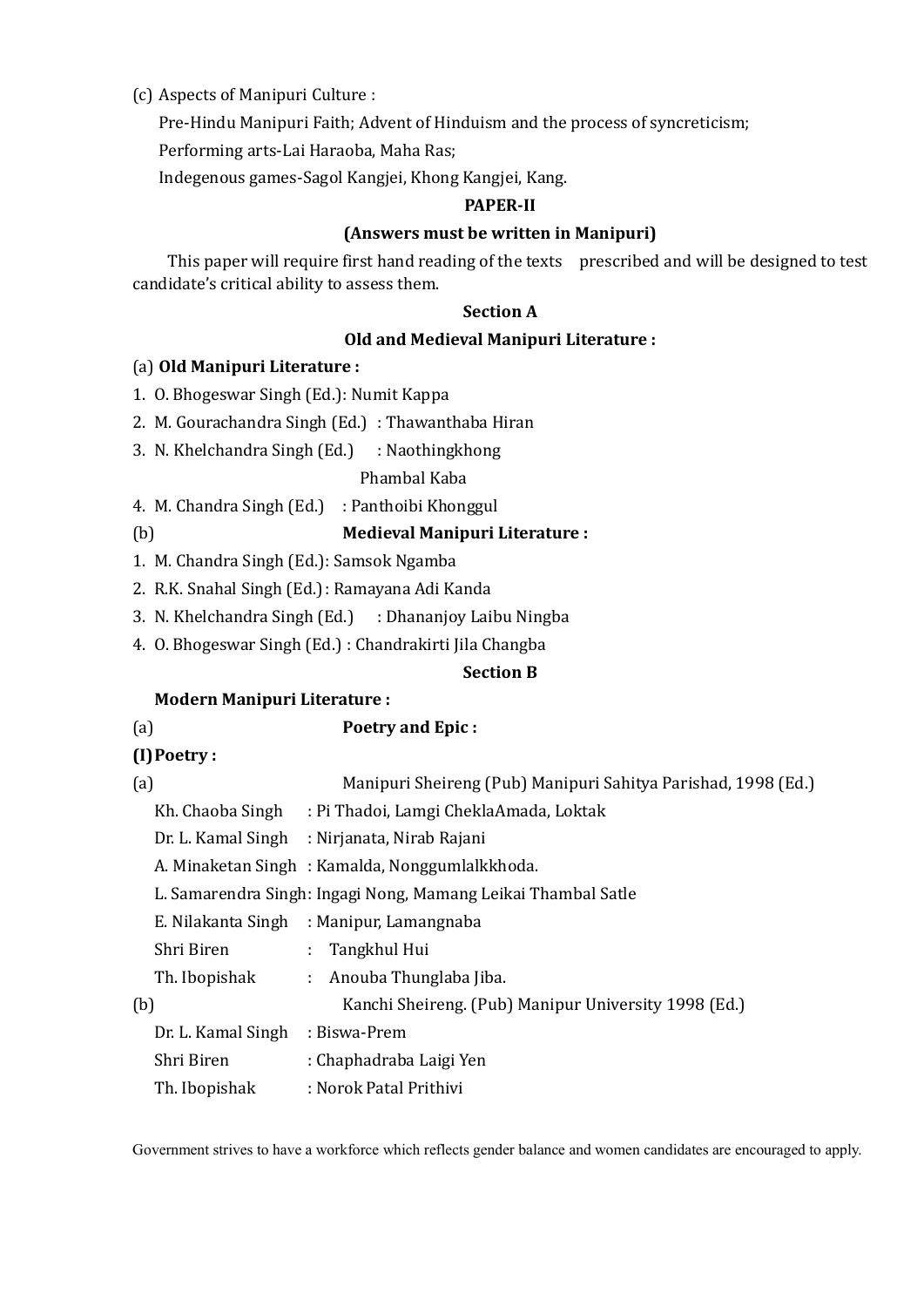# **(II) Epic :**

1. A. Dorendrajit Singh : Kansa Bodha

2. H. Anganghal Singh : Khamba-Thoibi Sheireng(San-Senba, Lei Langba,Shamu Khonggi Bichar)

# **(III) Drama :**

|     | 1. S. Lalit Singh               | : Areppa Marup                                                            |  |  |
|-----|---------------------------------|---------------------------------------------------------------------------|--|--|
|     | 2. G.C. Tongbra                 | : Matric Pass                                                             |  |  |
|     | 3. A. Samarendra                | : Judge Saheb ki Imung                                                    |  |  |
| (b) |                                 | <b>Novel, Short-story and Prose:</b>                                      |  |  |
|     | (I) Novel:                      |                                                                           |  |  |
|     | 1. Dr. L. Kamal Singh           | : Madhabi                                                                 |  |  |
|     | 2. H. Anganghal Singh: Jahera   |                                                                           |  |  |
|     | 3. H. Guno Singh                | : Laman                                                                   |  |  |
|     | 4. Pacha Meetei                 | : Imphal Amasung, MagiIshing, Nungsitki Phibam                            |  |  |
|     | (II) Short-story:               |                                                                           |  |  |
| (a) |                                 | Kanchi Warimacha (Pub) Manipur University 1997(Ed.)                       |  |  |
|     | R.K. Shitaljit Singh            | : Kamala Kamala                                                           |  |  |
|     | M.K. Binodini                   | : Eigi Thahoudraba HeitupLalu                                             |  |  |
|     | Kh. Prakash                     | : Wanom Shareng                                                           |  |  |
| (b) | (Ed.)                           | Parishadki Khangatlaba Warimacha (Pub) Manipuri Sahitya Parishad 1994     |  |  |
|     | S. Nilbir Shastri               | : Loukhatpa                                                               |  |  |
|     | R.K. Elangba                    | : Karinunggi                                                              |  |  |
|     |                                 | (c) Anouba Manipuri Warimacha (Pub) The Cultural Forum Manipur 1992 (Ed.) |  |  |
|     | N. Kunjamohon Singh: Ijat Tanba |                                                                           |  |  |
|     | E. Dinamani                     | : Nongthak Khongnang                                                      |  |  |
|     | (III) Prose:                    |                                                                           |  |  |
| (a) |                                 | Warenggi Saklon [Due Part] (Pub) The Cultural Forum Manipur 1992 (Ed.)    |  |  |
|     | Kh. Chaoba Singh                | : Khamba-Thoibigi WariAmasung Mahakavya                                   |  |  |
| (b) |                                 | Kanchi Wareng (Pub) Manipur University, 1998 (Ed.)                        |  |  |
|     | B. Manisana Shastri: Phajaba    |                                                                           |  |  |
|     | Ch. Manihar Singh : Lai-Haraoba |                                                                           |  |  |
|     |                                 | (c) Apunba Wareng (Pub) Manipur University, 1986 (Ed.)                    |  |  |
|     | Ch. Pishak Singh                | : Samaj Amasung Sanskriti                                                 |  |  |
|     | M.K. Binodini                   | : Thoibidu Warouhouida                                                    |  |  |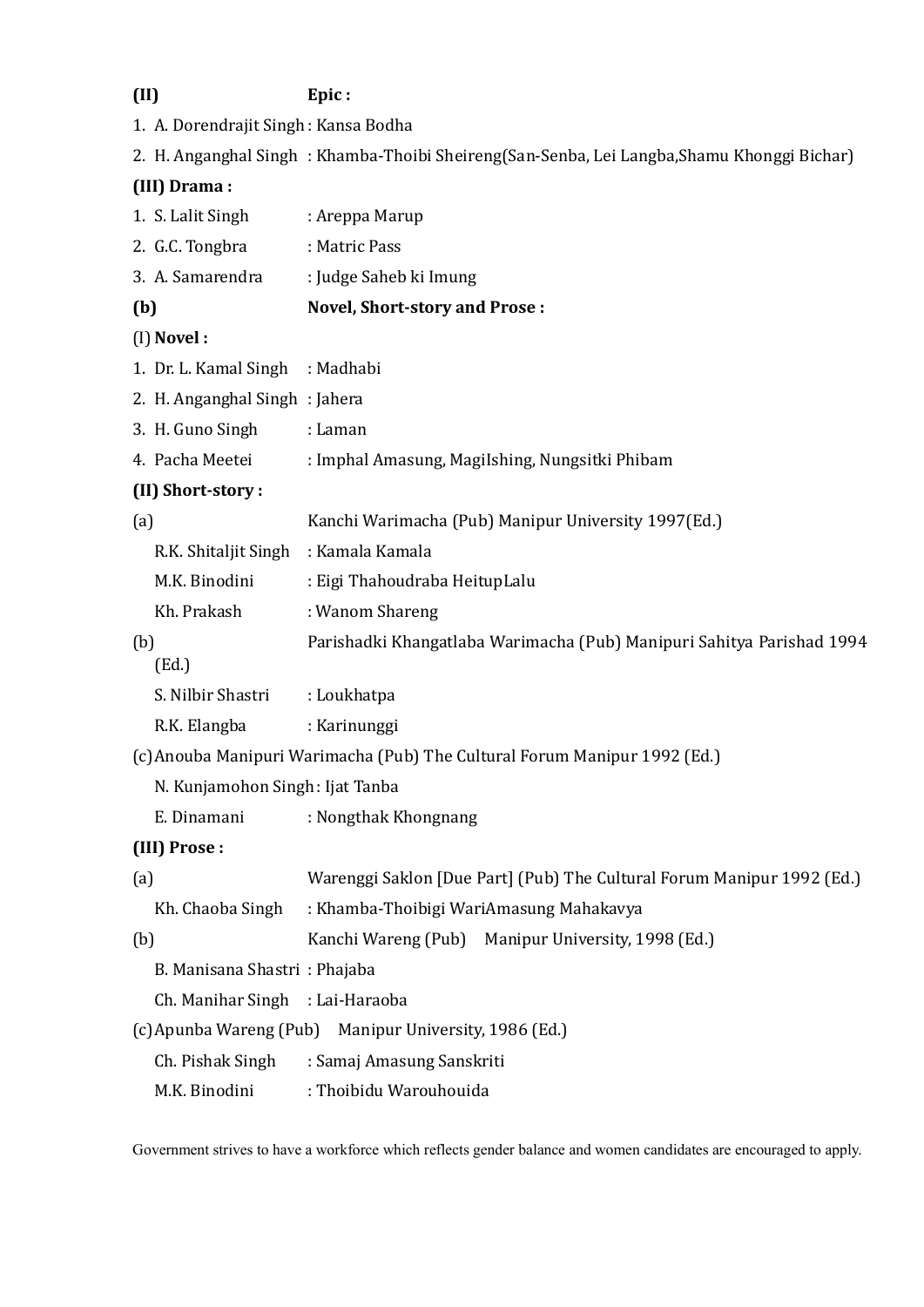Eric Newton : Kalagi Mahousa (translated by I.R. Babu)

(d) Manipuri Wareng (Pub) The Cultural Forum Manipur 1999 (Ed.)

S. Krishnamohan Singh : Lan

# **MARATHI**

# **PAPER-I**

# **(Answers must be written in Marathi)**

# **Section A**

# **Language and Folk-lore**

(a) Nature and Functions of Language

(with reference to Marathi)

Language as a signifying system : Langue and Parole; Basic functions; Poetic Language; Standard Language and dialect; Language variations according to social parameters.

Linguistic features of Marathi in thirteenth century and seventeenth century.

(b) Dialects of Marathi

Ahirani; Varhadi; Dangi.

(c)Marathi Grammar

Parts of Speech; Case-system; Prayog-vichar (Voice).

(d) Nature and kinds of Folk-lore

(with special reference to Marathi)

Lok-Geet, Lok Katha, Lok Natya.

# **Section B**

# **(History of Literature and Literary Criticism)**

(a) History of Marathi Literature

1. From beginning to 1818 AD, with special reference to the following : The Mahanubhava writers, the Varkari poets, the Pandit poets, the Shahirs, Bakhar Literature.

2. From 1850 to 1990, with special reference to developments in the following major forms : Poetry, Fiction (Novel and Short Story), Drama; and major literary currents and movements, Romantic, Realist, Modernist, Dalit, Gramin, Feminist.

(b) Literary Criticism

1. Nature and function of Literature;

- 2. Evaluation of Literature;
- 3. Nature, Objectives and Methods of Criticism;
- 4. Literature, Culture and Society.

# **PAPER-II**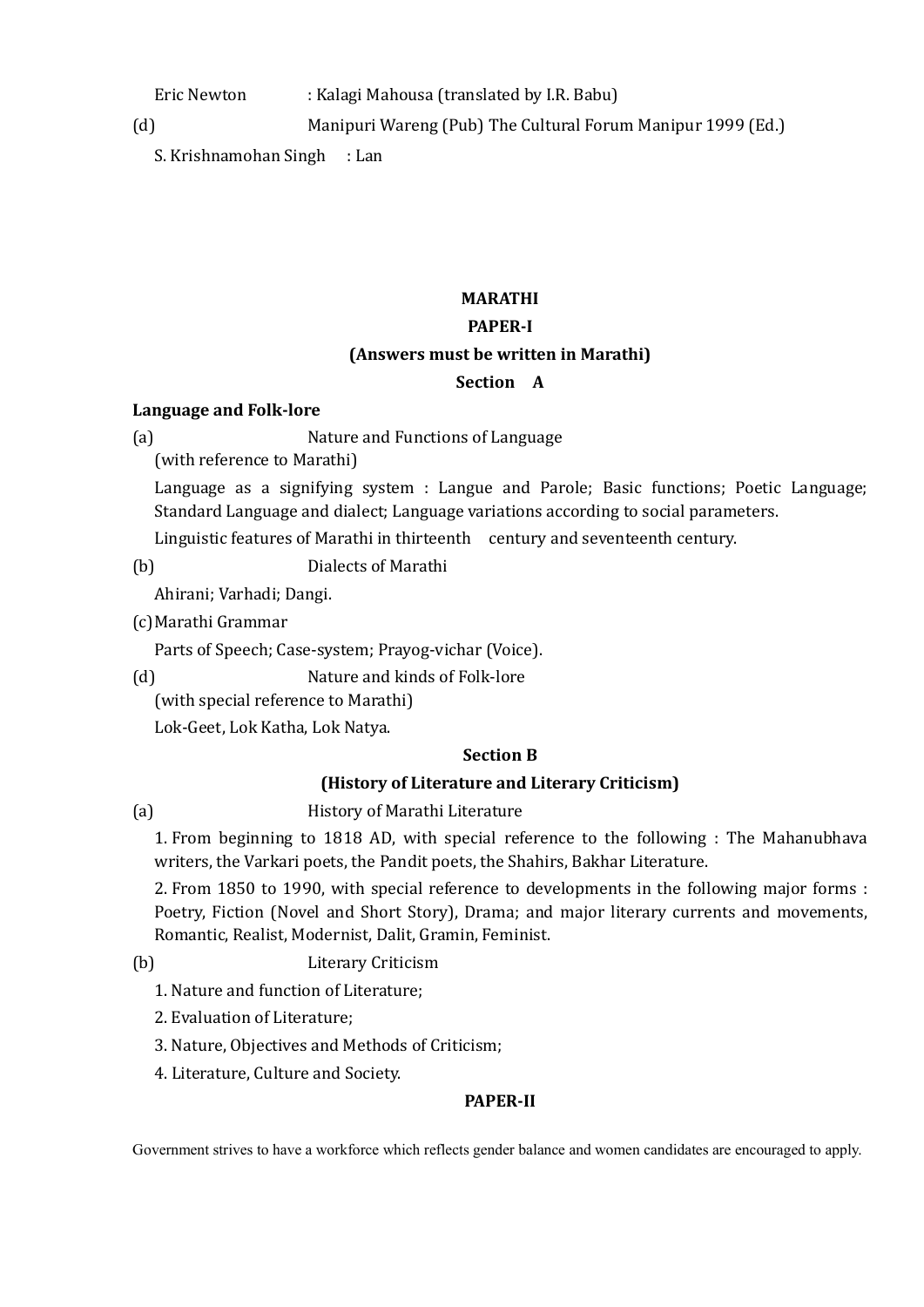## **(Answer must be written in Marathi)**

#### **Textual study of prescribed literary works.**

The paper will require first-hand reading of the texts prescribed and will be designed to test the candidate's critical ability.

#### **Section A**

## **(Prose)**

- (1) 'Smritisthala'
- (2) Mahatma Jotiba Phule ''Shetkaryacha Asud' 'Sarvajanik Satyadharma'
- (3) S.V. Ketkar 'Brahmankanya'
- (4) P.K. Atre 'Sashtang Namaskar'
- (5) Sharchchandra Muktibodh 'Jana Hey Volatu Jethe'
- (6) Uddhav Shelke 'Shilan'
- (7) Baburao Bagul 'Jevha Mi Jaat Chorli Hoti'
- (8) Gouri Deshpande 'Ekek Paan Galavaya'
- (9) P.I. Sonkamble 'Athavaninche Pakshi'

# **Section B**

# **(Poetry)**

- (1) 'Namadevanchi Abhangawani' Ed: Inamdar, Relekar, Mirajkar Modern Book Depot, Pune
- (2) 'Painjan' Ed : M.N. Adwant Sahitya Prasar Kendra, Nagpur
- (3) 'Damayanti-Swayamvar' By Raghunath Pandit
- (4) 'Balakvinchi Kavita' By Balkavi
- (5) 'Vishakha' By Kusumagraj
- (6) 'Maridgandh'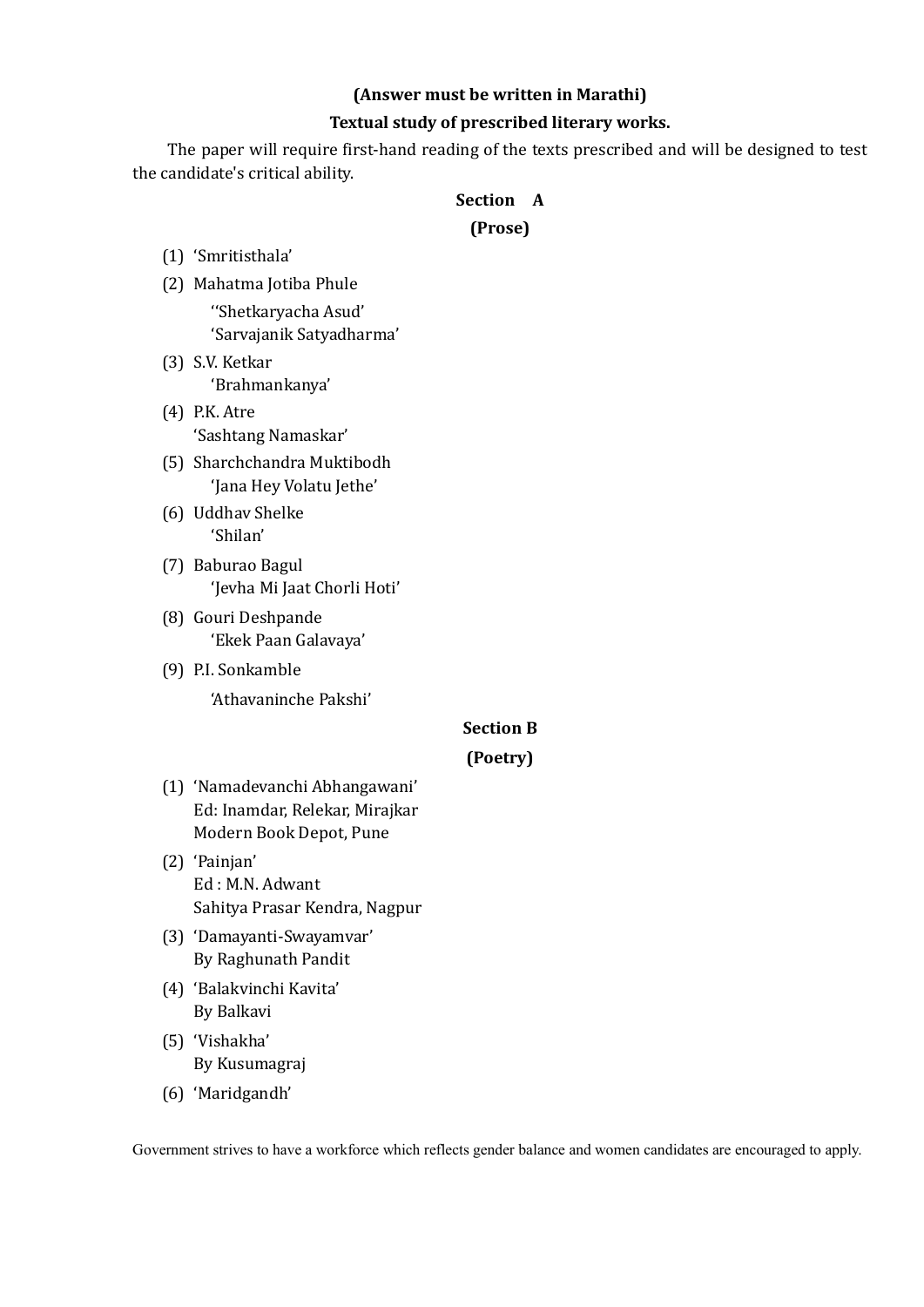By Vinda Karandikar

- (7) 'Jahirnama' By Narayan Surve
- (8) 'Sandhyakalchya Kavita' By Grace
- (9) 'Ya Sattet Jeev Ramat Nahi' By Namdev Dhasal

# **NEPALI**

#### **PAPER-I**

## **(Answers must be written in Nepali)**

## **Section A**

1. History of the origin and development of Nepali as one of the new Indo Aryan Languages.

- 2. Fundamentals of Nepali Grammar and phonology :
- (i) Nominal forms and categories :—

Gender, Number, Case, Adjectives, Pronouns, Avyayas

(ii) Verbal forms and categories :—

Tense, Aspects, Voice, Roots and Fixes

- (iii) Nepali Swara and Vyanjana;
- 3. Major Dialects of Nepali

4. Standardisation and Modernisation of Nepali with special reference to language movements (viz. Halanta Bahiskar, Jharrovad etc.)

5. Teaching of Nepali language in India—Its history and development with special reference to its socio-cultural aspects.

#### **Section B**

1. History of Nepali literature with special reference to its development in India.

2. Fundamental concepts and theories of Literature :

Kavya/Sahitya, Kavya Prayojan, Literary genres, Shabda Shakti, Rasa, Alankara, Tragedy, Comedy, Aesthetics, Stylistics.

3. Major literary trends and movements—

Swachchhandatavad, Yatharthavad, Astitwavad, Ayamik Movement Contemporary Nepali writings, Postmodernism.

4. Nepali folklores (the following folk-form only)—Sawai, Jhyaurey, Selo, Sangini, Lahari.

#### **PAPER-II**

#### **(Answers must be written in Nepali)**

This paper will require first hand reading of the texts prescribed below and questions will be designed to test the candidate's critical acumen.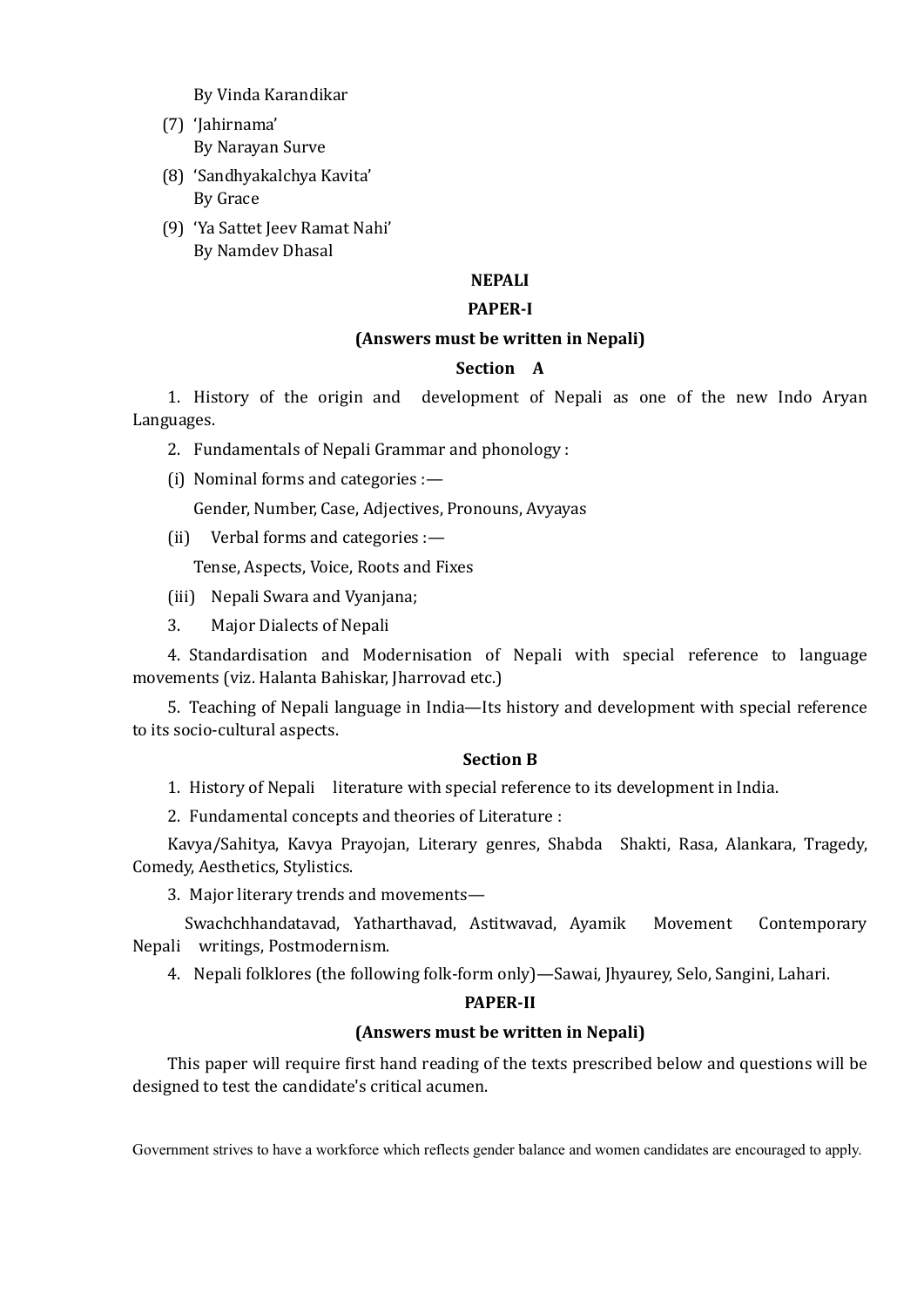**Section** A

| 1. | Santa Jnandil Das  | Udaya Lahari                                                                                                                                                                                                        |  |
|----|--------------------|---------------------------------------------------------------------------------------------------------------------------------------------------------------------------------------------------------------------|--|
| 2. | Lekhnath Poudyal   | Tarun Tapasi (Vishrams III, V, VI, XII, XV, XVIII only)                                                                                                                                                             |  |
| 3. | Agam Sing Giri     | Jaleko Pratibimba Royeko Pratidhwani (The following Poems<br>only-Prasawako Chichyahatsanga Byunjheko Ek Raat, Chhorolai,<br>Jaleko Pratibimba: Royeko Pratidhwani, Hamro Akashmani Pani<br>Hunchha Ujyalo, Tihar). |  |
| 4. | Haribhakta Katuwal | Yo Zinadagi Khai Ke Zindagi: (The following poems only-Jeevan:<br>Ek Dristi, Yo Zindagi Khai Ke Zindagi, Akashka Tara Ke Tara,<br>Hamilai Nirdho Nasamjha, Khai Manyata Yahan Atmahutiko<br>Balidan Ko).            |  |
| 5. | Balkrishna Sama    | Prahlad.                                                                                                                                                                                                            |  |
| 6. | Manbahadur Mukhia  | Banchneharu<br>(The<br>Andhyaroma<br>following<br>One-Act<br>only-Andhyaroma Banchneharu' 'Suskera')                                                                                                                |  |

## **Section B**

| 1. | Indra Sundas       | Sahara.                                                                                                                                                                                   |
|----|--------------------|-------------------------------------------------------------------------------------------------------------------------------------------------------------------------------------------|
| 2. | Lilbahadur Chhetri | Brahmaputra ko Chheuchhau                                                                                                                                                                 |
| 3. | Rupnarayan Sinha   | Katha Navaratna (The following stories only-Biteka Kura,<br>Jimmewari Kasko, Dhanamatiko Cinema—Swapna, Vidhwasta<br>Jeevan).                                                             |
| 4. | Indrabahadur Rai   | Vipana Katipaya (The following stories only—Raatbhari Huri<br>Chalyo, Jayamaya Aphumatra Lekhapani Aipugi, Bhagi, Ghosh<br>Babu, Chhutuaiyo).                                             |
| 5. | Sanu Lama          | Katha Sampaad (The following stories only-Swasni<br>Manchhey, Khani Tarma Ekdin, Phurbale Gaun Chhadyo, Asinapo<br>Manchhey).                                                             |
| 6. | Laxmi Prasad       | Laxmi Nibandha DevkotaSangraha (The following essays<br>only—Sri Ganeshaya Namha, Nepali Sahityako Itihasma<br>Sarvashrestha Purus, Kalpana, Kala Ra Jeevan, Gadha Buddhiman<br>ki Guru?) |
| 7. | Ramkrishna Sharma  | <b>Das Gorkha</b> (The following essays only—Kavi, Samaj Ra Sahitya,<br>Sahityama Sapekshata, Sahityik Ruchiko Praudhata, Nepali<br>Sahityako Pragati).                                   |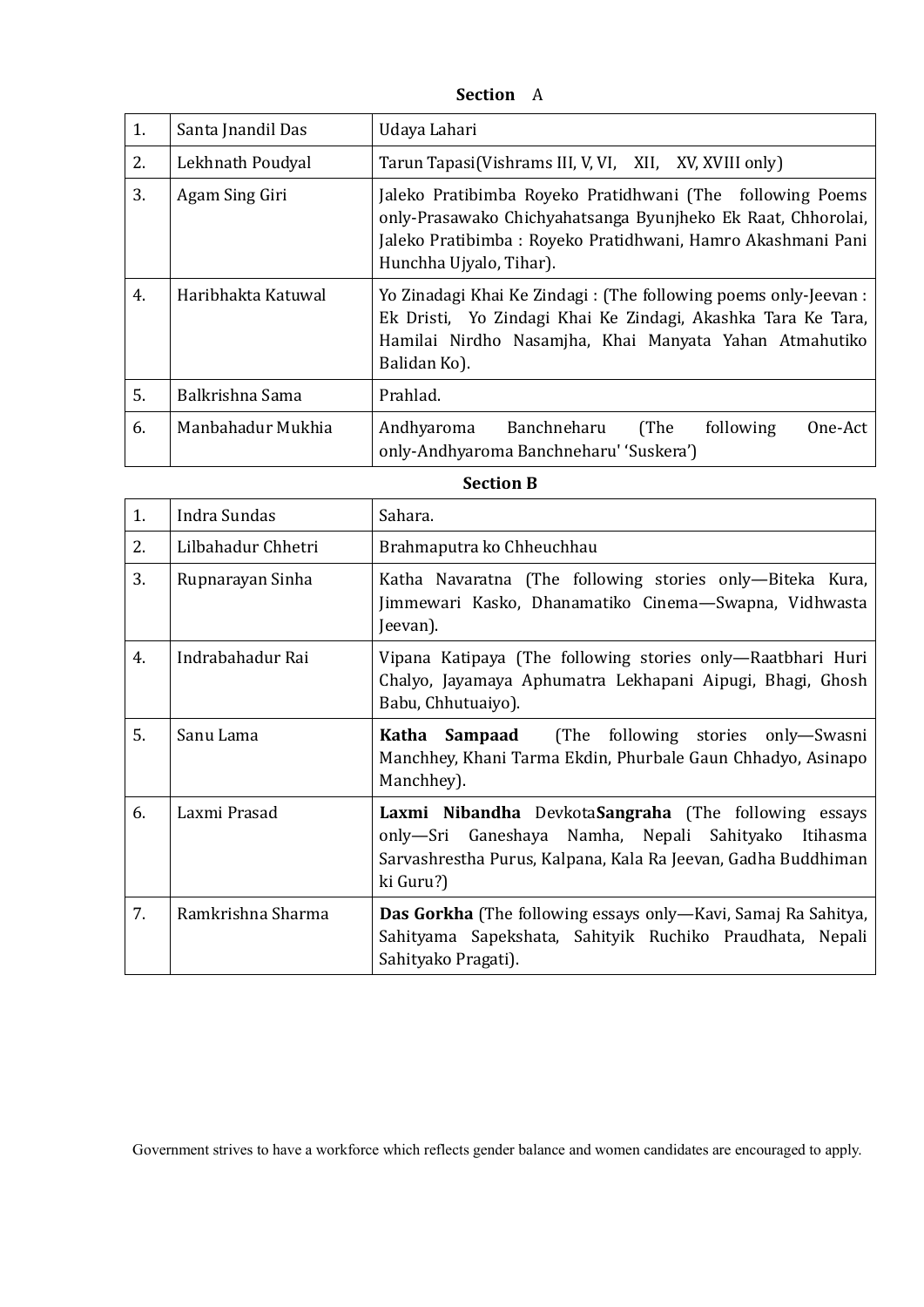## **ODIA**

#### **PAPER-I**

#### **(Answers must be written in Odia)**

# **Section A**

#### **History of Odia Language**

- (i) Origin and development of Odia Language—Influence of Austric, Dravidian, Perso— Arabic and English on Odia Language.
- (ii) Phonetics and Phonemics : Vowels, Consonants Principles of changes in Odia sounds.
- (iii) Morphology : Morphemes (free, bound compound and complex), derivational and inflectional affixes, case inflection, conjugation of verb.
- (iv) Syntax : Kinds of sentences and their trans-formation, structure of sentences.
- (v) Semantics—Different types of change in meaning. Euphemism.
- (vi) Common errors in spellings, grammatical uses and construction of sentences.
- (vii) Regional variations in Odia Language (Western, Southern and Northern Odia) and Dialects (Bhatri and Desia).

#### **Section B**

#### **History of Odia Literature**

- (i) Historical backgrounds (social, cultural and political) of Odia Literature of different periods.
- (ii) Ancient epics, ornate kavyas and padavalis.
- (iii) Typical structural forms of Odia Literature (Koili, Chautisa, Poi, Chaupadi, Champu).
- (iv) Modern trends in poetry, drama short story, novel essay and literary criticism.

#### **PAPER-II**

#### **(Answers must be written in Odia)**

Critical Study of texts—

The paper will require first hand reading of the text and test the critical ability of the candidate.

#### **Section A**

#### **Poetry**

#### **(Ancient)**

- 1. Sãralã Dãs—Shanti Parva from Mahãbhãrata.
- 2. Jaganãth Dãs—Bhãgabata, XI Skadhã—Jadu Avadhuta Sambãda.

#### **(Medieval)**

- 3. Dinakrushna Dãs—Raskallola—(Chhãndas—16 & 34)
- 4. Upendra Bhanja—Lãvanyabati (Chhãndas—1 & 2).

#### **(Modern)**

- 5. Rãdhãnath Rãy—Chandrabhãgã.
- 6. Mãyãdhar Mänasinha—Jeevan—Chitã.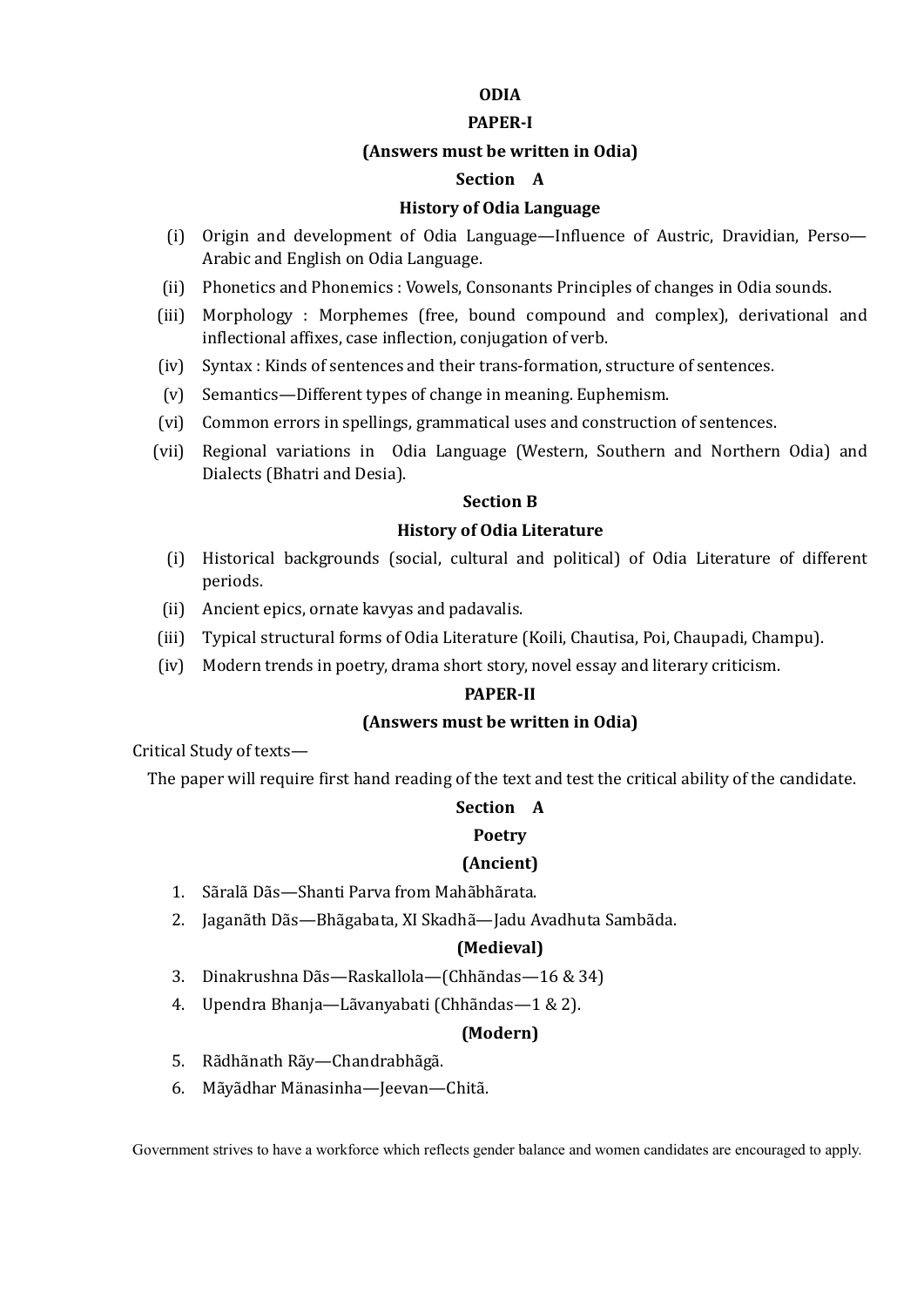- 7. Sãtchidananda Routray—Kabitã—1962.
- 8. Ramãkãnta Ratha—Saptama Ritu.

## **Section B**

## **Drama :**

- 9. Manoranjan Dãs—Kätha-Ghoda.
- 10. Bijay Mishra—Tata Niranjanä.

## **Novel :**

- 11. Fakir Mohan Senãpati—Chhamãna Ãthaguntha.
- 12. Gopinãth Mohãnty—Dãnãpani.

## **Short Story :**

- 13. Surendra Mohãnty—Marãlara Mrityu.
- 14. Manoj Dãs—Laxmira Abhisãra.

## **Essay :**

- 15. Chittaranjan Dãs—Tranga O Tadit (First Five essays).
- 16. Chandra Sekhar Rath—Mun Satyadharmã Kahuchhi (First five essays).

## **PUNJABI**

# **PAPER-I**

## **Answers must be written in Punjabi in Gurumukhi script**

## **Section** A

- (a) Origin of Punjabi Language; different stages of development and recent development in Punjabi Language; characteristics of Punjabi phonology and the study of its tones; classification of vowels and consonants.
- (b) Punjabi morphology; the number-gender system (animate and inanimate), prefixes, affixes and different categories of Post positions; Punjabi word formation; **Tatsam. Tad Bhav.** forms; Sentence structure, the notion of subject and object in Punjabi; Noun and verb phrases.
- (c) Language and dialect : the notions of dialect and idiolect: major dialects of Punjabi : Pothohari, Majhi, Doabi, Malwai, Paudhi; the validity of speech variation on the basis of social stratification, the distinctive features of various dialects with special reference to tones Language and script; origin and development of Gurumukhi; Suitability of Gurumukhi for Punjabi.
- (d) Classical background : Nath Jogi Sahit.

Medieval Literature : Gurmat, Suti, Kissa and Var : janamsakhis.

#### **Section B**

(a) Modern trends Mystic, romantic, progressive and neomystic (Vir Singh, Puran Singh, Mohan Singh, Amrita Pritam, Bawa Balwant, Pritam Singh Safeer, J. S. Neki).

Experimentalist (Jasbir Singh Ahluwalia, Ravinder Ravi, Ajaib Kamal).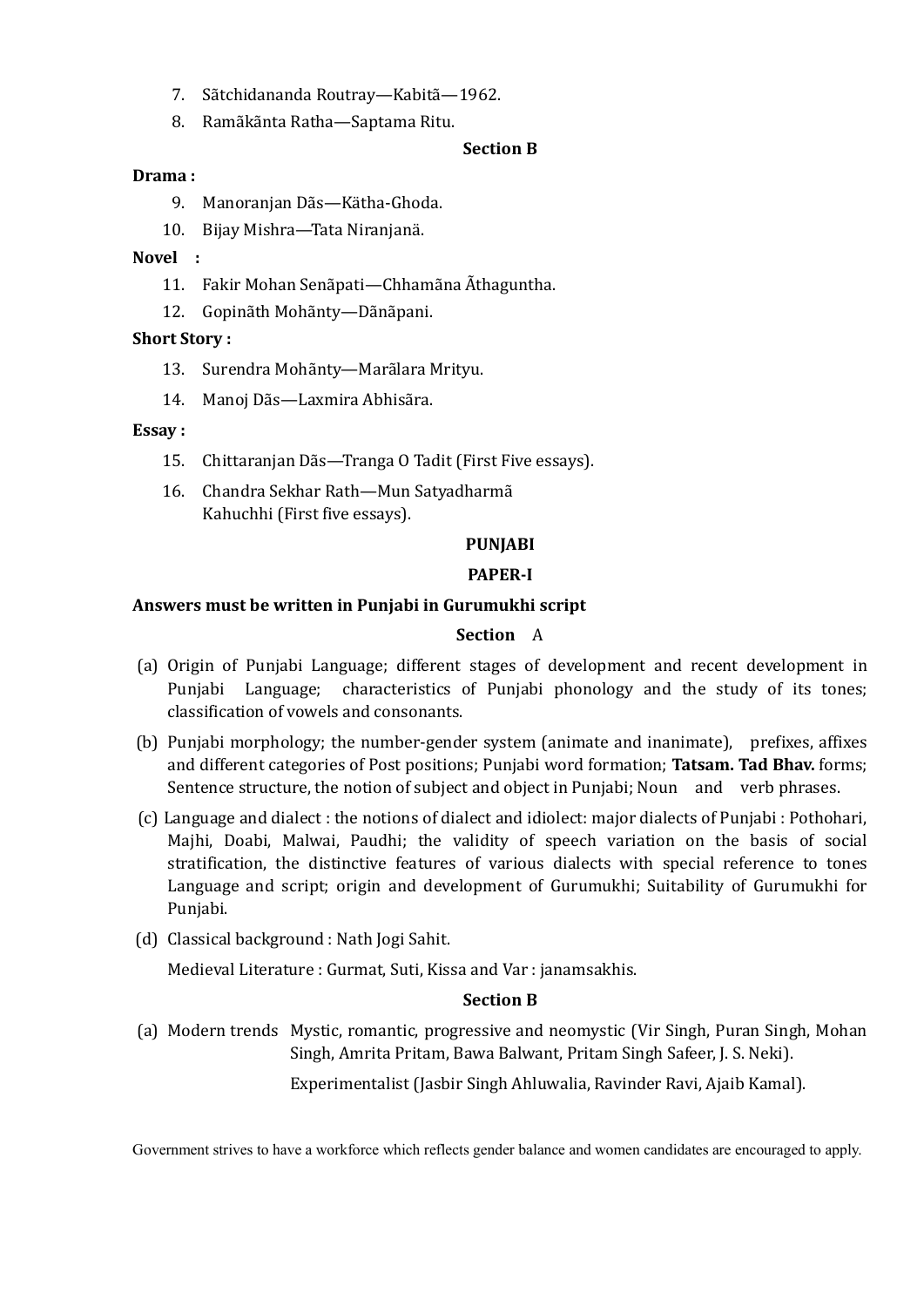Aesthetes (Harbhajan Singh, Tara Singh). Neo-progressive (Pash, Jagtar, Patar).

- (b) Folk Literature Folk songs, Folk tales, Riddles, Proverbs.
	- Epic (Vir Singh, Avtar Singh Azad, Mohan Singh).
	- Lyric (Gurus, Sufis and Modern Lyricists-Mohan Singh, Amrita Pritam, Shiv Kumar, Harbhajan Singh).
- (c) Drama (I.C. Nanda, Harcharan Singh, Balwant Gargi, S.S. Sekhon, Charan Das Sidhu).
	- Novel (Vir Singh, Nanak Singh, Jaswant Singh Kanwal, K.S. Duggal, Sukhbir, Gurdial Singh, Dalip Kaur Tiwana, Swaran Chandan).

Short Story (Sujan Singh, K. S. Virk, Prem Parkash, Waryam Sandhu).

(d) Socio-cultural Sanskrit, Persian and Western.

Literary influences;

- Essay (Puran Singh, Teja Singh, Gurbaksh Singh).
- Literary Criticism (S.S. Sekhon, Attar Singh, Kishan Singh, Harbhajan Singh, Najam Hussain Sayyad).

#### **PAPER-II**

## **Answers must be written in Punjabi in Gurumukhi script**

This paper will require first-hand reading of the texts prescribed and will be designed to test the candidate's critical ability.

## **Section A**

- (a) Sheikh Farid The complete Bani as includedin the Adi Granth.
- (b) Guru Nanak Japu Ji. Baramah. Asa di Var.
- (c) Bulleh Shah Kafian
- (d) Waris Shah Heer

#### **Section B**

(a) Shah Mohammad Jangnama (Jang Singhante Firangian) Dhani Ram Chatrik Chandan Vari (Poet) Sufi Khana

Nawan Jahan

- (b) Nanak Singh Chitta Lahu (Novelist) Pavittar Papi
	- Ek Mian Do Talwaran
- (c) Gurbaksh Singh Zindagi-di-Ras
	- (Essayist) Nawan Shivala

Merian Abhul Yadaan.

Balraj Sahni Mera Roosi Safarnama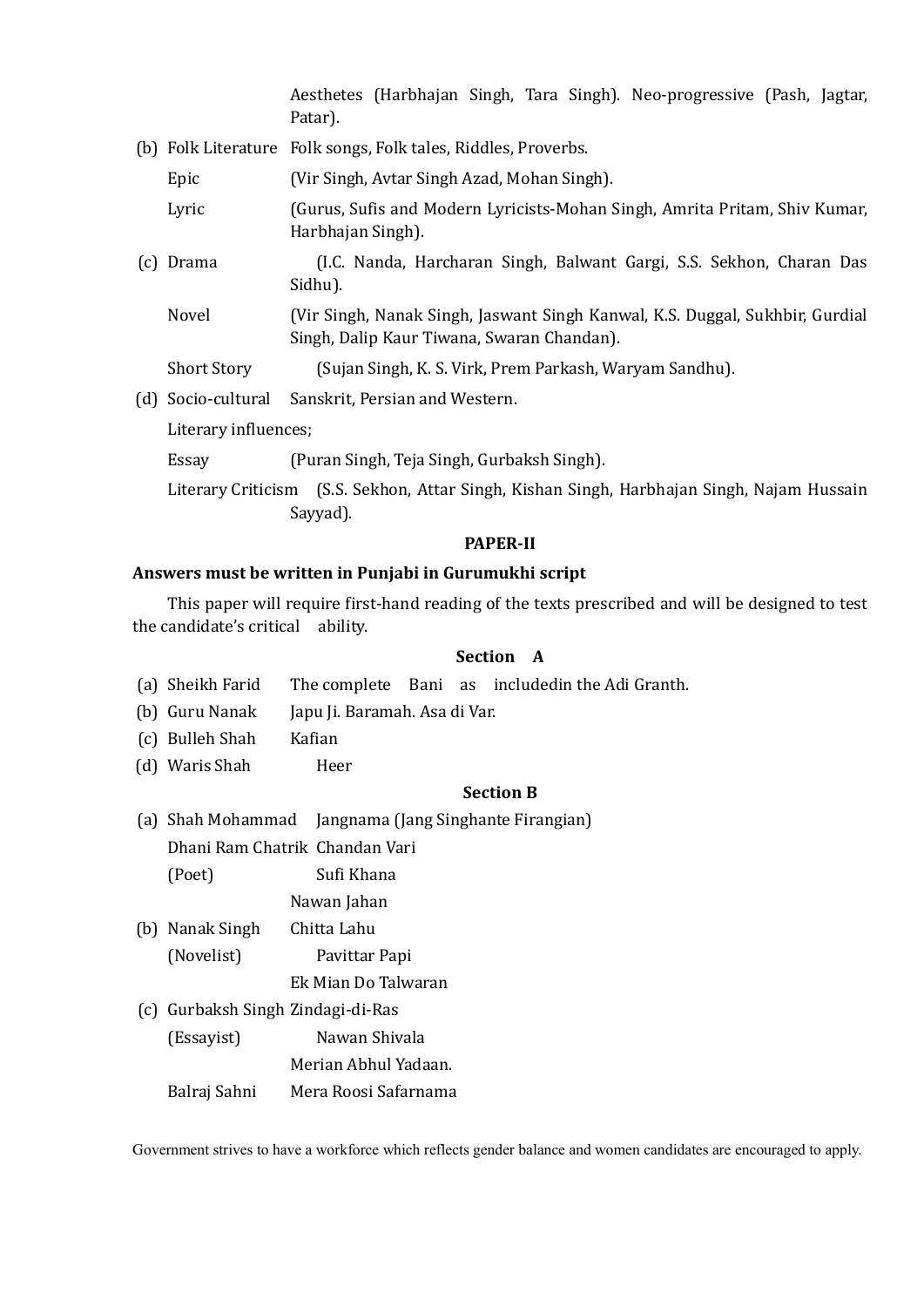(Travelogue) Mera Pakistani Safarnama

(d) Balwant Gargi Loha Kutt

(Dramatist) Dhuni-di-Agg

Sultan Razia

Sant Singh Sekhon Sahityarth

(Critic) Parsidh Punjabi Kavi

Punjabi Kav Shiromani.

# **SANSKRIT**

# **PAPER-I**

There will be three questions as indicated in the Question Paper which must be answered in Sanskrit. The Remaining questions must be answered either in Sanskrit or in the medium of examination opted by the candidate.

# **Section** A

1. Significant features of the grammar, with particular stress on Sanjna, Sandhi, Karaka, Samasa, Kartari and Karmani vacyas (voice usages) (to be answered in Sanskrit).

- 2.(a) Main characteristics of Vedic Sanskrit language
	- (b) Prominent feature of classical Sanskrit language
	- (c) Contribution of Sanskrit to linguistic studies

3. General Knowledge of :—

- (a) Literary history of Sanskrit
- (b) Principal trends of literary criticism
- (c) Ramayana
- (d) Mahabharata
- (e) The origin and development of literary geners of :
	- Mahakavya Rupaka (drama) Katha Akhyayika Campu Khandakavya Muktaka Kavya.

## **Section B**

- 4. Essential of Indian Culture with stress on :
	- (a) Purusãrthas
	- (b) Samskãras
	- (c) Varnãsramavyavasthã
	- (d) Arts and fine arts
	- (e) Technical Sciences.
- 5. Trends of Indian Philosophy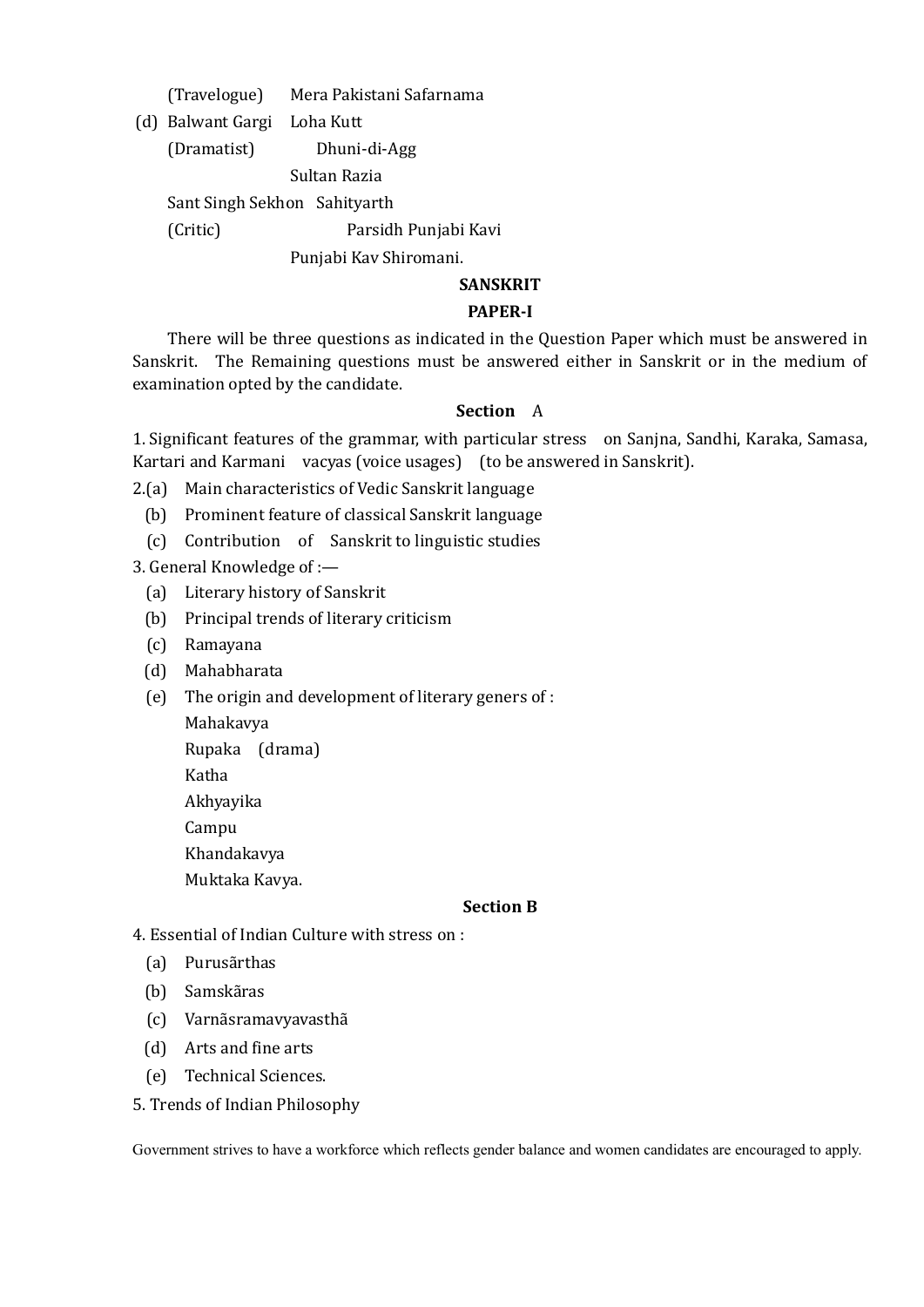- (a) Mïmansã
- (b) Vedãnta
- (c) Nyaya
- (d) Vaisesika
- (e) Sãnkhya
- (f) Yoga
- (g) Bauddha
- (h) Jaina
- (i) Carvãka
- 6. Short Essay (in Sanskrit)
- 7. Unseen passage with the questions (to be answered in Sanskrit).

## **PAPER-II**

Question from Group 4 is to be answered in Sanskrit only. Questions from Groups 1, 2 and 3 are to be answered either in Sanskrit or in the medium opted by the candidate.

# **Section A**

General study of the following groups :—

| Group 1 |  | (a) Raghuvamsam—Kalidasa |  |
|---------|--|--------------------------|--|
|         |  |                          |  |

- (b) Kumarasambhavam—Kalidasa
- (c) Kiratarjuniyam—Bharavi
- (d) Sisupalavadham—Magha
- (e) Naisadhiyacaritam—Sriharsa
- (f) Kadambari—Banabhatta
- (g) Dasakumaracaritam—Dandin
- (h) Sivarajyodayam—S.B. Varnekar
- 
- **Group 2** (a) Isãvãsyopanisad
	- (b) Bhagavadgitã
	- (c) Sundarakanda of Valmiki's Ramayana
	- (d) Arthasastra of Kautilya

- **Group 3** (a) Svapanavasavadattam—Bhasa
	- (b) Abhijnanasakuntalam—Kalidasa
	- (c) Mricchakatikam—Sudraka
	- (d) Mudraraksasam—Visakhadatta
	- (e) Uttararamacaritam—Bhavbhuti
	- (f) Ratnavali—Sriharshavardhana
	- (g) Venisamharam—Bhattanarayana

## **Group 4** Short notes in Sanskrit on the following :—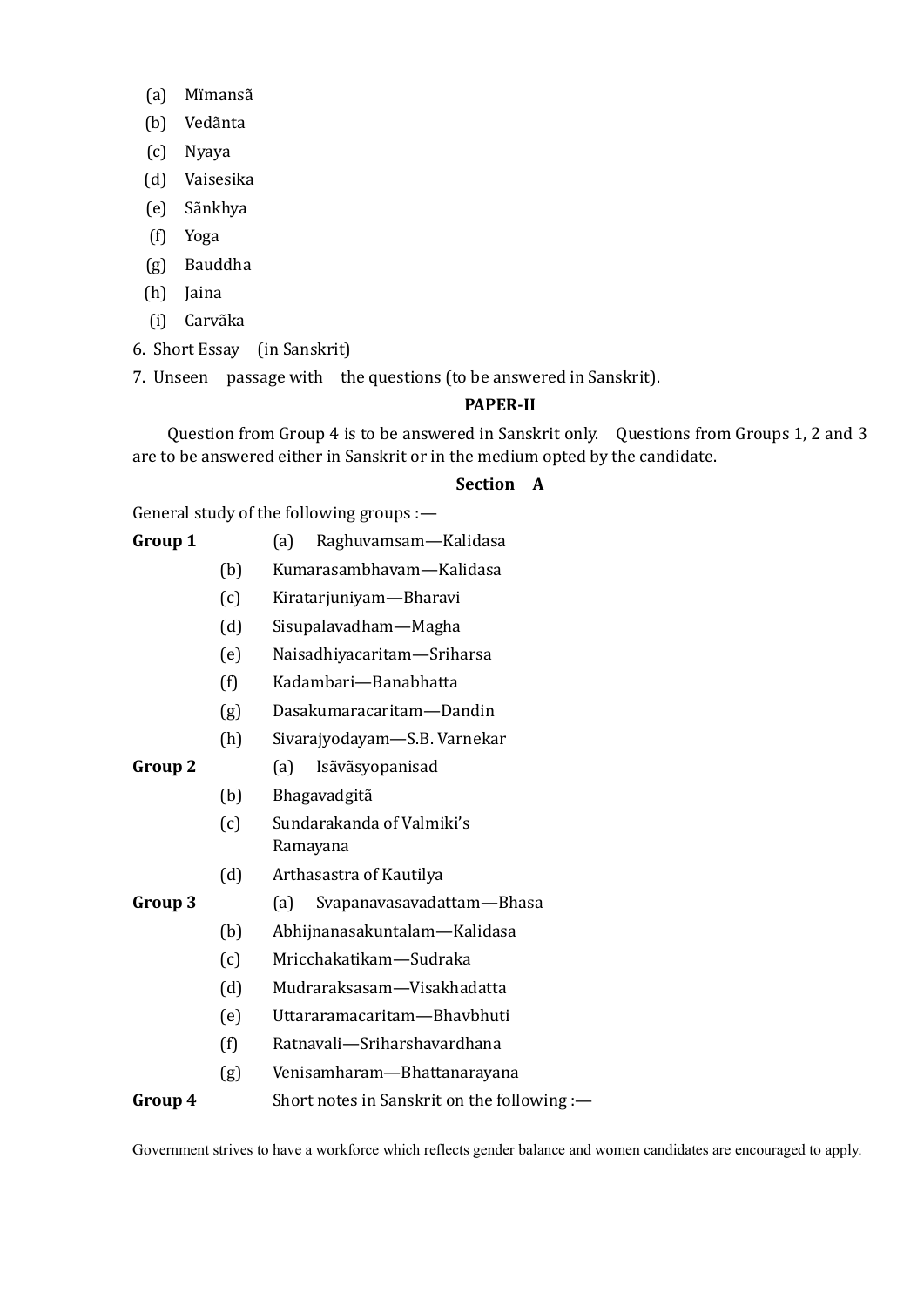- (a) Meghadutam—Kalidasa
- (b) Nitisatakam—Bhartrhari
- (c) Pancatantra—
- (d) Rajatarangini—Kalhana
- (e) Harsacaritam—Banabhatta
- (f) Amarukasatakam—Amaruka
- (g) Gitagovindam—Jayadeva.

## **Section B**

This section will require first hand reading of the following selected texts :— (Questions from Groups 1 & 2 are to be answered in Sanskrit only) Questions from Groups 3 and 4 are to be answered either in Sanskrit or in the Medium opted by the candidate.

| Group 1      |     | Raghuvamsam-Cantol, Verses 1 to 10<br>(a)                                 |  |  |
|--------------|-----|---------------------------------------------------------------------------|--|--|
|              | (b) | Kumarasambhavam-Canto I, Verses1 to 10                                    |  |  |
|              | (c) | Kiratarjuniyaue—Canto I, Verses 1 to 10                                   |  |  |
| Group 2      |     | Isavasyopanisad—Verses—1, 2, 4, 6, 7, 15 and $18$<br>(a)                  |  |  |
|              | (b) | Bhagavatgita II Chapter Verses13 to 25                                    |  |  |
|              | (c) | Sundarakandam of Valmiki Canto15, Verses 15 to 30<br>Press<br>(Geeta      |  |  |
| Edition)     |     |                                                                           |  |  |
| Group 3      |     | Meghadutam-Verses 1 to 10<br>(a)                                          |  |  |
|              | (b) | Nitisatakam—Verses 1 to 10 (Edited by D.D. Kosambi Bharatiya Vidya Bhavan |  |  |
| Publication) |     |                                                                           |  |  |
|              | (c) | Kadambari—Sukanasopadesa<br>(only)                                        |  |  |
| Group 4      |     | Svapnavasavadattam Act VI<br>(a)                                          |  |  |
|              | (b) | Abhijnansakuntalam Act IV Verses 15 to 30 (M.R. Kale Edition)             |  |  |

(c) Uttararamacaritam Act I Verses 31 to 47 (M.R. Kale Edition).

## **SANTHALI**

## **PAPER I**

#### **(Answers must be written in Santhali)**

#### **Section** A

## **Part I—History of Santhali Language**

- 1. Main Austric Language family, population and distribution.
- 2. Grammatical structure of Santhali Language.
- 3. Important character of Santhali Language: Phonology, Morphology, Syntax, Semantics, Translation, Lexicography.
- 4. Impact of other languages of Santhali.
- 5. Standardization of Santhali Language.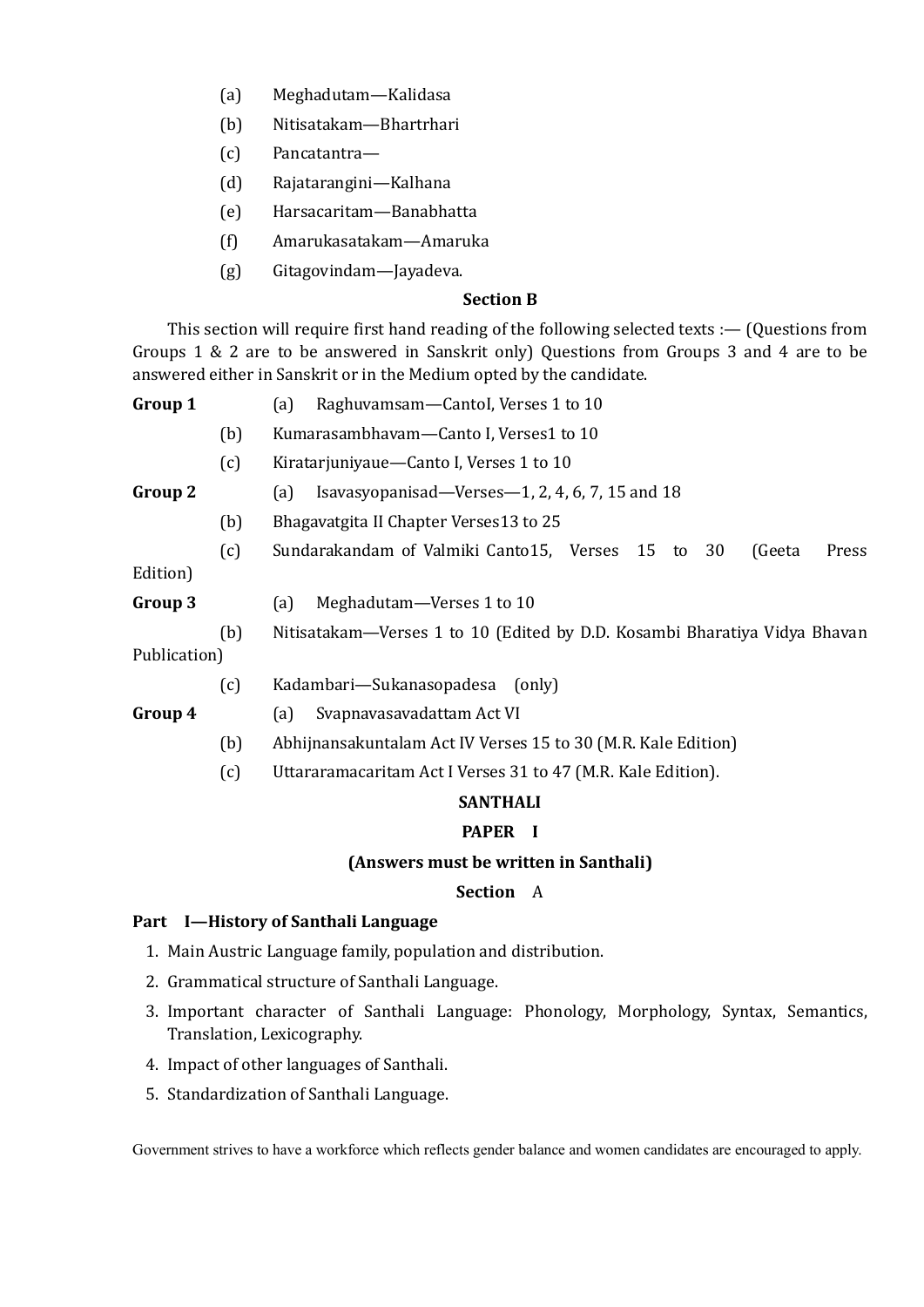# **Part II—History of Santhali Literature**

- 1. Literary trend of the following four periods of history of Santhali Literature.
- (a) Ancient Literature before 1854.
- (b) Missionary period Literature between 1855 to 1889 AD.
- (c) Medieval period: Literature between 1890 to 1946 AD.
- (d) Modern period : Literature from 1947 AD to till date.
- 2. Writing tradition in History of Santhali literature.

#### **Section-B**

Literary forms—Main characteristics, history and development of following literary forms.

## **Part I**

Folk Literature in Santhali—folk song, folk tale, phrase, idioms puzzles, and Kudum.

## **Part II**

Modern literature in Santhali

- 1. Development of poetry and prominent poets.
- 2. Development of prose and prominent writers.
	- (i) Novels and prominent Novelists.
- (ii) Stories and prominent story writers.
- (iii) Drama and Prominent Dramatist.
- (iv) Criticism and prominent critics.
- (v) Essay, sketches, memoirs, travelogues and prominent writers.

## **Santhali writers**

Shyam Sundar Hembram, Pandit Raghunath Murmu, Barha Beshra, Sadhu Ramchand Murmu, Narayan Soren 'Toresutam', Sarda Prasad Kisku, Raghunath Tudu, Kalipada Soren, Sakla Soren, Digamber Hansda, Aditya Mitra 'Santhali', Babulal Murmu 'Adivasi', Jadumani Beshra, Arjun Hembram, Krishna Chandra Tudu, Rupchand Hansda, Kalendra Nath Mandi, Mahadev, Hansda, Gour Chandra Murmu, Thakur Prasad Murmu, Hara Prasad Murmu, Uday Nath Majhi, Parimal Hembram, Dhirendra Nath Baske, Shyam Charan Hembram, Damayanti Beshra, T.K. Rapaj, Boyha Biswanath Tudu.

## **Part III**

Cultural Heritage of Santhali tradition, customs, festival and rituals (birth, marriage and death).

## **PAPER II**

## **(Answers must be written in Santhali)**

## **Section A**

This paper will require in-depth reading of the following texts and the questions will be designed to test the candidates' critical ability.

#### **Ancient Literature :**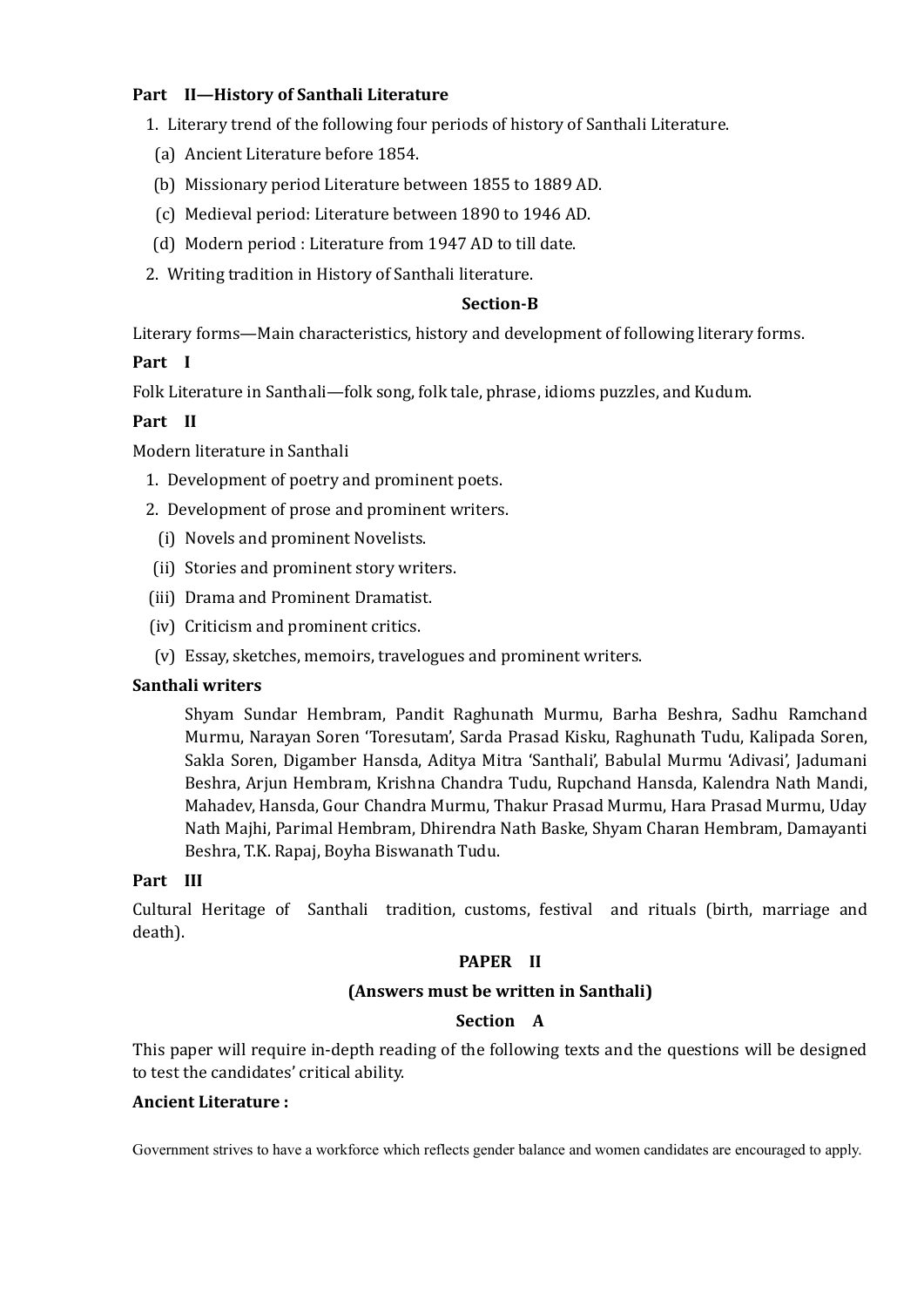## **Prose**

- (a) Kherwal Bonso Dhorom Puthi—Majhi Ramdas Tudu "Rasika".
- (b) Mare Hapramko Reyak Katha—L.O. Scrafsrud.
- (c) Jomsim Binti Lita—Mangal Chandra Turkulumang Soren.
- (d) Marang Buru Binti—Kanailal Tudu.

## **Poetry**

- (a) Karam Sereng—Nunku Soren.
- (b) Devi Dasain Sereng—Manindra Hansda.
- (c) Horh Sereng—W.G. Archer.
- (d) Baha Sereng—Balaram Tudu.
- (e) Dong Sereng—Padmashri Bhagwat Murmu 'Thakur'.
- (f) Hor Sereng—Raghunath Murmu.
- (g) Soros Sereng—Babulal Murmu "Adivasi".
- (h) More Sin More Ndia—Rup Chand Hansda.
- (i) Judasi Madwa Latar—Tez Narayan Murmu.

#### **Section B**

## **Modern Literature**

#### **Part I—Poetry**

- (a) Onorhen Baha Dhalwak—Paul Jujhar Soren.
- (b) Asar Binti—Narayan Soren "Tore Sutam".
- (c) Chand Mala—Gora Chand Tudu.
- (d) Onto Baha Mala—Aditya Mitra "Santhali".
- (e) Tiryo Tetang—Hari Har Hansda.
- (f) Sisirjon Rar—Thakur Prasad Murmu.

## **Part II—Novels**

- (a) Harmawak Ato—R.Karstiars (Translator—R.K. Kisku Rapaz).
- (b) Manu Mati—Chandra Mohan Hansda.
- (c) Ato Orak—Doman Hansdak.
- (d) Ojoy Gada Dhiph re—Nathenial Murmu.

#### **Part III—Stories**

- (a) Jiyon Gada—Rup Chand Hansda and Jadumani Beshra.
- (b) Mayajaal—Doman Sahu 'Samir' and Padmashri Bhagwat Murmu 'Thakur'.

#### **Part IV—Drama**

- (a) Kherwar Bir—Pandit Raghunath Murmu.
- (b) Juri Khatir—Dr. K.C. Tudu.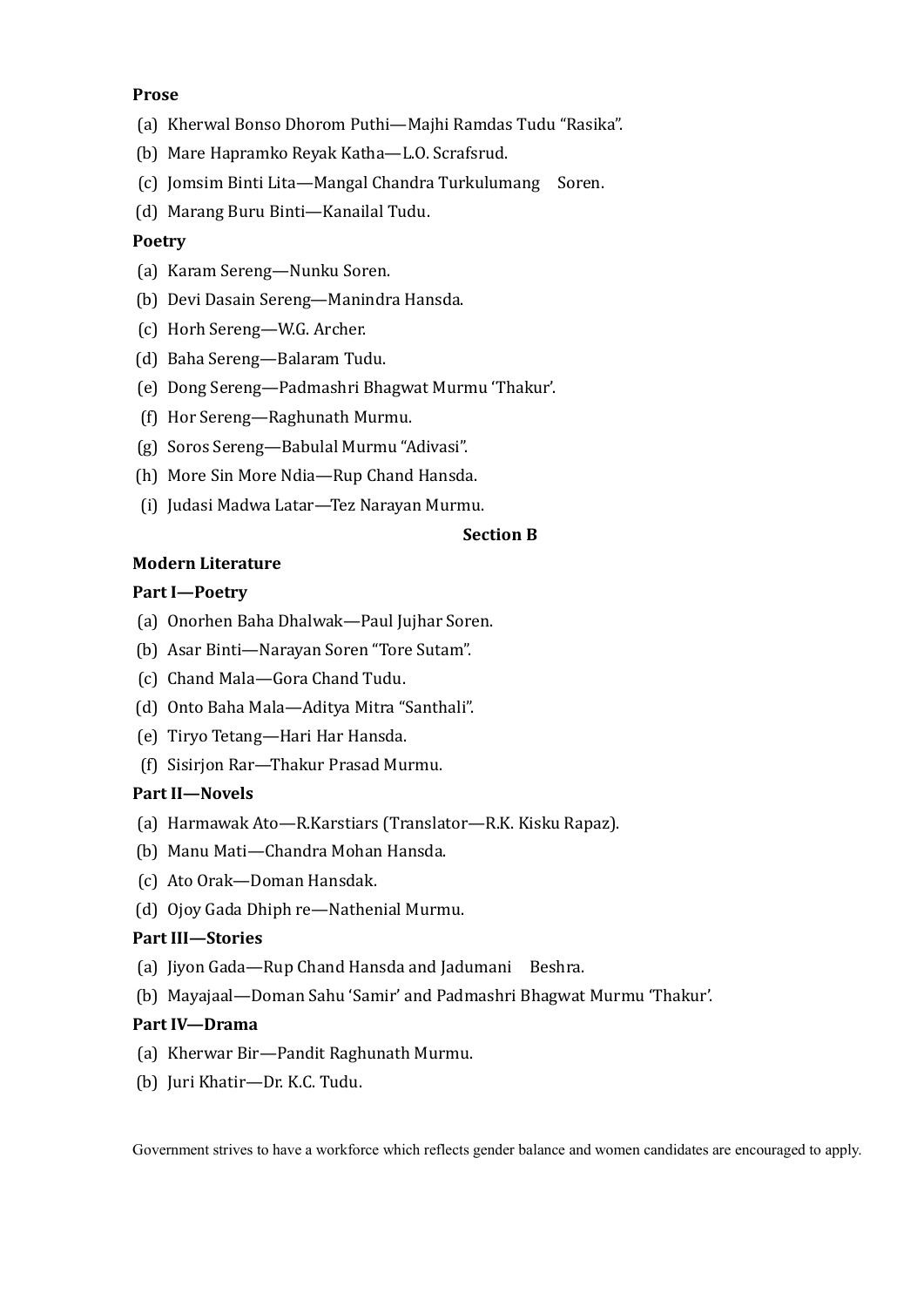## (c) Birsa Bir—Ravi Lal Tudu.

## **Part V—Biography**

Santal Ko Ren Mayam Gohako—Dr. Biswanath Hansda.

## **SINDHI**

## **PAPER I**

# **Answers must be written in Sindhi (Arabic or Devanagari Script)**

## **Section A**

- 1.(a) Origin and evolution of Sindhi language—views of different scholars.
	- (b) Significant linguistic features of Sindhi language, including those pertaining to its phonology, morphology and syntax.
	- (c) Major dialects of the Sindhi language.
	- (d) Sindhi vocabulary—stages of its growth, including those in the pre-partition and post-partition periods.
	- (e) Historical study of various Writing Systems (Scripts) of Sindhi.
	- (f) Changesin the structure of Sindhi language in India, after partition, due to influence of other languages and social conditions.

#### **Section B**

2. Sindhi literature through the ages in context of socio-cultural conditions in the respective periods :

- (a) Early medieval literature upto 1350 A.D. including folk literature.
- (b) Late medieval period from 1350 A.D. to 1850 A.D.
- (c) Renaissance period from 1850 A.D. to 1947 A.D.
- (d) Modern period from 1947 and onwards.

(Literary genres in Modern Sindhi literature andexperiments in poetry, drama, novel, short story, essay, literary criticism, biography, autobiography, memoirs and travelogues.)

#### **PAPER II**

## **Answer must be written in Sindhi (Arabic or Devanagari script)**

This paper will require the first-hand reading of the texts prescribed and will be designed to test the candidate's critical ability.

## **Section A**

References to context and critical appreciation of the texts included in this section.

## **(1) Poetry**

- a. ''Shah Jo Choond Shair'' : ed. H.I. Sadarangani, Published by Sahitya Akademi (First 100 pages).
- b. ''Sachal Jo Choond Kalam'' : ed. Kalyan B. Advani Published by Sahitya Akademi (Kafis only).
- c. ''Sami-a-ja Choond Sloka'' : ed. B.H. Nagrani Published by Sahitya Akademi (First 100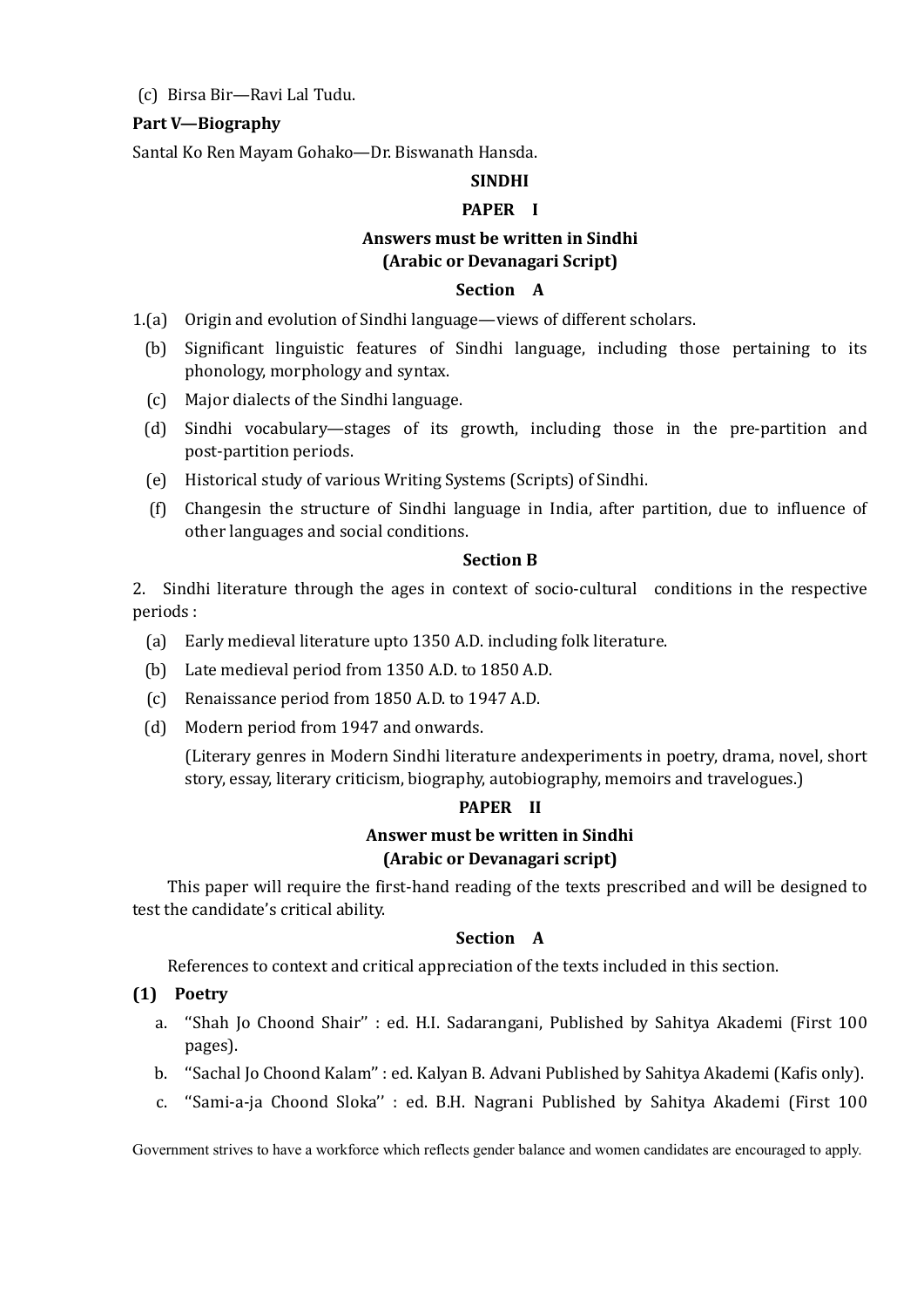pages).

- d. ''Shair-e-Bewas'' : by Kishinchand Bewas("Saamoondi Sipoon'' portion only).
- e. ''Roshan Chhanvro'' : Narayan Shyam.
- f. ''Virhange Khapoi je Sindhi Shair jee Choond'' : ed. H.I. Sadarangani, published by Sahitya Akademi.

## **(2)Drama**

- g. ''Behtareen Sindhi Natak'' (One-act Plays) : Edited by M. Kamal Published by Gujarat Sindhi Academy.
- h. ''Kako Kaloomal'' (Full-length Play ) : by Madan Jumani.

## **Section B**

References to context and critical appreciation of the texts included in this section.

- a. 'Pakheeara Valar Khan Vichhrya' (Novel) : by Gobind Malhi.
- b. 'Sat Deenhan' (Novel) : by Krishin Khatwani.
- c. 'Choond Sindhi Kahanyoon' (Short Stories) Vol. III. : Edited by Prem Prakash, published by Sahitya Akademi.
- d. 'Bandhan' (Short Stories) : Sundari Uttamchandani.
- e. 'Behtareen Sindhi Mazmoon' (Essays): Edited by Hiro Thakur, published by Gujarat Sindhi Academi.
- f. 'Sindhi Tanqeed' (Criticism) : Edited by Harish Vaswani : Published by Sahitya Akademi.
- g. 'Mumhinjee Hayati-a-ja Sona Ropa varqa' (Autobiography) : by Popati Hiranandani.
- h. ''Dr. Choithram Gidwani'' (Biography) : by Vishnu Sharma.

#### **TAMIL**

#### **PAPER I**

#### **Answers must be written in Tamil**

#### **Section A**

#### **Part 1: History of Tamil Language**

Major Indian Language Families—The place of Tamil among Indian Languages in general and Dravidian in particular—Enumeration and Distribution of Dravidian languages.

The language of Sangam Literature—The language of medieval Tamil : Pallava Period only—Historical study of Nouns, Verbs, Adjectives, Adverbs—Tense markers and case markers in Tamil.

Borrowing of words from other languages into Tamil—Regional and social dialects—difference between literary and spoken Tamil.

## **Part 2 : History of Tamil Literature**

Tolkappiyam-Sangam Literature—The division of Akam and Puram—The secular characteristics of Sangam Literature—The development of Ethical literature—Silappadikaram and Manimekalai.

#### **Part 3 : Devotional Literature (Alwars and Nayanamars)**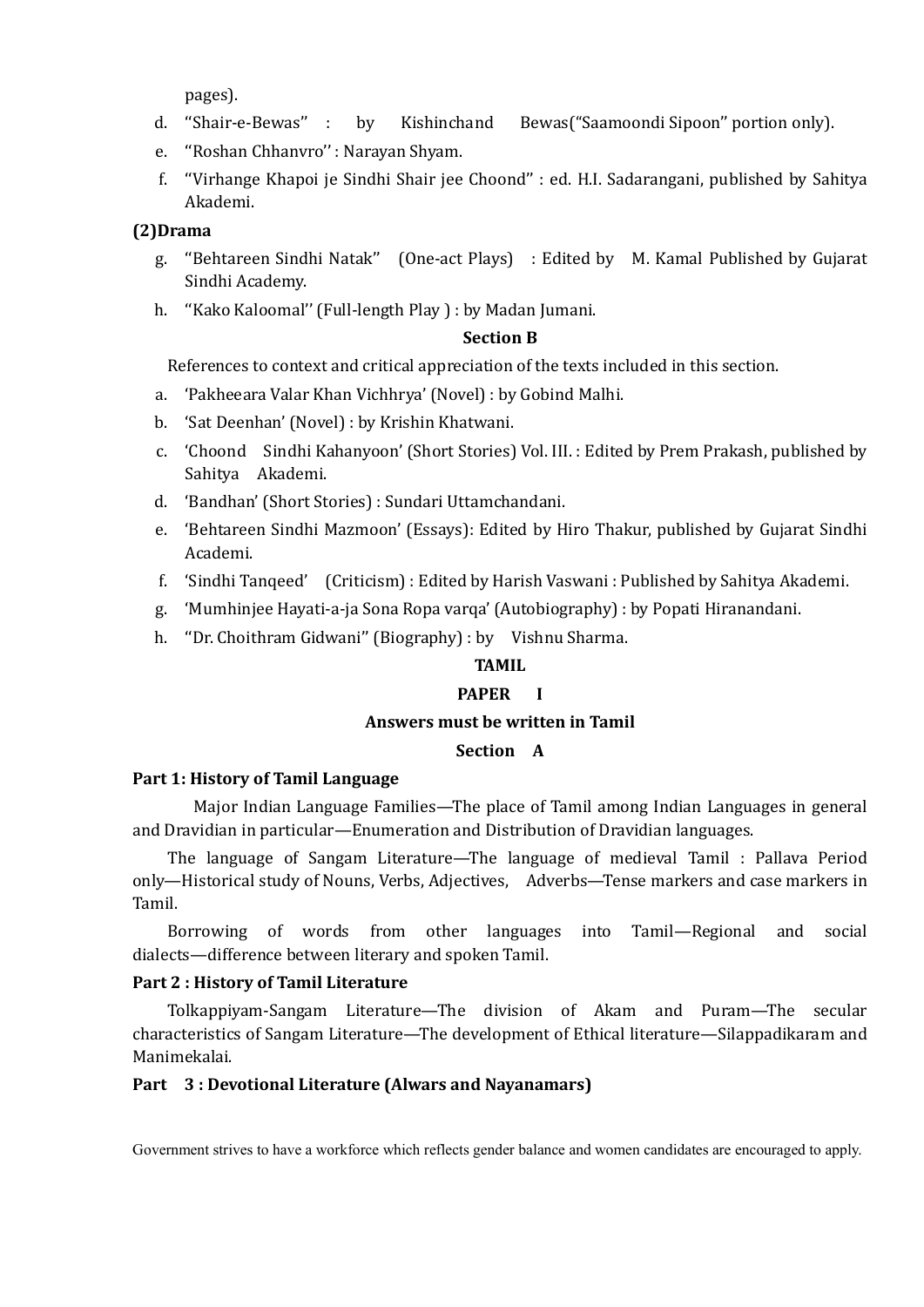The bridal mysticism in Alwar hymns—Minor literary forms (Tutu, Ula, Parani, Kuravanji).

Social factors for the development of Modern Tamil Literature; Novel, Short Story and New Poetry—The impact of various political ideologies on modern writings.

#### **Section B**

#### **Part 1 : Recent trends in Tamil Studies**

Approaches to criticism : Social, psychological, historical and moralistic—the use of criticism—the various techniques in literature; Ullurai, Iraicchi, Thonmam (Myth) Otturuvagam (allegory), Angadam (Satire), Meyappadu, Padimam (image), Kuriyeedu (Symbol), Irunmai (Ambiguity)—The concept of comparative literature-the principle of comparative literature.

#### **Part 2 : Folk literature in Tamil**

Ballads, Songs, proverbs and riddles—Sociological study of Tamil folklore. Uses of translation—Translation of Tamil works into other languages-Development of journalism in Tamil.

#### **Part 3 : Cultural Heritage of the Tamils**

Concept of Love and War—Concept of Aram-the ethical codes adopted by the ancient Tamils in their warfare-customs beliefs, rituals, modes of worship in the five Thinais.

The Cultural changes as revealed in post sangam literature—cultural fusion in the medieval period (Janism and Buddhism). The development of arts and architecture through the ages (Pallavas, later Cholas, and Nayaks). The impact of various political, social, religious and cultural movements on Tamil Society. The role of mass media in the cultural change of contemporary Tamil society.

#### **PAPER II**

#### **Answers must be written in Tamil**

The paper will require first-hand reading of the text prescribed and will be designed to test the critical ability of the candidate.

## **Section A**

#### **Part 1 : Ancient Literature**

(1) Kuruntokai (1—25 poems)

(2) Purananuru (182—200 poems)

(3) TirukkuralPorutpal :ArasiyalumAmaichiyalum(from Iraimatchi to Avaianjamai).

#### **Part 2 : Epic Literature**

- (1) Silappadikaram : Madhurai Kandam only.
- (2) Kambaramayanam : Kumbakarunan Vadhai Padalam.

#### **Part 3 : Devotional Literature**

(1) Tiruvasagam : Neetthal Vinnappam

(2) Tiruppavai : (Full Text).

#### **Section B**

#### **Modern Literature**

#### Part 1: Poetry

(1) Bharathiar : Kannan Pattu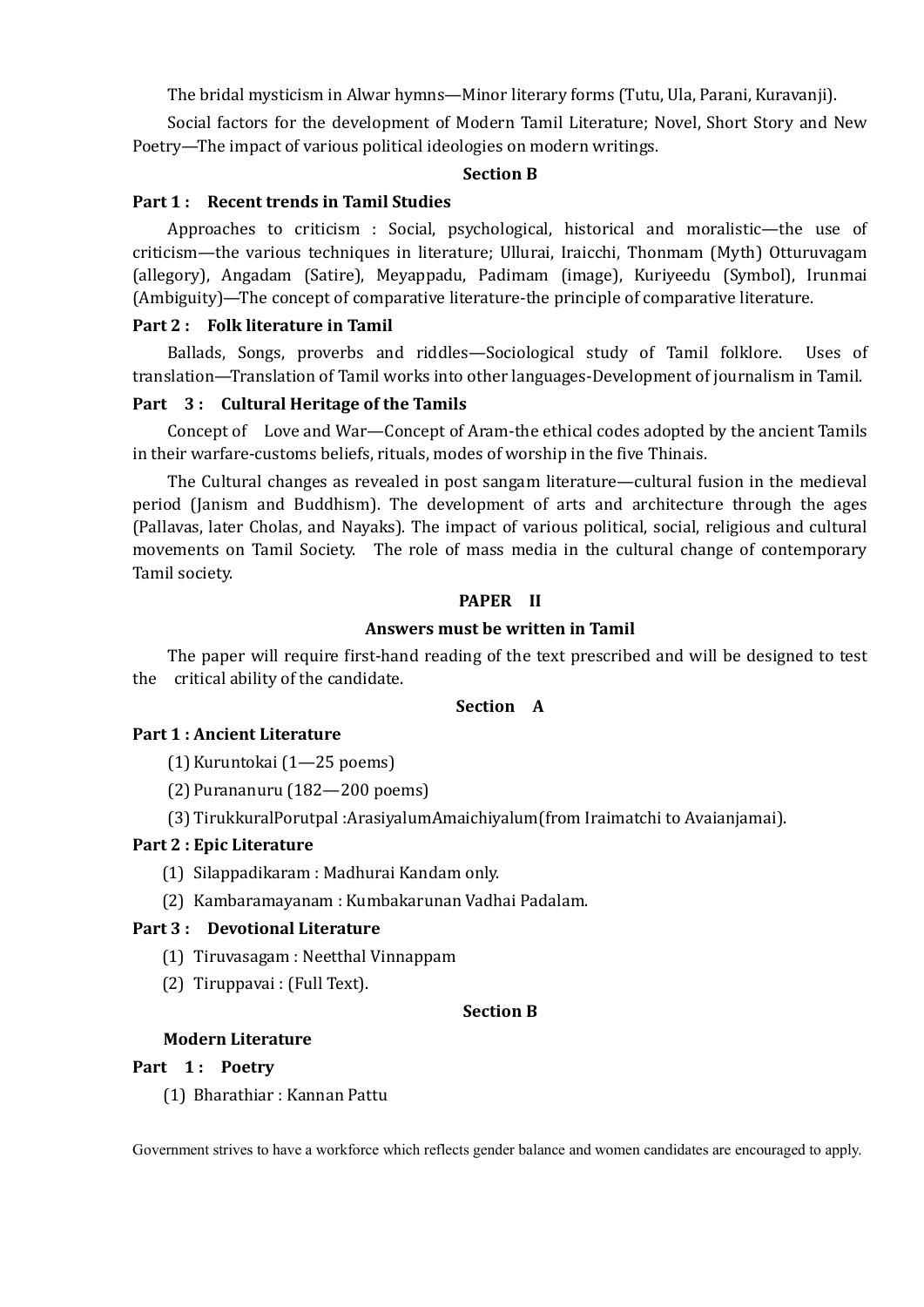- (2) Bharathidasan : Kudumba Vilakku
- (3) Naa. Kamarasan : Karappu Malarkal

## **Prose**

- (1) Mu. Varadharajanar : Aramum Arasiyalum
- (2) C. N. Annadurai : Ye! Thazhntha Tamilagame.

# **Part 2 : Novel, Short Story and Drama**

- (1) Akilon ; Chittairappavai
- (2) Jayakanthan : Gurupeedam
- (3) Cho : Yaurkkum Vetkamillai

## **Part 3 : Folk Literature**

- (1) Muthuppattan kathai Edited by Na. Vanamamalai, (Publication : Madurai Kamaraj University).
- (2) Malaiyaruvi, Edited by Ki. Va Jagannathan (Publication : Saraswathi Mahal, Thanjavur).

# **TELUGU**

# **PAPER I**

## **Answer must be written in Telugu**

## **Section A : Language**

- 1. Place of Telugu among Dravidian languages and its antiquity—Etymological History of Telugu,Tenugu and Andhra.
- 2. Major linguistic changes in phonological, morphological, grammatical and syntactical levels, from Proto-Dravidian to old Telugu and from old Telugu to Modern Telugu.
- 3. Evolution of spoken Telugu when compared to classical Telugu-Formal and functional view of Telugu

language.

- 4. Influence of other languages and its impact on Telugu.
- 5. Modernization of Telugu language :
	- (a) Linguistic and literary movements and their role in modernization of Telugu.
	- (b) Role of media in modernization of Telugu (News-papers, Radio, TV etc.)
	- (c) Problems of terminology and mechanisms in coining new terms in Telugu in various discourses including scientific and technical.
- 6. Dialects of Telugu—Regional and social variations and problems of Standardization.
- 7. Syntax—Major divisions of Telugu sentences—simple, complex and compound sentences—Noun and verb predications—Processes of nominalization and relativization—Direct and indirect reporting-conversion processes.
- 8. Translation—Problems of translation, cultural, social and idiomatic—Methods of translation—Approaches to translation—Literary and other kinds of translation—Various uses of translation.

## **Section B : Literature**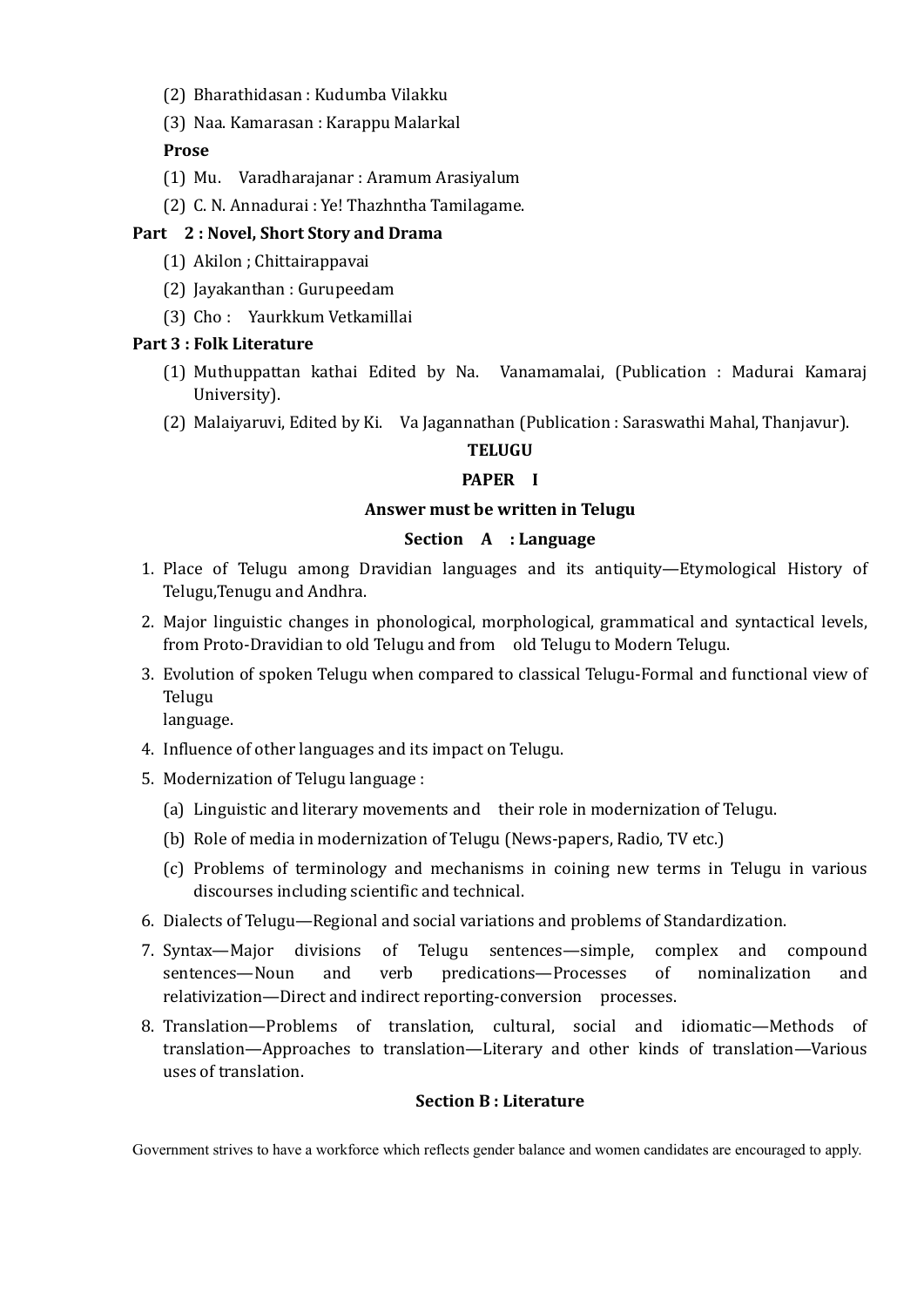- 1. Literature in Pre-Nannaya Period—Marga and Desi poetry.
- 2. Nannaya Period—Historical and literary background of Andhra Mahabharata.
- 3. Saiva poets and their contribution—Dwipada, Sataka, Ragada, Udaharana.
- 4. Tikkana and his place in Telugu literature.
- 5. Errana and his literary works—Nachana Somana and his new approach to poetry.
- 6. Srinatha and Potana—Their works and contribution.
- 7. Bhakti poets in Telugu literature—Tallapaka Annamayya, ramadasu, tyagayya.
- 8. Evolution of prabandhas—Kavya and prabandha.
- 9. Southern school of Telugu literature-raghunatha Nayaka, chemakura vankatakavi and women poets-Literary forms like yakshagana, prose and padakavita.
- 10. Modern Telugu Literature and literary forms—Novel, Short Story, Drama, Playlet and poetic forms.
- 11. Literary Movements : Reformation, Nationalism, Neo-classisicism, Romanticism and Progressive, Revolutionary movements.
- 12. Digambarakavulu, feminist and dalit Literature.
- 13. Main divisions of folk literature—Performing folk arts.

#### **PAPER II**

#### **Answer must be written in Telugu**

This paper will require first hand reading of the prescribed texts and will be designed to test the candidate's critical ability, which will be in relation to the following approaches :—

- (i) Aesthetic approach—Rassa, Dhawani, Vakroti and Auchitya—Formal and Structural-Imagery and Symbolism.
- (ii) Sociological, Historical, Ideological, Psychological approaches.

## **Section A**

- 1. Nannaya-Dushyanta Chritra (Adiparva 4th Canto verses 5—109).
- 2. Tikkana-Sri Krishna Rayabaramu (Udyoga parva-3rd Canto verses 1—144).
- 3. Srinath-Guna Nidhi Katha (Kasikhandam, 4th Canto, verses 76—133).
- 4. Pingali Surana-sugatri Salinulakatha (Kalapurno-dayamu 4 Canto verses, 60—142).
- 5. Molla-Ramayanamu (Balakanda including avatarika).
- 6. Kasula Purushothama Kavi—Andhra Nayaka Satakamu.

#### **Section B**

- 7. Gurajada Appa Rao—Animutyalu (Short stories).
- 8. Viswanatha Satyanarayana—Andhra prasasti.
- 9. Devulapalli Krishna Sastry—Krishnapaksham (excluding Uravsi and Pravasam).
- 10. Sri Sri-Maha prastanam.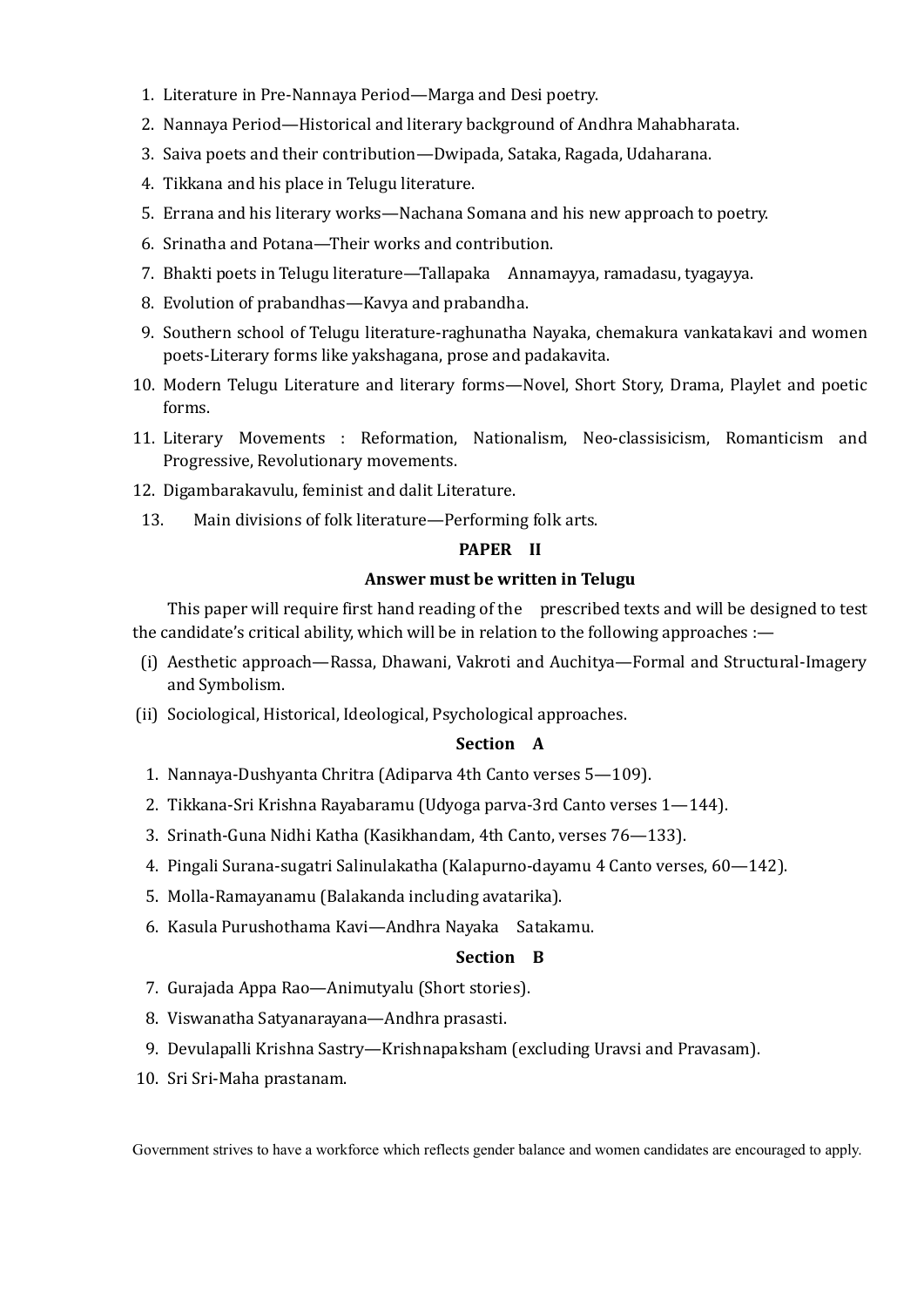- 11. Jashuva-Gabbilam (Part I).
- 12. C. Narayana Reddy—Karpuravasanta rayalu.
- 13. Kanuparti Varalakshmamma—Sarada lekhalu (Part I).
- 14. Atreya—N.G.O.
- 15. Racha Konda Viswanatha Sastry—Alpajaeevi.

# **URDU**

#### **PAPER I**

#### **Answer must be written in Urdu**

#### **Section A**

Development of Urdu Language

- (a) Development of Indo-Aryan
	- (i) Old Indo-Aryan
	- (ii) Middle Indo-Aryan
	- (iii) New Indo-Aryan.
- (b) Western Hindi and its dialects Brij Bhasha Khadi Boli, Haryanavi, Kannauji, Bundeli—Theories about the origin of Urdu language.
- (c) Dakhani Urdu—origin and development, its significant linguistic features.
- (d) Social and Cultural roots of Urdu language— and its distinctive features. Script, Phonology, Morphology, Vocabulary.

#### **Section B**

- (a) Genres and their development :
	- (i) Poetry: Ghazal, Masnavi, Qasida, Marsia, Rubai Jadid Nazm.
	- (ii) Prose : Novel, Short Story, Dastan, Drama, Inshaiya, Khutoot, Biography.
- (b) Significant feaures of : (i) Deccani, Delhi and Lucknow schools, (ii) Sir Syed movement, Romantic movement, Progressive movement, Modernism.
- (c) Literary Criticism and its development with reference to Hali, Shibli, Kaleemuddin Ahmad, Ehtisham Hussain, Ale-Ahmad Suroor.
- (d) Essay writing (covering literary and imaginativetopics).

#### **PAPER II**

#### **Answer must be written in Urdu**

This paper will require first hand reading of the texts prescribed and will be designed to test the candidate's critical ability.

#### **Section A**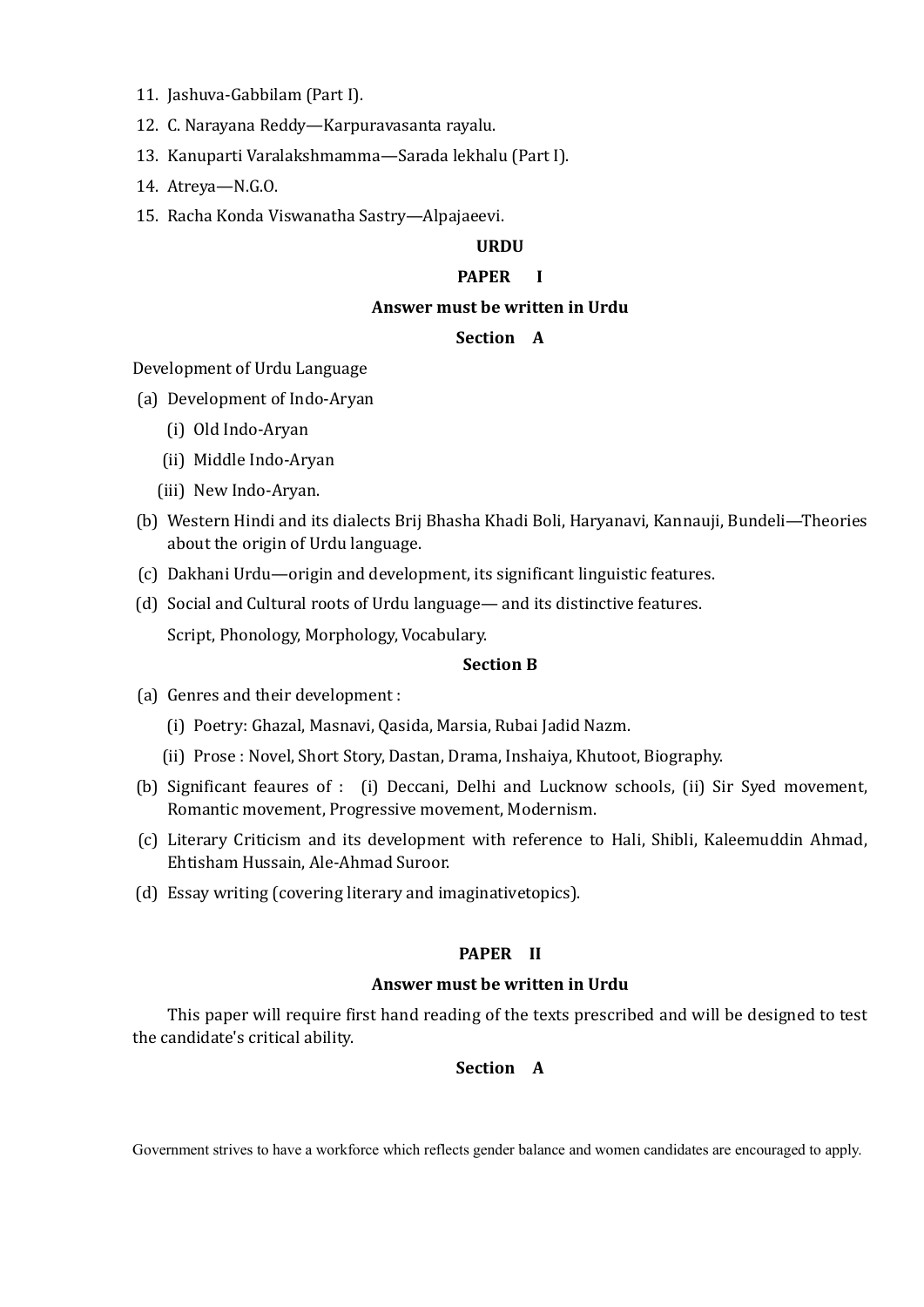| 1. | Mir Amman           | Bagho-Babar                 |
|----|---------------------|-----------------------------|
| 2. | Ghalib              | Intikhab-e-Khutoot-e Ghalib |
| 3. | Mohd. Husain Azad   | Nairang-e-Khayal            |
| 4. | Prem Chand          | Godan                       |
| 5. | Rajendra Singh Bedi | Apne Dukh Mujhe Dedo        |
| 6. | Abul Kalam Azad     | Ghubar-e-Khatir             |

## **Section B**

| 1. | Mir         | Intikhab-e-Kalam-e-Mir (Ed. Abdul Haq.) |
|----|-------------|-----------------------------------------|
| 2. | Mir Hasan   | Sahrul Bayan                            |
| 3. | Ghalib      | Diwan-e-Ghalib                          |
| 4. | Iqbal       | Bal-e-Jibrail                           |
| 5. | Firaq       | Gul-e-Naghma                            |
| 6. | Faiz        | Dast-e-Saba                             |
| 7. | Akhtruliman | Bint-e-Lamhat                           |

## **MANAGEMENT**

*The candidate should make a study of the concept of development of Management as science and art drawing upon the contributions of leading thinkers of management and apply the concepts to the real life of government and business decision-making keeping in view the changes in the strategic and operative environment.* 

#### **PAPER I**

## **1. Managerial Function and Process :**

Concept and foundations of management, Evolution of Management Thoughts; Managerial Functions—Planning, Organizing, Controlling; Decision-making; Role of Manager, Managerial skills; Entrepreneurship; Management of innovation; Managing in a global environment, Flexible Systems Management; Social responsibility and managerial ethics; Process and customer orientation; Managerial processes on direct and indirect value chain.

## **2. Organisational Behaviour and Design :**

Conceptual model of organization behaviour; The individual processes—personality, values and attitude, perception, motivation, learning and reinforcement, work stress and stress management; The dynamics of Organization behaviour—power and politics, conflict and negotiation, leadership process and styles, communication; The Organizational Processes—decision-making, job design; Classical, Neoclassical and Contingency approaches to organizational design; Organizational theory and design—Organizational culture, managing cultural diversity, learning Organization; Organizational change and development; Knowledge Based Enterprise—systems and processes; Networked and virtual organizations.

#### **3. Human Resource Management :**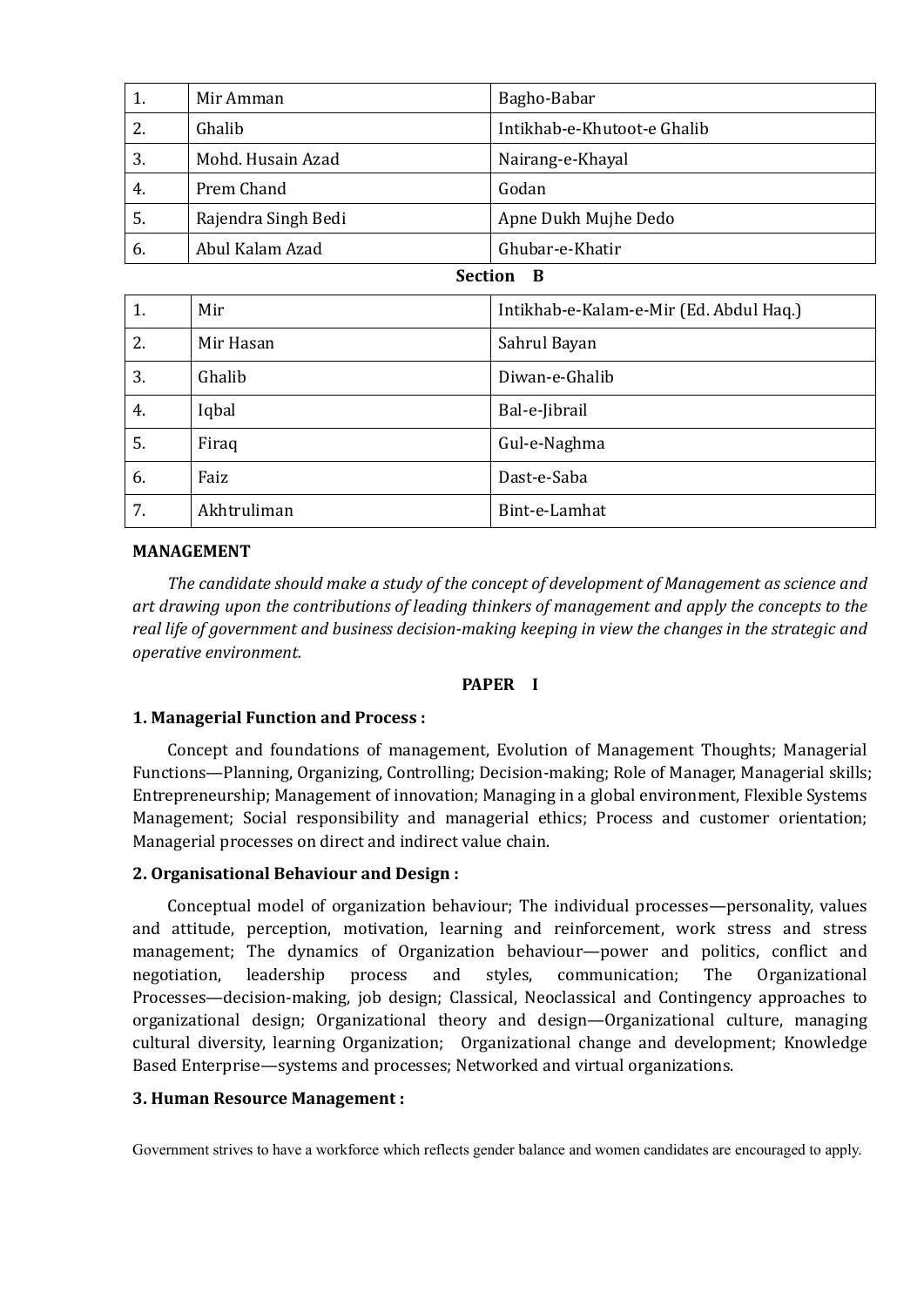HR challenges; HRM functions; The future challenges of HRM; Strategic Management of human resources; Human resource planning; Job analysis; Job evaluation, Recruitment and selection; Training and development; Promotion and transfer; Performance management; Compensation management and bnenefits; Employee morale and productivity; Management of Organizational climate and Industrial relations; Human resources accounting and audit; Human resource information system; International human resource management.

#### **4. Accounting for Managers :**

Financial accounting—concept, importance and scope, generally accepted accounting principles, preparation of financial statements with special reference to analysis of a balance sheet and measurment of business income, inventory valuation and depreciation, financial statement analysis, fund flow analysis, the statement of cash flows; Management accounting concept, need, imporance and scope; Cost accounting—records and processes, cost ledger and control accounts, reconciliation and integration bwtween financial and cost accounts; Overhead cost and control, Job and process costing, Budget and budgetary control, Performance budgeting, Zero-base budgeting, relevant costing and costing for decision-making, standard costing and variance analysis, marginal costing and absorption costing.

#### **5. Financial Management :**

Goal of Finance Function. Concepts of value and return. Valuation of bonds and Shares; Management of working capital : Estimation and Financing; Management of cash, receivables, inventory and current liabilities; Cost of capital ; Capital budgeting; Financial and operating leverage; Design of capital structure: theories and practices; Shareholder value creation: dividend policy, corporate financial policy and strategy, management of corporate distress and restructuring strategy; Capital and money markets: institutions and instruments; Leasing hire purchase and venture capital; Regulation of capital market; Risk and return: portfolio theory; CAPM; APT; Financial derivatives: option, futures, swap; Recent reforms in financial sector.

#### **6. Marketing Management :**

Concept, evolution and scope; Marketing strategy formulation and components of marketing plan; Segmenting and targeting the market; Positioning and differentiating the market offering; Analyzing competition; Analyzing consumer markets; Industrial buyer behaviour; Market research; Product strategy; Pricing strategies; Designing and managing Marketing channels; Integrated marketing communications; Building customer staisfaction, Value and retention; Services and non-profit marketing; Ethics in marketing; Consumer protection; Internet marketing; Retail management; Customer relationship management; Concept of holistic marketing.

#### **PAPER-II**

## **1. Quantitative Techniques in Decision-making :**

Descriptive statistics—tabular, graphical and numerical methods, introduction to probability, discrete and continuous probability distributions, inferential statistics-sampling distributions, central limit theorem, hypothesis testing for differences between means and proportions, inference about population variances, Chisquare and ANOVA, simple correlation and regression, time series and forecasting, decision theory, index numbers; Linear programming—problem formulation, simplex method and graphical solution, sensitivity analysis.

#### **2. Production and Operations Management :**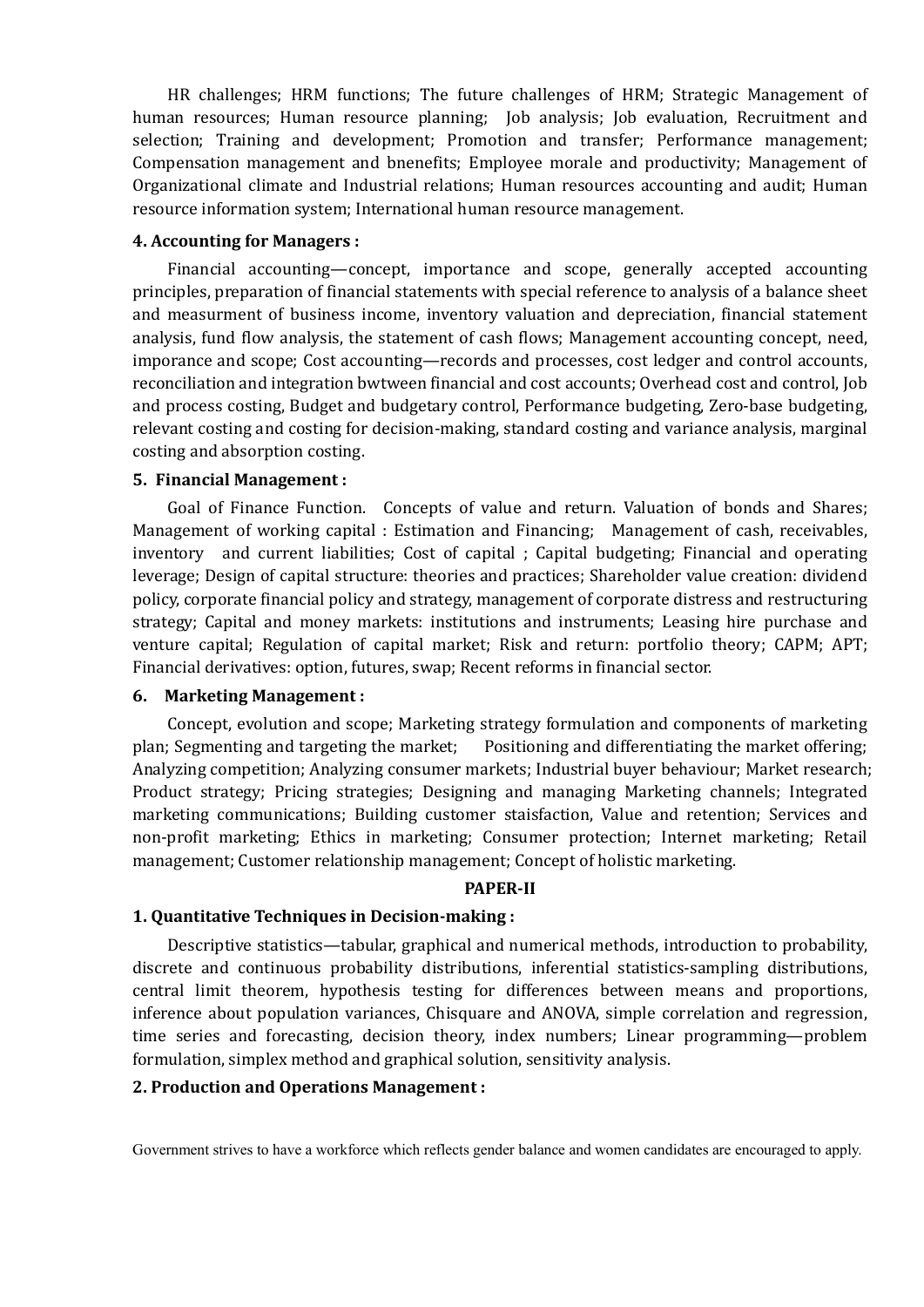Fundamentals of operations management; Organizing for production; Aggregate production planning, capacity planning, plant design: process planning, plant size and scale of operations, Management of facilities; Line balancing; Equipment replacement and maintenance; Production control; Supply, chain management—vendor evaluation and audit; Quality management; Statistical process control, Six Sigma; Flexibility and agility in manufacturing systems; World class manufaturing; Project management concepts, R&D management, Management of service operations; Role and importance of materials management, value analysis, make or buy decision; Inventory control, MRP; Waste management.

#### **3. Management Information System :**

Conceptual foundations of information systems; Information theory; Information resource management; Types of information Systems; Systems Development—Overview of Systems and Design; System Development management life-cycle, Designing online and distributed environments; Implementation and control of project; Trends in information technology; Managing data resources—Organising data. DSS and RDBMS; Enterprise Resource Planning (ERP), Expert systems, e-Business architecture, e-Governance; Information systems planning, Flexibility in information systems; User involvement; Evaluation of information systems.

#### **4. Government Business Interface :**

State participation in business, Interaction between Government, Business and different Chambers of Commerce and Industry in India; Government's ploicy with regard to Small Scale Industries; Government clearances for establishing a new enterprise; Public Distribution System; Government control over price and distribution; Consumer Protection Act (CPA) and The Role of Voluntary Organizations in protecting consumers' rights; New Industrial Policy of the Government : liberalization, deregulation and privatisation; Indian planning system; Government policy concerning development of Backward areas/regions; The Responsibilities of the business as well as the Government to protect the environment; Corporate Governance; Cyber Laws.

#### **5. Strategic Cost Management** :

Business policy as a field of study; Nature and scope of strategic management, Strategic intent, vision, objectives and policies; Process of strategic planning and implementa-tion; Environmental analysis and internal analysis; SWOT analysis; Tools and techniques for strategic analysis—Impact matrix: The experience curve, BCG matrix, GEC mode, Industry analysis, Concept of value chain; Strategic profile of a firm; Framework for analysing competition; Competitive advantage of a firm; Generic competitive strategies; Growth strategies—expansion, integration and diversification; Concept of core competence, Strategic flexibility; Reinventing strategy; Strategy and structure; chief Executive and Board; turnaround management; Management of strategic change; Strategic alliances, Mergers and Acquisitions; Strategy and corporate evolution in the Indian context.

## **6. International Business :**

International Business Environment : Changing composition of trade in goods and services; India's Foreign Trade: Policy and trends; Financing of International trade; Regional Economic Cooperation; FTAs; Internationalisation of service firms; International production; Operation Management in International companies; International Taxation; Global competitiveness and technological developments; Global E-Business; Designing global organisational structure and control; Multicultural management; Global business strategy; Global marketing strategies; Export Management; Export-Import procedures; Joint Ventures; Foreign Investment: Foreign direct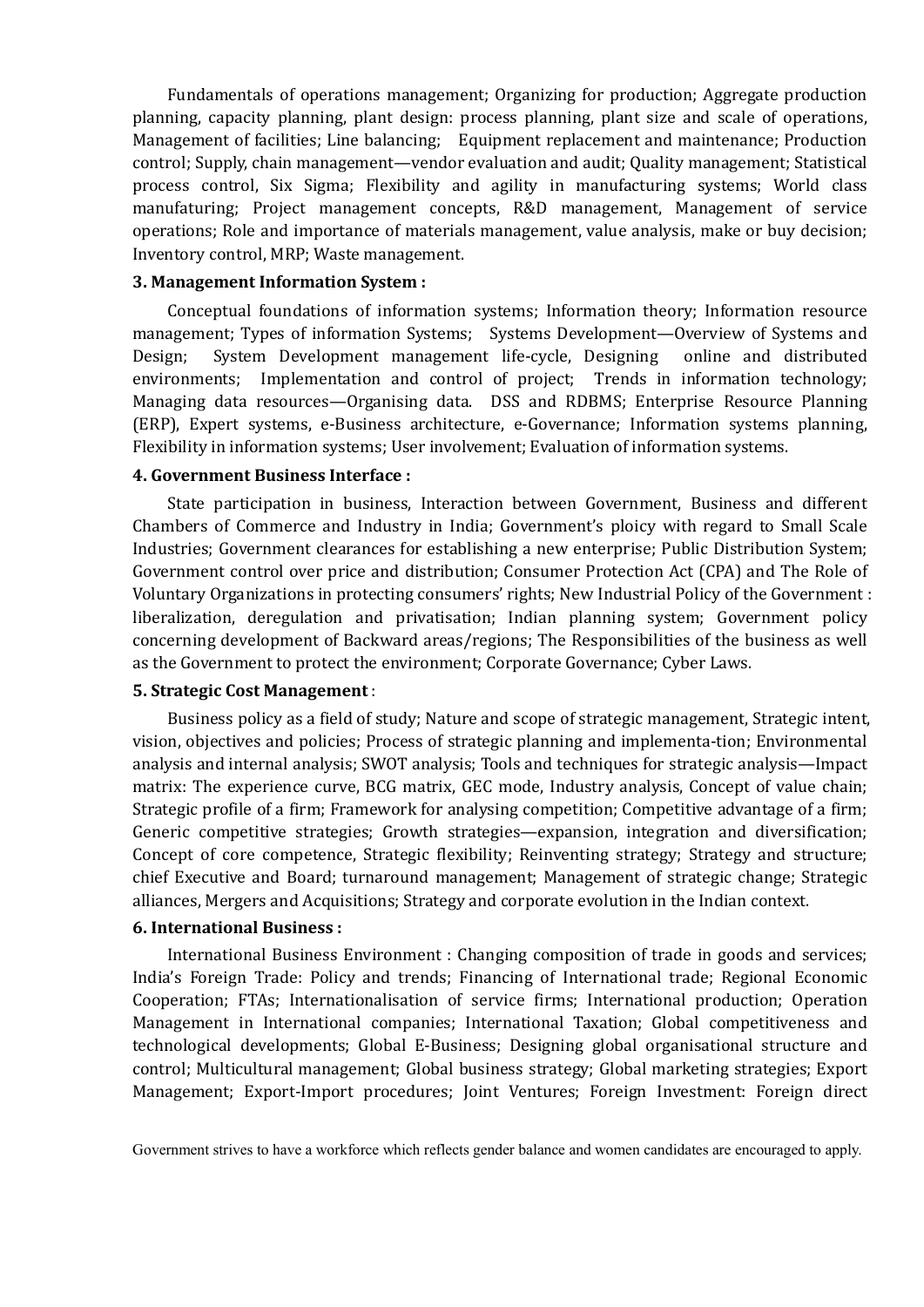investment and foreign portfolio investment; Cross-border Mergers and Acquisitions; Foreign Exchange Risk Exposure Management; World Financial Markets and International Banking; External Debt Management; Country Risk Analysis.

## **MATHEMATICS**

## **PAPER I**

## **(1) Linear Algebra :**

Vector spaces over R and C, linear dependence and independence, subspaces, bases, dimensions, Linear transformations, rank and nullity, matrix of a linear transformation.

Algebra of Matrices; Row and column reduction, Echelon form, congruence's and similarity; Rankof a matrix; Inverse of a matrix; Solution of system of linear equations; Eigenvalues and eigenvectors, characteristic polynomial, Cayley-Hamilton theorem, Symmetric, skew-symmetric, Hermitian, skew-Hermitian, orthogonal and unitary matrices and their eigenvalues.

#### **(2) Calculus :**

Real numbers, functions of a real variable, limits, continuity, differentiability, mean-value theorem, Taylor's theorem with remainders, indeterminate forms, maxima and minima, asymptotes; Curve tracing; Functions of two or three variables; Limits, continuity, partial derivatives, maxima and minima, Lagrange's method of multipliers, Jacobian.

Riemann's definition of definite integrals; Indefinite integrals; Infinite and improper integral; Double and triple integrals (evaluation techniques only); Areas, surface and volumes.

## **(3) Analytic Geometry :**

Cartesian and polar coordinates in three dimensions, second degree equations in three variables, reduction to Canonical forms; straight lines, shortest distance between two skew lines, Plane, sphere, cone, cylinder, paraboloid, ellipsoid, hyperboloid of one and two sheets and their properties.

## **(4) Ordinary Differential Equations :**

Formulation of differential equations; Equations of first order and first degree, integrating factor; Orthogonal trajectory; Equations of first order but not of first degree, Clairaut's equation, singular solution.

Second and higher order liner equations with constant coefficients, complementary function, particular integral and general solution.

Section order linear equations with variable coefficients, Euler-Cauchy equation; Determination of complete solution when one solution is known using method of variation of parameters.

Laplace and Inverse Laplace transforms and their properties, Laplace transforms of elementary functions. Application to initial value problems for 2nd order linear equations with constant coefficients.

#### **(5) Dynamics and Statics :**

Rectilinear motion, simple harmonic motion, motion in a plane, projectiles; Constrained motion; Work and energy, conservation of energy; Kepler's laws, orbits under central forces.

Equilibrium of a system of particles; Work and potential energy, friction, Common catenary; Principle of virtual work; Stability of equilibrium, equilibrium of forces in three dimensions.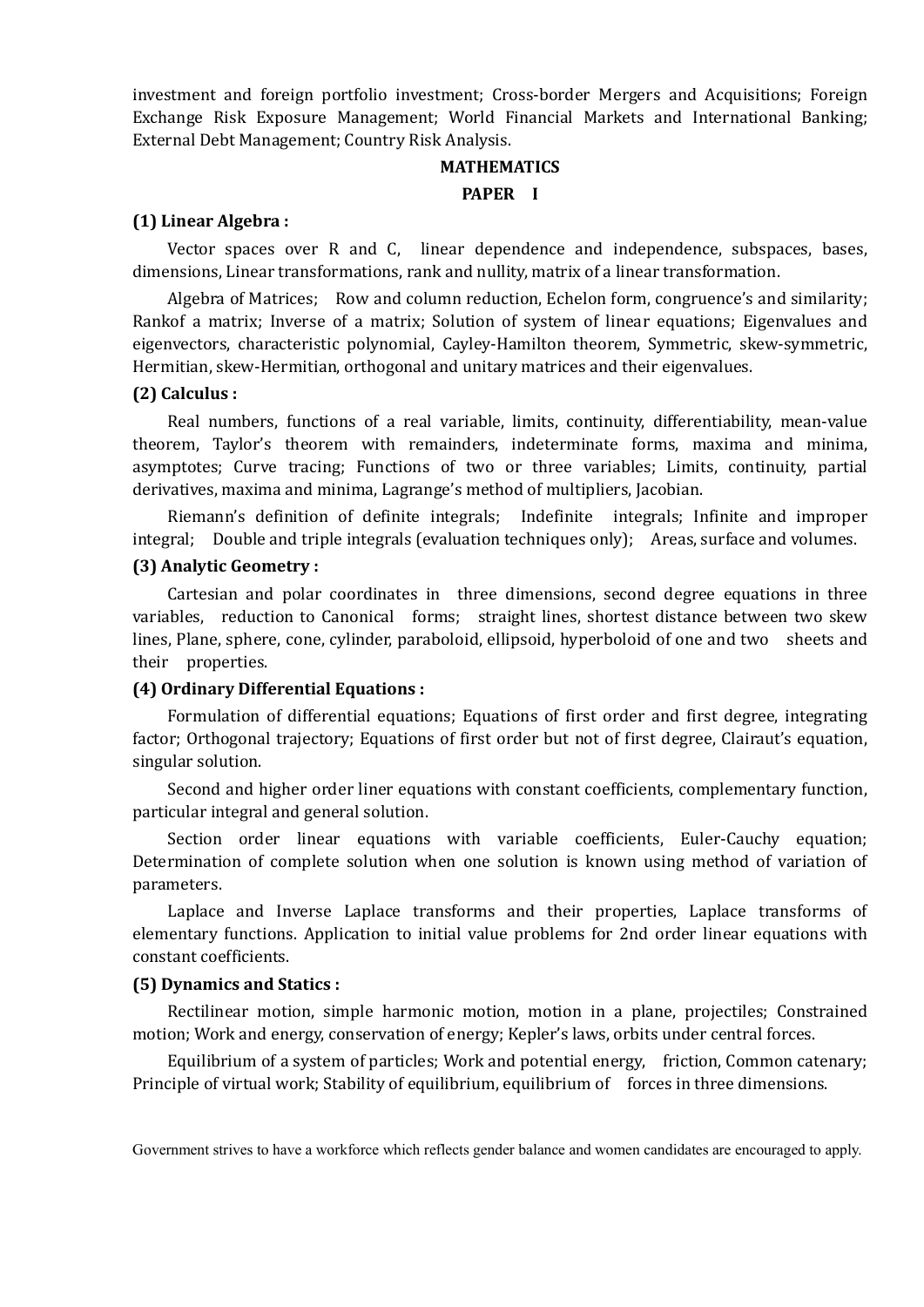#### **(6) Vector Analysis :**

Scalar and vector fields, differentiation of vector field of a scalar variable; Gradient, divergence and curl in cartesian and cylindrical coordinates; Higher order derivatives; Vector identities and vector equation.

Application to geometry : Curves in space, curvature and torsion; Serret-Furenet's formulae.

Gauss and Stokes' theorems, Green's indentities.

#### **PAPER II**

## **(1) Algebra :**

Groups, subgroups, cyclic groups, cosets, Lagrange's Theorem, normal subgroups, quotient groups, homomorphism of groups, basic isomorphism theorems, permutation groups, Cayley's theorem.

Rings, subrings and ideals, homomorphisms of rings; Integral domains, principal ideal domains, Euclidean domains and unique factorization domains; Fields, quotient fields.

#### **(2) Real Analysis :**

Real number system as an ordered field with least upper bound property; Sequences, limit of a sequence, Cauchy sequence, completeness of real line; Series and its convergence, absolute and conditional convergence of series of real and complex terms, rearrangement of series. Continuity and uniform continuity of functions, properties of continuous functions on compact sets.

Riemann integral, improper integrals; Fundamental theorems of integral calculus.

Uniform convergence, continuity, differentiability and integrability for sequences and series of functions; Partial derivatives of functions of several (two or three) variables, maxima and minima.

#### **(3) Complex Analysis :**

Analytic function, Cauchy-Riemann equations, Cauchy's theorem, Cauchy's integral formula, power series, representation of an analytic function, Taylor's series; Singularities; Laurent's series; Cauchy's residue theorem; Contour integration.

#### **(4) Linear Programming :**

Linear programming problems, basic solution, basic feasible solution and optimal solution; Graphical method and simplex method of solutions; Duality.

Transportation and assignment problems.

#### **(5) Partial Differential Equations :**

Family of surfaces in three dimensions and formulation of partial differential equations; Solution of quasilinear partial differential equations of the first order, Cauchy's method of characteristics; Linear partial differential equations of the second order with constant coefficients, canonical form; Equation of a vibrating string, heat equation, Laplace equation and their solutions.

#### **(6) Numerical Analysis and Computer Programming :**

Numerical methods: Solution of algebraic and transcendental equations of one variable by bisection, Regula-Falsi and Newton-Raphson methods, solution of system of linear equations by Gaussian Elimination and Gauss-Jorden (direct), Gauss-Seidel (iterative) methods. Newton's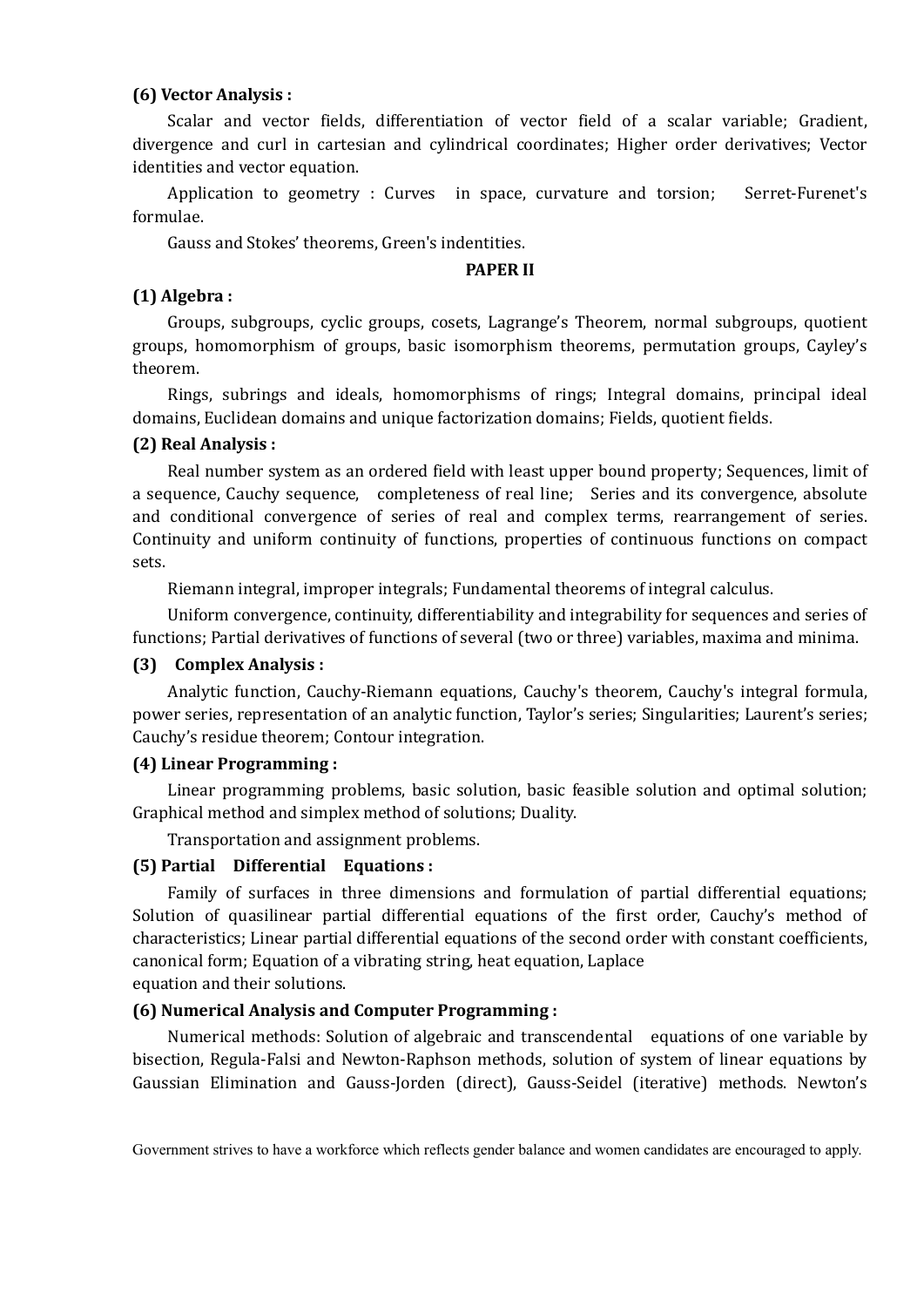(forward and backward) and interpolation, Lagrange's interpolation.

Numerical integration: Trapezoidal rule, Simpson's rule, Gaussian quadrature formula.

Numerical solution of ordinary differential equations : Eular and Runga Kutta methods.

Computer Programming : Binary system; Arithmetic and logical operations on numbers; Octal and Hexadecimal Systems; Conversion to and from decimal Systems; Algebra of binary numbers.

Elements of computer systems and concept of memory; Basic logic gates and truth tables, Boolean algebra, normal forms.

Representation of unsigned integers, signed integers and reals, double precision reals and long integers.

Algorithms and flow charts for solving numerical analysis problems.

## **(7) Mechanics and Fluid Dynamics :**

Generalised coordinates; D'Alembert's principle and Lagrange's equations; Hamilton equations; Moment of inertia; Motion of rigid bodies in two dimensions.

Equation of continuity; Euler's equation of motion for inviscid flow; Stream-lines, path of a particle; Potential flow; Two-dimensional and axisymmetric motion; Sources and sinks, vortex motion; Navier-Stokes equation for a viscous fluid.

#### **MECHANICAL ENGINEERING**

#### **PAPER I**

#### **1. Mechanics :**

#### **1.1 Mechanics of Rigid Bodies :**

Equations of equilibrium in space and its application; first and second moments of area; simple problems on friction; kinematics of particles for plane motion; elementary particle dynamics.

#### **1.2 Mechanics of Deformable Bodies :**

Generalized Hooke's law and its application; design problems on axial stress, shear stress and bearing stress; material properties for dynamic loading; bending shear and stresses in beams; determination of principle stresses and strains-analytical and graphical; compound and combined stresses; bi-axial stresses-thin walled pressure vessel; material behaviour and design factors for dynamic load; design of circular shafts for bending and torsional load only; deflection of beam for statically determinate problems; theories of failure.

#### **2.Engineering Materials :**

Basic concepts on structure of solids, common ferrous and non-ferrous materials and their applications; heat-treatment of steels; non-metalsplastics, cermics, composite materials and nano-materials.

#### **3.Theory of Machines :**

Kinematic and dynamic analysis of plane mechanisms. Cams, Gears and empicyclie gear trains, flywheels, governors, balancing of rigid rotors, balancing of single and multicy- linder engines, linear vibration analysis of mechanical systems (single degree of freedom), Critical speeds and whirling of shafts.

## **4. Manufacturing Science :**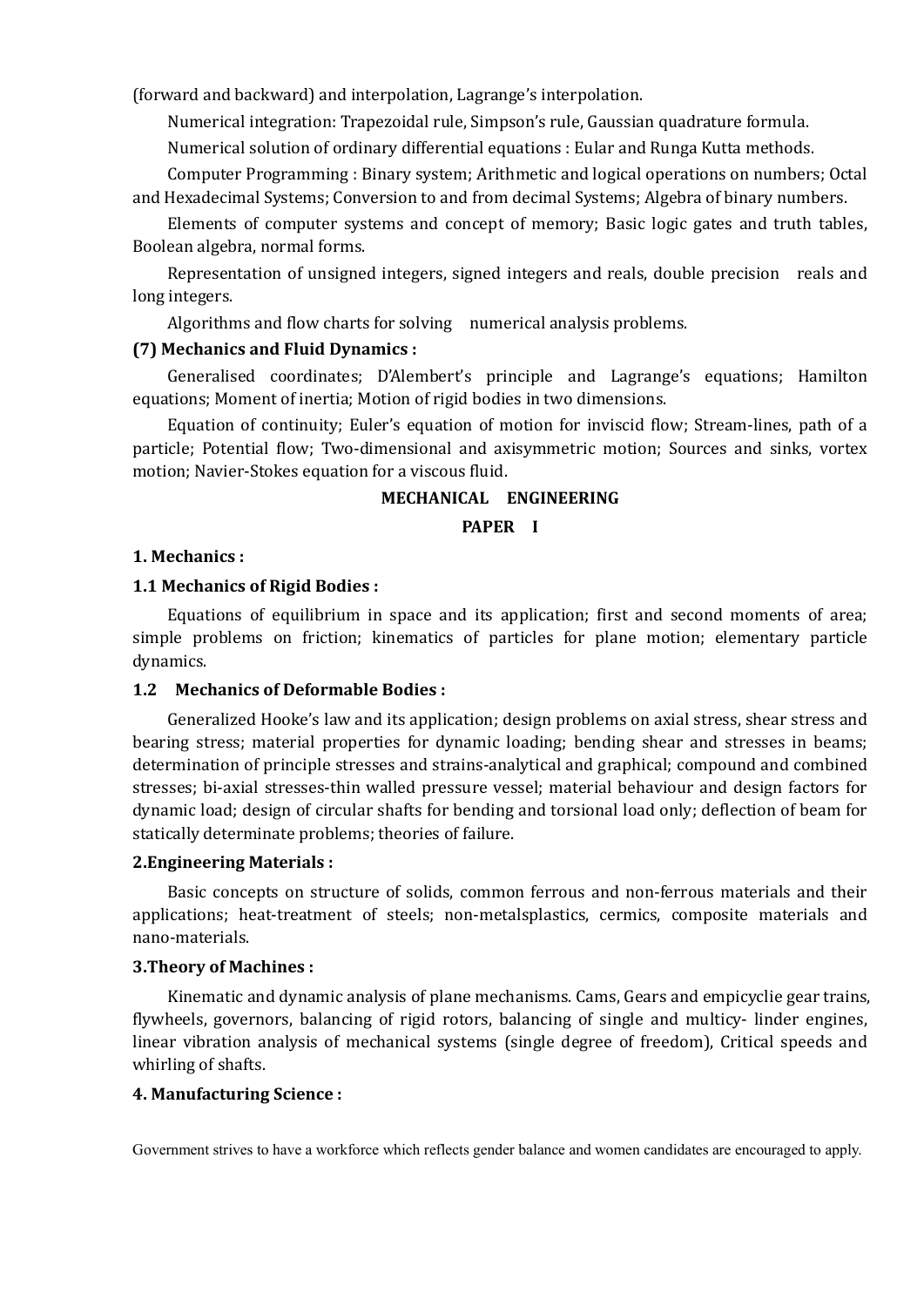#### **4.1 Manufacturing Process:**

Machine tool engineering - Merhant's force analysis: Taylor's tool life equation; conventional machining; NC and CNC machining process; jigs and fixtures.

Non-conventional machining-EDM, ECM, ultrasonic, water jet machining etc.; application of lasers and plasmas; energy rate calculations.

Forming and welding processes-standard processes.

Metrology-concept of fits and tolerances; tools and guages; comparators; inspection of length; position; profile and surface finish.

## **4.2 Manufacturing Management :**

System design: factory location—simple OR models; plant layout-methods based; applications of engineering economic analysis and break-even analysis for product selection, process selection and capacity planning; predetermined time standards.

System planning; forecasting methods based on regression and decomposition, design and blancing of multi model and stochastic assembly lines; inventory management-probablistic inventory models for order time and order quanitity determination; JIT systems; strategic sourcing; managing inter plant logistics.

System operations and control: Scheduling algorithms for job shops; applications of statistical methods for product and process quality control applications of control charts for mean, range, percent defective, number of defectives and defects per unit; quality cost systems; management of resources, organizations and risks in projects.

System improvement: Implementation of systems, such as total quality management, developing and managing flexible, lean and agile Organizations.

## **PAPER II**

## **1. Thermodynamics, Gas Dynamics Turbine :**

1.1 Basic concept of First-law and Second law of Thermodynamics; concept of entropy and reversibility; availability and unavailability and irreversibility.

1.2 Classification and properties of fluids; incompressible and compressible fluids flows; effect of Mach number and compressibility; continuity momentum and energy equations; normal and oblique shocks; one dimensional isentropic flow; flow or fluids in duct with frictions that transfer.

1.3 Flow through fans, blowers and compressors; axial and centrifugal flow configuration; design of fans and compressors; single problems compresses and turbine cascade; open and closed cycle gas turbines; work done in the gas turbine; reheat and regenerators.

#### **2. Heat Transfer :**

2.1 Conduction heat transfer—general conduction equation-Laplace, Poisson and Fourier equations; Fourier law of conduction; one dimensional steady state heat conduction applied to simple wall, solid and hollow cylinder and spheres.

2.2 Convection heat transfer—Newton's law of convection; free and forces convection; heat transfer during laminar and turbulent flow of an incompressible fluid over a flat plate; concepts of Nusselt number, hydrodynamic and thermal boundary layer their thickness; Prandtl number;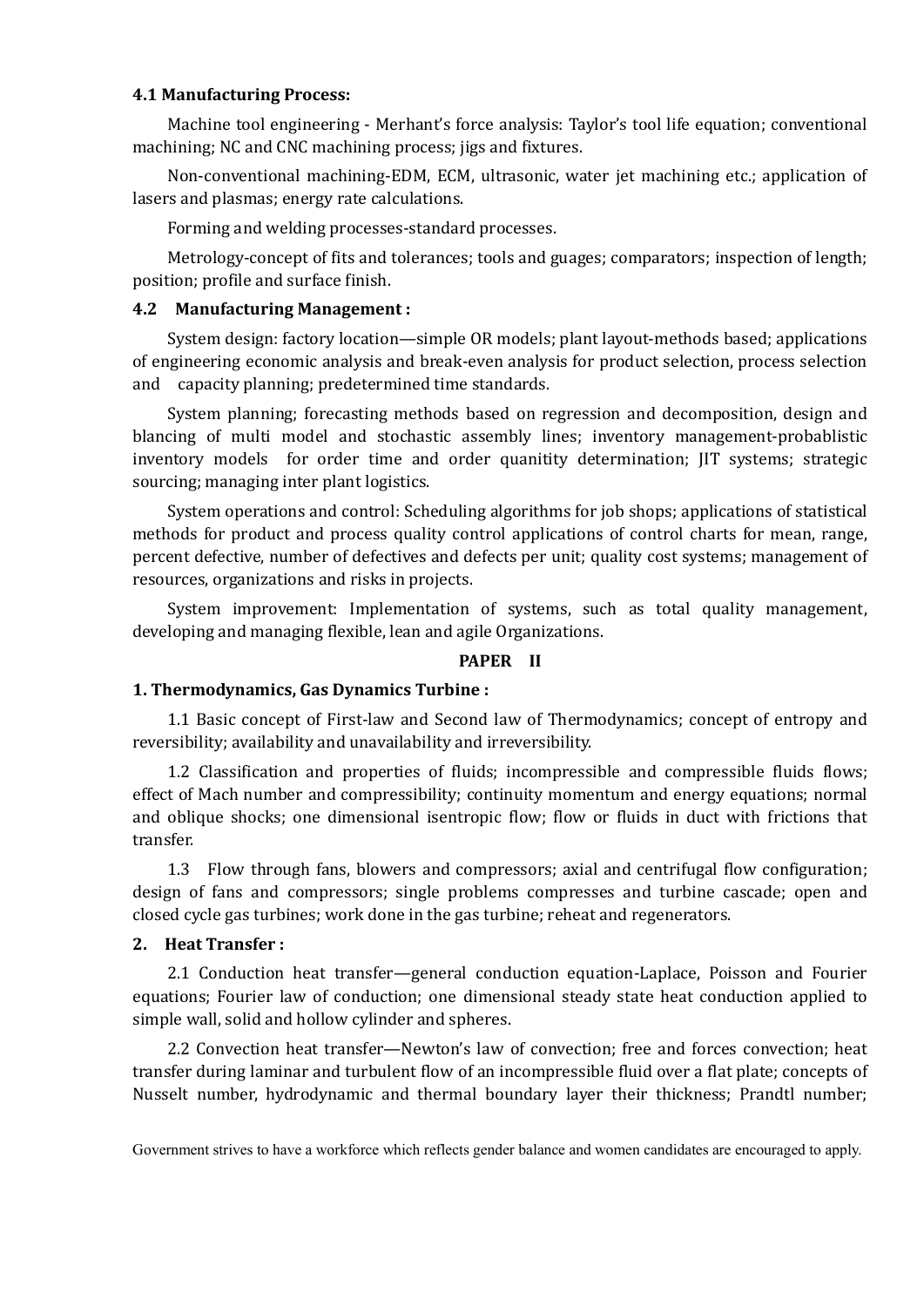analogy between heat and momentum transfer—Reynolds, Colbum, Prandtl analogies; heat transfer during laminar and turbulent flow through horizontal tubes; free convection from horizontal and vertical plates.

2.3 Black body radiation—basic radiation laws such as Stefan-boltzman, Planck distribution, Wein's displacement etc.

2.4 Basic heat exchanger analysis; classification of heat exchangers.

#### **3. Engines :**

3.1 Classification, themodynamic cycles of operation; determination of break power, indicated power, mechanical efficiency, heat balance sheet, interpretation of performance characteristics, petrol, gas and diesel engines.

3.2 Combustion in SI and CI engines, normal and abnormal combustion; effect of working parameters on knocking, reduction of knocking; Forms of combustion chamber for SI and CI engines; rating of fuels; additives; emission.

3.3 Different systems of IC engines-fuels; lubricating; cooling and transmission systems. Alternate fuels in IC engines.

#### **4. Steam Engineering :**

4.1 Steam generation—modified Ranking cycle analysis; Modern steam boilers; steam at critical and supercritical pressures; draught equipment; natural and artificial draught; boiler fuels solid, liquid and gaseous fuels. Steam turbines—Principle; types; compounding; impulse and reaction turbines; axial thrust.

4.2 Steam nozzles—flow of steam in convergent and divergent nozzle pressure at throat for maximum discharge with different initial steam conditions such as wet, saturated and superheated, effect of variation of back pressure; supersaturated flow of steam in nozzles, Wilson line.

4.3 Rankine cycle with internal and external irreversibility; reheat factor; reheating and regeneration, methods of governing; back pressure and pass out turbines.

4.4 Steam power plants—combined cycle power generation; heat recovery steam generators (HRSG) fired and unfired, co-generation plants.

## **5. Refrigeration and Air-conditioning :**

5.1 Vapour compression refrigeration cycle—cycle on p-H & T-s diagrams; ecofriendly refrigerants—R 134a. 123; Systems like evaporators, condensers, compressor, expansion devices. Simple vapour absorption systems.

5.2 Psychrometry—properties; processes; charts; sensible heating and cooling; humidification and dehumidification effective temperature; air-conditioning load calculation; simple duct design.

## **MEDICAL SCIENCE**

#### **PAPER I**

## **1. Human Anatomy :**

Applied anatomy including blood and nerve supply of upper and lower limbs and joints of shoulder, hip and knee.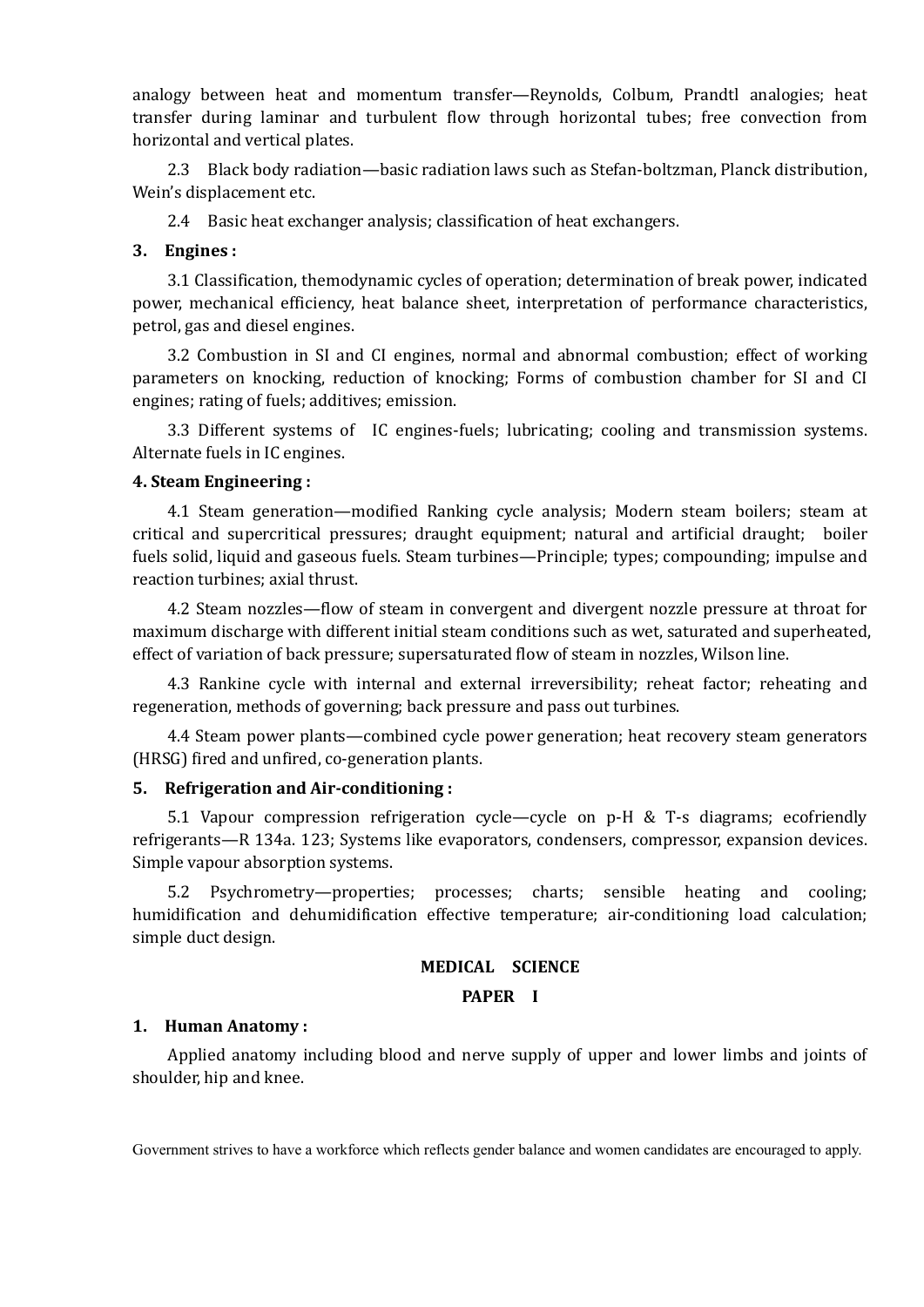Gross anatomy, blood supply and lymphatic drainage of tongue, thyroid, mammary gland, stomach, liver, prostate, gonads and uterus.

Applied anatomy of diaphragm, perineum and inguinal region.

Clinical anatomy of kidney, urinary bladder, uterine tubes, vas deferens.

**Embryology :** Placenta and placental barrier. Development of heart, gut, kidney. uterus, ovary, testis and their common congenital abnormalities.

**Central and Peripheral Autonomic Nervous System :** Gross and clinical anatomy of ventricles of brain, circulation of cerebrospinal fluid; Neural pathways and lesions of cutaneous sensations, hearing and vision; Cranial nerves distribution and clinical significance; Components of autonomic nervous system.

## **2. Human Physiology :**

Conduction and transmission of impulse, mechanism of contraction, neuromuscular transmission, reflexes, control of equilibrium, posture and muscle tone, descending pathways, functions of cerebellum, basal ganglia, Physiology of sleep and consciousness.

**Endocrine System :** Mechanism of action of hormones; formation, secretion, transport, metabolism, function and regulation of secretion of pancreas and pituitary gland.

**Physiology of Reproductive System : Pregnancy menstrual cycle, lactation, pregnancy.** 

**Blood :** Development, regulation and fate of blood cells.

Cardio-vascular,cardiac output, blood pressure, regulation of cardiovascular functions.

# **3. Biochemistry :**

Organ function tests—liver, kidney, thyroid Protein synthesis.

Vitamins and minerals.

Restriction fragment length.

polymorphism (RFLP).

Polymerase chain reaction (PCR).

Radio-immunoassays (RIA).

# **4. Pathology :**

Inflammation and repair, disturbances of growth and cancer, Pathogenesis and histopathology of rheumatic and ischaemic heart disease and diabetes mellitus. Differentiation between benign, malignant, primary and metastatic malignancies, Pathogenesis and histopathology of bronchogenic carcinoma, carcinoma breast, oral cancer, cancer cervix, leukemia, Etiology, pathogenesis and histopathology of—cirrhosis liver, glomerulonephritis, tuberculosis, acute osteomyelitis.

## **5. Microbiology :**

Humoral and cell mediated immunity.

Diseases caused by and laboratory diagnosis of —

\* Meningococcus, Saimonella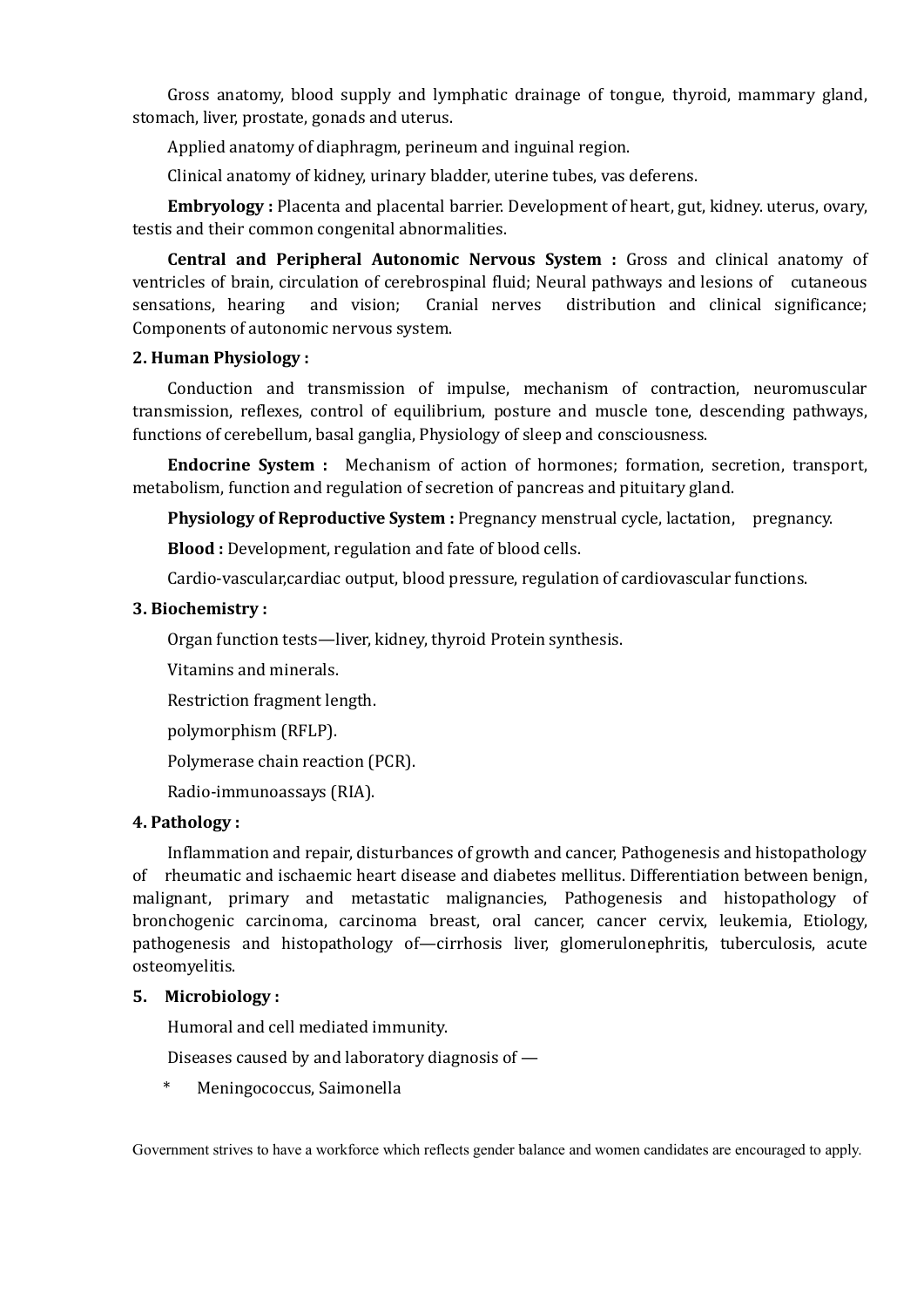- \* Shigella, Herpes, Dengue, Polio
- \* HIV/AIDS, Malaria, E. Histolytica, Giardia
- \* Candida, Cryptococcus, Aspergillus.

## **6. Pharmacology :**

Mechanism of action and side effects of the following drugs :

- \* Antipyretics and analgesics, Antibiotics,
- \* Antimalaria, Antikala-azar, Antidiabetics,
- \* Antihypertensive, Antidiuretics, General and cardiac vasodilators, Antiviral, Antiparasitic, Antifungal, Immunosuppressants,
- \* Anticancer.

# **7. Forensic Medicine and Toxicology**

Forensic examination of injuries and wounds; Examination of blood and seminal stains; Poisoning, sedative overdose, hanging, drowning, burns, DNA and finger print study.

## **PAPER-II**

# **1. General Medicine**

Etiology, clinical features, diagnosis and principles of management (including prevention) of—Typhoid, Rabies, AIDS, Dengue, Kala-azar, Japanese Encephalitis.

Etiology, clinical features, diagnosis and principles of management of :

Ischaemic heart disease, pulmonary embolism.

Bronchial asthma.

Pleural effusion, tuberculosis, Malabsorption syndromes; acid peptic diseases, Viral hepatitis and cirrhosis of liver.

Glomerulonephritis and pyelonephritis, renal failure, nephrotic syndrome, renovascular hypertension, complications of diabetes mellitus, coagulation disorders, leukaemia, Hypo and hyper thyrodism, meningitis and encephalitis.

Imaging in medical problems, ultrasound, echo- cardiogram, CT scan, MRI.

Anxiety and Depressive Psychosis and schizophrenia and ECT.

## **2. Paediatrics**

Immunization, Baby friendly hospital, congenital cyanotic heart disease, respiratory distress syndrome, broncho— pneumonias, kernicterus. IMNCI classification and management, PEM grading and management. ARI and Diarrhea of under five and their management.

## **3. Dermatology**

Psoriasis, Allergic dermatitis, scabies, eczema, vitiligo, Stevan Johnson's syndrome, Lichen Planus.

## **4. General Surgery**

Clinical features, causes, diagnosis and principles of management of cleft palate, harelip. Laryngeal tumour, oral and esophageal tumours.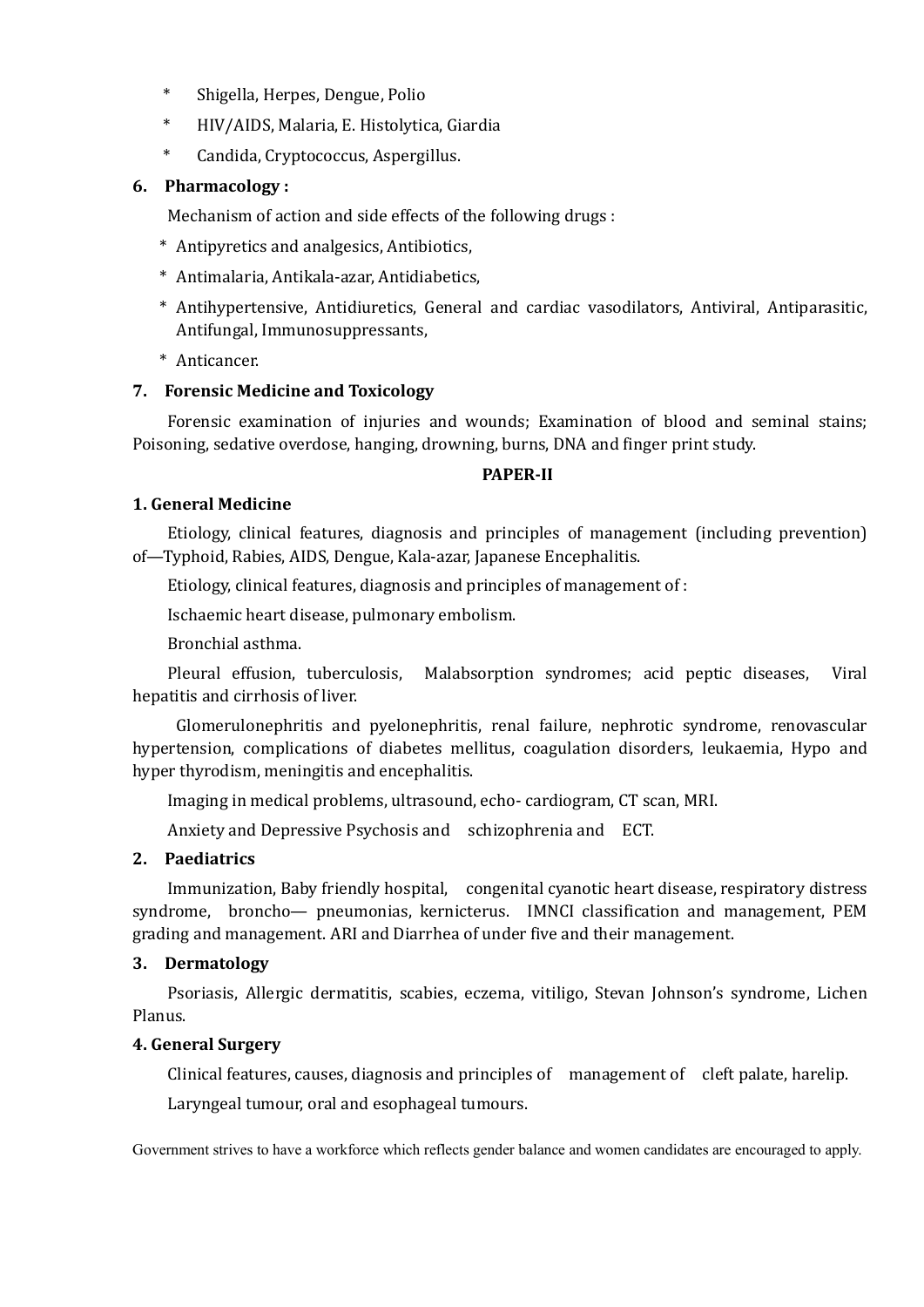Peripheral arterial diseases, varicose veins, coarctation of aorta.

Tumours of Thyroid, Adrenal, Glands.

Abscess cancer, fibroadenoma and adenosis of breast.

Bleeding peptic ulcer, tuberculosis of bowel, ulcerative colitis, cancer stomach.

Renal mass, cancer prostatie.

Haemothorax, stones of Gall bladder, Kidney, Ureter and Urinary Bladder.

Management of surgical conditions of Rectum, Anus and Anal canal, Gall bladder and Bile ducts.

Splenomegaly, cholecystitis, portal hypertension, liver abscess, peritonitis, carcinoma head of pancreas.

Fractures of spine, Colles' fracture and bone tumors.

Endoscopy.

Laprascopic Surgery.

## **5. Obstetrics and Gynaecology including Family Planning**

Diagnosis of pregnancy.

Labour management, complications of 3rd stage, Antepartum and postpartum hemorrhage, resuscitation of the newborn, Management of abnormal life and difficult labour. Management of small for date or premature newborn.

Diagnosis and management of anemia. Preeclampsia and Toxaemias of pregnancy, Management of Post- menopausal Syndrome.

Intra-uterine devices, pills, tubectomy and vasectomy. Medical termination of pregnancy including legal aspects.

Cancer cervix.

Leucorrhoea, pelvic pain; infertility, dysfunctional uterine bleeding (DUB), amenorrhoea, Fibroid and prolapse of uterus.

#### **6. Community Medicine (Preventive and Social Medicine)**

Principles, methods approach and measurements of Epidemiology.

Nutrition, nutritional diseases/diorders and Nutrition Programmes.

Health information Collection, Analysis and Presentation.

Objectives, components and critical analysis of National programmes for control/eradication of :

Malaria, Kala-azar, Filaria and Tuberculosis,

HIV/AIDS, STDs and Dengue.

Critical appraisal of Health care delivery system.

Health management and administration; Techniques, Tools, Programme Implementation and Evaluation.

Objectives, Components, Goals and Status of Reproductive and Child Health, National Rural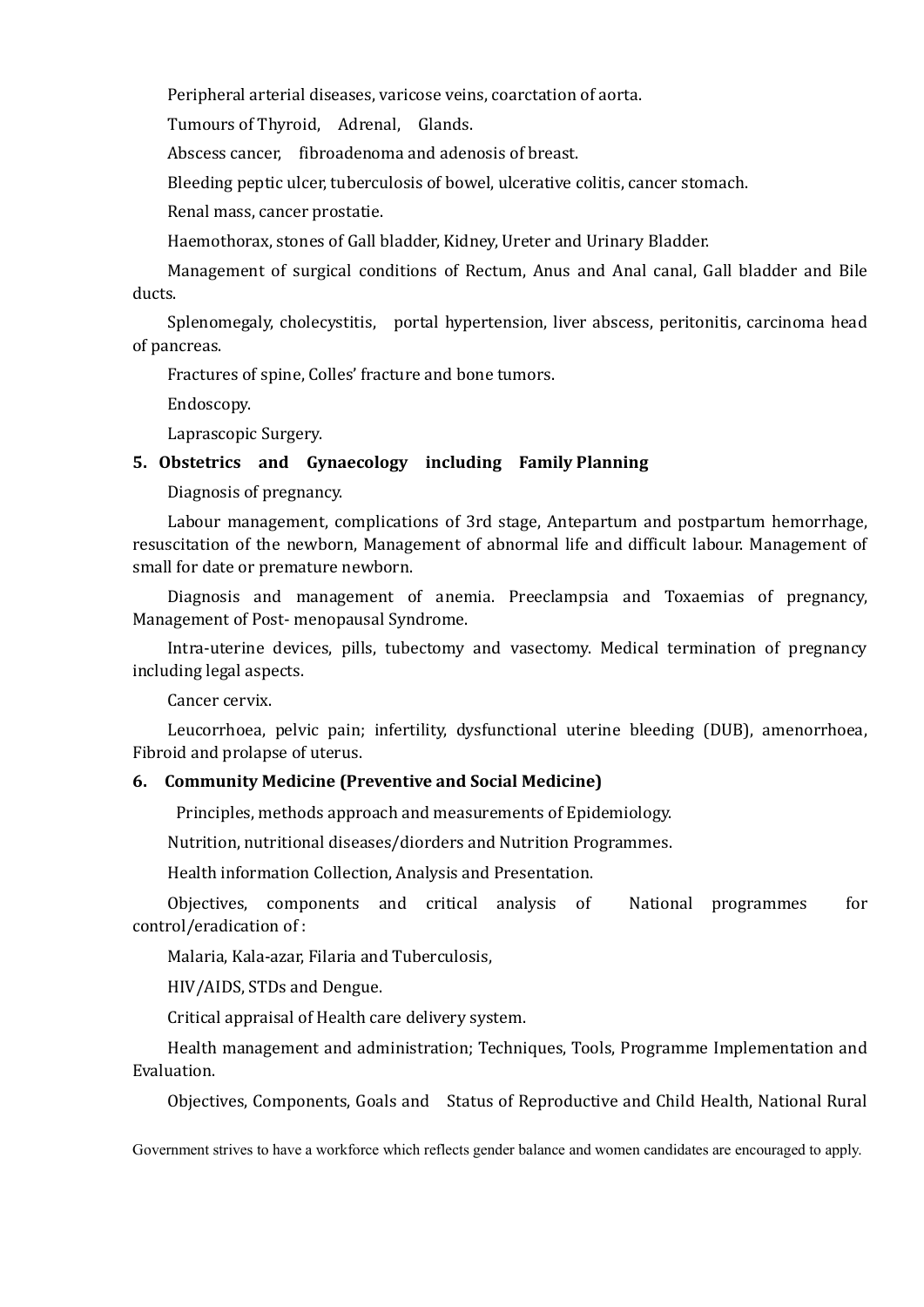Health Mission and Millennium Development Goals.

Management of hospital and industrial waste.

#### **PHILOSOPHY**

#### **PAPER-I**

#### **History and Problems of Philosophy**

- 1. Plato and Aristotle : Ideas; Substance; Form and Matter; Causation; Actuality and Potentiality.
- 2. Rationalism (Descartes, Spinoza, Leibniz); Cartesian Method and Certain Knowledge; Substance; God; Mind-Body Dualism; Determinism and Freedom.
- 3. Empiricism (Locke, Berkeley, Hume) : Theory of Knowledge; Substance and Qualities; Self and God; Scepticism.
- 4. Kant: Possibility of Synthetic a priori Judgments; Space and Time; Categories; Ideas of Reason; Antinomies; Critique of Proofs for the Existence of God.
- 5. Hegel : Dialectical Method; Absolute Idealism.
- 6. Moore, Russell and Early Wittgenstein : Defence of Commonsense; Refutation of Idealism; Logical Atomism; Logical Constructions; Incomplete Symbols; Picture Theory of Meaning; Sying and Showing.
- 7. Logical Positivism : Verification Theory of Meaning; Rejection of Metaphysics; Linguistic Theory of Necessary Propositions.
- 8. Later Wittgenstein : Meaning and Use; Language-games; Critique of Private Language.
- 9. Phenomenology (Husserl): Method; Theory of Essences; Avoidance of Psychologism.
- 10. Existentialism (Kierkegaard, Sarte, Heidegger): Existence and Essence; Choice, Responsibility and Authentic Existence; Being-in-the-world and Temporality.
- 11. Quine and Strawson : Critique of Empiricism; Theory of Basic Particulars and Persons.
- 12. Carvaka : Theory of Knowlegde; Rejection of Transcendent Entities.
- 13. Jainism : Theory of Reality; Saptabhanginaya; Bondage and Liberation.
- 14. Schools of Buddhism : Prat Ityasamutpada; Ksanikavada, Nairatmyavada.
- 15. Nyaya—Vaiesesika : Theory of Categories; Theory of Appearance; Theory of Pramana; Self, Liberation; God; Proofs for the Existence of God; Theory of Causation; Atomistic Theory of Creation.
- 16. Samkhya; Prakrit; Purusa; Causation; Liberation.
- 17. Yoga; Citta; Cittavrtti; Klesas; Samadhi; Kaivalya.
- 18. Mimamsa: Theory of Knowlegde.
- 19. Schools of Vedanta : Brahman; Isvara; Atman; Jiva; Jagat; Maya; Avida; Adhyasa; Moksa; Aprthaksiddhi; Pancavidhabheda.
- 20. Aurobindo: Evolution, Involution; Integral Yoga.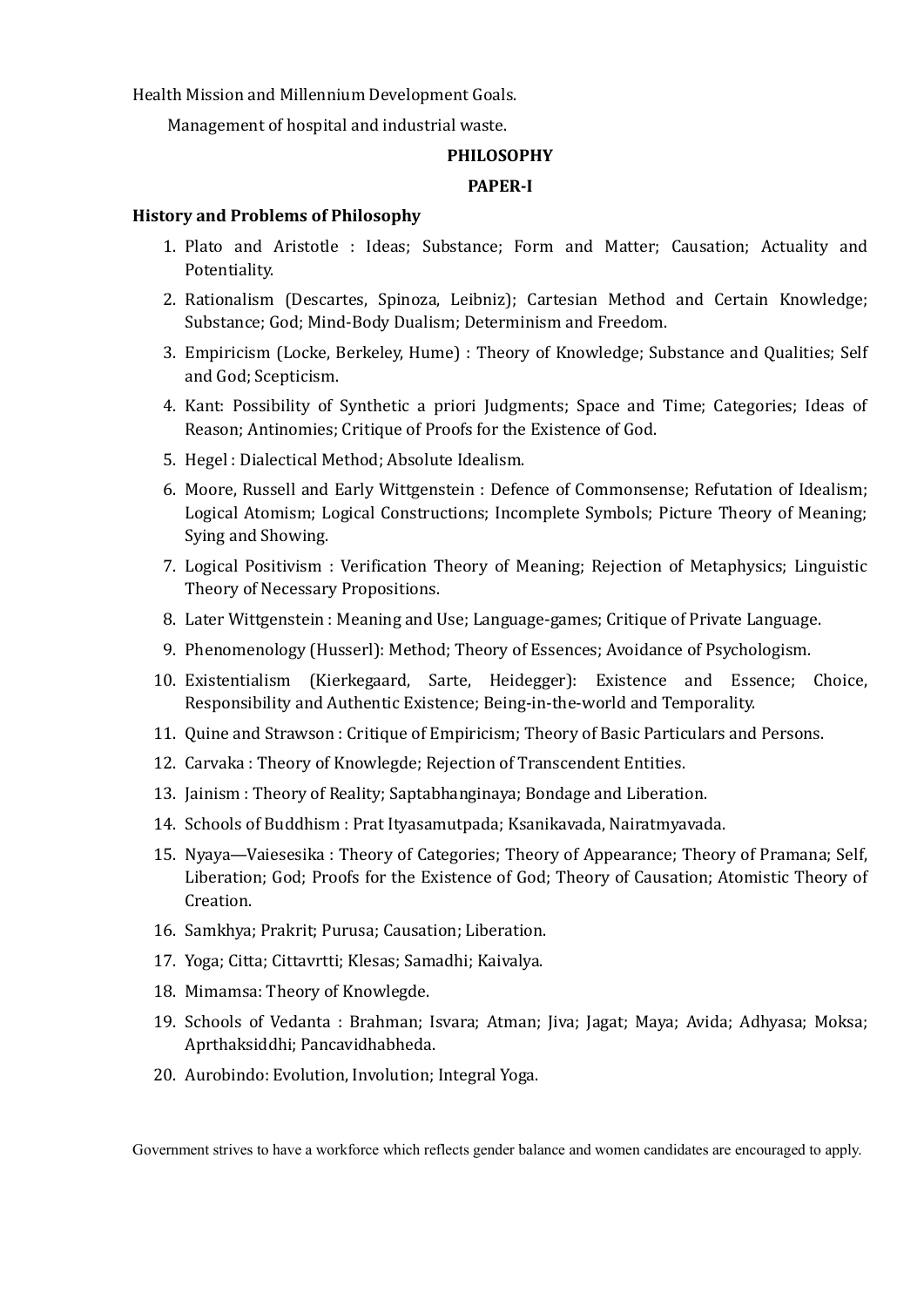## **PAPER-II**

## **Socio-Political Philosophy**

- 1. Social and Political ldeals : Equality, Justice, Liberty.
- 2. Sovereignty : Austin, Bodin, Laski, Kautilya.
- 3. Individual and State : Rights; Duties and Accountability.
- 4. Forms of Government : Monarchy; Theocracy and Democracy.
- 5. Political Ideologies: Anarchism; Marxism and Socialism.
- 6. Humanism; Secularism; Multi-culturalism.
- 7. Crime and Punishment : Corruption, Mass Violence, Genocide, Capital Punishment.
- 8. Development and Social Progress.
- 9. Gender Discrimination : Female Foeticide, Land and Property Rights; Empowerment.
- 10. Caste Discrimination : Gandhi and Ambedkar.

# **Philosophy of Religion**

- 1. Notions of God : Attributes; Relation to Man and the World. (Indian and Western).
- 2. Proofs for the Existence of God and their Critique (Indian and Western).
- 3. Problem of Evil.
- 4. Soul : Immortality; Rebirth and Liberation.
- 5. Reason, Revelation and Faith.
- 6. Religious Experience : Nature and Object (Indian and Western).
- 7. Religion without God.
- 8. Religion and Morality.
- 9. Religious Pluralism and the Problem of Absolute Truth.
- 10. Nature of Religious Language : Analogical and Symbolic; Cognitivist and Non-cognitive.

# **PHYSICS**

## **PAPER-I**

## **1. (a) Mechanics of Particles :**

Laws of motion; conservation of energy and momentum, applications to rotating frames, centripetal and Coriolis accelerations; Motion under a central force; Conservation of angular momentum, Kepler's laws; Fields and potentials; Gravitational field and potential due to spherical bodies, Gauss and Poisson equations, gravitational self-energy; Two-body problem; Reduced mass; Rutherford scattering; Centre of mass and laboratory reference frames.

## **(b) Mechanics of Rigid Bodies :**

System of particles; Centre of mass, angular momentum, equations of motion; Conservation theorems for energy, momentum and angular momentum; Elastic and inelastic collisions; Rigid Body; Degrees of freedom, Euler's theorem, angular velocity, angular momentum, moments of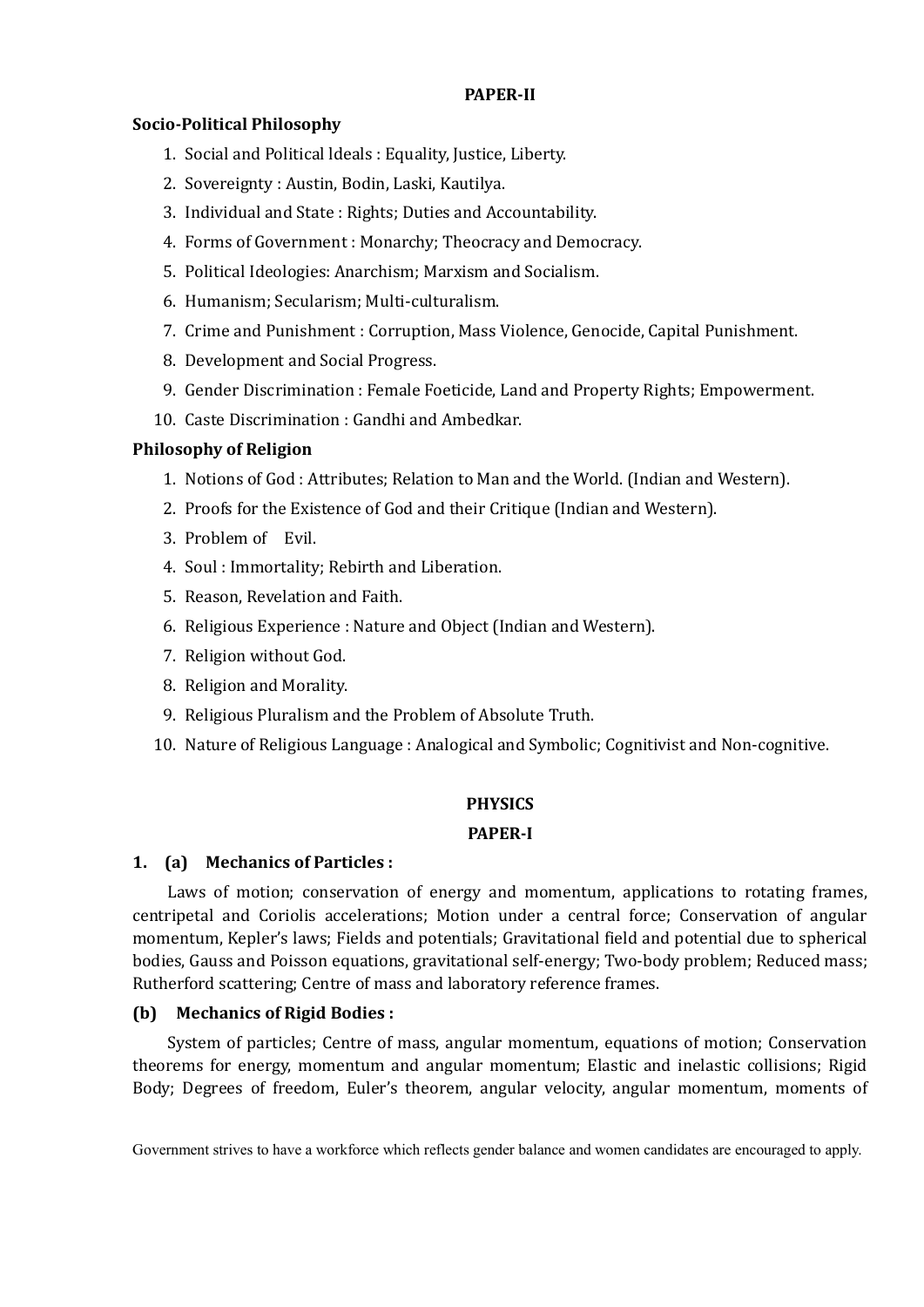inertia, theorems of parallel and perpendicular axes, equation of motion for rotation; Molecular rotations (as rigid bodies); Di and tri-atomic molecules; Precessional motion; top, gyroscope.

## **(c) Mechanics of Continuous Media :**

Elasticity, Hooke's law and elastic constants of isotropic solids and their inter-relation; Streamline (Laminar) flow, viscosity, Poiseuille's equation, Bernoulli's equation, Stokes' law and applications.

## **(d) Special Relativity :**

Michelson-Morely experiment and its implications; Lorentz transformations length contraction, time dilation, addition of relativistic velocities, aberration and Doppler effect, mass-energy relation, simple applications to a decay process. Four dimensional momentum vector; Covariance of equations of physics.

## **2. Waves and Optics :**

## **(a) Waves :**

Simple harmonic motion, damped oscillation, forced oscillation and resonance; Beats; Stationary waves in a string; Pulses and wave packets; Phase and group velocities; Reflection and refraction from Huygens' principle.

## **(b) Geometrial Optics :**

Laws of reflection and refraction from Fermat's principle; Matrix method in paraxial optic-thin lens formula, nodal planes, system of two thin lenses, chromatic and spherical aberrations.

## **(c) Interference :**

Interference of light -Young's experiment, Newton's rings, interference by thin films, Michelson interferometer; Multiple beam interference and Fabry Perot interferometer.

## **(d) Diffraction :**

Fraunhofer diffraction - single slit, double slit, diffraction grating, resolving power; Diffraction by a circular aperture and the Airy pattern; Fresnel diffraction: half-period zones and zone plates, circular aperture.

## **(e) Polarisation and Modern Optics :**

Production and detection of linearly and circularly polarized light; Double refraction, quarter wave plate; Optical activity; Principles of fibre optics, attenuation; Pulse dispersion in step index and parabolic index fibres; Material dispersion, single mode fibers; Lasers-Einstein A and B coefficients. Ruby and He-Ne lasers. Characteristics of laser light-spatial and temporal coherence; Focusing of laser beams. Three-level scheme for laser operation; Holography and simple applications.

## **3. Electricity and Magnetism :**

## **(a) Electrostatics and Magnetostatics :**

Laplace and Poisson equations in electrostatics and their applications; Energy of a system of charges, multipole expansion of scalar potential; Method of images and its applications. Potential and field due to a dipole, force and torque on a dipole in an external field; Dielectrics,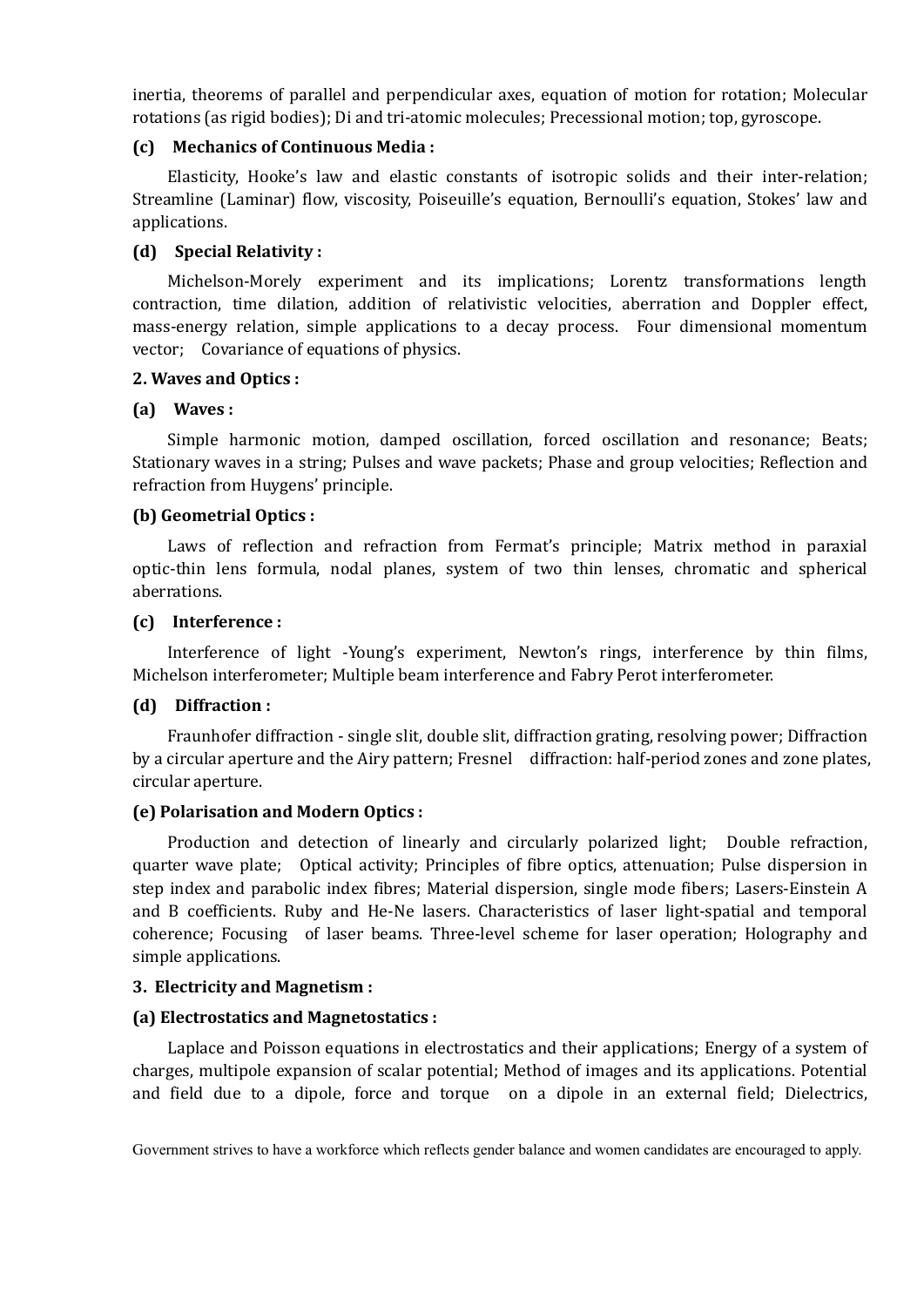polarisation. Solutions to boundary-value problems-conducting and dielectric spheres in a uniform electric field; Magnetic shell, uniformly magnetised sphere; Ferromagnetic materials, hysteresis, energy loss.

## **(b) Current Electricity :**

Kirchhoff's laws and their applications. Biot-Savart law, Ampere's law, Faraday's law, Lenz' law. Self-and mutual- inductances; Mean and rms values in AC circuits; DC and AC circuits with R, L and C components; Series and parallel resonance; Quality factor; Principle of transformer.

## **4. Electromagnetic Waves and Blackbody Radiation :**

Displacement current and Maxwell's equations; Wave equations in vacuum, Poynting theorem; Vector and scalar potentials; Electromagnetic field tensor, covariance of Maxwell's equations; Wave equations in isotropic dielectrics, reflection and refraction at the boundary of two dielectrics; Fresnel's relations; Total internal reflection; Normal and anomalous dispersion; Rayleigh scattering; Blackbody radiation and Planck 's radiation law- Stefan-Boltzmann law, Wien's displacement law and Rayleigh-Jeans law.

# **5. Thermal and Statistical Physics :**

# **(a) Thermodynamics :**

Laws of thermodynamics, reversible and irreversible processes, entropy; Isothermal, adiabatic, isobaric, isochoric processes and entropy changes; Otto and Diesel engines, Gibbs' phase rule and chemical potential; Van der Waals equation of state of a real gas, critical constants; Maxwell-Boltzmann distribution of molecular velocities, transport phenomena, equipartition and virial theorems; Dulong-Petit, Einstein, and Debye's theories of specific heat of solids; Maxwell relations and application; Clausius-Clapeyron equation. Adiabatic demagnetisation, Joule-Kelvin effect and liquefaction of gases.

# **(b) Statistical Physics :**

Macro and micro states, statistical distributions, Maxwell-Boltzmann, Bose-Einstein and Fermi-Dirac Distributions, applications to specific heat of gases and blackbody radiation; Concept of negative temperatures.

## **PAPER-II**

## **1. Quantum Mechanics :**

Wave-particle duality; Schroedinger equation and expectation values; Uncertainty principle; Solutions of the one-dimensional Schroedinger equation for free particle (Gaussian wave-packet), particle in a box, particle in a finite well, linear harmonic oscillator; Reflection and transmission by a step potential and by a rectangular barrier; Particle in a three dimensional box, density of states, free electron theory of metals; Angular momentum; Hydrogen atom; Spin half particles, properties of Pauli spin matrices.

## **2. Atomic and Molecular Physics :**

Stern-Gerlach experiment, electron spin, fine structure of hydrozen atom; L-S coupling, J-J coupling; Spectroscopic notation of atomic states; Zeeman effect; Franck-Condon principle and applications; Elementary theory of rotational, vibrational and electronic spectra of diatomic molecules; Raman effect and molecular structure; Laser Raman spectroscopy; Importance of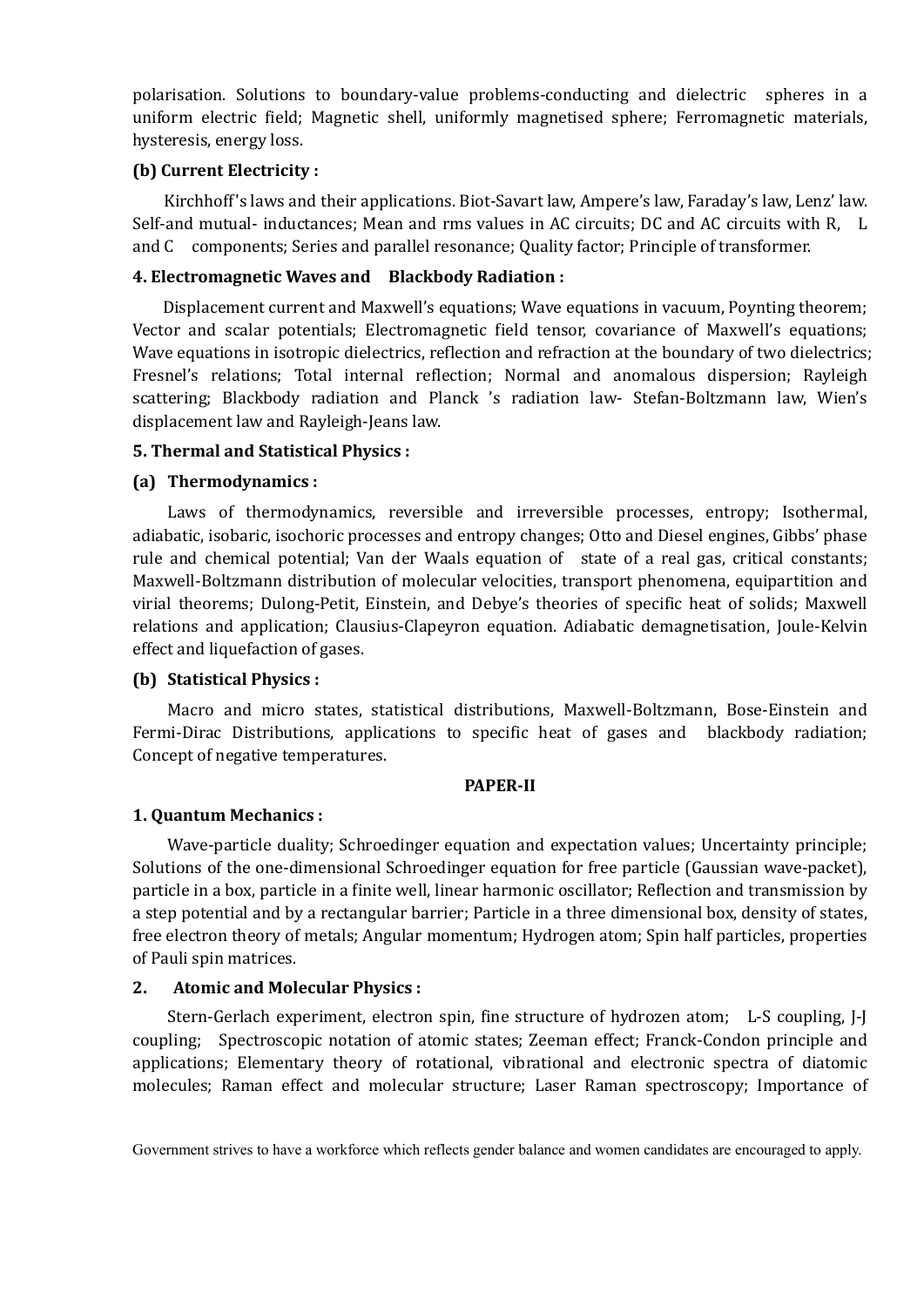neutral hydrogen atom, molecular hydrogen and molecular hydrogen ion in astronomy. Fluorescence and Phosphorescence; Elementary theory and applications of NMR and EPR; Elementary ideas about Lamb shift and its significance.

## **3. Nuclear and Particle Physics :**

Basic nuclear properties-size, binding energy, angular momentum, parity, magnetic moment; Semi-empirical mass formula and applications. Mass parabolas; Ground state of a deuteron, magnetic moment and non-central forces; Meson theory of nuclear forces; Salient features of nuclear forces; Shell model of the nucleus - success and limitations; Violation of parity in beta decay; Gamma decay and internal conversion; Elementary ideas about Mossbauer spectroscopy; Q-value of nuclear reactions; Nuclear fission and fusion, energy production in stars. Nuclear reactors.

Classification of elementary particles and their interactions; Conservation laws; Quark structure of hadrons : Field quanta of electroweak and strong interactions; Elementary ideas about unification of forces; Physics of neutrinos.

## **4. Solid State Physics, Devices and Electronics :**

Crystalline and amorphous structure of matter; Different crystal systems, space groups; Methods of determination of crystal structure; X-ray diffraction, scanning and transmission electron microscopies; Band theory of solids—conductors, insulators and semi-conductors; Thermal properties of solids, specific heat, Debye theory; Magnetism: dia, para and ferromagnetism; Elements of super-conductivity, Meissner effect, Josephson junctions and applications; Elementary ideas about high temperature super-conductivity.

Intrinsic and extrinsic semi-conductors- p-n-p and n-p-n transistors; Amplifiers and oscillators. Op-amps; FET, JFET and MOSFET; Digital electronics-Boolean identities, De Morgan's laws, Logic gates and truth tables. Simple logic circuits; Thermistors, solar cells; Fundamentals of microprocessors and digital computers.

# **POLITICAL SCIENCE AND INTERNATIONAL**

# **RELATIONS**

## **PAPER- I**

## **Political Theory and Indian Politics :**

- 1. Political Theory: meaning and approaches.
- 2. Theories of state : Liberal, Neo-liberal, Marxist, Pluiralist, post-colonial and Feminist.
- 3. Justice : Conceptions of justice with special reference to Rawl's theory of justice and its communitarian critiques.
- 4. Equality : Social, political and economic; relationship between equality and freedom; Affirmative action.
- 5. Rights : Meaning and theories; different kinds of rights; Concept of Human Rights.
- 6. Democracy : Classical and contemporary theories; different models of democracy—representative, participatory and deliberative.
- 7. Concept of power : hegemony, ideology and legitimacy.
- 8. Political Ideologies : Liberalism, Socialism, Marxism, Fascism, Gandhism and Feminism.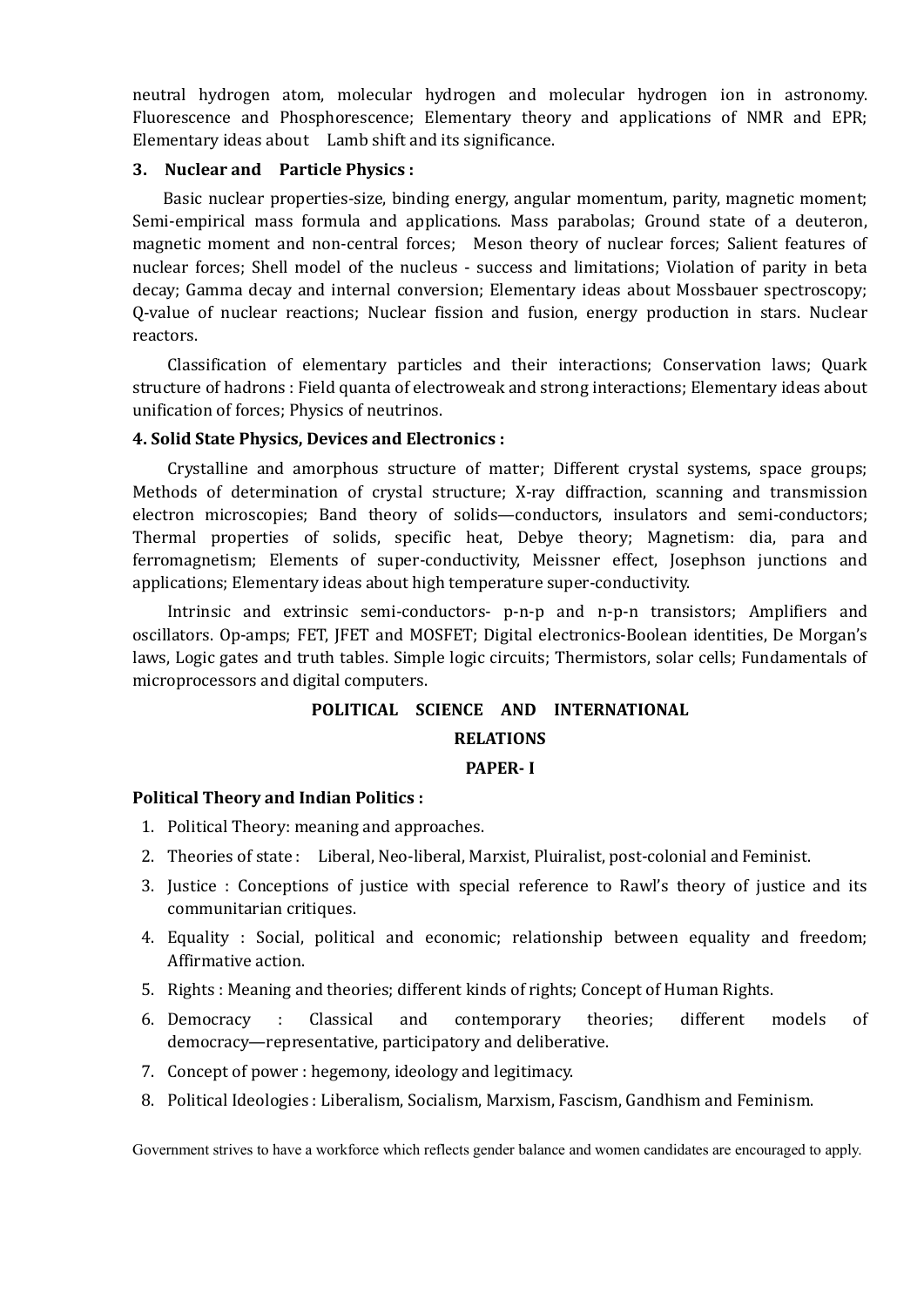- 9. Indian Political Thought: *Dharamshastra, Arthashastra* and Buddhist Traditions; Sir Syed Ahmed Khan, Sri Aurobindo, M. K. Gandhi, B. R. Ambedkar, M. N. Roy.
- 10. Western Political Thought : Plato, Aristotle, Machiavelli, Hobbes, Locke, John S. Mill, Marx, Gramsci, Hannah Arendt.

## **Indian Government and Politics**

## **1. Indian Nationalism :**

- (a) Political Strategies of India's Freedom Struggle : Constitutionalism to mass Satyagraha, Non-cooperation, Civil Disobedience; Militant and Revolutionary Movements, Peasant and Workers Movements.
- (b) Perspectives on Indian National Movement; Liberal, Socialist and Marxist; Radical Humanist and Dalit.
- 2. Making of the Indian Constitution : Legacies of the British rule; different social and political perspectives.
- 3. Salient Features of the Indian Constitution : The Preamble, Fundamental Rights and Duties, Directive Principles; Parliamentary System and Amendment Procedures; Judicial Review and Basic Structure doctrine.
- 4. (a) Principal Organs of the Union Government : Envisaged role and actual working of the Executive, Legislature and Supreme Court.
	- (b) Principal Organs of the State Government : Envisaged role and actual working of the Executive, Legislature and High Courts.
- 5. Grassroots Democracy : Panchayati Raj and Municipal Government; Significance of 73rd and 74th Amendments; Grassroot movements.
- 6. Statutory Institutions/Commissions : Election Commission, Comptroller and Auditor General, Finance Commission, Union Public Service Commission, National Commission for Scheduled Castes, National Commission for Scheduled Tribes, National Commission for Women; National Human Rights Commission, National Commission for Minorities, National Backward Classes Commission.
- 7. Federalism : Constitutional provisions; changing nature of centre-state relations; integrationist tendencies and regional aspirations; inter-state disputes.
- 8. Planning and Economic development : Nehruvian and Gandhian perspectives; Role of planning and public sector; Green Revolution, land reforms and agrarian relations; liberalization and economic reforms.
- 9. Caste, Religion and Ethnicity in Indian Politics.
- 10. Party System : National and regional political parties, ideological and social bases of parties; Patterns of coalition politics; Pressure groups, trends in electoral behaviour; changing socio-economic profile of Legislators.
- 11. Social Movement : Civil liberties and human rights movements; women's movements; environmentalist movements.

#### **PAPER-II**

## **Comparative Politics and International Relations**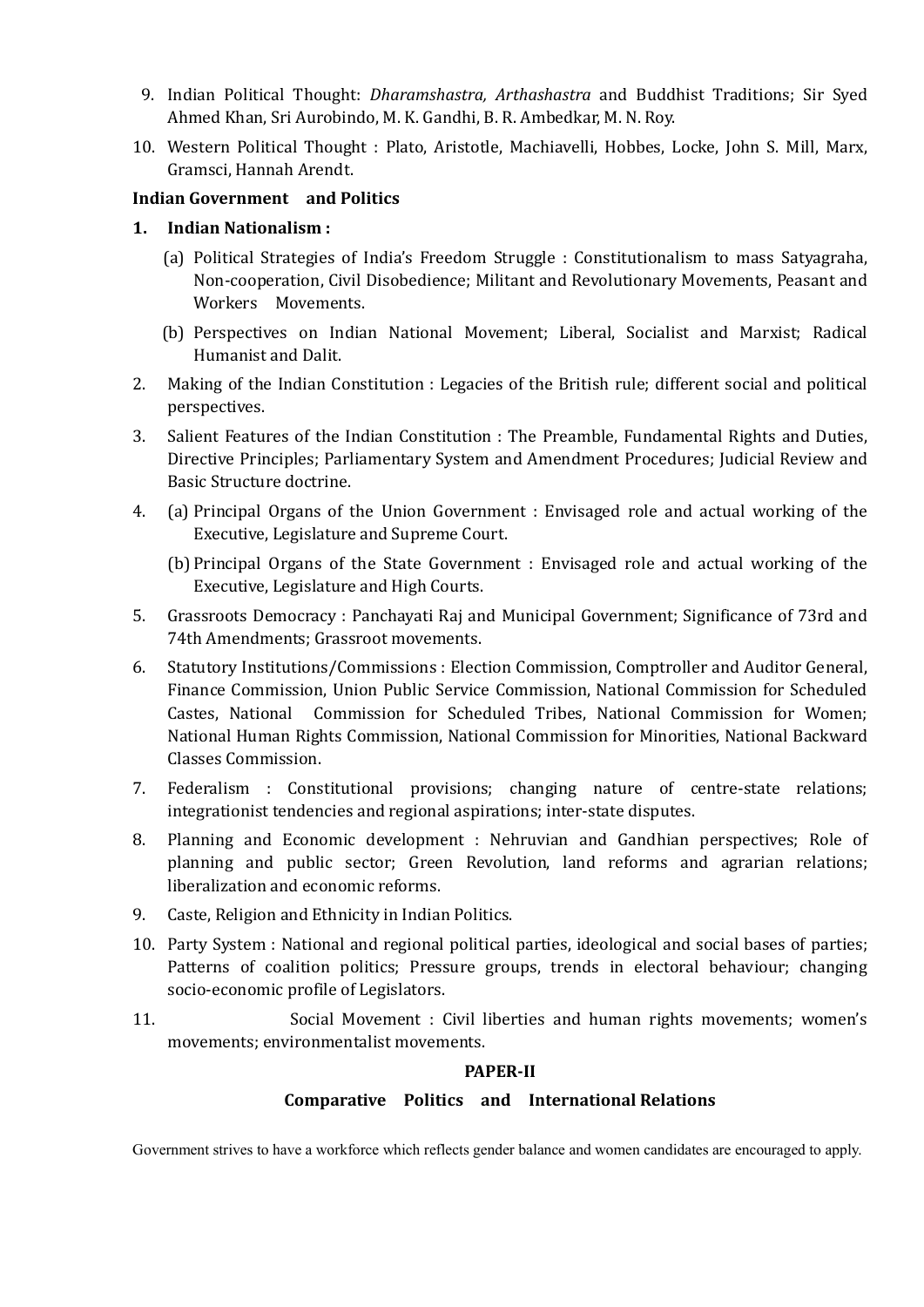## **Comparative Political Analysis and International Politics :**

- 1. Comparative Politics : Nature and major approaches; Political economy and political sociology perspectives; Limitations of the comparative method.
- 2. State in Comparative Perspective : Characteristics and changing nature of the State in capitalist and socialist economies, and advanced industrial and developing societies.
- 3. Politics of Representation and Participation : Political parties, pressure groups and social movements in advanced industrial and developing societies.
- 4. Globalisation : Responses from developed and developing societies.
- 5. Approaches to the Study of International Relations : Idealist, Realist, Marxist, Functionalist and Systems theory.
- 6. Key Concepts in International Relations : National interest, security and power; Balance of power and deterrence; Transational actors and collective security; World capitalist economy and globalisation.
- 7. Changing International Political Order :
	- (a) Rise of super powers; Strategic and ideological Bipolarity, arms race and cold war; Nuclear threat;
	- (b) Non-aligned Movement : Aims and achievements.
	- (c) Collapse of the Soviet Union; Unipolarity and American hegemony; Relevance of non-alignment in the contemporary world.
- 8. Evolution of the International Economic System : From Brettonwoods to WTO; Socialist economies and the CMEA (Council for Mutual Economic Assistance); Third World demand for new international economic order; Globalisation of the world economy.
- 9. United Nations : Envisaged role and actual record; Specialized UN agencies—aims and functioning; need for UN reforms.
- 10. Regionalisation of World Politics : EU, ASEAN, APEC, AARC, NAFTA.
- 11. Contemporary Global Concerns : Democracy, human rights, environment, gender justice terrorism, nuclear proliferation.

## **India and the World**

- 1. Indian Foreign Policy : Determinants of foreign policy; the institutions of policy-making; Continuity and change.
- 2. India's Contribution to the Non-Alignment Movement Different phases; Current role.
- 3. India and South Asia :
	- (a) Regional Co-operation : SAARC-past performance and future prospects.
	- (b) South Asia as a Free Trade Area.
	- (c) India's "Look East" policy.
	- (d) Impediments to regional co-operation : River water disputes; illegal cross border migration; Ethnic conflicts and insurgencies; Border disputes.
- 4. India and the Global South : Relations with Africa and Latin America; Leadership role in the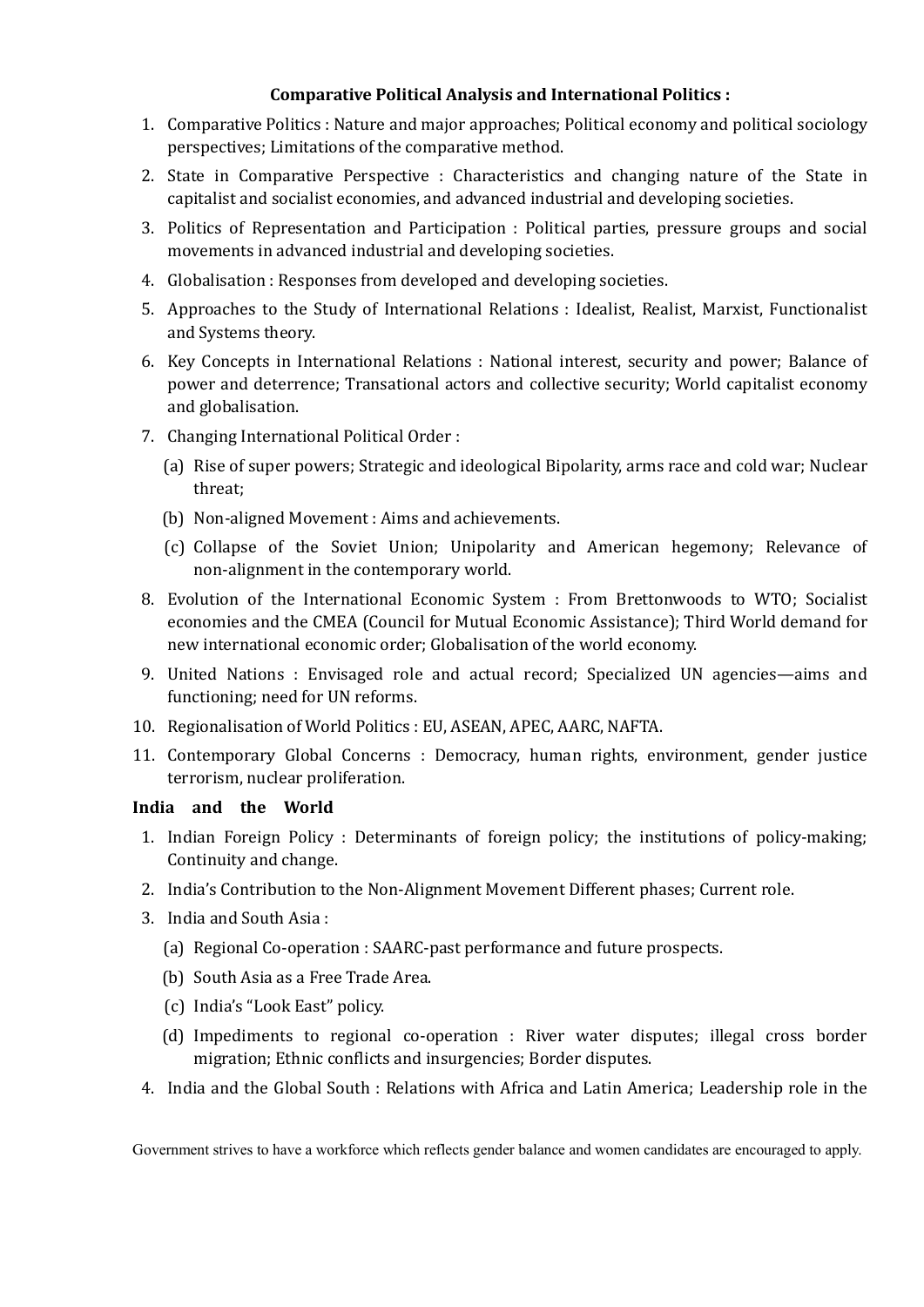demand for NIEO and WTO negotiations.

- 5. India and the Global Centres of Power : USA, EU, Japan, China and Russia.
- 6. India and the UN System: Role in UN Peace-keeping; Demand for Permanent Seat in the Security Council.
- 7. India and the Nuclear Question : Changing perceptions and policy.
- 8. Recent developments in Indian Foreign Policy : India's position on the recent crises in Afghanistan, Iraq and West Asia, growing relations with US and Isreal; Vision of a new world order.

#### **PSYCHOLOGY**

#### **PAPER-I**

#### **Foundations of Psychology**

**1. Introduction :** Definition of Psychology; Historical antecedents of Psychology and trends in the 21st centrury; Psychology and scientific methods; Psychology in relation to other social sciences and natural sciences; Application of Psychology to societal problems.

**2. Methods of Psychology :** Types of research : Descriptive, evaluative, diagnostic and prognostic; Methods of Research : Survey, observation, case-study and experiments; Characteristics of experimental design and non-experimental designs; quasi-experimental designs; Focussed group discussions, brain storming, grounded theory approach.

**3. Research methods :** Major steps in psychological research (problem statement, hypothesis formulation, research design, sampling, tools of data collection, analysis and interpretation and report writing); Fundamental versus applied research; Methods of data collection (interview, observation, questionnaire and case study). Research Designs (Ex-post facto and experimental). Application of statistical techniques (t-test, two-way ANOVA, correlation and regression and factor analysis) item response theory.

**4. Development of Human Behaviour :** Growth and development; Principles of development, Role of genetic and environmental factors in determining human behaviour; Influence of cultural factors in socialization; Life span development—Characteristics, development tasks, promoting psychological well-being across major stages of the life span.

**5. Sensation, Attention and Perception :** Sensation: concepts of threshold, absolute and difference thresholds, signal-detection and vigilance; Factors influencing attention including set and characteristics of stimulus; Definition and concept of perception, biological factors in perception; Perceptual organization-influence of past experiences, perceptual defence-factor influencing space and depth perception, size estimation and perceptual readiness; The plasticity of perception; Extrasensory perception; Culture and perception, Subliminal perception.

**6. Learning :** Concepts and theories of learning (Behaviourists, Gestaltalist and Information processing models). The processes of extinction, discrimination and generalisation. Programmed learning, probability learning, self instructional learning, concepts, types and the schedules of reinforcement, escape, avoidance and punishment, modelling and social learning.

**7. Memory :** Encoding and remembering; Shot-term memory, Long-term memory, Sensory memory, Iconic memory, Echoic memory: The Multistore model, levels of processing; Organization and Mnemonic techniques to improve memory; Theories of forgetting: decay, interference and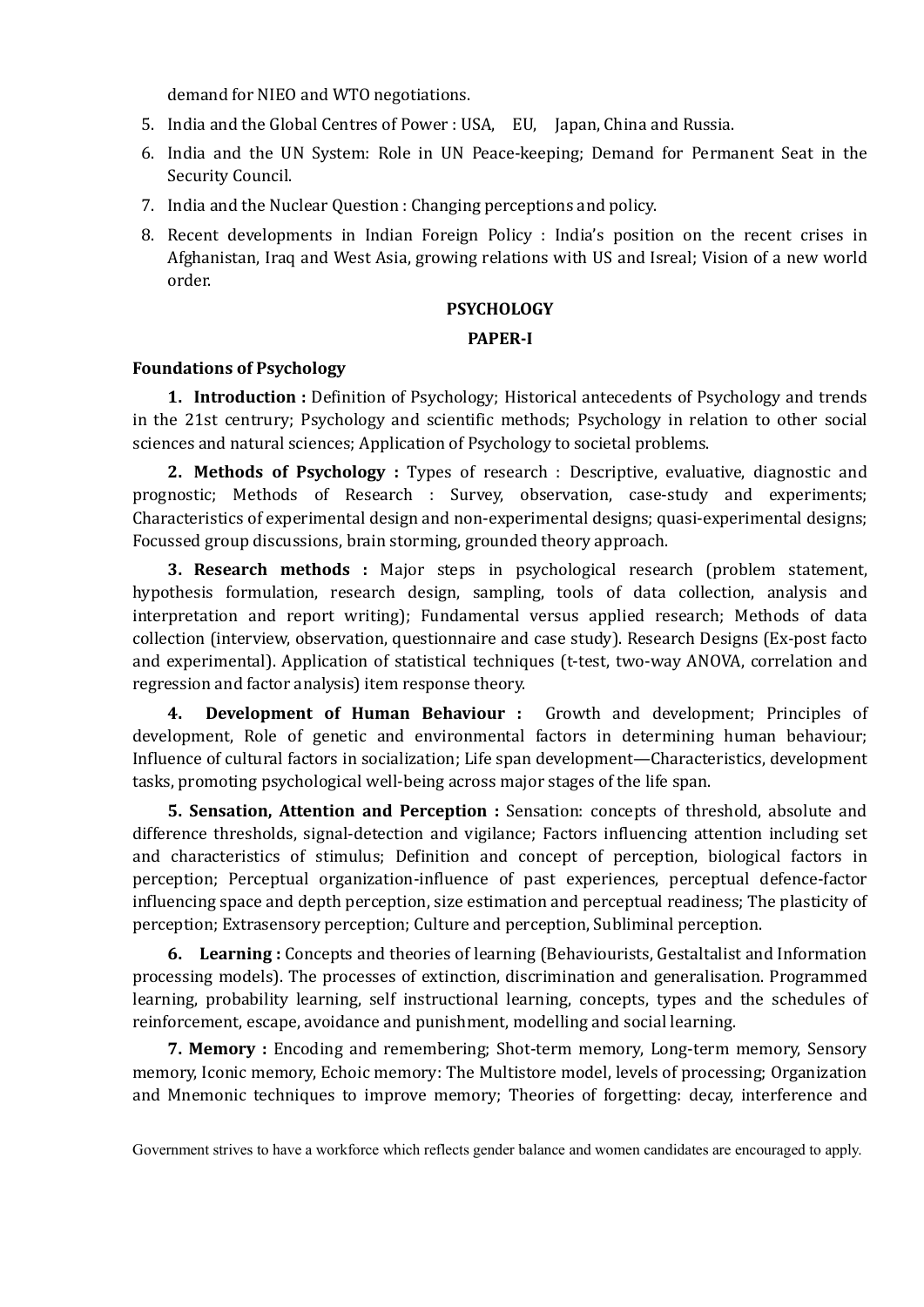retrieval failure: Metamemory; Amnesia: Anterograde and retrograde.

**8. Thinking and Problem Solving** : Piaget's theory of cognitive development; Concept formation processes; Information processing, Reasoning and problem solving, Facilitating and hindering factors in problem solving, Methods of problem solving: Creative thinking and fostering creativity; Factors influencing decision making and judgement; Recent trends.

**9. Motivation and Emotion :** Psychological and physiological basis of motivation and emotion; Measurement of motivation and emotion; Effects of motivation and emotion on behaviour; Extrinsic and intrinsic motivation; Factors influencing intrinsic motivation; Emotional competence and the related issues.

**10. Intelligence and Aptitude :** Concept of intelligence and aptitude, Nature and theories of intelligence-Spearman, Thurstone, Gulford Vernon, Sternberg and J.P. Das; Emotional Intelligence, Social intelligence, measurement of intelligence and aptitudes, concept of I Q deviation I Q, constancy of I Q; Measurement of multiple intelligence; Fluid intelligence and crystallized intelligence.

**11. Personality :** Definition and concept of personality; Theories of personality (psychoanalytical, socio-cultural, interpersonal, developmental, humanistic, behaviouristic, trait and type approaches); Measurement of personality (projective tests, pencil-paper test); The Indian approach to personality; Training for personality development; Latest approaches like big 5 factor theory; The notion of self in different traditions.

**12. Attitudes, Values and Interests :** Definitions of attitudes, values and interests; Components of attitudes; Formation and maintenance of attitudes. Measurement of attitudes, values and interests. Theories of attitude changes, strategies for fostering values. Formation of stereotypes and prejudices; Changing other's behaviour, Theories of attribution; Recent trends.

**13. Language and Communication :** Human language—Properties, structure and linguistic hierarchy, Language acquisition—predispotion, critical period hypothesis; Theories of Language development—Skinner and Chomsky; Process and types of communication—effective commu-nication training.

**14.Issues and Perspectives in Modern Contemporary Psychology :** Computer application in the psychological laboratory and psychological testing; Artificial intelligence; Psychocybernetics; Study of consciousnessleep-wak schedules; dreams, stimulus deprivation, meditation, hypnotic/drug induced states; Extrasensory perception; Intersensory perception; Simulation studies.

#### **PAPER-II**

#### **Psychology : Issues and applications**

#### **1. Psychological Measurement of Individual Differences :**

The nature of individual differences. Characteristics and construction of standardized psychological tests. Types of psychological tests. Use, misuse and limitation of psychological tests. Ethical issues in the use of psychological tests.

#### **2. Psychological well being and Mental Disorders :**

Concept of health-ill health positive health, well being casual factores in Mental disorders (Anxiety disorders, mood disorders; schizophrenia and delusional disorders; personality disorders, substance abuse disorders). Factors influencing positive health, well being; lifestyle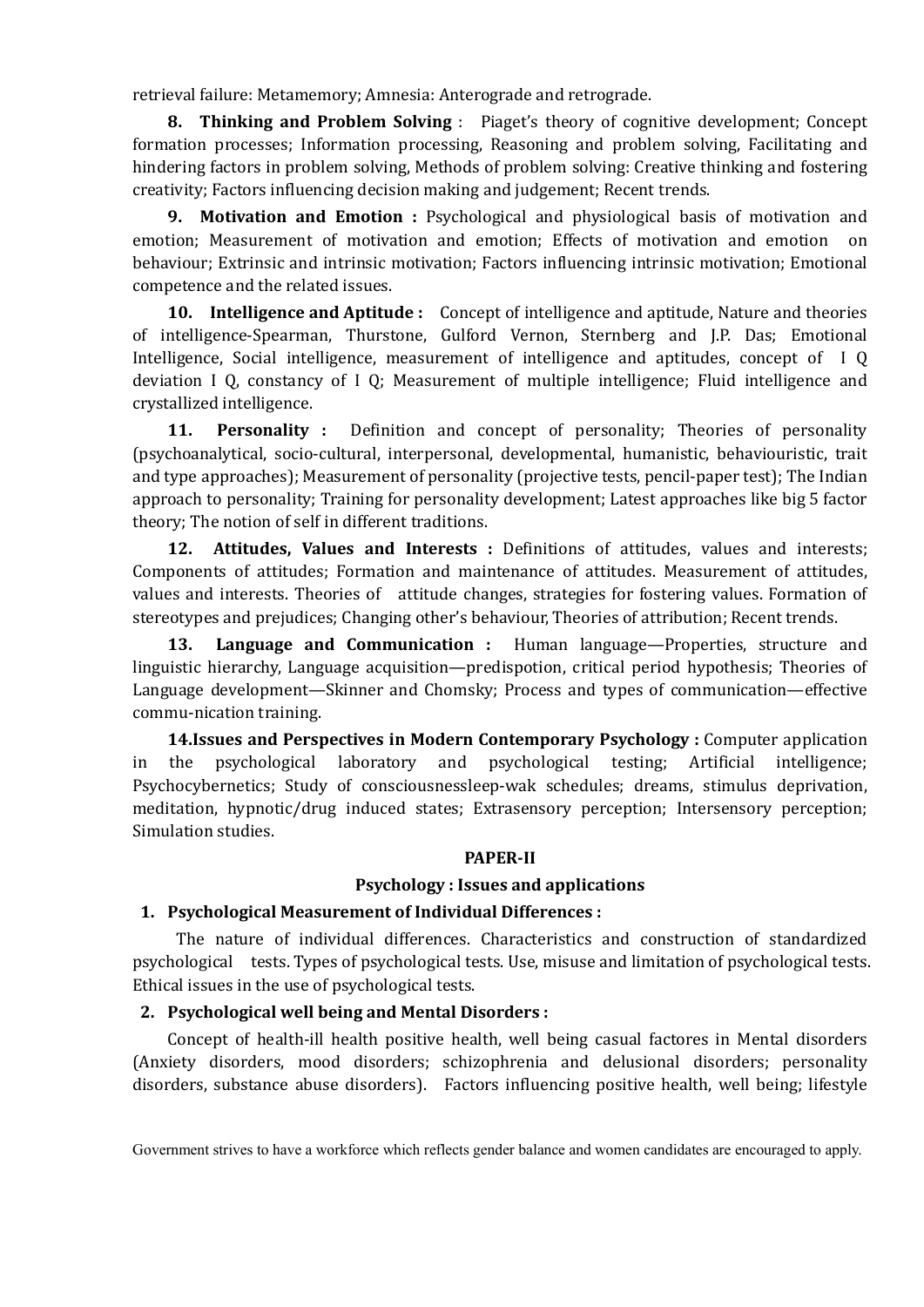and quality of life; Happiness disposition.

#### **3. Therapeutic Approaches :**

Psychodynamic therapies. Behaviour therapies. Client centered therapy. Cognitive therapies. Indigenous therapies (Yoga, Meditation). Biofeedback therapy. Prevention and rehabilitation of the mentally ill; Fostering mental health.

## **4. Work Psychology and Organisational Behaviour :**

Personnel selection and training. Use of Psychological tests in the industry. Training and human resource development. Theories of work motivation. Herzberg, Maslow, Adam Equity theory, Porter and Lawler, Vroom; Leadership and participatory management; Advertising and marketing; Stress and its management; Ergonomics; consumer psychology; Managerial effectiveness; Transformational leadersip; Senitivity training; Power and politics in organizations.

## **5. Application of Psychology to Educational Field :**

Psychological principles underlying effective teaching-learning process. Learning styles. Gifted, retarded, learning disabled and their training. Training for improving memory and better academic achievement. Personality development and value education. Educational, vocational guidance and Career counselling. Use of Psychological tests in educational institutions; Effective strategies in guidance programmes.

## **6. Community Psychology :**

Definition and concept of Community Psychology. Use of small groups in social action. Arousing Community consciousness and action for handling social problems. Group decision making and leadership for social change. Effective strategies for social change.

## **7. Rehabilitation Psychology :**

Primary, secondary and tertiary prevention programmes—role of psychologists. Organising of services for rehabilitation of physically, mentally and socially challenged persons including old persons. Rehabilitation of persons suffering from substance abuse, juvenile delinquency, criminal behaviours. Rehabilitation of victims of violence. Rehabilitation of HIV/AIDS victims, the role of social agencies.

## **8. Application of Psychology to disadvantaged groups :**

The concepts of disadvantaged, deprivation social, physical, cultural and economic consequences of disadvantaged and deprived groups. Educating and motivating the disadvantaged towards development; Relative and prolonged deprivation.

## **9. Psychological problem of social integration :**

The concept of social integration. The problem of caste, class, religion and language conflicts and prejudice. Nature and manifestation of prejudice between the ingroup and outgroup. Casual factors of such conflicts and prejudices. Psychological strategies for handling the conflicts and prejudices. Measures to achieve social integration.

# **10. Application of Psychology in Information Technology and Mass Media :**

The present scenario of information technology and the mass media boom and the role of psychologists. Selection and training of Psychology professionals to work in the field of IT and mass media. Distance learning through IT and mass media. Entrepreneurship through e-commerce.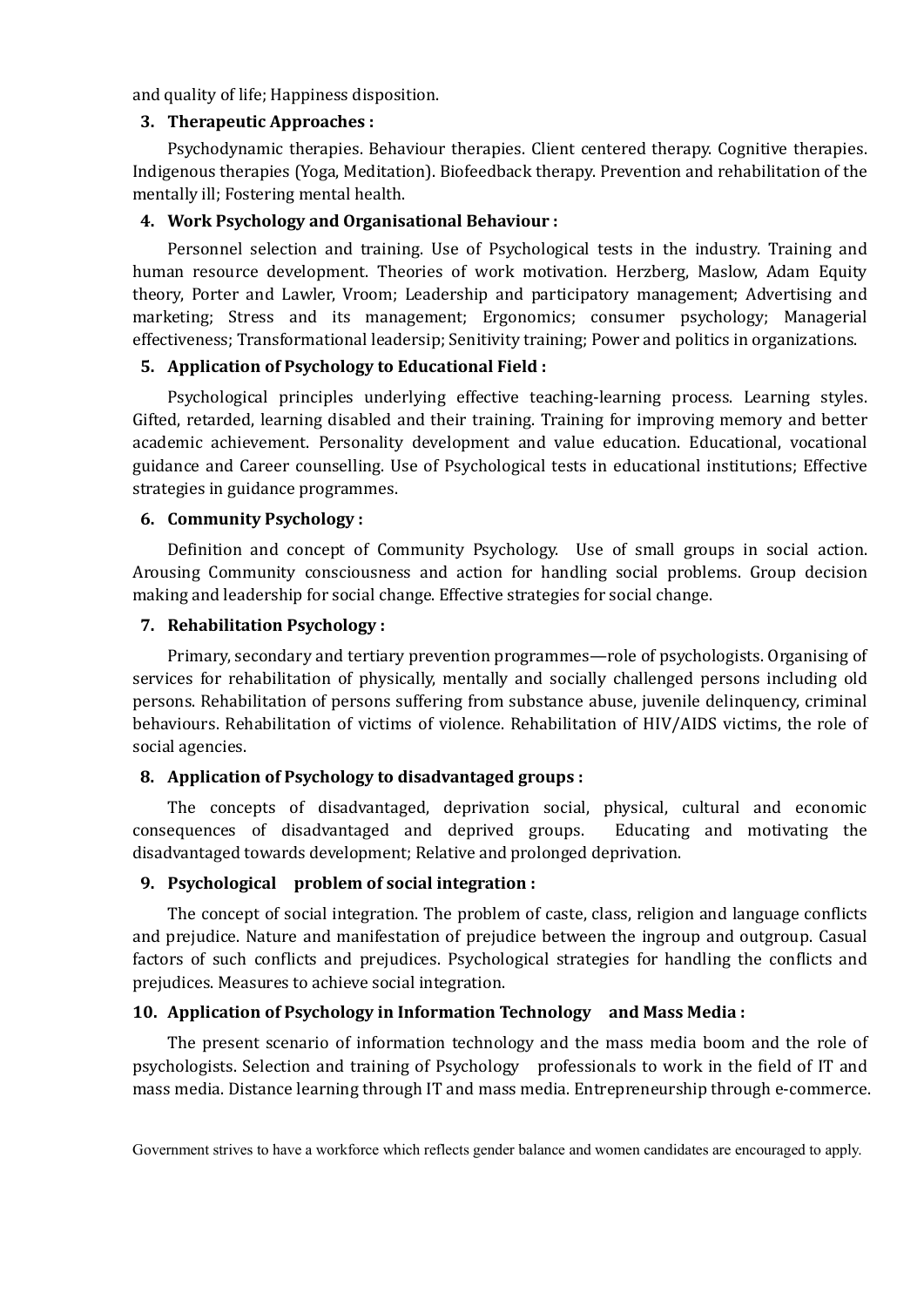Multilevel marketing. Impact of TV and fostering value through IT and mass media. Psychological consequences of recent developments in Information Technology.

## **11. Psychology and Economic development :**

Achievement motivation and economic development. Characteristics of entrepreneurial behaviour. Motivating and Training people for entrepreneurship and economic development; Consumer rights and consumer awareness, Government policies for promotion of entrepreneurship among youth including women entreprenures.

## **12. Application of Psychology to environment and related fields :**

Environmental Psychology effects of noise, pollution and crowding. Population Psychology : Psychological consequence of population explosion and high population density. Motivating for small family norms. Impact of rapid scientific and technological growth on degradation of environment.

## **13. Application of psychology in other fields :**

## **(a) Military Psychology**

Devising psycological tests for defence personnel for use in selection, Training, counseling; training psychologists to work , with defence personnel in promoting positive health; Human engineering in defence.

## **(b) Sports Psychology**

Psychological interventions in improving performance of athletes and sports. Persons participating in Individual and Team Games.

## **(c) Media influences on pro and anti-social behaviour.**

## **(d) Psychology of Terrorism.**

## **14. Psychology of Gender :**

Issues of discrimination, Management of diversity; Glass ceiling effect, Self-fulfilling prophesy, Women and Indian society.

## **PUBLIC ADMINISTRATION**

## **PAPER-I**

#### **Administration Theory**

## **1. Introduction :**

Meaning, scope and significance of Public Administration, Wilson's vision of Public Administration, Evolution of the discipline and its present status. New Public Administration, Public Choice approach; Challenges of liberalization, Privatisation, Globalisation; Good Governance: concept and application; New Public Management.

## **2. Administrative Thought :**

Scientific Management and Scientific Management movement; Classical Theory; Weber's bureaucratic model its critique and post-Weberian Developments; Dynamic Administration (Mary Parker Follett); Human Relations School (Elton Mayo and others); Functions of the Executive (C.I. Barnard); Simon's decision-making theory; Participative Management (R. Likert, C. Argyris, D.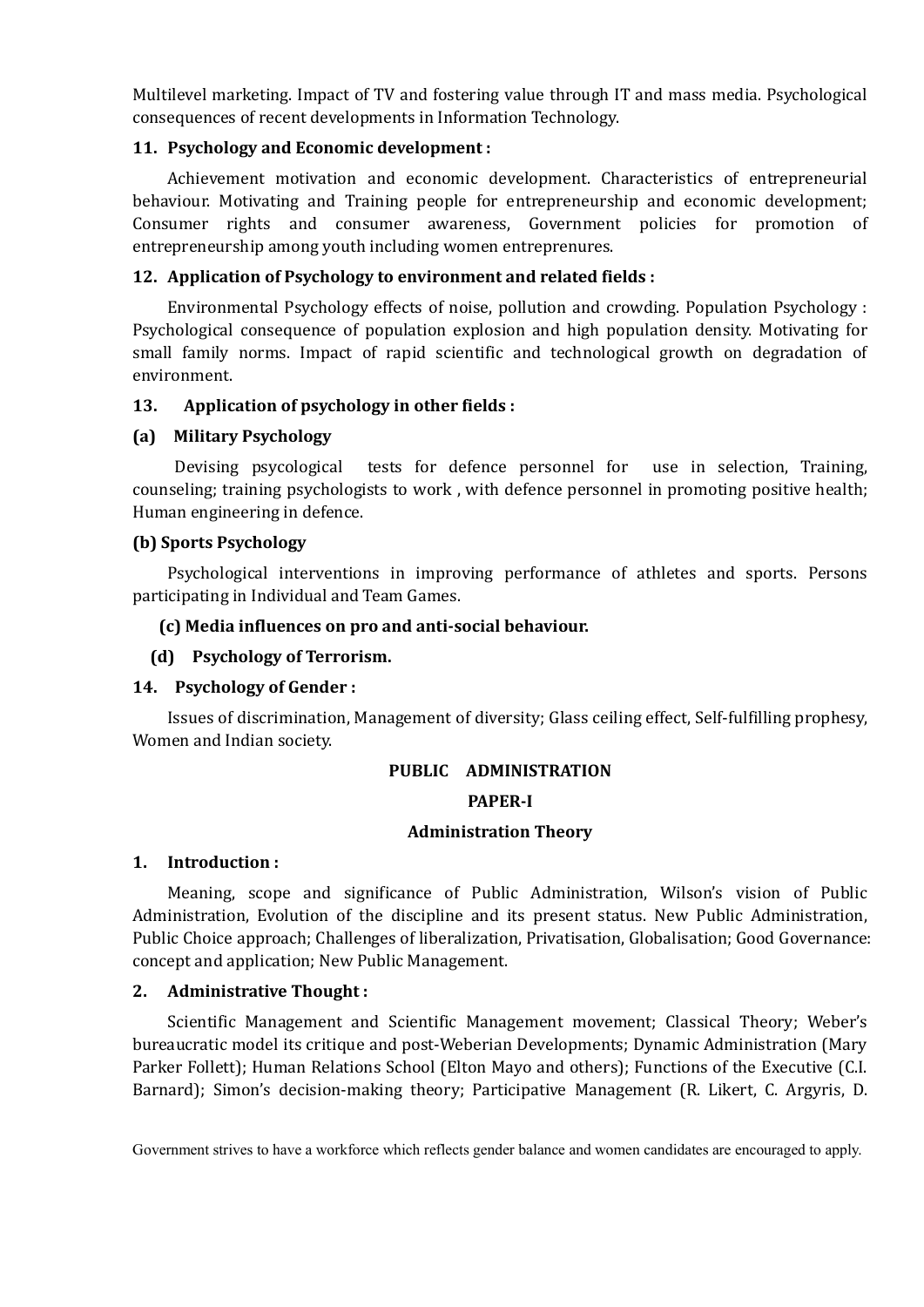McGregor.)

#### **3. Administrative Behaviour :**

Process and techniques of decision-making; Communication; Morale; Motivation Theories content, process and contemporary; Theories of Leadership: Traditional and Modem:

#### **4. Organisations :**

Theories systems, contingency; Structure and forms: Ministries and Departments, Corporations, Companies; Boards and Commissions; Ad hoc, and advisory bodies; Headquarters and Field relationships; Regulatory Authorities; Public-Private Partnerships.

#### **5. Accountability and Control :**

Concepts of accountability and control; Legislative, Executive and judicial control over administration; Citizen and Administration; Role of media, interest groups, voluntary organizations; Civil society; Citizen's Charters; Right to Information; Social audit.

#### **6. Administrative Law :**

Meaning, scope and significance; Dicey on Administrative law; Delegated legislation; Administrative Tribunals.

#### **7. Comparative Public Administration :**

Historical and sociological factors affecting administrative systems; Administration and politics in different countries; Current status of Comparative Public Administration; Ecology and administration; Riggsian models and their

critique.

#### **8. Development Dynamics :**

Concept of development; Changing profile of development administration; 'Anti-development thesis'; Bureaucracy and development; Strong state versus the market debate; Impact of liberalisation on administration in developing countries; Women and development the self-help group movement.

#### **9. Personnel Administration :**

Importance of human resource development; Recruitment, training, career advancement, position classification, discipline, performance appraisal, promotion, pray and service conditions; employer-employee relations, grievance redressal mechanism; Code of conduct; Administrative ethics.

#### **10. Public Policy :**

Models of policy-making and their critique; Processes of conceptualisation, planning, implementation, monitoring, evaluation and review and their limitations; State theories and public policy formulation.

## **11. Techniques of Adminstrative Improvement :**

Organisation and methods, Work study and work management; e-governance and information technology; Management aid tools like network analysis, MIS, PERT, CPM.

## **12. Financial Administration :**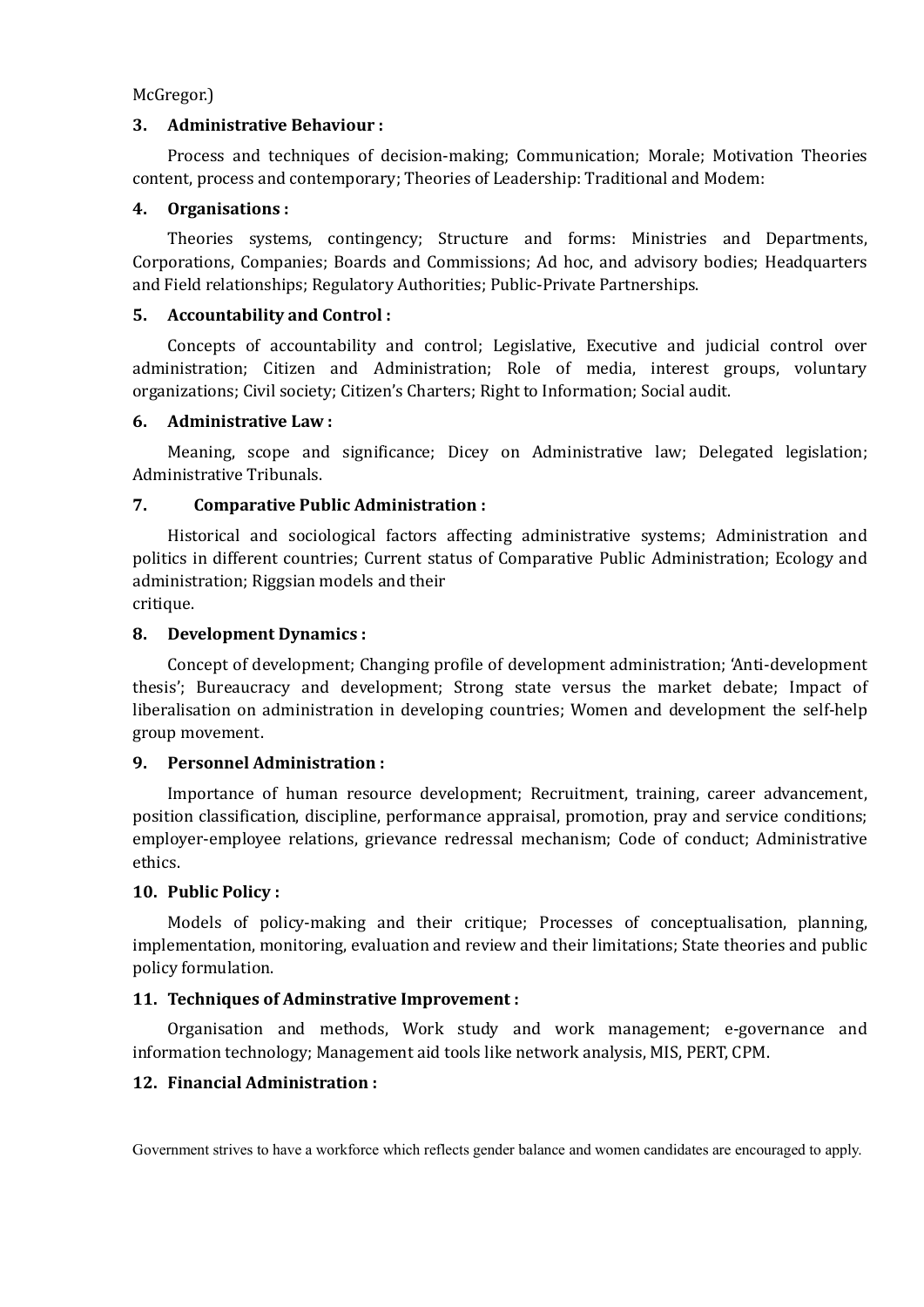Monetary and fiscal policies: Public borrowings and public debt Budgets types and forms; Budgetary process; Financial accountability; Accounts and audit.

#### **PAPER-II**

#### **Indian Administration**

#### **1. Evolution of Indian Administration :**

Kautilya Arthashastra; Mughal administration; Legacy of British rule in politics and administration Indianization of Public services, revenue administration, district Administration, local self Government. .

## **2. Philosophical and Constitutional framework of**

#### **Government :**

Salient features and value premises; Constitutionalism; Political culture; Bureaucracy and democracy; Bureaucracy and development.

#### **3. Public Sector Undertakings :**

Public sector in modern India; Forms of Public Sector Undertakings; Problems of autonomy, accountability and control; Impact of liberalization and privatization.

#### **4. Union Government and Administration :**

Executive, Parliament, Judiciary-structure, functions, work processes; Recent trends; Intra-governmental relations; Cabinet Secretariat; Prime Minister's Office; Central Secretariat; Ministries and Departments; Boards; Commissions;

Attached offices; Field organizations.

#### **5. Plans and Priorities :**

Machinery of planning; Role, composition and functions of the Planning Commission and the National Development Council; 'Indicative' planning; Process of plan formulation at Union and State levels; Constitutional Amendments (1992) and decentralized planning for economic development and social justice.

#### **6. State Government and Administration :**

Union-State administrative, legislative and financial relations; Role of the Finance Commission; Governor; Chief Minister; Council of Ministers; Chief Secretary; State Secretariat; Directorates.

## **7. District Administration since Independence :**

Changing role of the Collector; Union-State-local relations; Imperatives of development management and law and order administration; District administration and democratic decentralization.

#### **8. Civil Services :**

Constitutional position; Structure, recruitment, training and capacity building; Good governance initiatives; Code of conduct and discipline; Staff associations; Political rights; Grievance redressal mechanism; Civil service neutrality; Civil service activism.

#### **9. Financial Management :**

Budget as a political instrument; Parliamentary control of public expenditure; Role of finance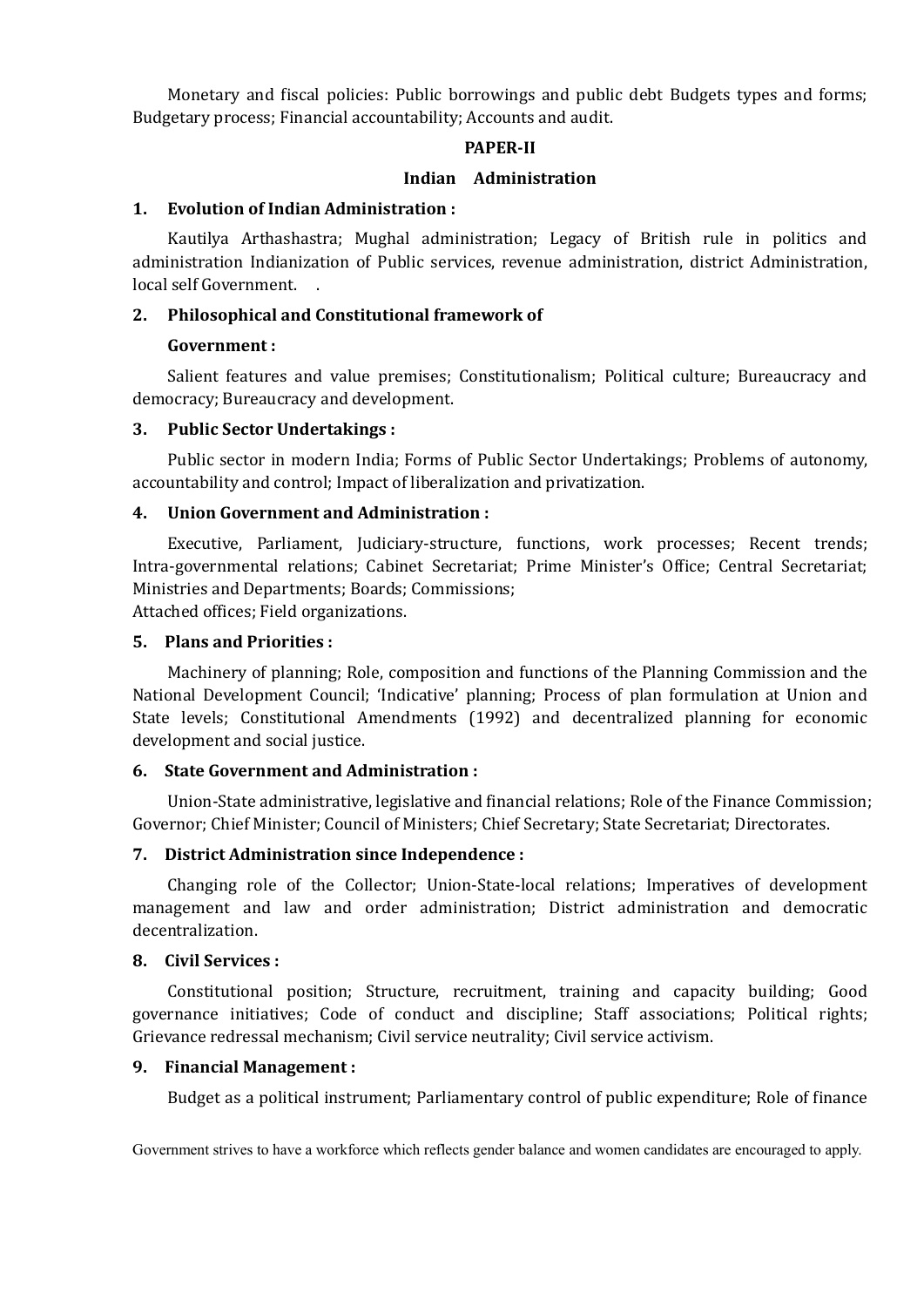ministry in monetary and fiscal area; Accounting techniques; Audit; Role of Controller General of Accounts and Comptroller and Auditor General of India.

## **10. Administrative Reforms since Independence :**

Major concerns; Important Committees and Commissions; Reforms in financial management and human resource development; Problems of implementation.

## **11. Rural Development :**

Institutions and agencies since Independence; Rural development programmes: foci and strategies; Decentralization and Panchayati Raj; 73rd Constitutional amendment.

## **12. Urban Local Government :**

Municipal governance: main features, structures, finance and problem areas; 74th Constitutional Amendment; Global-local debate; New localism; Development dynamics, politics and administration with special reference to city management.

## **13. Law and Order Administration:**

British legacy; National Police Commission; Investigative agencies; Role of Central and State Agencies including para military forces in maintenance of law and order and countering insurgency and terrorism; Criminalisation of politics and administration; Police-public relations; Reforms in Police.

#### **14. Significant issues in Indian Administration:**

Values in public service; Regulatory Commissions; National Human Rights Commission; Problems of administration in coalition regimes; Citizen administration interface; Corruption and administration; Disaster management.

## **SOCIOLOGY**

#### **PAPER– I**

## **FUNDAMENTALS OF SOCIOLOGY**

#### **1. Sociology - The Discipline:**

- (a) Modernity and social changes in Europe and emergence of Sociology.
- (b) Scope of the subject and comparison with other social sciences.
- (c) Sociology and common sense.

## **2. Sociology as Science:**

- (a) Science, scientific method and critique.
- (b) Major theoretical strands of research methodology.
- (c) Positivism and its critique.
- (d) Fact value and objectivity.
- ( e) Non-positivist methodologies.

#### **3. Research Methods and Analysis:**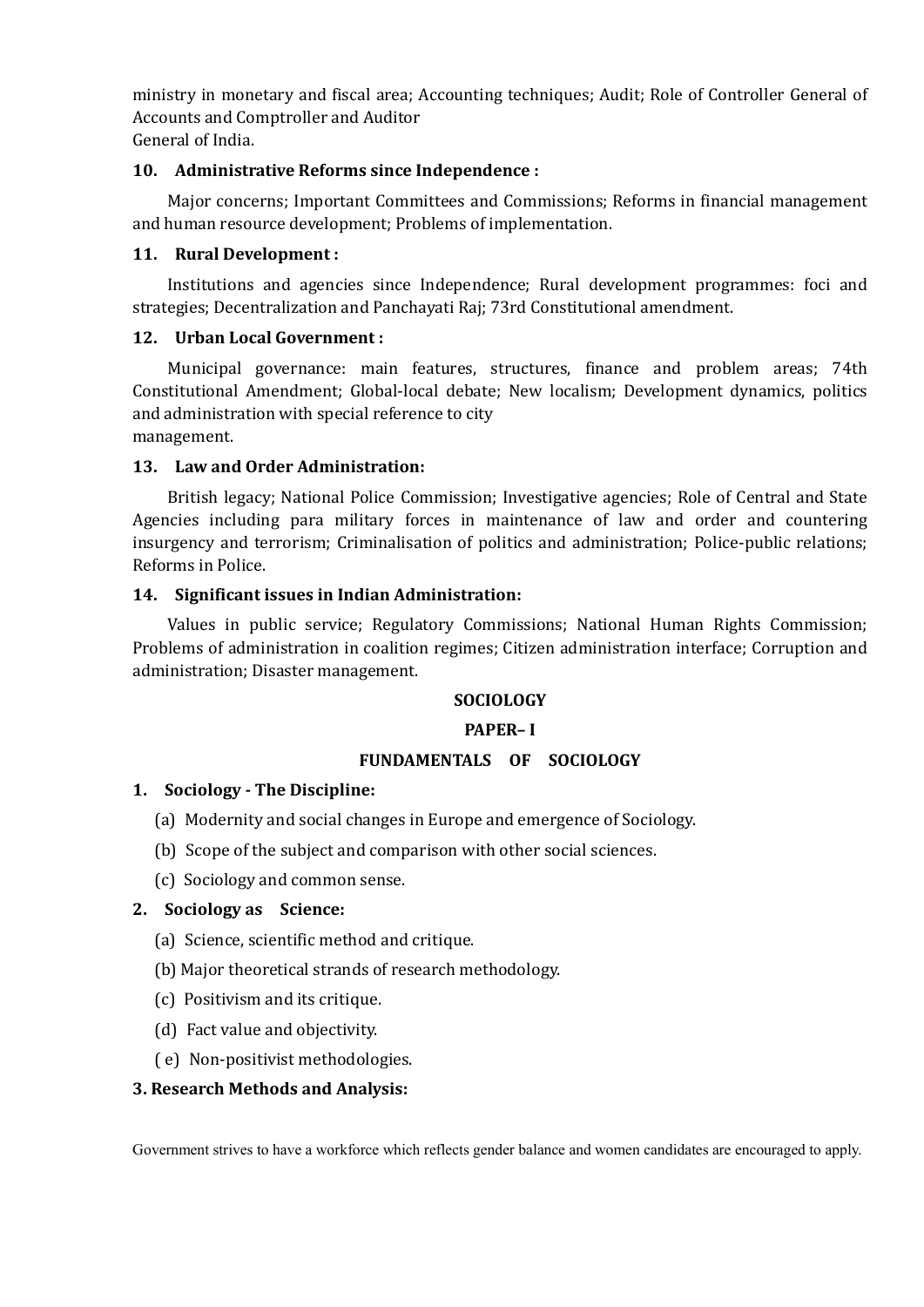- (a) Qualitative and quantitative methods.
- (b) Techniques of data collection.
- (c ) Variables, sampling, hypothesis, reliability and validity.

## **4. Sociological Thinkers:**

- (a) Karl Marx Historical materialism, mode of production, alienation, class struggle.
- (b) Emile Durkhteim Division of labour, social fact, suicide, religion and society.
- (c) Max Weber Social action, ideal types, authority, bureaucracy, protestant ethic and the spirit of capitalism.
- (d) Talcolt Parsons Social system, pattern variables.
- (e) Robert K. Merton Latent and manifest functions, conformity and deviance, reference groups.
- (f) Mead Self and identity.

## **5. Stratification and Mobility :**

- (a) Concepts equality, inequality, hierarchy, exclusion, poverty and deprivation.
- (b) Theories of social stratification Structural func tionalist theory, Marxist theory, Weberian theory.
- (c) Dimensions Social stratification of class, status groups, gender, ethnicity and race.
- (d) Social mobility open and closed systems, types of mobility, sources and causes of mobility.

## **6. Works and Economic Life :**

- (a) Social organization of work in different types of society slave society, feudal society, industrial capitalist society.
- (b) Formal and informal organization of work.
- (c) Labour and society.

## **7. Politics and Society:**

- (a) Sociological theories of power.
- (b) Power elite, bureaucracy, pressure groups and political parties.
- (c) Nation, state, citizenship, democracy, civil society, ideology.
- (d) Protest, agitation, social movements, collective action, revolution.

## **8. Religion and Society :**

- (a) Sociological theories of religion.
- (b) Types of religious practices: animism, monism, pluralism, sects, cults.
- (c) Religion in modern society: religion and science, secularization, religious revivalism, fundamen talism.

# **9. Systems of Kinship:**

- (a) Family, household, marriage.
- (b) Types and forms of family.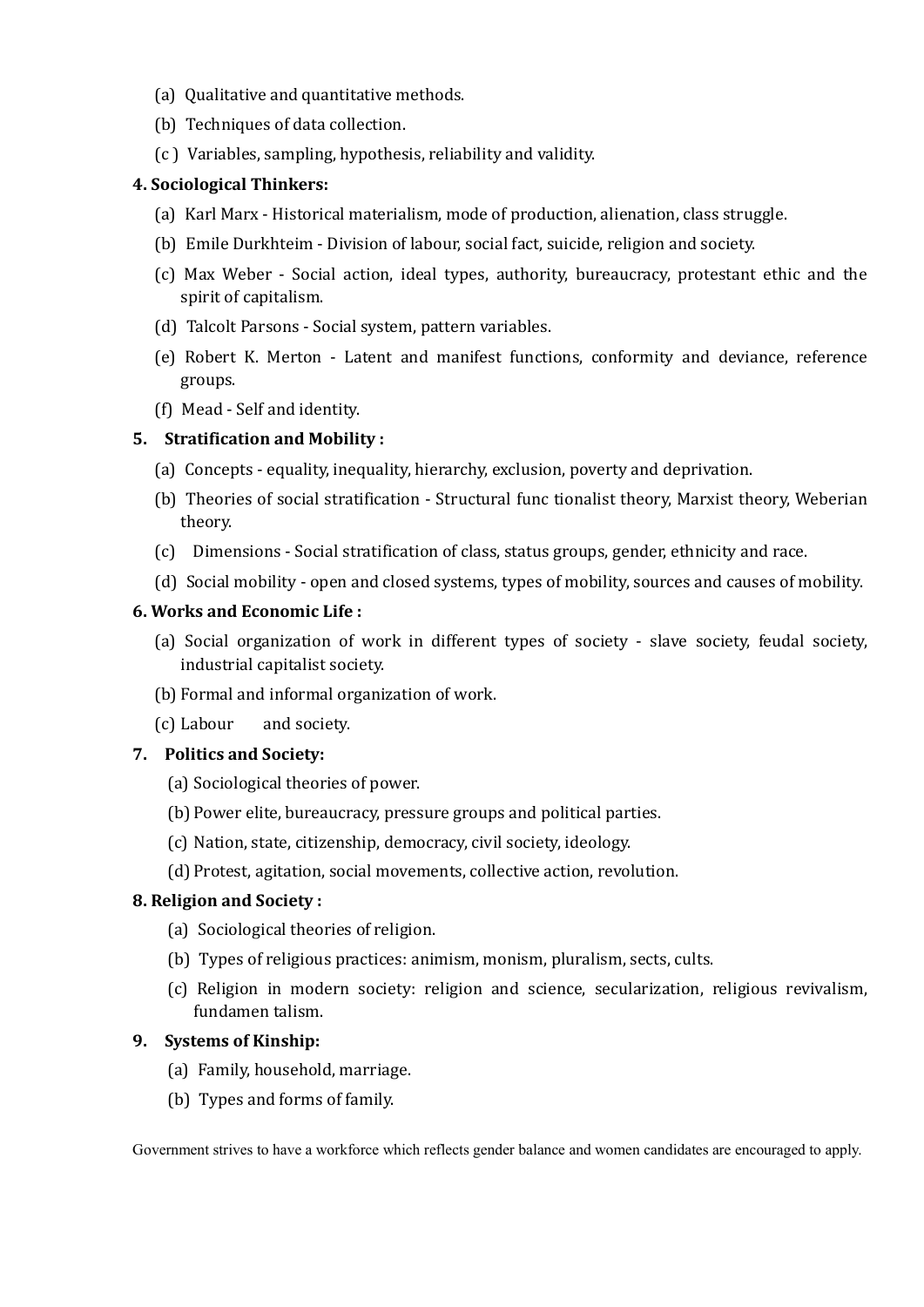- (c) Lineage and descent.
- (d) Patriarchy and sexual division of labour.
- (e) Contem porary trends.

## **10. Social Change in Modern Society :**

- (a) Sociological theories of social change.
- (b) Development and dependency.
- (c) Agents of social change.
- (d) Education and social change.
- (e) Science, technology and social change.

#### **PAPER–II**

#### **INDIAN SOCIETY : STRUCTURE AND CHANGE**

#### **A. Introducing Indian Society :**

#### **(i) Perspectives on the Study of Indian Society :**

- (a) Indology (G.S. Ghure).
- (b) Structural functionalism (M. N. Srinivas).
- (c) Marxist sociology (A. R. Desai).

## **(ii) Impact of colonial rule on Indian society :**

- (a) Social background of Indian nationalism.
- (b) Modernization of Indian tradition.
- (c) Protests and movements during the colonial period.
- (d) Social reforms.

#### **B. Social Structure:**

#### **(i) Rural and Agrarian Social Structure:**

- (a) The idea of Indian village and village studies.
- (b) Agrarian social structure—

evolution of land tenure system, land reforms.

#### **(ii) Caste System:**

- (a) Perspectives on the study of caste systems: G. S. Ghurye, M. N. Srinivas, Louis Dumont, Andre Beteille.
- (b) Features of caste system.
- (c) Untouchability-forms and perspectives

#### **(iii) Tribal Communities in India:**

- (a) Definitional problems.
- (b) Geographical spread.
- (c) Colonial policies and tribes.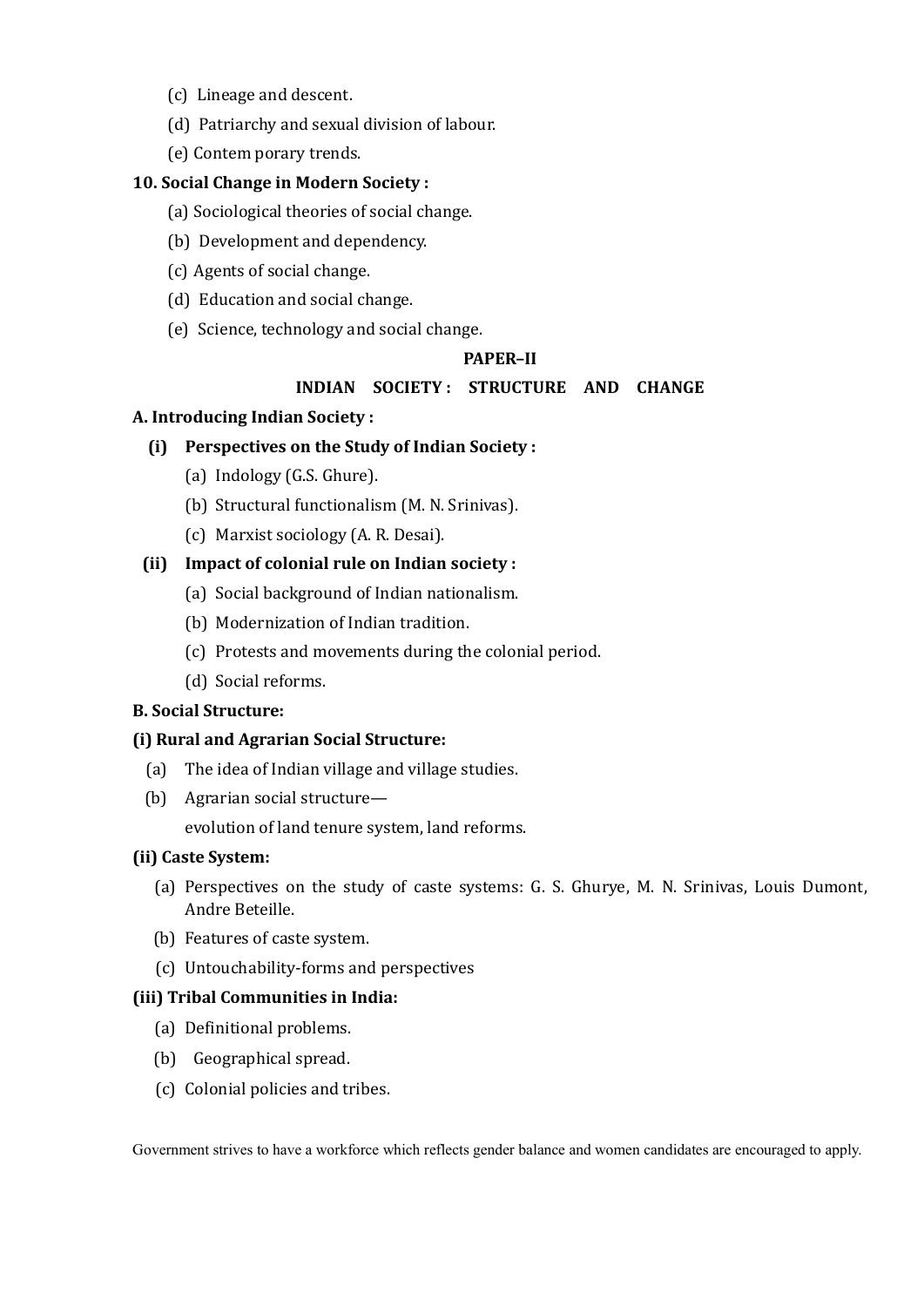(d) Issues of integration and autonomy.

# **(iv) Social Classes in India:**

- (a) Agrarian class structure.
- (b) Industrial class structure.
- (c) Middle classes in India.

# **(v) Systems of Kinship in India:**

- (a) Lineage and descent in India.
- (b) Types of kinship systems.
- (c) Family and marriage in India.
- (d) Household dimensions of the family.
- (e) Patriarchy, entitlements and sexual division oflabour.

## **(vi) Religion and Society :**

- (a) Religious communities in India.
- (b) Problems of religious minorities.

# **C. Social Changes in India:**

## **(i) Visions of Social Change in India:**

- (a) Idea of development planning and mixed economy.
- (b) Constitution, law and social change.
- (c) Education and social change.

# **(ii) Rural and Agrarian Transformation in India:**

- (a) Programmes of rural development, Community Development Programme, cooperatives, poverty alleviation schemes.
- (b) Green revolution and social change.
- (c) Changing modes of production in Indian agriculture.
- (d) Problems of rural labour, bondage, migration.

# **(iii) Industrialization and Urbanisation in India:**

- (a) Evolution of modern industry in India.
- (b) Growth of urban settlements in India.
- (c) Working class: structure, growth, class mobilization.
- (d) Informal sector, child labour.
- (e) Slums and deprivation in urban areas.

## **(iv) Politics and Society :**

- (a) Nation, democracy and citizenship.
- (b) Political parties, pressure groups, social and political elite.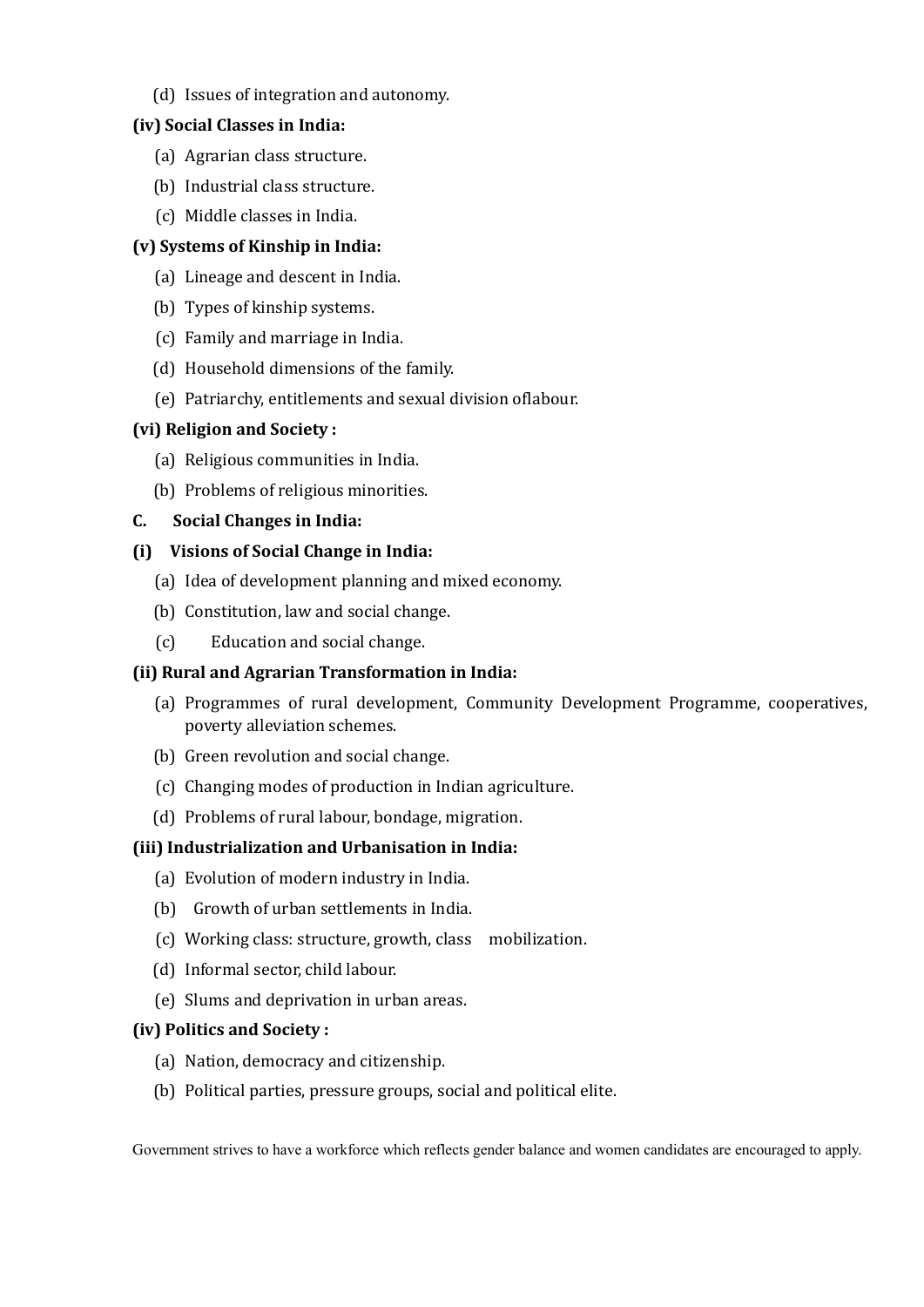- (c) Regionalism and decentralization of power.
- (d) Secularization.

## **(v) Social Movements in Modern India :**

- (a) Peasants and farmers movements.
- (b) Women's movement.
- (c) Backward classes & Dalit movements.
- (d) Environmental movements.
- (e) Ethnicity and Identity movements.

#### **(vi) Population Dynamics :**

- (a) Population size, growth, composition and distribution.
- (b) Components of population growth: birth, death, migration.
- (c) Population Policy and family planning.
- (d) Emerging issues: ageing, sex ratios, child and infant mortality, reproductive health.

## **(vii) Challenges of Social Transformation :**

- (a) Crisis of development : displacement, environmental problems and sustainability.
- (b) Poverty, deprivation and inequalities.
- (c) Violence against women.
- (d) Caste conflicts.
- (e) Ethnic conflicts, communalism, religious revivalism.
- (f) Illiteracy and disparities in education.

#### **STATISTICS**

#### **PAPER–I**

## **1. Probability :**

Sample space and events, probability measure and probability space, random variable as a measurable function.

distribution function of a random variable, discrete and continuous-type random variable, probability mass function, probability density function, vector-valued random variable, marginal and conditional distributions, stochastic independence of events and of random variables, expectation and moments of a random variable, conditional expectation, convergence of a sequence of random variable in distribution, in probability, in path mean and almost everywhere, their criteria and inter-relations, Chebyshev's inequality and Khintchine's weak law of large numbers, strong law of large numbers and Kolmogoroffs theorems, probability generating function, moment generating function, characteristic function, inversion theorem, Linderberg and Levy forms of central limit theorem, standard discrete and continuous probability distributions.

#### **2. Statistical Inference:**

Consistency, unbiasedness, efficiency, sufficiency, completeness, ancillary statistics, factorization theorem, exponential family of distribution and its properties, uniformly minimum variance unbiased (UMVU) estimation, Rao Blackwell and Lehmann-Scheffe theorems, Cramer-Rao inequality for single Parameter. Estimation by methods of moments, maximum likelihood, least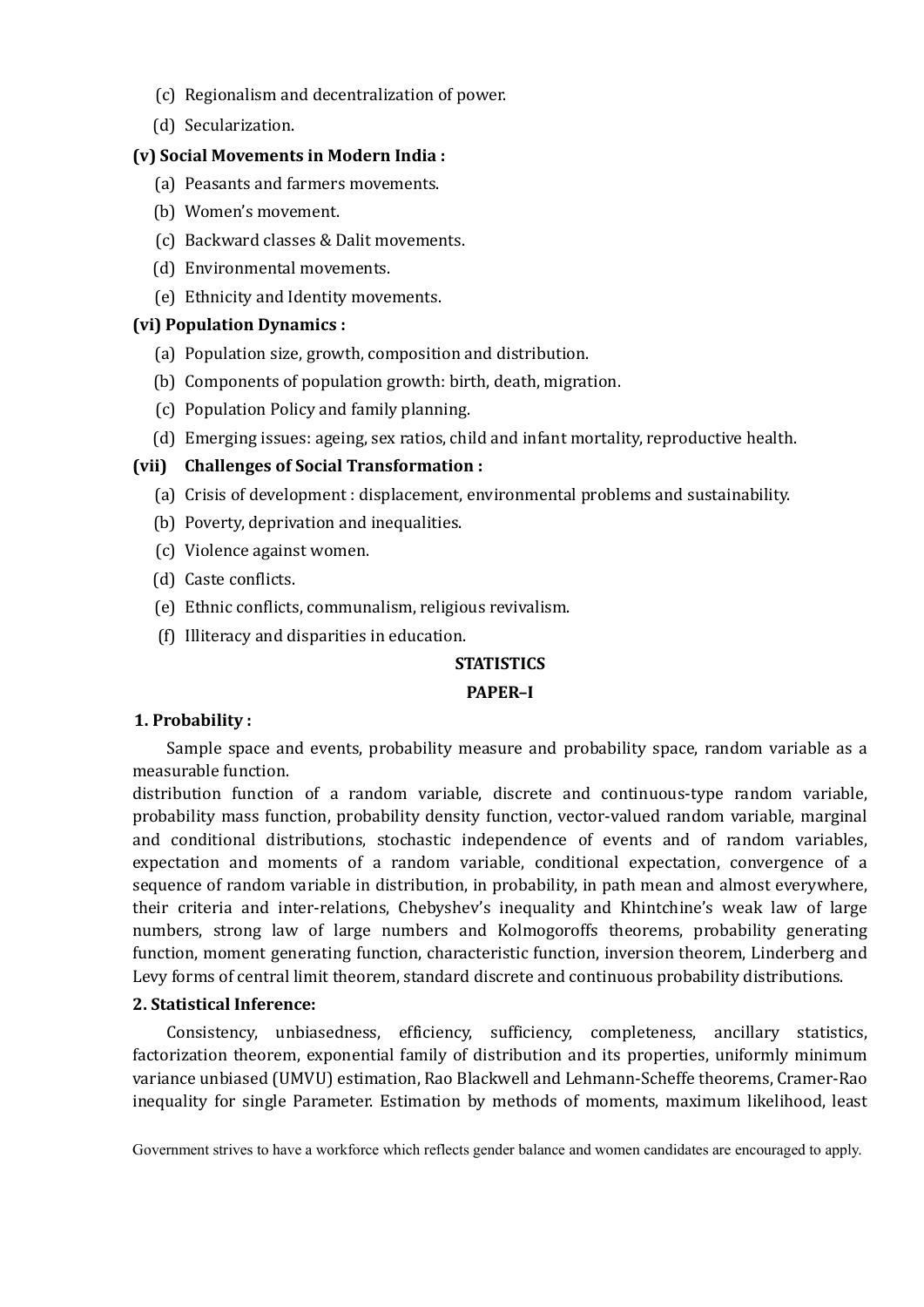squares, minimum chisquare and modified minimum chisquare, properties of maximum likelihood and other estimators, asymptotic efficiency, prior and posterior distributions, loss function, risk function, and minimax estimator. Bayes estimators.

Non-randomised and randomised tests, critical function, MP tests, Neyman-Pearson lemma, UMP tests, monotone likelihood ratio: similar and unbiased tests, UMPU tests for single paramet likelihood ratio test and its asymptotic distribution. Confidence bounds and its relation with tests.

Kolmogorov's test for goodness of fit and its consistency, sign test and its optimality. Wilcoxon signedranks test and its consistency, Kolmogorov-Smirnov two sample test, run test, Wilcoxon-Mann-Whitney test and median test, their consistency and asymptotic normality.

Wald's SPRT and its properties, Oc and ASN functions for tests regarding parameters for Bernoulli, Poisson, normal and exponential distributions. Wald's fundamental identity.

#### **3. Linear Inference and Multivariate Analysis :**

Linear statistical models, theory of least squares and analysis of variance, Gauss-Markoff theory, normal equations, least squares estimates and their precision, test of significance and interval estimates based on least squares theory in oneway, two-way and three-way classified data, regression analysis, linear regression, curvilinear regression and orthogonal polynomials, multiple regression, multiple and partial correlations, estimation of variance and covariance components,

multivariate normal distribution, Mahalanobis's  $D^2$  and Hotelling's  $T^2$  statistics and their applications and properties, discriminant analysis, canonical correlations, principal component analysis.

## **4. Sampling Theory and Design of Experiments :**

An outline of fixed-population and super-population approaches, distinctive features of finite population sampling, propability sampling designs, simple random sampling with and without replacement, stratified random sampling, systematic sampling and its efficacy, cluster sampling, twostage and multi-stage sampling, ratio and regression methods of estimation involving one or more auxiliary variables, two-phase sampling, probability proportional to size sampling with and without replacement, the Hansen-Hurwitz and the HorvitzThompson estimators, non-negative variance estimation with reference to the Horvitz-Thompson estimator, non-sampling errors.

Fixed effects model (two-way classification) random and mixed effects models (two-way classification with equal observation per cell), CRD, RBD, LSD and their analyses, incomplete block designs, concepts of orthogonality and balance, BIBD, missing plot technique, factorial

experiments and  $2<sup>4</sup>$  and  $3<sup>2</sup>$ , confounding in factorial experiments, split-plot and simple lattice designs, transformation of data Duncan's multiple range test.

#### **PAPER II**

## **1. Industrial Statistics**

Process and product control, general theory of control charts, different types of control charts for variables and attributes, X, R, s, p, np and charts, cumulative sum chart. Single, double, multiple and sequential sampling plans for attributes, OC, ASN, AOQ and ATI curves, concepts of producer's and consumer's risks, AQL, LTPD and AOQL, Sampling plans for variables, Use of Dodge-Romin tables.

Concept of reliability, failure rate and reliability functions, reliability of series and parallel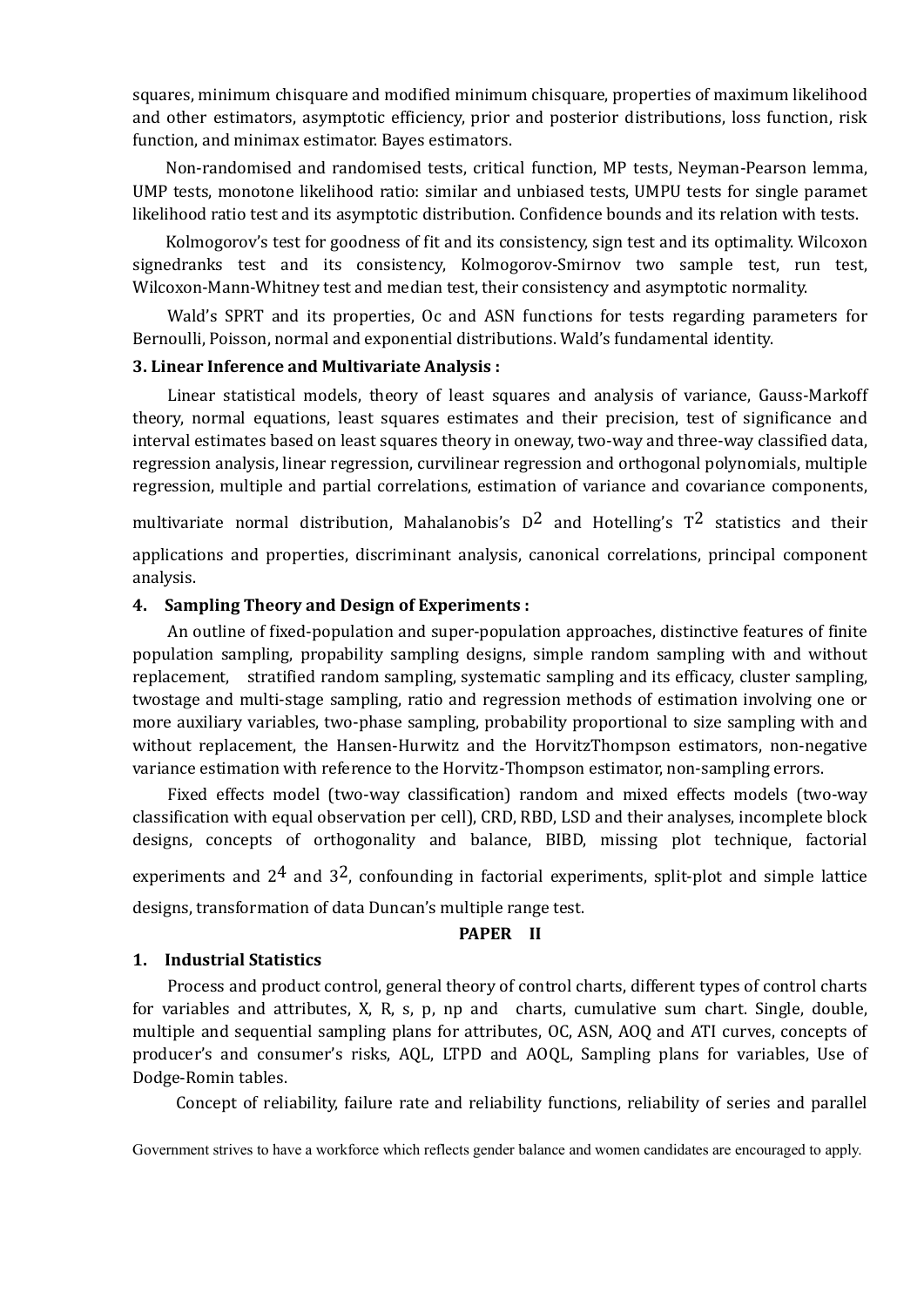systems and other simple configurations, renewal density and renewal function, Failure models: exponential, Weibull, normal, lognormal. Problems in life testing, censored and truncated experiments for exponential models.

#### **2. Optimization Techniques :**

Different types of models in Operations Research, their construction and general methods of solution,

simulation and Monte-Carlo methods formulation of Linear Programming (LP) problem, simple LP model and its graphical solution, the simplex procedure, the two-phase metbod and the M-technique with artificial variables, the duality theory of LP and its economic interpretation, sensitivity analysis, transpotation and assignment problems, rectangular games, two-person zerosum games, methods of solution (graphical and algebraic).

Replacement of failing or deteriorating items, group and individual replacement policies, concept of scientific inventory management and analytical structure of inventory problems, simple models with deterministic and stochastic demand with and without lead time, storage models with particular reference to dam type.

Homogeneous discrete-time Markov chains, transition probability matrix, classification of states and ergodic theorems, homogeneous continuous-time Markov chains, Poisson process, elements of queuing theory, M/MI, M/M/K, G/M/l and M/G/1 queues.

Solution of statistical problems on computers using wellknown statistical software packages like SPSS.

#### **3. Quantitative Economics and Official Statistics:**

Determination of trend, seasonal and cyclical components, Box-Jenkins method, tests for stationary series, ARIMA models and determination of orders of autoregressive and moving average components, fore-casting.

Commonly used index numbers - Laspeyre's, Paasche's and Fisher's ideal index numbers, cham-base index number, uses and limitations of index numbers, index number of wholesale prices, consumer price, agricultural production and industrial production, test fot index numbers -proportionality, time-reversal, factor-reversal and circular.

General linear model, ordinary least square and generalized least squares methods of estimation, problem of multi-collinearity, consequences and solutions of multi-collinearity, autocorrelation and its consequences, heteroscedasticity of disturbances and its testing, test for independence of disturbances concept of structure and model for simultaneous equations, problem of identification-rank and order conditions of identifiability, two-stage least sauare method of estimation.

Present official statistical system in India relating to population, agriculture, industrial production, trade and prices, methods of collection of official statistics, their reliability and limitations, principal publications containing such statistics, various official agencies responsible for data collection and their main functions.

#### **4. Demography and Psychometry :**

Demographic data from census, registration, NSS other surveys, their limitations. and uses, definition, construction and uses of vital rates and ratios, measures of fertility, reproduction rates, morbidity rate, standardized death rate, complete and abridged life tables, construction of life tables from vital statistics and census returns, uses of life tables, logistic and other population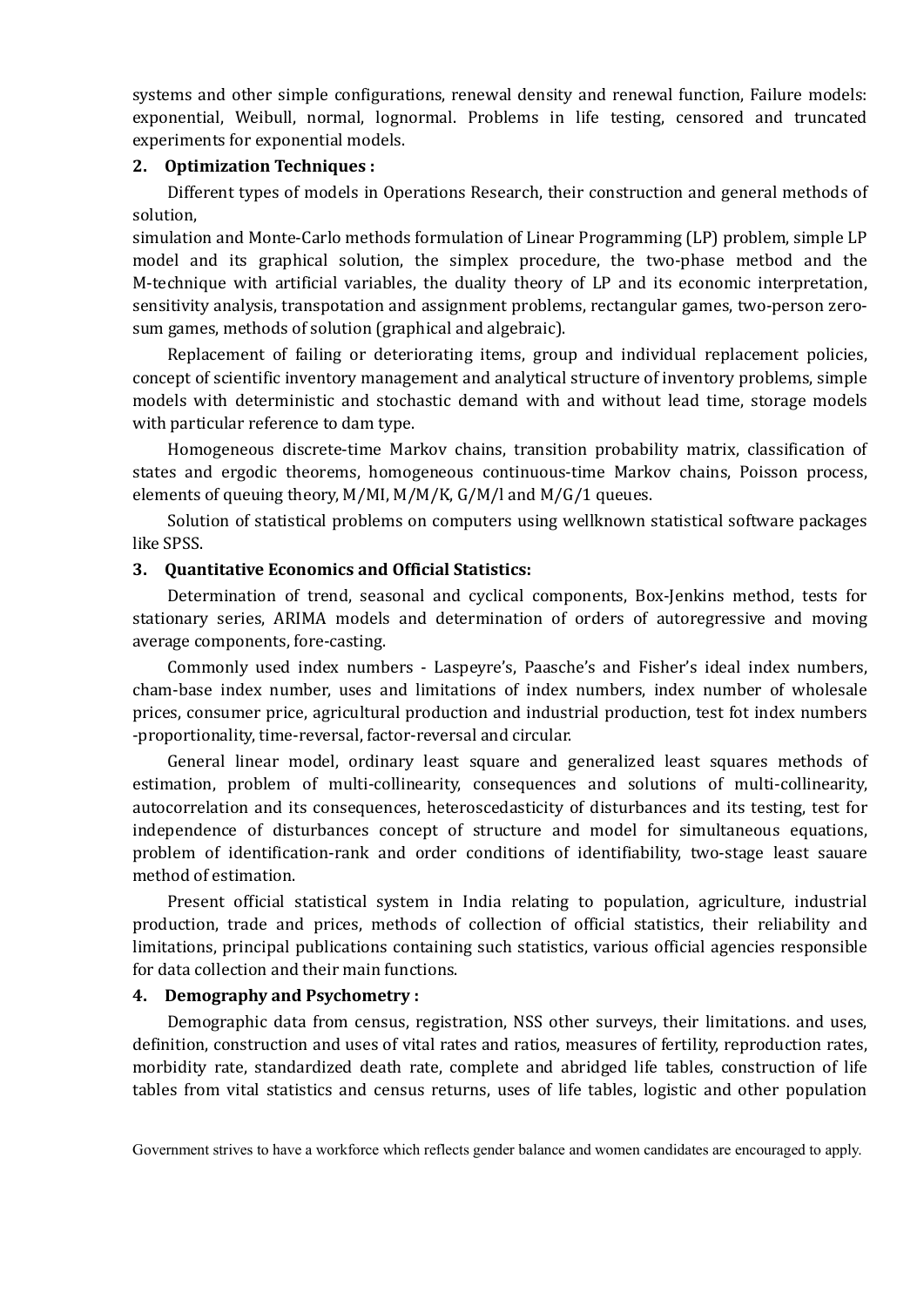growth curves, fitting a logistic curve, population projection, stable population, quasi-stable population, techniques in estimation of demographic parameters, standard classification by cause of death, health surveys and use of hospital statistics.

Methods of standardisation of scales and tests, Z-scores, standard scores, T-scores, percentile scores, intelligence quotient and its measurement and uses, validity and reliability of test scores and its determination, use of factor analysis and path analysis in psychometry.

# **ZOOLOGY**

## **PAPER–I**

#### **1. Non-chordata and Chordata :**

- (a) Classification and relationship of various phyla up to subclasses: Acoelomate and Coelomate, Protostomes and Deuterostomes, Bilateria and Radiata; Status of Protista, Parazoa, Onychophora and Hemichordata; Symmetry.
- (b) Protozoa: Locomotion, nutrition, reproduction, sex; General features and life history of *Paramaecium, Monocystis. Plasmodium* and *Leishmania.*
- (c) Porifera: Skeleton, canal system and reproduction.
- (d) Cnidaria: Polymorphism, defensive structures and their mechanism; coral reefs and their formation; metagenesis; general features and life history of *Obelia* and *Aurelia.*
- (e) Platyhelminthes: Parasitic adaptation; general features and life history of Fasciola and Taenia and their-Pathogenic symptoms.
- (f) Nemathelminthes: General features, life history, parasitic adaptation of Ascaris and*Wuchereria.*
- (g) Annelida: Coelom and metamerism; modes of life in polychaetes; general features and life history of Nereis, earthworm and leach.
- (h) Arthropoda: Larval forms and parasitism in Crustacea; vision and respiration in arthropods (Prawn, cockroach and scorpion); modification of mouth, parts in insects (cockroach, mosquito, housefly, honey bee and butterfly), metapmor phosis in insect and its hormonal regulation, socialbehaviour ofApis and termites.
- (i) Molluscs: Feeding, respiration, locomotion, general features and life history of Lamellidens, Pila and Sepia. Torsion and detorsion in gastropods.
- (j) Echinodermata: Feeding, respiration, locomotion, larval forms, general features and life history of *Asterias*.
- (k) Protochordata: Origin of chordates; general features and life history of *Branchiostoma* and *Herdmania.*
- (l) Pisces: Respiration, locomotion and migration.
- (m) Amphibia: Origin of tetrapods, parental care, paedomorphosis.
- (n) Reptilia; Origin of reptiles, skull types, status of *Sphenodon* and crocodiles.
- (o) Aves: Origin of birds, flight adaptation, migration.
- (p) Mammalia: Origin of mammals, dentition, general features of egg laying mammals,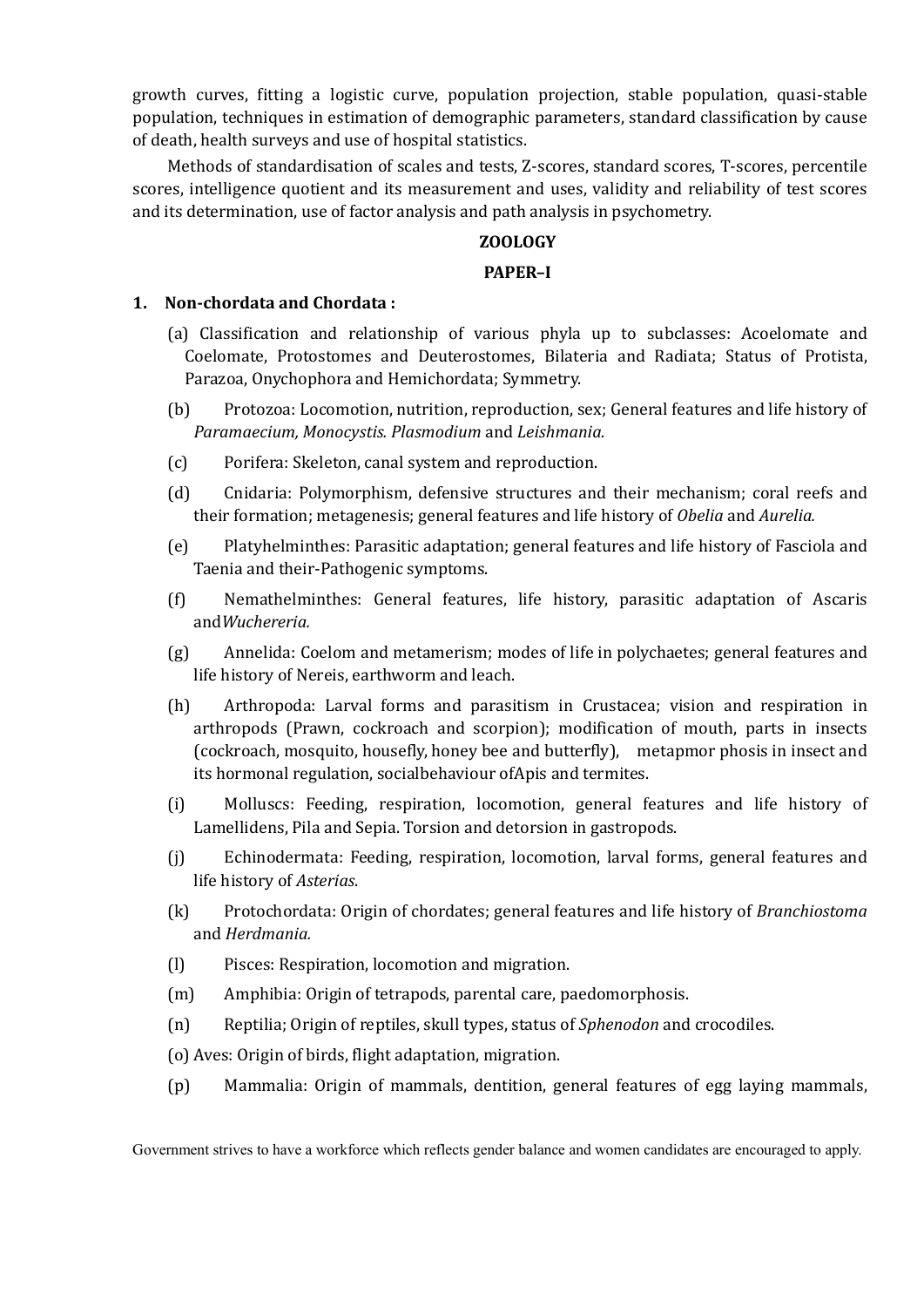pouchedmammals, aquatic mammals and primates, endocrine glands (pituitary, thyroid, parathyroid, adrenal, pancreas, gonads) and their interrelationships.

(q) Comparative functional anatomy of various systems of vertebrates. (integument and its derivatives, endoskeleton, locomotory organs, digestive system,. respiratory system, circulatory system including heart and aortic arches, urinogenital system, brain and sense organs (eye and ear).

## **2. Ecology :**

- (a) Biosphere: concept of biosphere; biomes, Biogeochemical cycles, Human induced changes in atmosphere including green house effect, ecological succession, biomes and ecotones, community ecology.
- (b) Concept of ecosystem; structure and function of ecosystem, types of ecosystem, ecological succession, ecological adaptation.
- (c) Population; characteristics, population dynamics, population stabilization.
- (d) Biodiversity and diversity conservation of natural resources.
- (e) Wildlife of India.
- (f) Remote sensing for sustainable development.
- (g) Environmental biodegradation; pollution and its impact on biosphere and its prevention.

## **3. Ethology :**

- (a) Behaviour: Sensory filtering, responsiveness, sign stimuli, learning, and memory, instinct, habituation, conditioning, imprinting.
- (b) Role of hormones in drive; role of pheromones in alarm spreading; crypsis, predator detection, predator tactics, social hierarchies in primates, social organization in insects;
- (c) Orientation, navigation, homing; biological rhythms: biological clock, tidal, seasonal and circadian rhythms.
- (d) Methods of studying animal behaviour including sexual conflict, selfishness, kinship and altruism.

## **4. Economic Zoology :**

- (a) Apiculture, sericulture, lac culture, carp culture, pearl culture, prawn culture, vermiculture.
- (b) Major infectious and communicable diseases (malaria, filaria, tuberculosis, cholera and AIDS) their vectors, pathogens and prevention.
- (c) Cattle and livestock diseases, their pathogen (helminths) and vectors (ticks, mites, Tabanus, Stomoxys).
- (d) Pests of sugar cane (*Pyrilla perpusiella*), oil seed *(Achaeajanata)* and rice *(Sitophilus oryzae).*
- (e) Transgenic animals.
- (f) Medical biotechnology, human genetic disease and genetic counselling, gene therapy.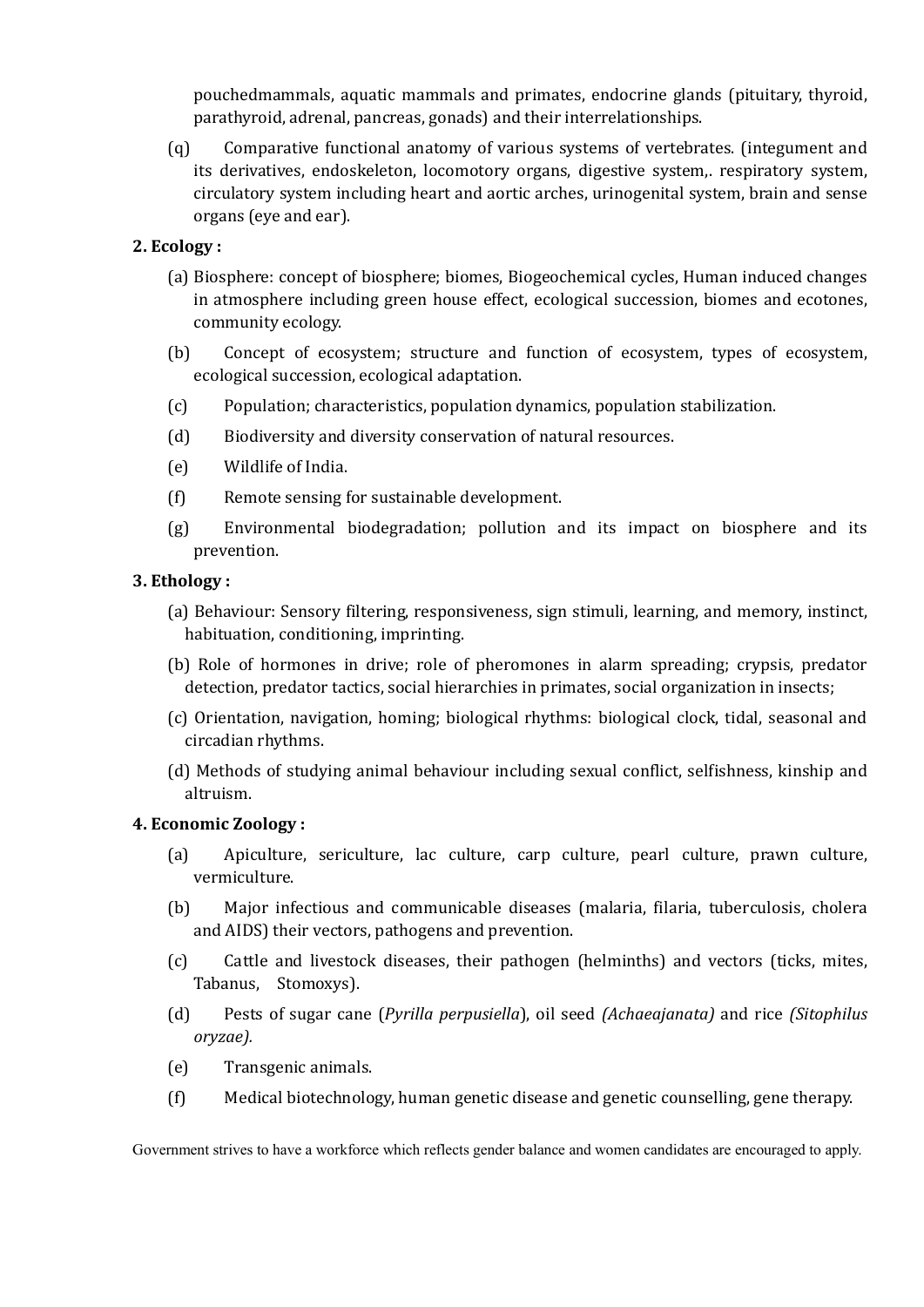(g) Forensic biotechnology.

# **5. Biostatistics :**

- Designing of experiments; null hypothesis; correlation, regression, distribution and measure of central
	- tendency, chi square, student-test, F-test (one-way & two-way F-test).

# **6. Instrumentation methods :**

- (a) Spectrophotometer, phase contrast and fluorescence microscopy, radioactive tracer, ultra centrifuge, gel . electrophoresis, PCR, ELISA, FISH and chromosome painting.
- (b) Electron microscopy (TEM, SEM).

# **PAPER II**

# **1. Cell Biology :**

- (a) Structure and function of cell and its organelles (nucleus, plasma membrane, mitochondria, Golgi bodies, endoplasmic reticulum, ribosomes and lysosomes), cell division (mitosis and meiosis), mitotic spindle and mitotic apparatus, chromosome movement chromosome type ploytene and lambrush, organization of chromatin, heterochromatin, Cell cycle regulation.
- (b) Nucleic acid topology, DNA motif, DNA replication, transcription, RNA processing, translation, protein foldings and transport.

# **2. Genetics :**

- (a) Modern concept of gene, split gene, genetic regulation, genetic, code.
- (b) Sex chromosomes and their evolution, sex determination in *Drosophila* and man.
- (c) Mendel's laws of inheritance, recombination, linkage, multiple alleles, genetics of blood groups, pedigree analysis, hereditary diseases in man.
- (d) Mutations and mutagenesis.
- (e) Recombinant DNA technology, plasmid, cosmid, artificial chromosomes as vectors, transgenics, DNA cloning and whole animal cloning (principles and methods).
- (f) Gene regulation and expression in prokaryotes and eukaryotes.
- (g) Signal molecules, cell death, defects in signaling pathway and consequences.
- (h) RFLP, RAPD and AFLF and application of RFLP in DNA finger-printing, ribozyme technologies, human genome project, genomics and protomics.

# **3. Evolution :**

- (a) Theories of origin of life.
- (b) Theories of evolution; Natural selection, role of mutation in evolution, evolutionary patterns, molecular drive, mimicry, variation, isolation and speciation.
- (c)Evolution of horse, elephant and man using fossil data.
- (d) Hardy-Weinberg Law.